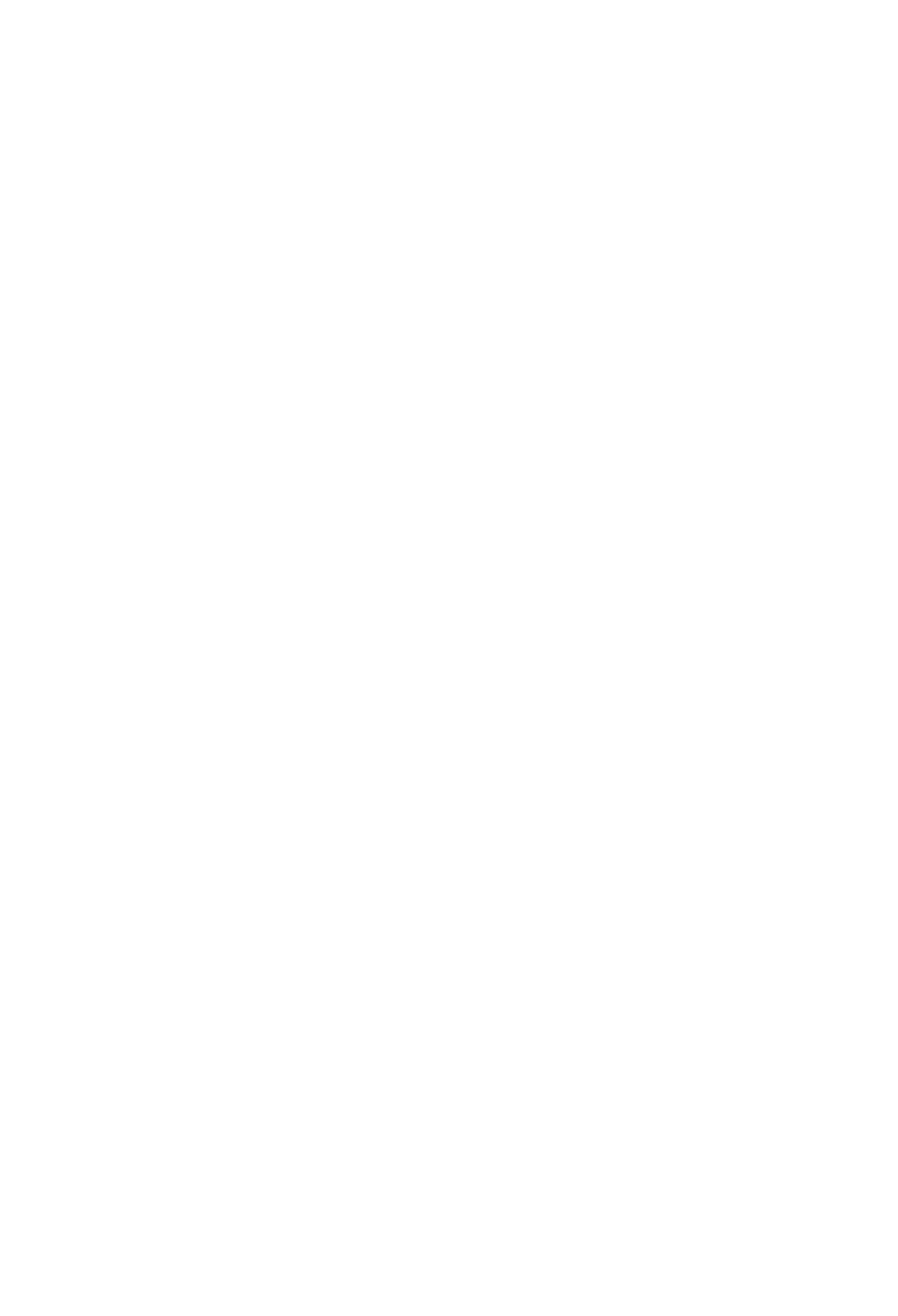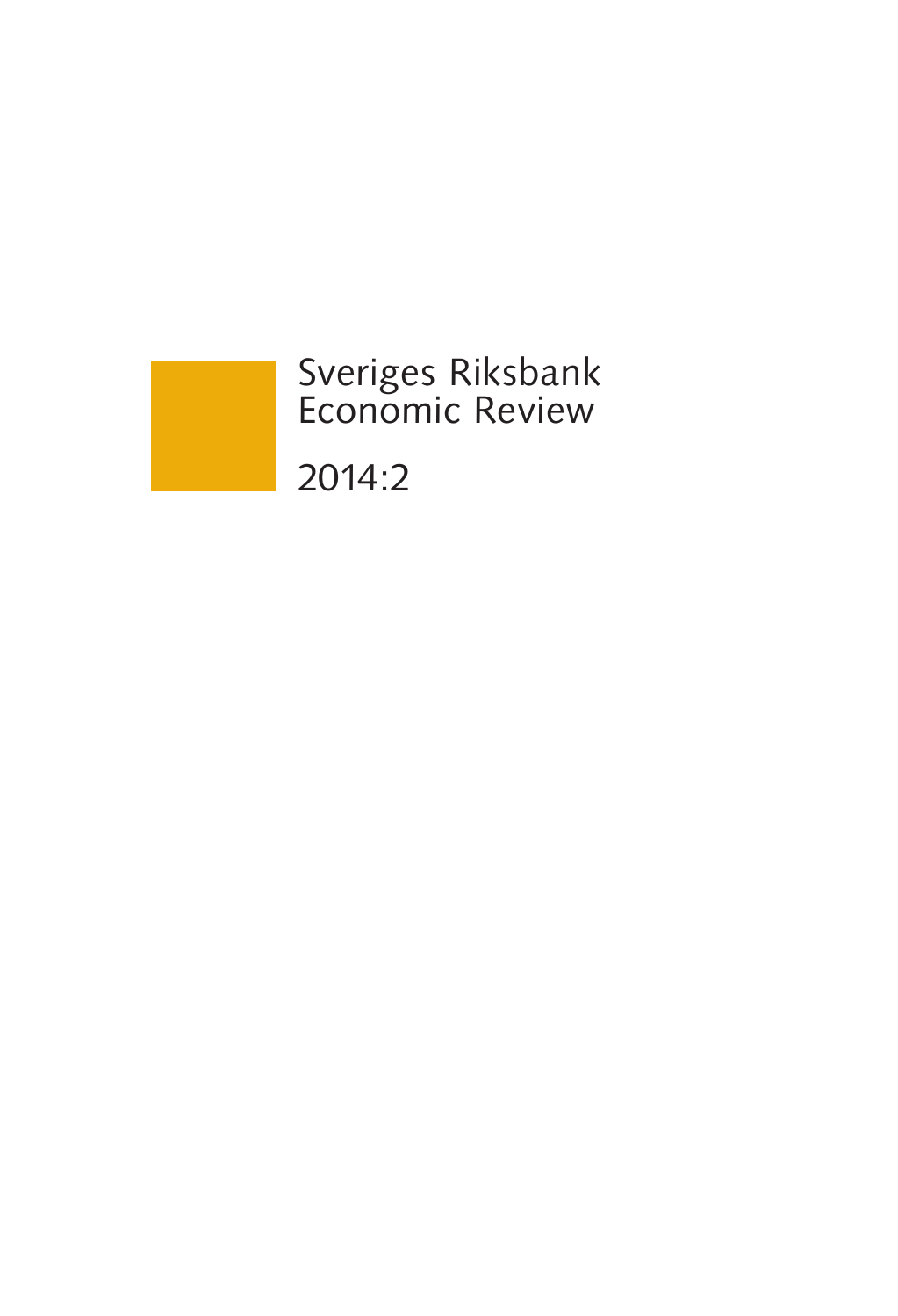SVERIGES RIKSBANK ECONOMIC REVIEW is issued by Sveriges Riksbank.

PUBLISHER: CLAES BERG

EDITORS: Claes Berg, Tomas Edlund, Kristian Jönsson, Cecilia Roos-Isaksson AND THE COMMUNICATIONS division Sveriges Riksbank, SE-103 37 Stockholm, Sweden Telephone +46 8 787 00 00

Advisory editorial committee: Martin W Johansson, Göran Robertsson and Kasper Roszbach

The views expressed in signed articles are the responsibility of the authors and are not to be regarded as representing the views of the Riksbank on the matters concerned.

The Review is published on the Riksbank's website www.riksbank.se/en/Press-and-published/Reports/Economic-Review

Order a link to download new issues of Sveriges Riksbank Economic Review by sending an e-mail to: pov@riksbank.se

ISSN 2001-029X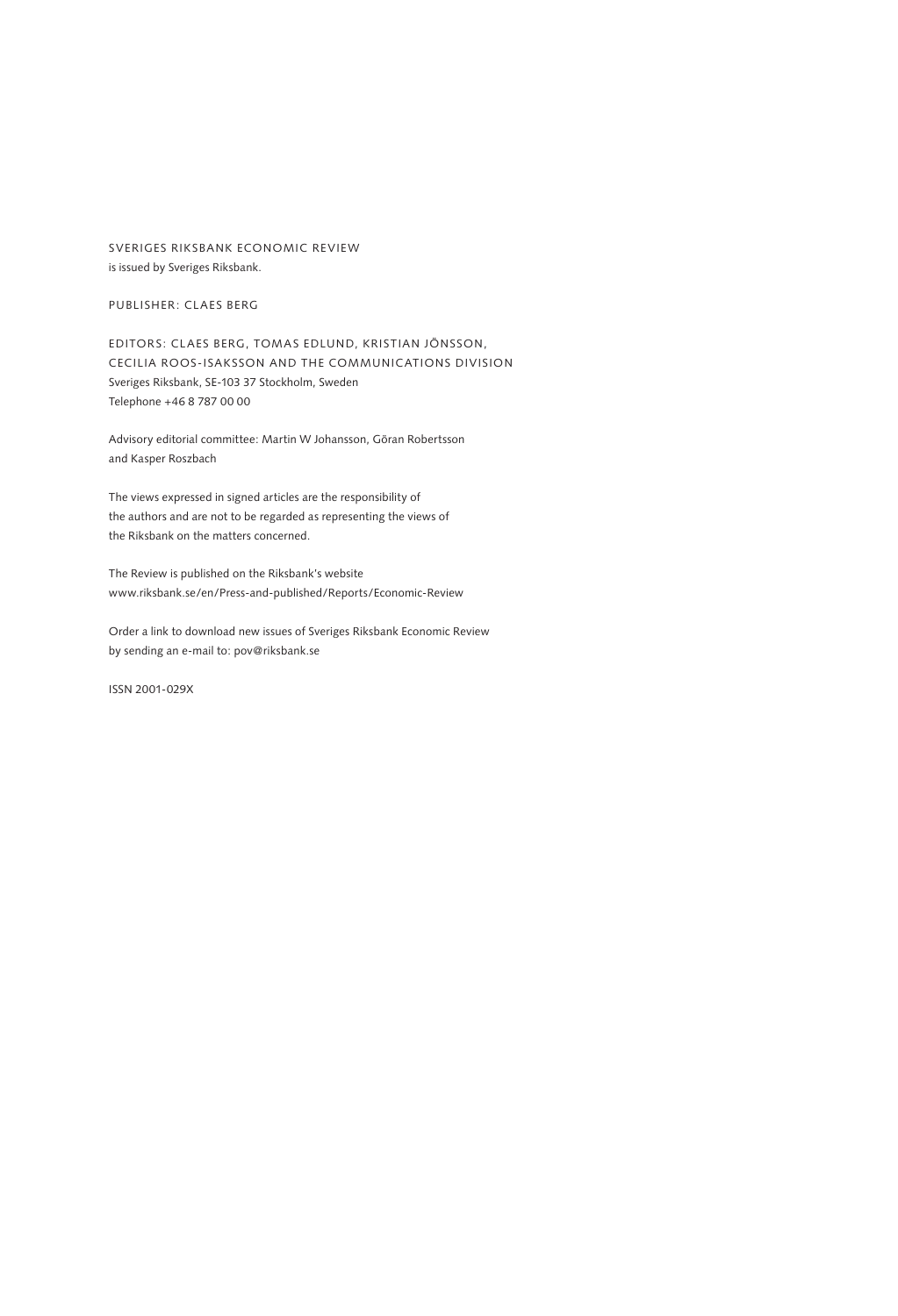## Dear readers,

Following the global financial crisis, intensive work is under way on many fronts in several central banks. This involves contributing to stricter regulations for the financial system and clarifying the objectives of the central banks and how monetary policy is affected by new macroprudential policy tools. There is also a need for a more in-depth analysis of how the functioning of the economy may have changed since the crisis. The central banks also monitor technological developments with regard to new means of payment and analyse their effects on financial stability and on the monetary policy transmission mechanism. This issue of the Riksbank's journal contains four articles related to these issues.

- Roberto Billi and Anders Vredin analyse whether a financial stability objective should affect central banks' monetary policy. Using many concrete examples from Sweden and other countries, as well as economic theory, they show that monetary policy and financial stability are closely related to one another, particularly in connection with financial crises. They therefore argue that financial stability should be an objective for monetary policy. This applies regardless of whether the central bank has the responsibility for financial stability (as in the United Kingdom), or whether this responsibility is shared with other public authorities (as in Sweden). The central banks need to continue to develop tools to estimate how an objective for financial stability and decisions on macroprudential policy measures should be taken into account in monetary policy.
- Elin Eliasson, Emil Jansson and Thomas Jansson analyse the so-called bail-in tool, which is a central part of the Bank Recovery and Resolution Directive adopted by the EU in the spring of 2014. This Directive contains regulations regarding plans and tools to manage banks in various stages of financial problems. The bail-in tool gives the authorities the right to, in combination with other measures, write down a bank's liabilities, or to convert the liabilities to share capital to recapitalise the bank. The article analyses the bail-in tool from a Swedish perspective. The authors examine how the introduction of such a tool might affect the major Swedish banks' funding costs, debt structure and investor base. They have also studied possible contagion effects, both direct and indirect, of actually using the tool on one of the major Swedish banks. The introduction of the tool is expected to lead to somewhat higher total funding costs for Swedish banks. The direct contagion effects, at least to other banks, of using the bail-in tool should be limited, while the indirect effects could be greater in Sweden than in other countries, as the Swedish banks are so closely interconnected and heavily dependent on market funding.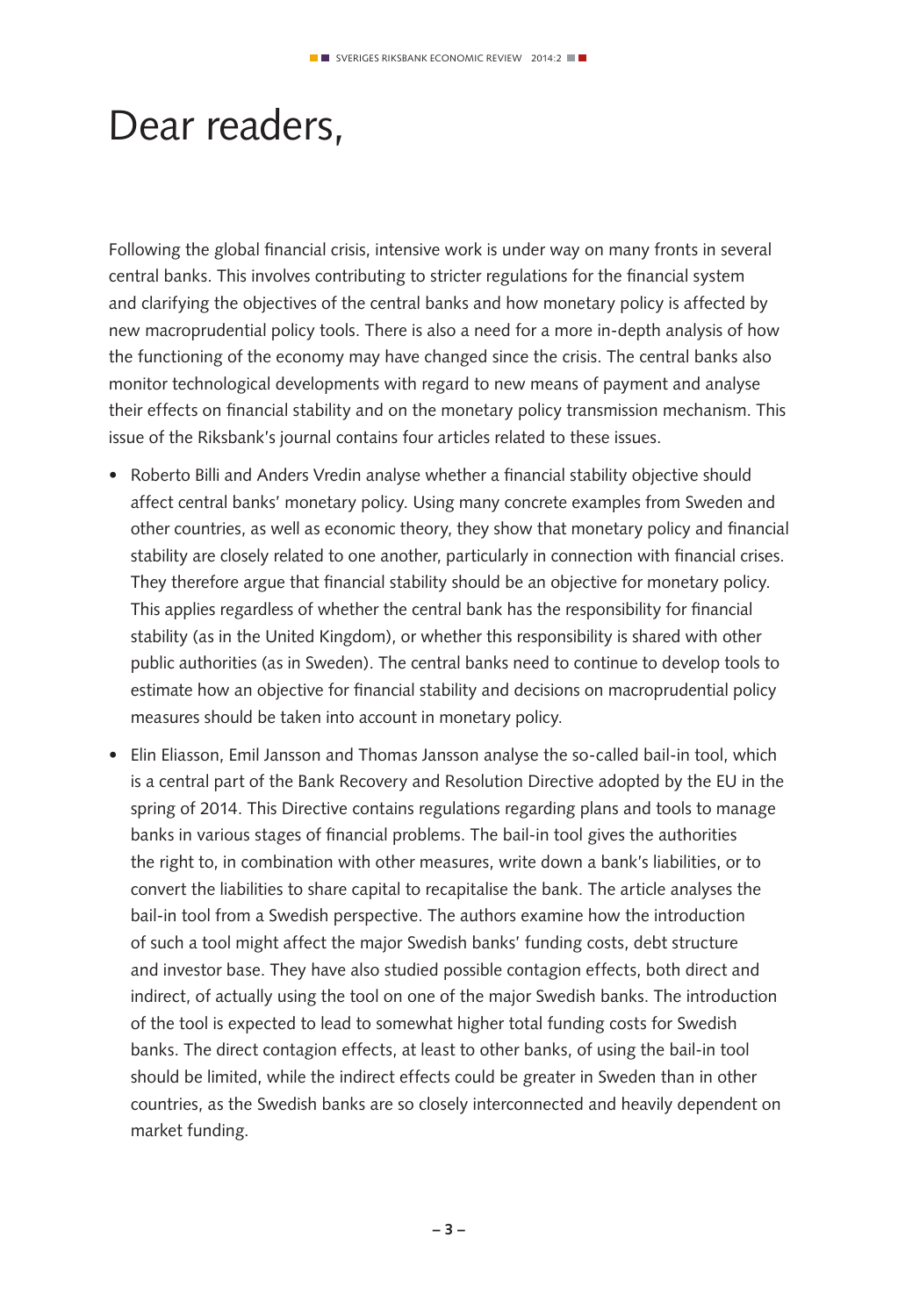- Christina Håkanson analyses the matching between job vacancies and jobseekers on the Swedish labour market in the wake of the financial crisis. Earlier, both the Riksbank's and the National Institute of Economic Research's analyses showed that matching on the labour market had deteriorated since the crisis. Ms Håkanson follows up these analyses using different methods and data sources and shows that the matching problems remain with regard to employees and employers, particularly when statistics from Arbetsförmedlingen (the Swedish Public Employment Service) are analysed. One important reason is that the composition of the unemployed group has changed. The percentage of people with a weaker attachment to the labour market has increased – this includes larger shares of younger and older people and people born abroad. Although the picture of how difficult the matching problems are is affected by the data source used, the conclusion in the article is that the part of unemployment due to poorer matching probably cannot be reduced by means of more expansionary monetary policy.
- Björn Segendorf analyses the virtual currency Bitcoin, which was created to enable anonymous payments made independent of governments and banks. The article describes how the transactions are verified and implemented by a decentralised network of users. The advantages for the users are anonymity/integrity and flexibility. There are also incentives to invest in new hardware resources as the most successful participants receive new Bitcoins. The disadvantage is that Bitcoin is not covered by consumer protection and is not under public supervision. There are also confidence problems of a technical nature for Bitcoin to be able to grow as a means of payment. Use of Bitcoin is therefore still limited – both in Sweden and abroad. The article concludes with a more general discussion of the future for virtual currencies.

### Read and enjoy!

Claes Berg, Tomas Edlund, Kristian Jönsson and Cecilia Roos-Isaksson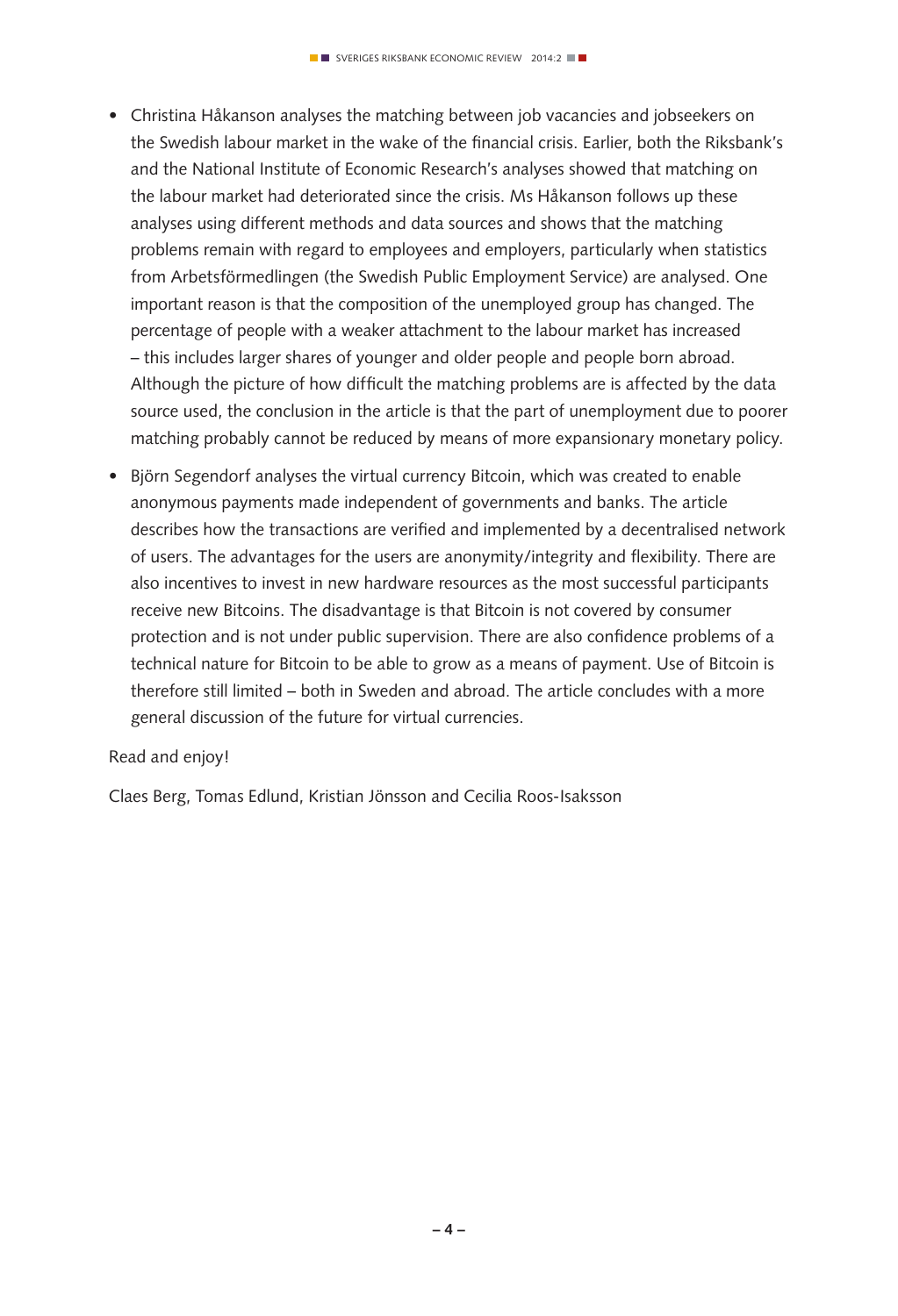## **Contents**

## **n** Monetary policy and financial stability – a simple story  $\overline{7}$ *Roberto M. Billi and Anders Vredin*

The depth of the recent financial crisis in many economies has forced policymakers and researchers to rethink thoroughly the connection between monetary policy and financial stability. Many argue that central banks, because of their key role in the financial system, should assume greater responsibility in preventing financial crises. Before the recent financial crisis, a common view in central banking was that, rather than deliberately leaning against potential financial imbalances, it is better to just mop up after financial crises. Because overborrowing likely contributes to financial imbalances, many now welcome the emergence of an array of micro and macroprudential policies to limit borrowing. But neither such new policies nor monetary policy can be expected to completely rule out the possibility of a financial crisis.

## $\blacksquare$  The bail-in tool from a Swedish perspective 23 *Elin Eliasson, Emil Jansson and Thomas Jansson*

In the spring of 2014, the European Parliament and the European Council adopted *the Bank Recovery and Resolution Directive (BRRD)*. It contains provisions on plans and tools to enable authorities in EU member states to intervene when banks encounter various stages of financial difficulty. Part of the BRRD describes four resolution tools, one of which is the so-called bail-in tool. The bail-in tool empowers a resolution authority to, in combination with other measures, write down a bank's liabilities to cover losses or to recapitalise the bank by converting its liabilities to equity according to a specific order of priority. The authors examine how the introduction of such a tool might affect the major Swedish banks' funding costs, liability structure and investor base. The article also studies possible contagion effects, both direct and indirect, of actually using the tool on one of the major Swedish banks.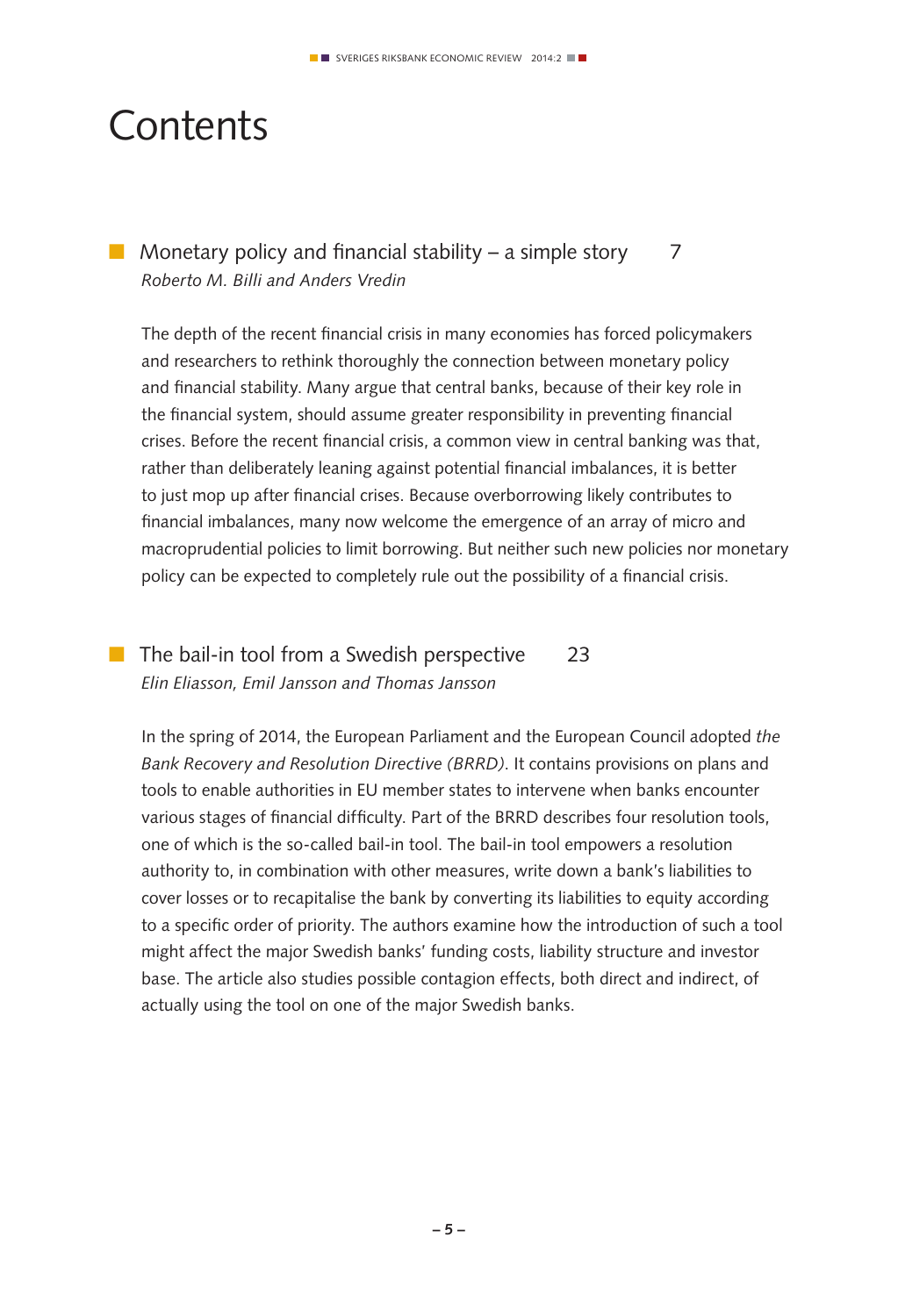## $\blacksquare$  A divided labour market – on matching on the Swedish labour market after the economic crisis 52 *Christina Håkanson*

In the wake of the financial crisis, many countries noted that matching between employees and employers seemed to have deteriorated. In previous analyses, the Riksbank has shown the existence of signs that matching on the Swedish labour market has also deteriorated following the crisis. The aim of this article is to follow up the Riksbank's previous analyses of matching and shed light on developments in recent years, and also to contribute a deepened analysis, in which matching is described from several perspectives linked to current research discussing factors that may be potential explanations to the development of the labour market after the crisis. The results of the analysis indicate that problems remain in matching. It also shows that a large part of the impaired matching after the crisis can be explained by changes in the composition of the category unemployed, an increasing proportion of which at present are persons with a weaker attachment to the labour market. However, the picture varies depending on the data sources used.

**No. 31 What is Bitcoin?** 71 *Björn Segendorf*

> Bitcoin is a so-called virtual currency that has been devised for anonymous payments made entirely independently of governments and banks. In recent years, Bitcoin has generated a great deal of attention on several fronts. Bitcoin payments are based on a new interesting technical solution and function differently to traditional payments. In certain payment situations, Bitcoin can bring advantages in the form of lower costs, rapidity, anonymity, etc. over traditional payment methods. However, usage can also be more risky because Bitcoin is not directly covered by the laws that govern other payment mediation. Weak consumer protection is also a reason for why it may be difficult for Bitcoin to become generally accepted and viable as a means of payment. Use of Bitcoin for payments is low today, and although Bitcoin's future is uncertain, it is an interesting innovation worthy of description.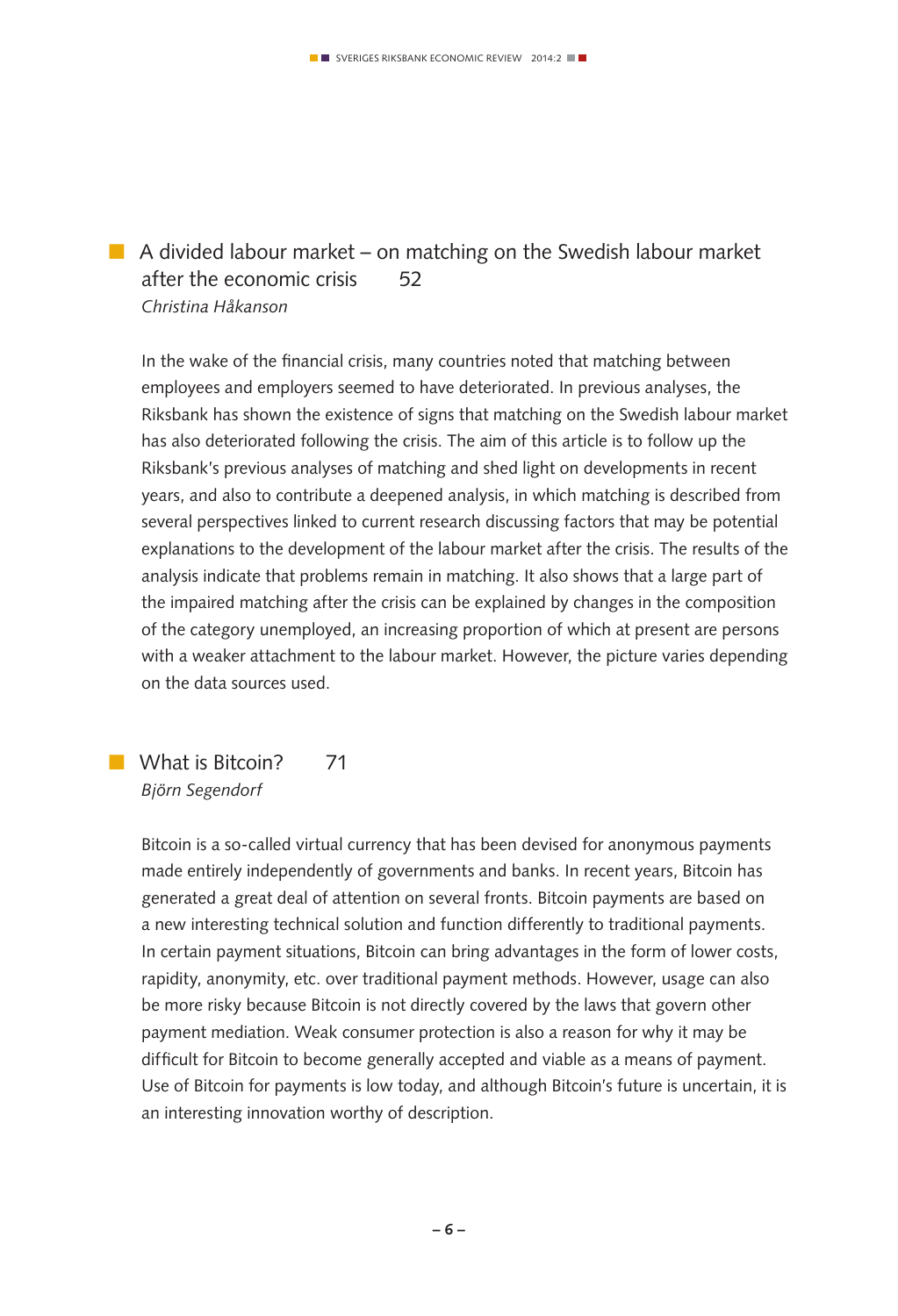# Monetary policy and financial stability – a simple story

### ROBERTO M. BILLI AND ANDERS VREDIN<sup>\*</sup>

Roberto M. Billi works at the Research Division of the Riksbank and Anders Vredin is head of the General Secretariat, Sveriges Riksbank.

*The depth of the recent financial crisis in many economies has forced policymakers and researchers to rethink thoroughly the connection between monetary policy and financial stability. Many argue that central banks, because of their key role in the financial system, should assume greater responsibility in preventing financial crises. Before the recent financial crisis, a common view in central banking was that, rather than deliberately leaning against potential financial imbalances, it is better to just mop up after financial crises. Because overborrowing likely contributes to financial imbalances, many now welcome the emergence of an array of micro and macroprudential policies to limit borrowing. But neither such new policies nor monetary policy can be expected to completely rule out the possibility of a financial crisis.*

### Introduction

In such a context, this article argues for acknowledging financial stability as an explicit objective of monetary policy, because financial stability and monetary policy are so closely linked that it is not possible to separate them. We argue that this view is based on both practical experience and economic theory, despite the still-modest progress made by economic research in integrating monetary policy and financial stability considerations. Admittedly, several difficult questions remain unanswered, and even unasked, regarding an appropriate role for monetary policy in supporting financial stability. Nevertheless, the article provides a perspective that arguably fits well with standard notions of monetary policy as found, for example, in many macroeconomics textbooks.

We begin our simple story with examples of central banks that explicitly acknowledge the importance of financial instability considerations in their monetary policy decisions. Next, we use a simple model of the central bank's decision problem to describe the connection between monetary policy and financial stability. We then consider a description of modern money markets to explain the complex channels by which monetary policy affects the economy. Finally, we review recent experience before, during and after the recent financial crisis to show the influence of monetary policy on credit conditions and risk-taking. The overall picture is of a strong connection between monetary policy and financial stability considerations.

<sup>\*</sup> We thank Claes Berg, Peter Englund, Marvin Goodfriend, Lars Hörngren, Stefan Ingves, Eric Leeper, Jim Nason, and Pehr Wissén for valuable input, although any shortcomings in the content remain ours.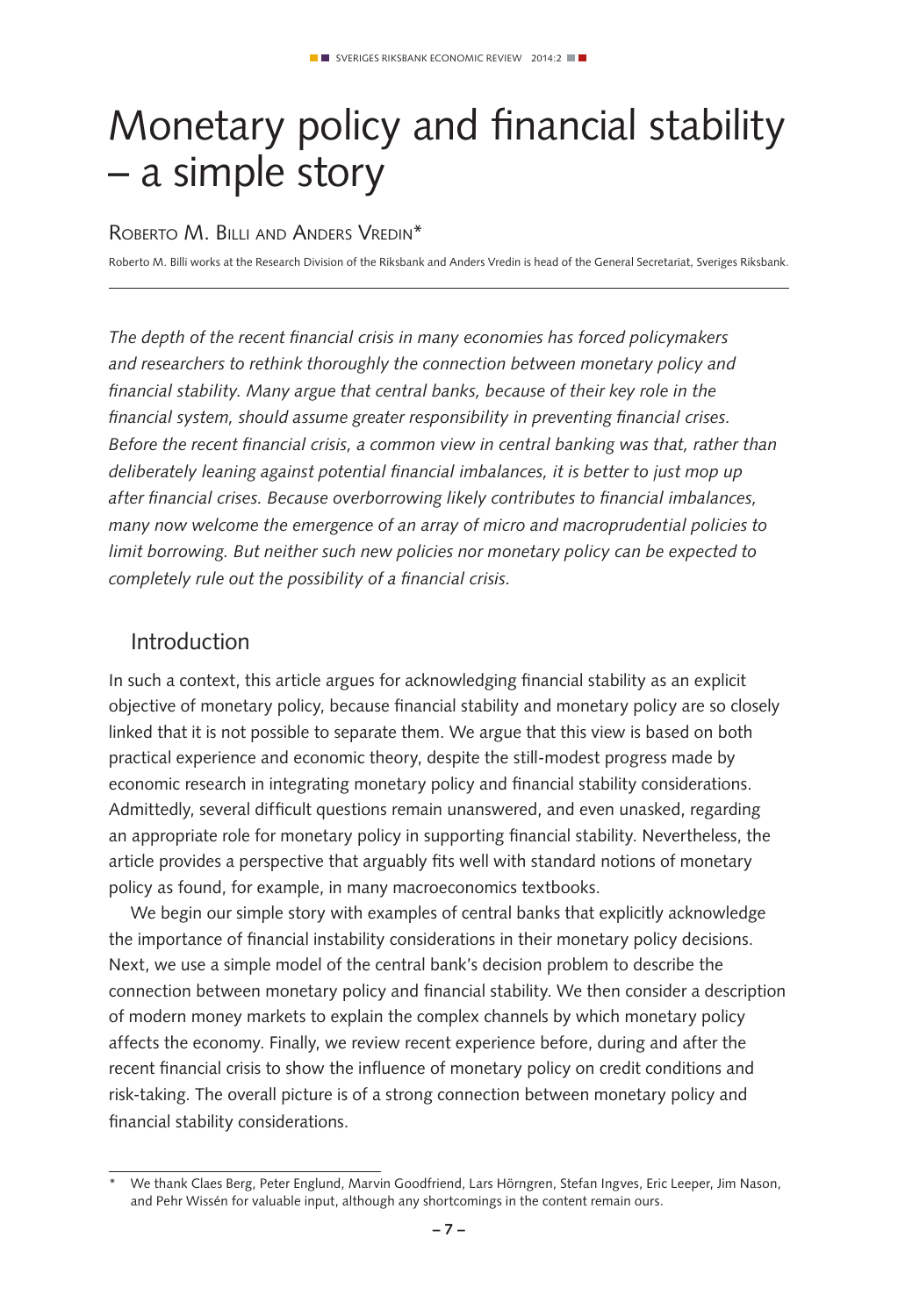## Central banks attach importance to financial stability

In practice, many central banks already incorporate financial stability considerations into their monetary policy frameworks.<sup>1</sup> A very clear example is the Bank of Canada, which states that "the Bank must also make a judgment about the most appropriate horizon for returning inflation to target, so as to minimize the economic and financial volatility that these actions may cause".<sup>2</sup> Other central banks have made similar statements. For example, the Reserve Bank of New Zealand states much more generally that it takes into account "the soundness and efficiency of the financial system" when deciding monetary policy. $3$ Norges Bank has stated that it sets the policy rate such that it counteracts the build-up of financial imbalances.4 And the Bank of England has announced that its monetary policy decisions are related not only to how it expects inflation and unemployment to develop, but also to potential threats to financial stability.<sup>5</sup>

Based on these statements, it is not particularly surprising to claim that many central banks already attach special importance to financial stability. It is, however, more controversial to argue whether financial stability can be viewed as an explicit objective of monetary policy. To shed light, guidance can be sought in legislation, economic theory, and practical experience. Before proceeding, we can summarise what legislation says about Sveriges Riksbank.

The Sveriges Riksbank Act states that "the objective of the Riksbank's activities shall be to maintain price stability. The Riksbank shall also promote a safe and efficient payments system".<sup>6</sup> This objective is entirely consistent with EU regulations, in which it is stated that the European System of Central Banks (ESCB) shall define and implement monetary policy, but also "promote the smooth operation of payment systems" and "contribute to the smooth conduct of policies pursued by the competent authorities relating to the prudential supervision of credit institutions and the stability of the financial system" (Article 127 of the EU treaty).<sup>7</sup> The EU regulations thus give the national central banks a certain amount of responsibility for the payments system and the financial system.

The Riksbank equates its task regarding a safe and efficient payments system with financial stability: "A safe and efficient payments system requires a stable financial system so that payments and the supply of capital can function smoothly (...) The Riksbank has chosen to define financial stability as meaning that the financial system can maintain its fundamental functions and also has resilience to disruptions that threaten these functions" (Sveriges Riksbank, 2013a).8

<sup>1</sup> This claim has been made by several others before, see for example Bryant, Henderson and Becker (2012).

<sup>2</sup> Bank of Canada, see www.bankofcanada.ca/wp-content/uploads/2010/11/monetary\_policy.pdf

<sup>3</sup> Reserve Bank of New Zealand, see www.rbnz.govt.nz/news/2012/4941968.html

<sup>4</sup> Norges Bank, see www.norges-bank.no/pages/88292/MPR\_1\_12.pdf

<sup>5</sup> Bank of England, see www.bankofengland.co.uk/publications/Pages/news/2013/096.aspx

<sup>6</sup> Sveriges Riksbank, see www.riksbank.se/en/The-Riksbank/Legislation/The-Sveriges-Riksbank-Act

<sup>7</sup> European Central Bank, see www.ecb.europa.eu/ecb/tasks/html/index.en.html

<sup>8</sup> Such an interpretation of the term financial stability is not uncommon, see Schinasi (2004).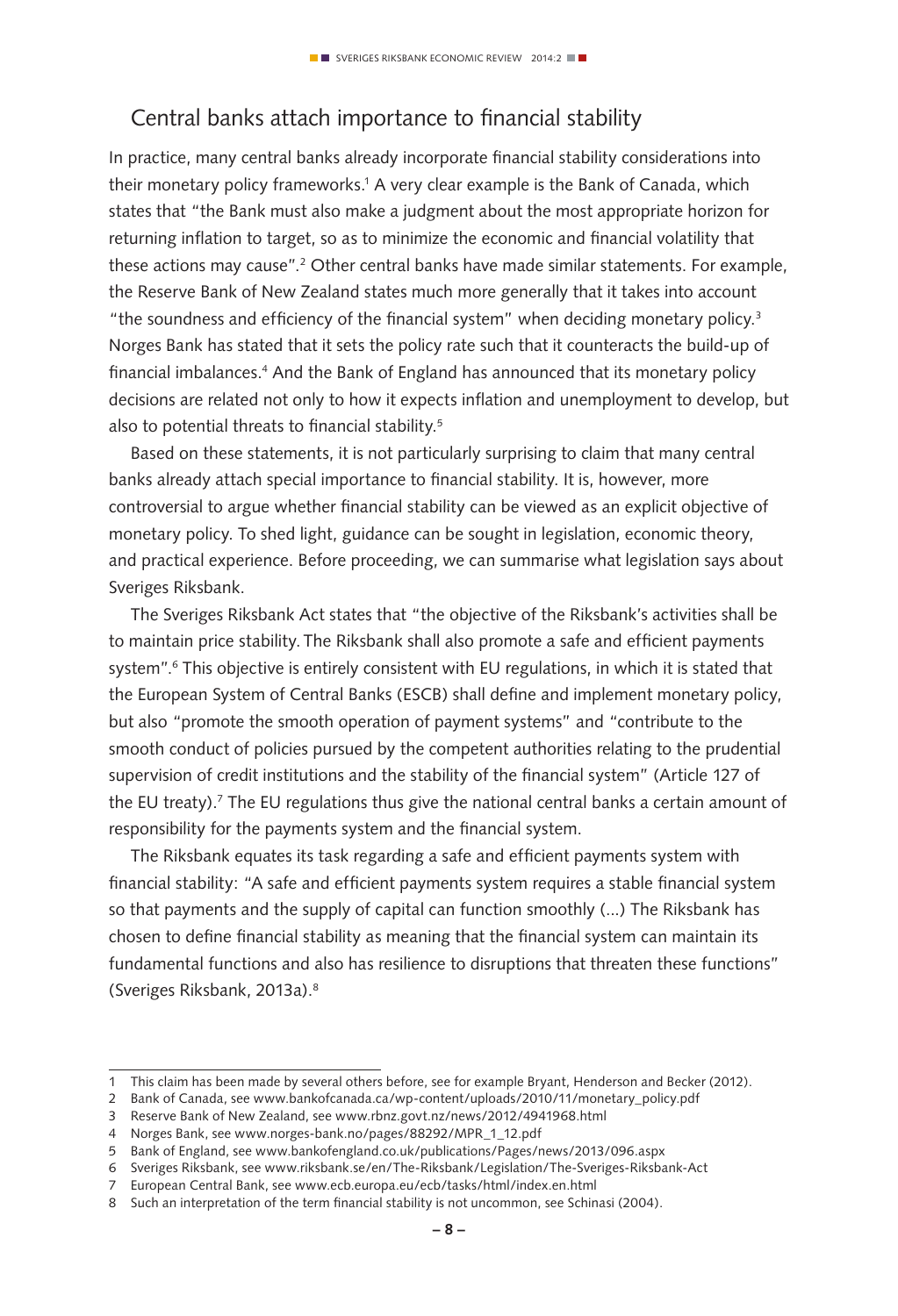Although there is no self-evident definition of financial stability, most policymakers and economists would agree that financial stability is important or even crucial for monetary policy.9 First of all, adverse shocks in financial markets are likely to curb economic activity. One prominent example is the occurrence of a banking crisis that leads to a credit crunch, a fall in aggregate demand, and thus downward pressure on inflation. Secondly, and related, disruptions in financial markets can impair the effectiveness of monetary policy in stabilising the economy. At the same time, however, how to actually predict and prevent the occurrence of a financial crisis remains controversial.10

## A simple model of monetary policy and financial stability

In light of economic theory, it is reasonable to argue that central banks have good reasons to include a financial stability objective in their monetary policy frameworks. To clarify, let us consider the assignment of responsibilities for monetary policy and financial stability in the context of a simple economic model.

For example, for the sake of argument, let us consider the implications of the central bank having three explicit objectives, namely stabilising inflation and economic activity and maintaining financial stability.11 Woodford (2012) explains why this may be a desirable formulation of the central bank's objectives, from a theoretical perspective. Woodford's argument is, briefly, that imperfections in credit markets may reduce welfare through mechanisms that are not fully reflected in forecasts for inflation and economic activity. Such a formulation of the central bank's objective function is also consistent with central banks' practices, judging from the policy statements presented above.

To pursue its objectives, the central bank might have two types of policy tools at its disposal. One set of instruments may be labelled monetary policy and includes the central bank's short-term interest rates on loans to banks, but possibly also other conditions for such lending. Another set of instruments may be the recently introduced macroprudential policies.12 One example of a macroprudential policy tool is a counter-cyclical capital adequacy requirement for banks; other examples are liquidity requirements for the banks, as well as restrictions on household debt in relation to pledged assets (LTV ratios) or in relation to income (LTI ratios). In such a setting, economic theory offers some guidance as to connecting monetary policy and financial stability, as opposed to a complete division of those responsibilities among separate authorities.<sup>13</sup>

<sup>9</sup> See Dudley (2013), King (2013), Ingves (2014), Stein (2014) and Yellen (2014) for more detailed discussions.

<sup>10</sup> See, for example, Rajan (2005) for a discussion of various risk indicators and further literature references.

<sup>11</sup> Economic research offers some guidance regarding the choice of good measures of inflation, economic activity, and financial stability. Such research also indicates that central banks should monitor a range of indicators to assess performance with respect to each objective, see Woodford (2012).

<sup>12</sup> The arguments that follow do not rely on the existence of macroprudential tools. Similar arguments would still hold if the analyses concerned two different instruments of monetary policy instead.

<sup>13</sup> For simple and intuitive examples, see Bryant, Henderson and Becker (2012), Cechetti and Kohler (2012), Svensson (2012) and Woodford (2012). See Smets (2013) for a broad literature review.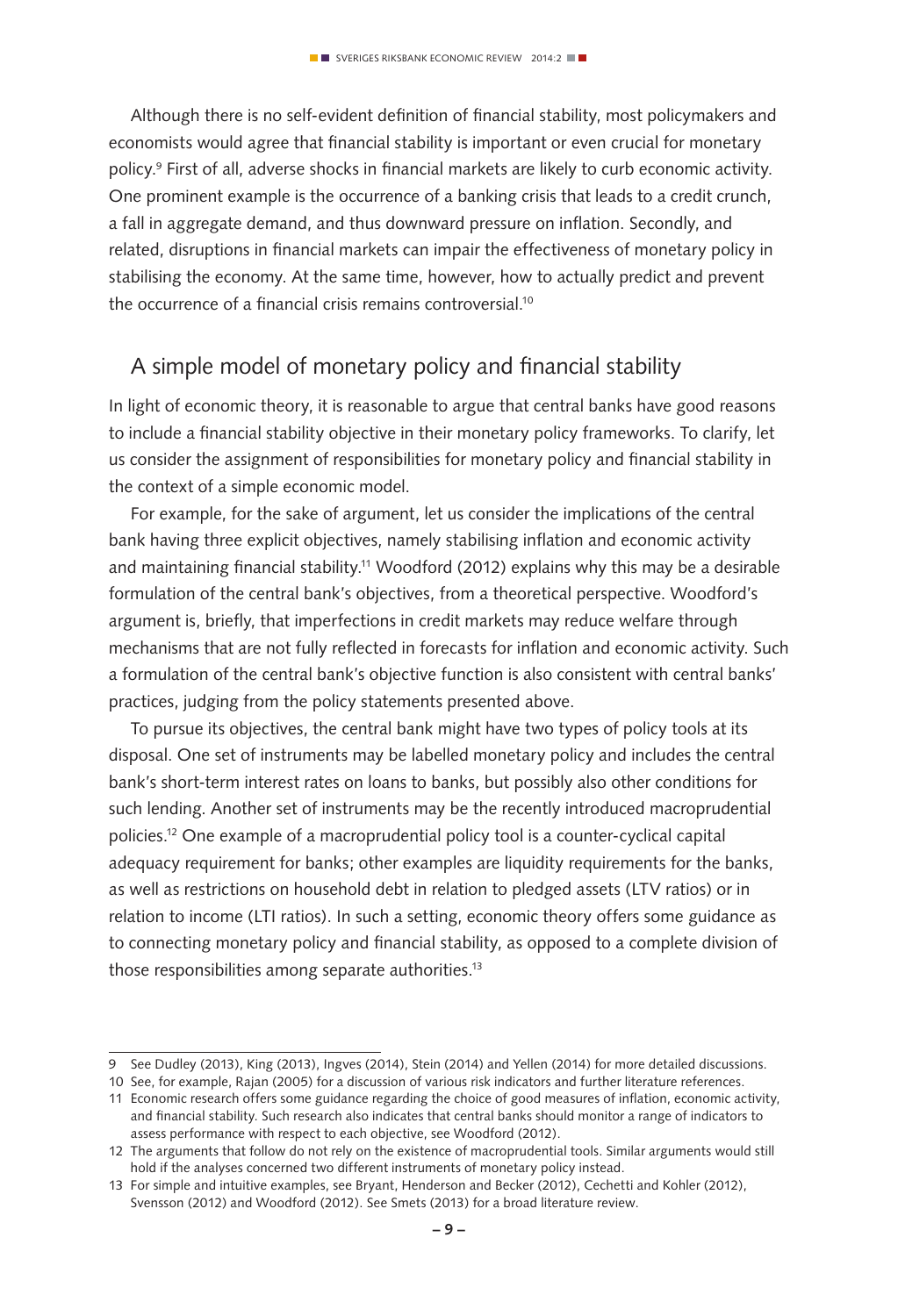In one scenario, monetary policy and macroprudential policy are coordinated. Thus, both types of policy tools (policy interest rate and macroprudential policies) are used together to pursue all three objectives (stabilising inflation and economic activity and maintaining financial stability). In this case, because the central bank ultimately has to balance its objectives, the central bank will deliberately lean against potential financial imbalances in its decisions on monetary policy, because doing so contributes to overall economic performance. As usual, it is difficult to draw straight lines between economic theory and practice. Still, a central bank that comes fairly close to this model of coordination of responsibilities is the Bank of England. In practice, the decisions on monetary policy and macroprudential policy in the Bank of England are taken by two different committees, the Monetary Policy Committee and the Financial Policy Committee, but there is an explicit aim to coordinate between monetary and macroprudential policy.14

In another scenario, by contrast, the responsibilities for different objectives are assigned to separate authorities.<sup>15</sup> In particular, for the sake of argument, assume that the central bank's task is to use the policy interest rate to stabilise inflation and economic activity, while a separate authority uses the macroprudential policies to pursue financial stability. In this case, even though responsibilities are assigned to separate authorities, each authority has to take into account the effectiveness of both monetary policy and macroprudential policy. For example, the central bank has to factor into its policy rate decisions the potential threats to financial stability, if the degree of financial stability affects inflation and economic activity.16 At the same time, the authority in charge of macroprudential policies has to factor into its own decisions the uncertainty about the monetary transmission mechanism, if monetary policy has influence on financial stability.

A country that, at first glance, resembles to a certain extent this model of separation of responsibilities is Sweden. In fact, recent legislation in Sweden has assigned to Finansinspektionen (the Swedish Financial Supervisory Authority) the main responsibility for macroprudential policy tools. Nevertheless, a key part of the process regarding macroprudential policy in Sweden is a close cooperation between Finansinspektionen, the Riksbank, the Swedish National Debt Office, and the Government through the Ministry of Finance. Each of these authorities is assigned specific roles in the work with financial stability. At the same time, all of them are represented on the Financial Stability Council, which meets regularly to discuss issues of financial stability and how financial imbalances can be counteracted.

In both scenarios, the quantitative importance of financial stability for monetary policy, and vice versa, will of course depend on the strengths of various transmission mechanisms between disturbances to the economy and the central bank's objectives, as well as the

<sup>14</sup> See www.bankofengland.co.uk/monetarypolicy/Documents/pdf/chancellorletter140319.pdf

<sup>15</sup> Of course, while separate authorities could in principle coordinate, any coordination must be self-imposed.

<sup>16</sup> This example bears resemblance with a monetary policy strategy outlined in the Riksbank's Monetary Policy Report of July 2013 (Sveriges Riksbank, 2013b), in which policy rate decisions take into account the possibility of a financial crisis occurring beyond the usual forecast horizon of two years ahead. Such a strategy is consistent with the policy recommendations given by Borio (2014).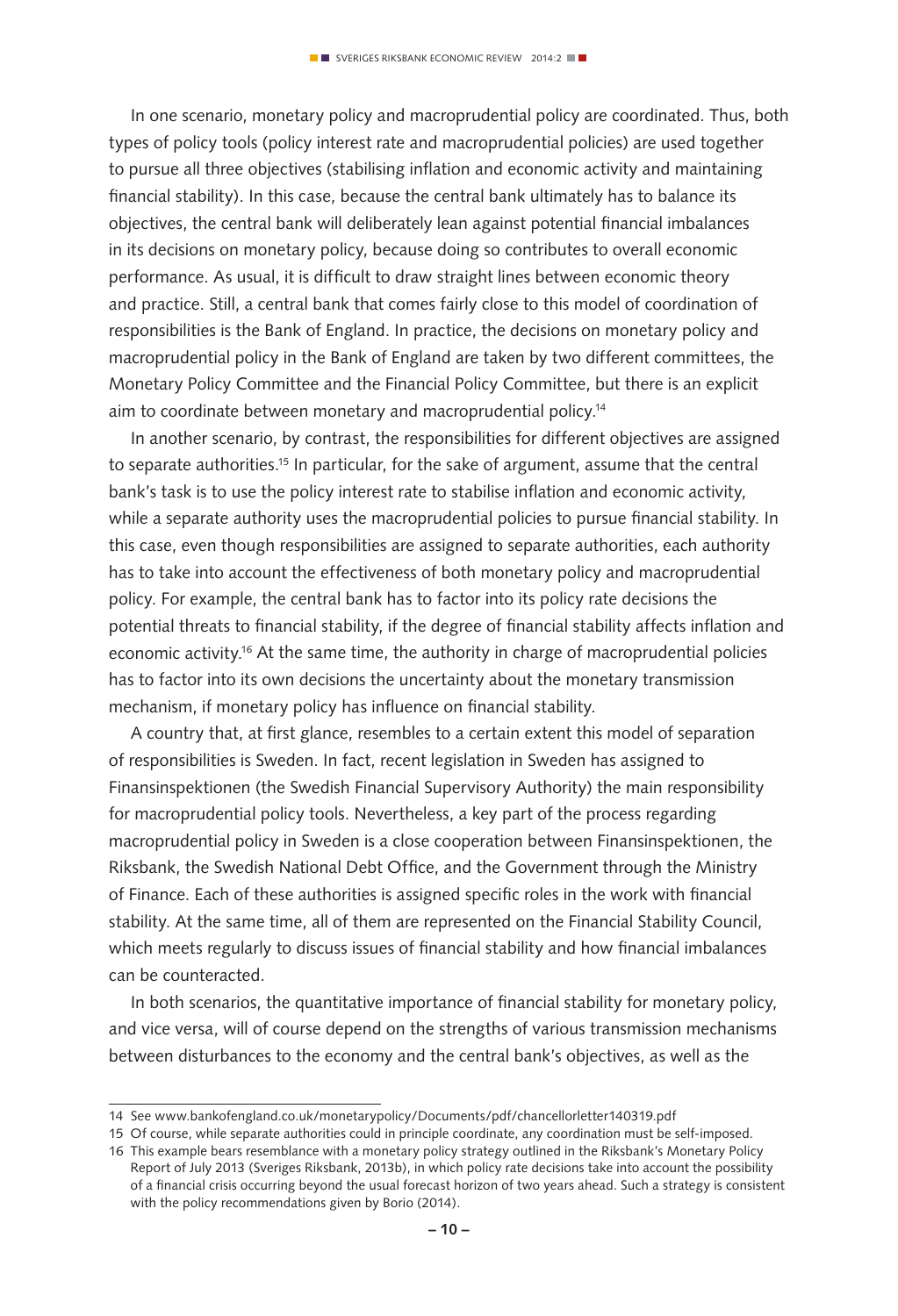policy response.17 However, the practical consequences for monetary policy may not be very different between the two "models" described. In both cases, it is probably optimal for monetary policy to respond to changes in the degree of financial stability, while at the same time reacting to the forecasts for inflation and economic activity. But how strong the response of monetary policy should be is a quantitative and empirical issue.

The implication from economic theory, that monetary policy should be used to promote financial stability, is entirely consistent with the roles that central banks have had within the financial system in a historical perspective, as clearly illustrated for example by Capie, Goodhart and Schnadt: "Besides their macro objective of price stability, central banks have a micro objective of maintaining financial stability, especially in the core areas of the payment system and the commercial banks who operate it".<sup>18</sup> One reason why central banks have been given these roles is that a stable financial system arguably is a prerequisite for an effective monetary policy. This is because the financial markets and how they function affect the impact that monetary policy has through the interest rates that households and firms have to pay on their loans. The economic consequences of a financial crisis also have a direct impact on price stability, growth and employment. Another reason is that central banks, as providers of means of payments, have the capacity to manage financial crises and other serious disruptions in the financial system to ensure that the systems of payments and credit support a well-functioning economy at large. This follows from, among other factors, the central bank's role as a bank for the banks in normal times and occasionally as a lender of last resort: the central bank is assumed to quickly supply money to the financial system if the need arises. As noted by Smets (2013), there are even researchers who argue that, basically, price stability and financial stability are so closely linked that it is just not possible to separate these two objectives.

Based on both economic theory and the normal roles that central banks have fulfilled throughout history, it is entirely reasonable for the Riksbank to have a mandate to promote a safe and efficient payment system and for this mandate to mean that the Riksbank is responsible for promoting financial stability. But unlike the monetary policy task, the Riksbank shares its responsibility for safeguarding financial stability with other authorities.

It should be stressed that there are also arguments against giving the central bank and monetary policy responsibility for financial stability. The main argument is probably that central banks have been given a high degree of independence from the political system in order to increase the credibility of the narrower objective of price stability. Even if a broader mandate may have economic advantages, these must be weighed against possible disadvantages associated with weaker political support for independence and lowered credibility for the price stability objective. Although a detailed discussion of such issues is beyond the scope of this article, they of course remain relevant.<sup>19</sup>

<sup>17</sup> See, for example, Gelain, Lansing and Mendicino (2013) and Jonsson and Moran (2014) for formal analyses of such issues. See Smets (2013) for further references.

<sup>18</sup> See Capie, Goodhart and Schnadt (1994), pp 91-92.

<sup>19</sup> For further discussions, see Bryant, Henderson and Becker (2012), Goodfriend (2012) and Smets (2013).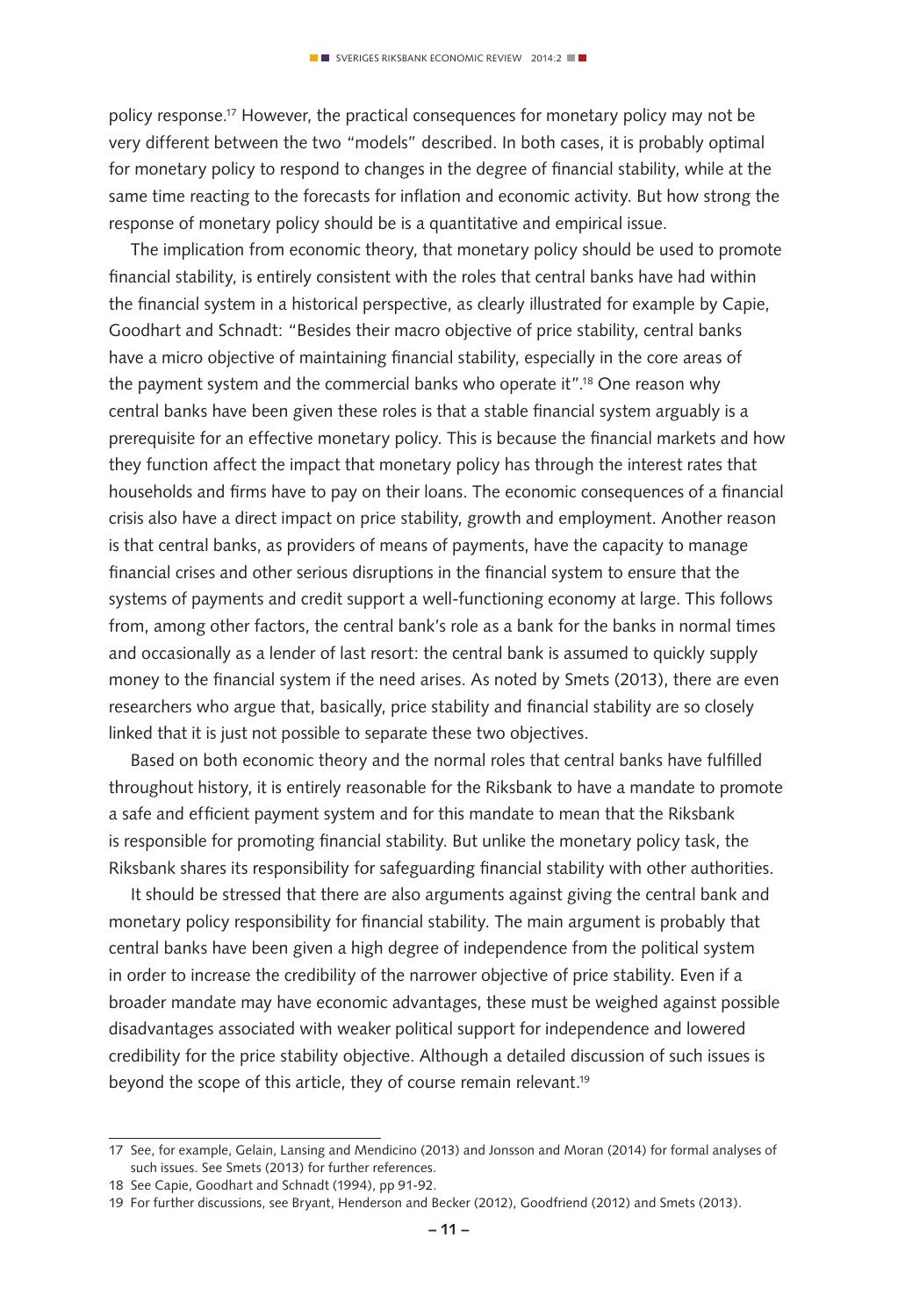## The role of central banks and modern money markets

So far we have limited our discussion to the implications for monetary policy of the central bank having an objective of financial stability. But we also have to discuss *how* monetary policy influences the degree of financial stability and other objectives.

Economic theory on the roles and effects of monetary policy necessarily relies on highly simplified assumptions, but those simplifications can make it difficult to understand important features of the recent financial crisis. This difficulty, in turn, makes it hard for policymakers to draw clear lessons from the financial crisis. For example, unlike the usual depiction of monetary policy in macroeconomics textbooks, the policy interest rate set by the central bank is clearly not the only interest rate relevant for price stability and financial stability. In modern financial markets, there is actually a vast spectrum of financial assets with varying degrees of "liquidity" and providing different rates of return.<sup>20</sup> How the term liquidity should be defined is not clear-cut, but one possible definition is that an asset is more liquid the "more easily" it can be used as, or converted into, a means of payment for different types of transactions. Of course, wanting an asset with relatively high liquidity comes at a cost, in the form of a reduced rate of return earned by the asset.

At the same time, banks are clearly not entirely passive subjects of monetary policy as usually depicted in macroeconomics textbooks. Banks do not mechanically convert deposits collected from the general public into loans and liquidity reserves. Rather, they obtain funding not only through deposits from the general public, but also by selling (issuing) securities on financial markets. They also make active decisions on the extent of credit risks and liquidity risks they are willing to take. The banks' liquidity risks are typically not managed by them having reserves in deposits with the central bank, but by them investing part of their funding in government bonds and other easily tradable financial assets. The interbank market also plays a role in the liquidity planning and short-term funding of banks. On the interbank market, banks lend to and borrow from each other. Banks that currently have more funding than they need for their current and planned lending can lend to other banks, and vice versa.

In the financial system, central banks steer interest rates through the interbank market.<sup>21</sup> The interest rates and other conditions set by central banks on their short-term lending to, or deposits from, the banks affect interest rates on the interbank market. For a bank that is able to borrow from or deposit funds with the central bank, the central bank's interest rate will be an alternative to that of the interbank market. As a result, for example, the interest rate on a three-month loan on the interbank market correlates strongly with the banks' expectations about how the central bank rate on shorter loans or deposits will develop in the next three months. Thus, like in a simple textbook model, the central bank does not directly steer the borrowing rates faced by households and firms, but the decisions of the central bank have indirect effects on borrowing rates via banks and

<sup>20</sup> See, for example, Goodfriend (2011a) for a more detailed discussion.

<sup>21</sup> Sellin and Åsberg Sommar (2012) describe the implementation of monetary policy in Sweden.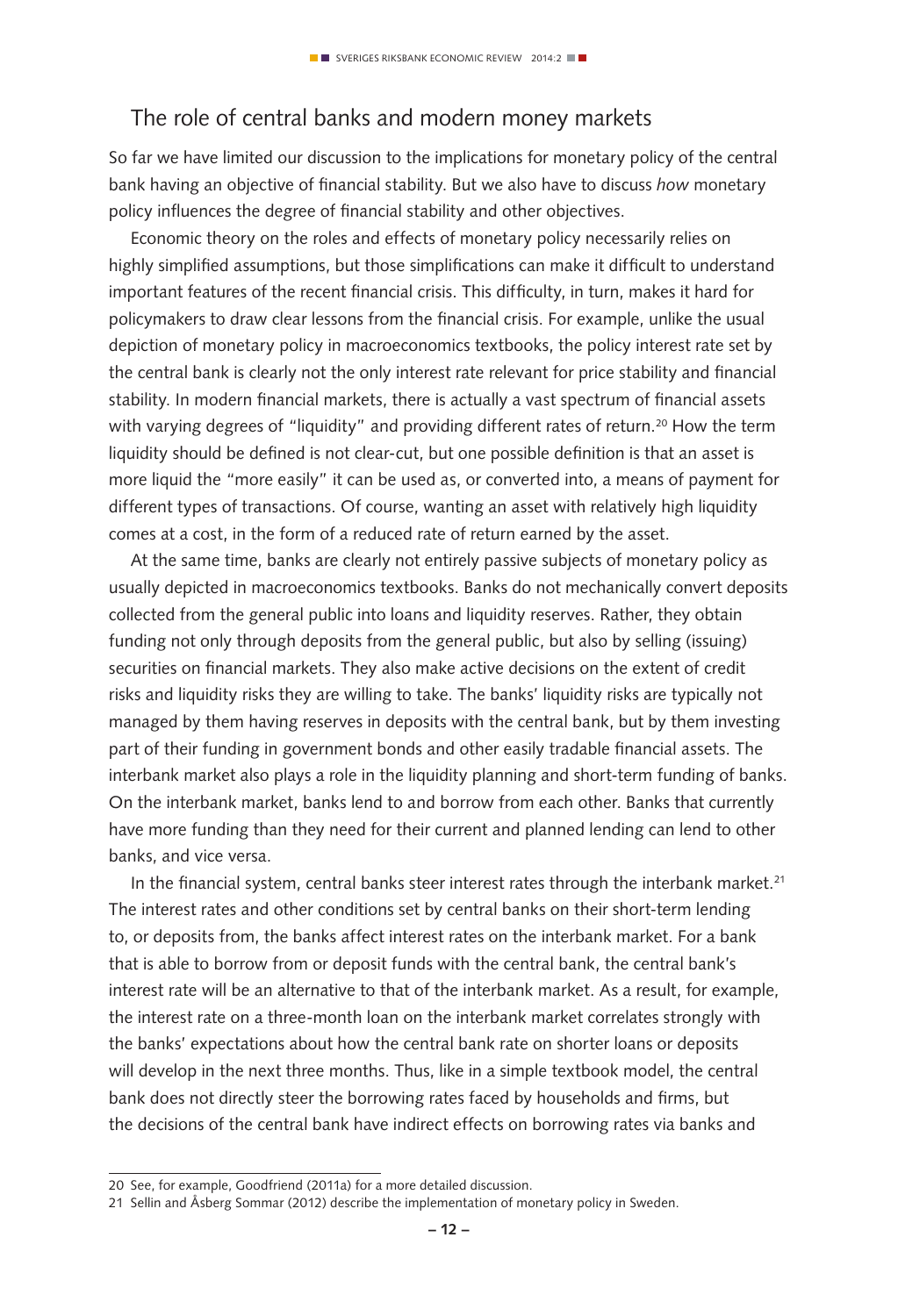financial markets. The central bank influences the costs of the banks' short-term funding and liquidity management, which, in turn, combined with other factors, affects the interest rates faced by firms and households. Unlike in a simple textbook model, which for the sake of simplicity takes into account only a few types of financial assets, there is actually a vast spectrum of interest rates on different bonds and other securities for different maturities. The shorter the investment horizon, the greater the impact of the central bank's interest rate decisions on market rates.

The effects of macroprudential policies and other regulations of financial markets partly resemble the effects of monetary policy. Capital adequacy requirements for banks, for example, affect bank lending through similar channels as those through which monetary policy affects the economy. Given that monetary policy changes banks' ability and willingness to issue deposits and make loans, monetary policy has an impact on the economy. In practice, capital adequacy requirements affect credit supply in the economy by limiting banks' ability to expand lending and also by influencing bank's funding costs. The cost of equity is often greater than the cost of debt, because equity serves as a buffer against potential future losses that a bank is exposed to. In the case of bankruptcy, equity holders are repaid after debt holders. By changing the amount of capital banks are required to hold, regulators are basically influencing the banks' cost of doing business and, ultimately, the interest rates that households and firms have to pay on their loans.<sup>22</sup>

A closer look at how banks, and other financial intermediaries, operate shows that they increase their "leverage" during asset price booms and reduce leverage during busts. A bank's leverage is defined as the total of its assets divided by its equity. One reason for this pro-cyclicality of leverage is due to how banks measure credit risks and adjust their balance sheets when risks change (active management of economic capital and value at risk). During booms, the measured risk of credit losses falls and the banks are able to increase their lending for a given amount of equity. During busts, by contrast, the measured risk of incurring losses rises and the banks reduce leverage. Adrian and Shin (2008), who documented this behaviour for U.S. investment banks, argue that this behaviour tends to amplify cyclical fluctuations.<sup>23</sup> They also find that periods of accommodative monetary policy are normally associated with banks expanding their balance sheets through shortterm funding (collateralised borrowing and repos). Conversely, during periods when monetary policy is tight, banks shrink their balance sheets. These effects of monetary policy suggest that the central bank can influence risk-taking in the banking system, both via the effects of monetary policy on general business conditions, and through the bank's incentives to rely on short-term funding.

Although the recent financial crisis probably had many different and still not wellunderstood causes, it seems very likely that central banks' actions through the channels we

<sup>22</sup> See Cecchetti and Kohler (2012) for a discussion and an intuitive example.

<sup>23</sup> Of course, in a general equilibrium model, non-leveraged institutions (such as households, pension funds, and insurance companies) can be expected to moderate the amplification mechanism that is due to the banks' balance sheet dynamics. Still, how fully they can offset this mechanism is unclear.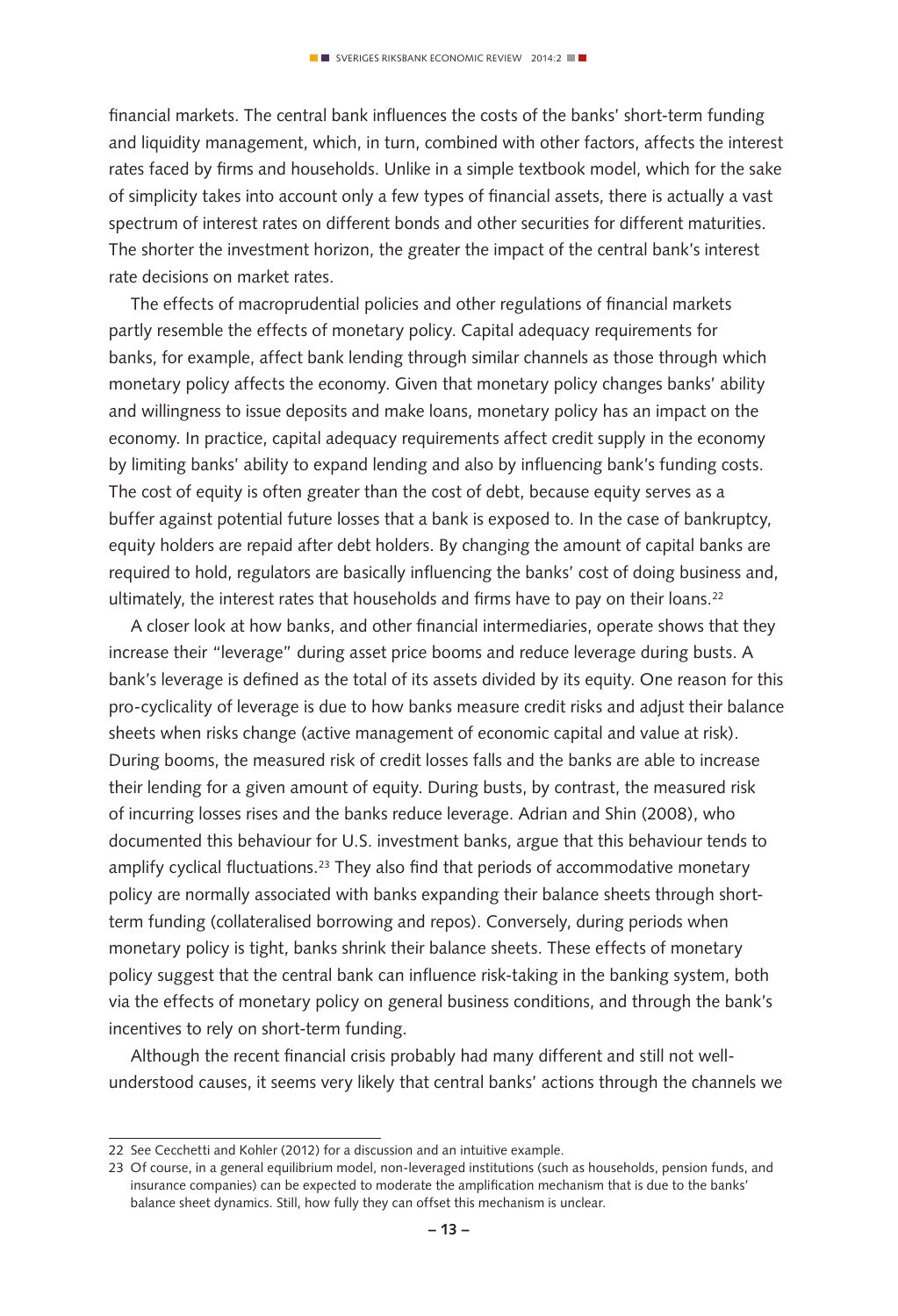have just discussed affected both the build-up of financial imbalances that led to the crisis and dampened the negative spiral once the crisis erupted. We now broaden our discussion and show how central banks have been acting to promote financial stability since before the global financial crisis of 2008-2009.

### Recent experience in Sweden and abroad

The developments of central banks' actions, market interest rates and credit conditions during the recent decades, and in particular during the financial crisis, demonstrate how strong the connection is between monetary policy and financial stability.

In the financial system, the Riksbank steers interest rates through the interbank market. But interest rates to households and firms also reflect other factors, such as the costs of banks' short-term funding and the uncertainty faced by market participants about the creditworthiness of their counterparties. Figure 1 shows the Riksbank's repo rate, its policy interest rate, together with market interest rates for different maturities and different borrowers, during the period 2000-2014. For Sweden, the most severe phase of the financial crisis was between the autumn of 2008 and the autumn of 2009. Market interest rates have generally co-moved with the repo rate; but the difference, or spread, between market interest rates and the repo rate has changed over time, reflecting both a maturity premium and a credit-risk premium for loans to households and firms.24 Such premiums, in turn, depend on the perceived safety and efficiency of the payment and credit systems. In fact, the spread between the short-term government bond rate and the repo rate has generally been small, as government bonds are viewed as safe assets. The spread between the three-month interbank rate and the repo rate increased during the crisis, but recently fell back to its pre-crisis levels. By contrast, the spread between mortgage rates for households and the repo rate increased in the crisis and still remains elevated. Overall, the risk premium for short-term funding on the interbank market has returned to pre-crisis levels, but nevertheless risk premiums for loans to households and firms remain elevated.

<sup>24</sup> This co-movement does not imply that the repo rate has caused the observed changes in market rates, rather it probably reflects common factors.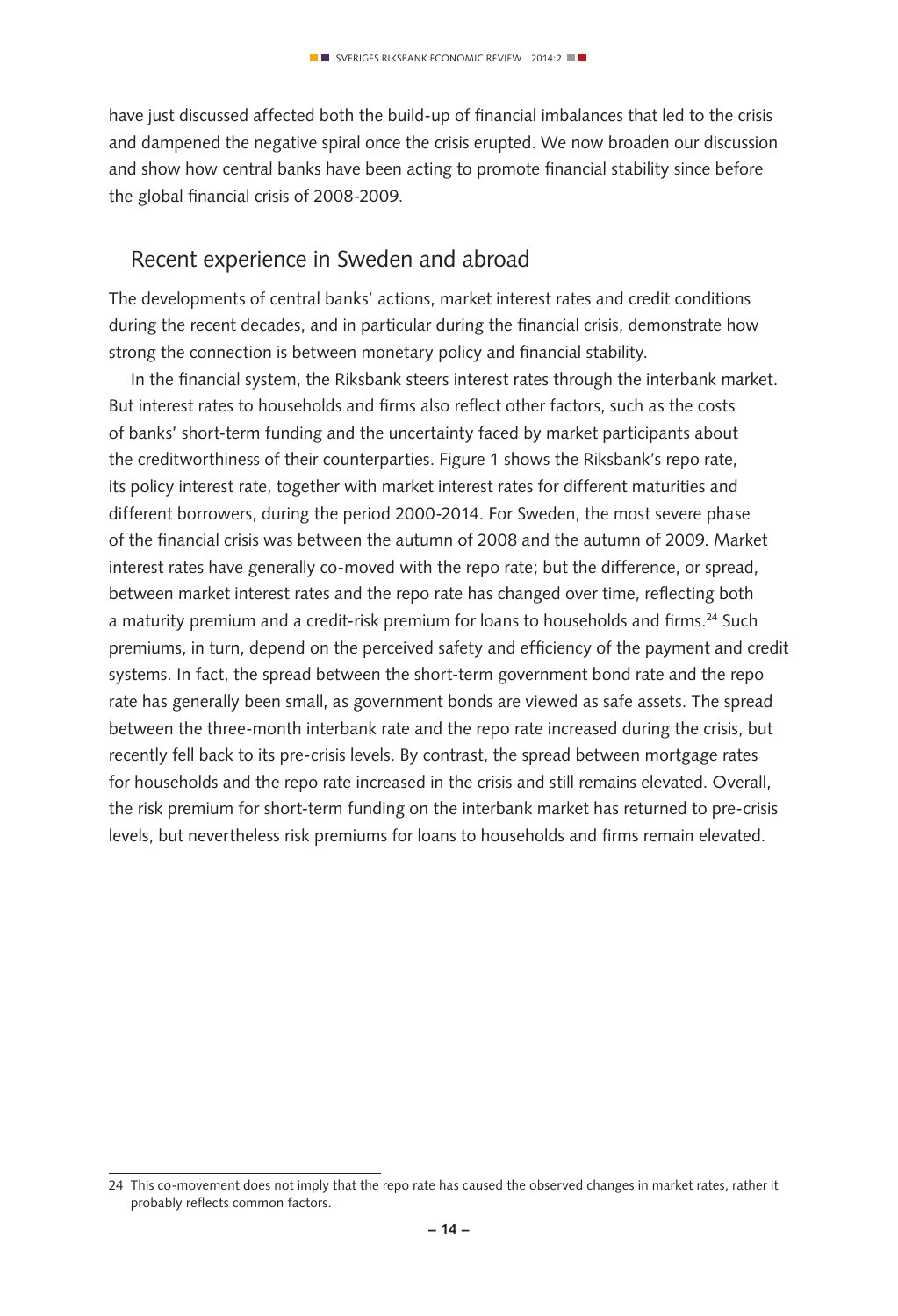

**Figure 1. Swedish interest rates**

Notes. Shown are monthly averages. Government bond yields are for zero-coupon bonds. Bank interest rates for households and companies are on new loans. Sources: Macrobond, Statistics Sweden and the Riksbank

The financial crisis erupted in the middle of September 2008. When the U.S. investment bank Lehman Brothers collapsed, market participants' lack of confidence in the creditworthiness of their counterparties became widespread. As a consequence, access to credit on financial markets declined around the world and some markets more or less ceased functioning. Many market participants that had earlier funded themselves cheaply through short-term loans now had problems renewing these loans, and if they obtained new loans, these were much more expensive than before. The basis spread, or the difference between the three-month interbank rate and the expected overnight rate in three months' time, rose sharply in both the United States and Sweden, although to a lesser extent in Sweden (Figure 2). The basis spread rose to about 3.5 per cent in the United States and to 1.5 per cent in Sweden. But this increase in the cost of short-term funding on the interbank market did not lead to equivalent hikes in the interest rates faced by firms and households, because central banks took decisive actions to supply funding for the banking system and thereby restore confidence in the markets. Between October 2008 and July 2009, for example, the Riksbank cut the repo rate by a total of 4.5 percentage points, to the all-time low of 0.25 per cent (Figure 1). This large cut in the repo rate also limited the Riksbank's ability to use further repo rate cuts to make funding conditions for banks even more generous.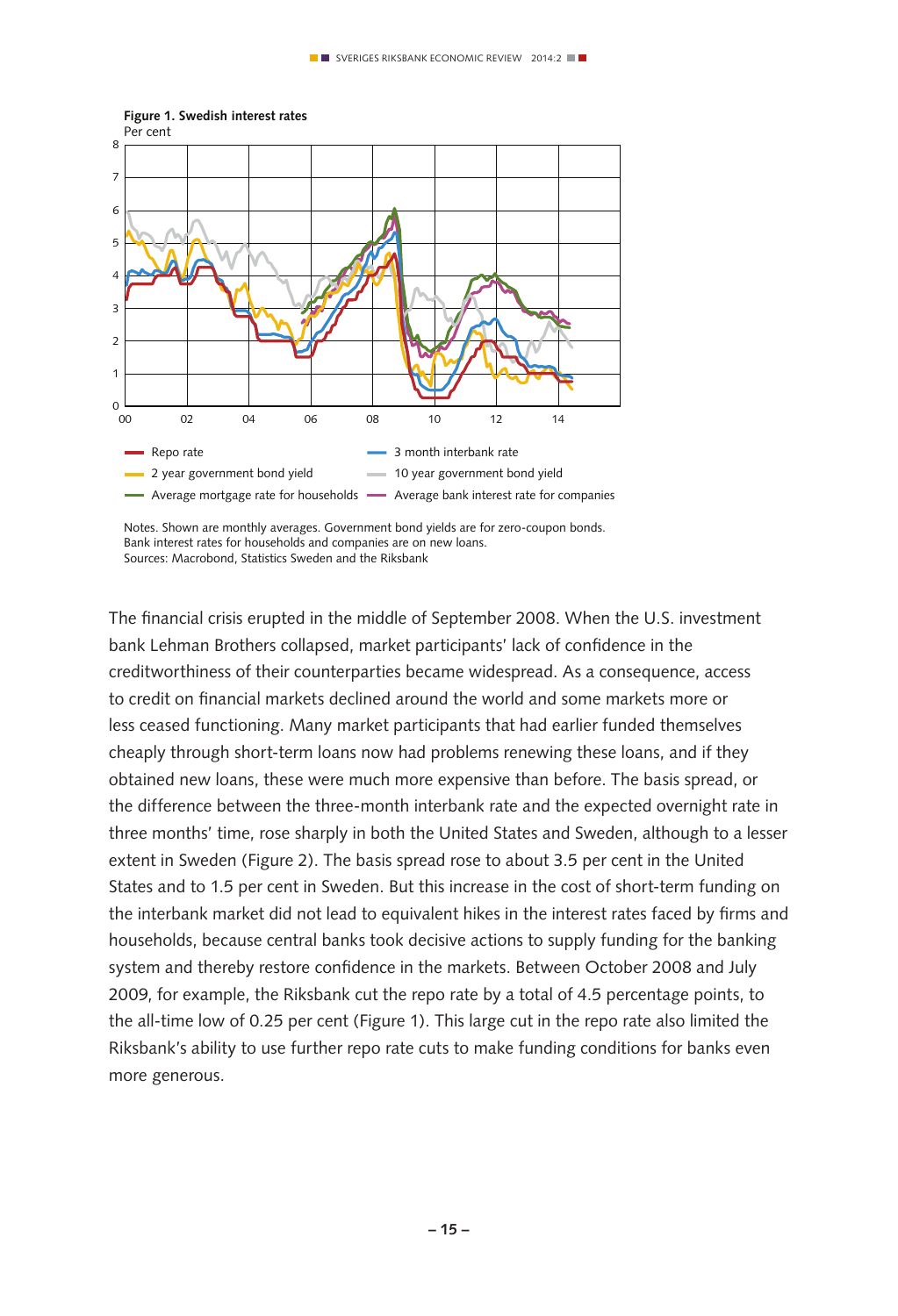

Note. The basis spread is calculated as the difference between the three-month interbank rate and the overnight swap index. Sources: Macrobond, Reuters and the Riksbank

To further ease financial conditions, beyond what could be attained by reducing policy interest rates, many central banks took additional steps to facilitate the flows of payments and credit in financial markets. These other monetary policy measures involved, basically, the provision of loans at longer maturities than usual, accepting a broader range of assets as collateral, and extending the circle of counterparties that had access to central bank liquidity. They also involved, for some central banks but not the Riksbank, direct purchases of assets on financial markets.<sup>25</sup> This monetary easing resulted in an unprecedented expansion in the size of central bank balance sheets (Figure 3). For example, the Riksbank's balance sheet before the financial crisis was about 5 per cent of GDP (gross domestic product). It started to expand rapidly after the crisis erupted in the autumn of 2008 and reached well over 20 per cent of GDP by the end of the year. But it later fell to about 10 per cent of GDP by the end of 2010, as the loans extended at longer maturities to Swedish banks were repaid. Thus, the Riksbank's balance sheet has now largely returned to more normal levels than prevailed before the crisis.<sup>26</sup> Unlike in Sweden, however, balance sheets of other central banks, such as the Bank of England, European Central Bank and Federal Reserve, are still unusually large, relative to pre-crisis levels.

<sup>25</sup> Some argue that such measures should be labelled "credit policy" rather than "monetary policy." See, for example, Goodfriend (2011b) for a discussion.

<sup>26</sup> For more detailed discussions of the Riksbank's monetary policy measures during the financial crisis, see Bryant, Henderson and Becker (2012) and Elmér, Guibourg, Kjellberg and Nessén (2012).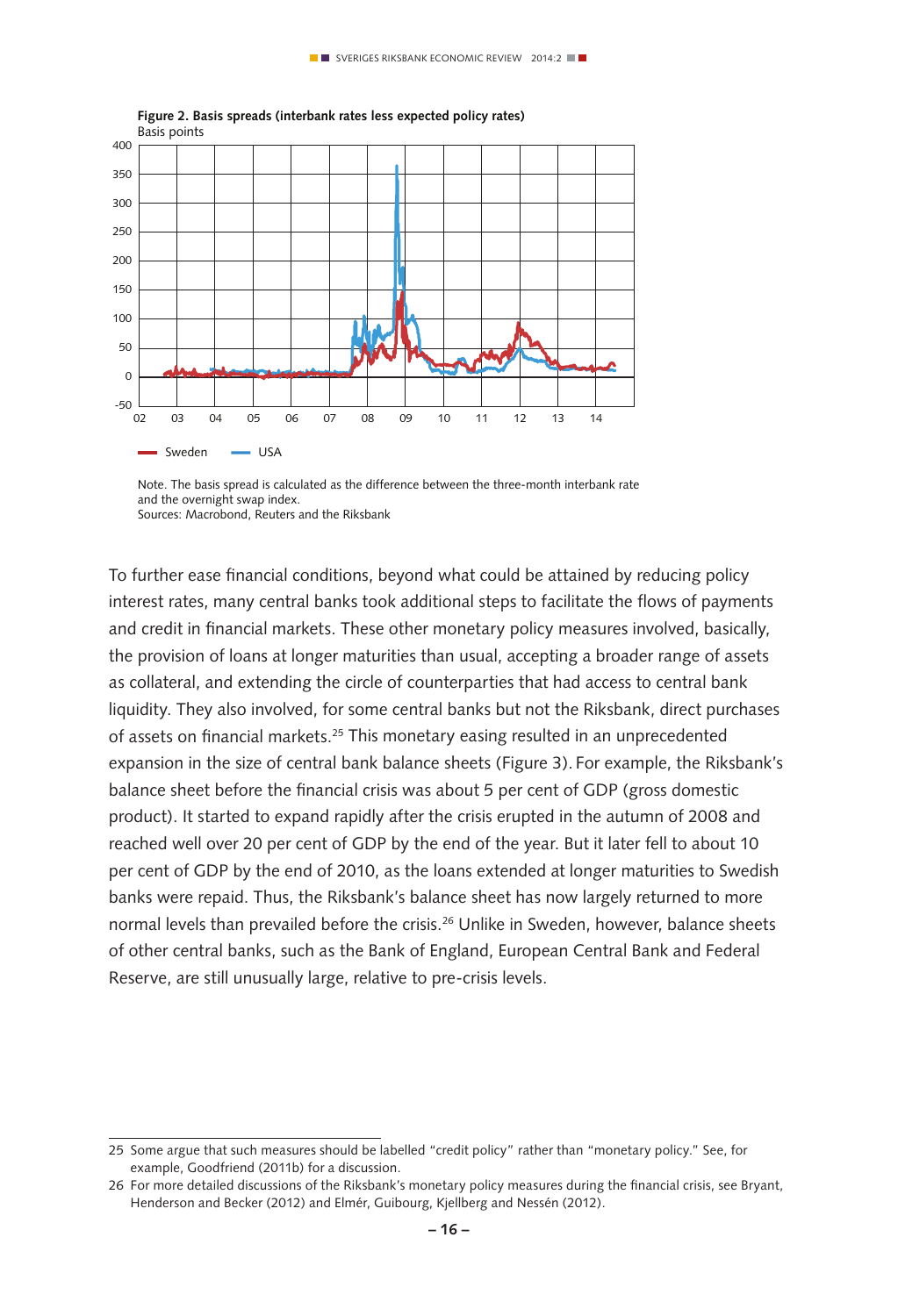

**Figure 3. Central bank balance sheets**

Sources: Bureau of Economic Analysis, Eurostat, Office for National Statistics, Statistics Sweden, and respective central banks

The connection between monetary policy and credit conditions is reflected in the financial system's lending to households and firms. In Sweden, bank lending to households rose about 10 per cent annually in the years before the financial crisis (Figure 4). By comparison, nominal GDP is expected to grow on average between 4 to 5 per cent annually, if average inflation is 2 per cent and average real GDP growth is between 2 to 3 per cent. Thus, in relation to economic growth, bank lending to households before the financial crisis was growing twice as fast as nominal GDP, as households were willing to borrow at such a fast pace. Bank lending to firms also surged before the financial crisis; but as a caveat this aggregate is known to be substantially more volatile than GDP, even under usual circumstances, as firms adjust spending in reaction to general business conditions. The sharp decline in bank lending to firms after the crisis erupted reflects the weak demand for credit and investments in the economy.

In the United Kingdom and the United States, bank lending to households and firms shows a somewhat different pattern than in Sweden (Figure 5). Credit surged in the years before the financial crisis and later plummeted, as in Sweden. But in contrast to Sweden, bank lending to households is still growing very slowly relative to pre-crisis levels. It is probable that the adjustment would have been much more abrupt if central banks had not taken decisive actions once the crisis erupted.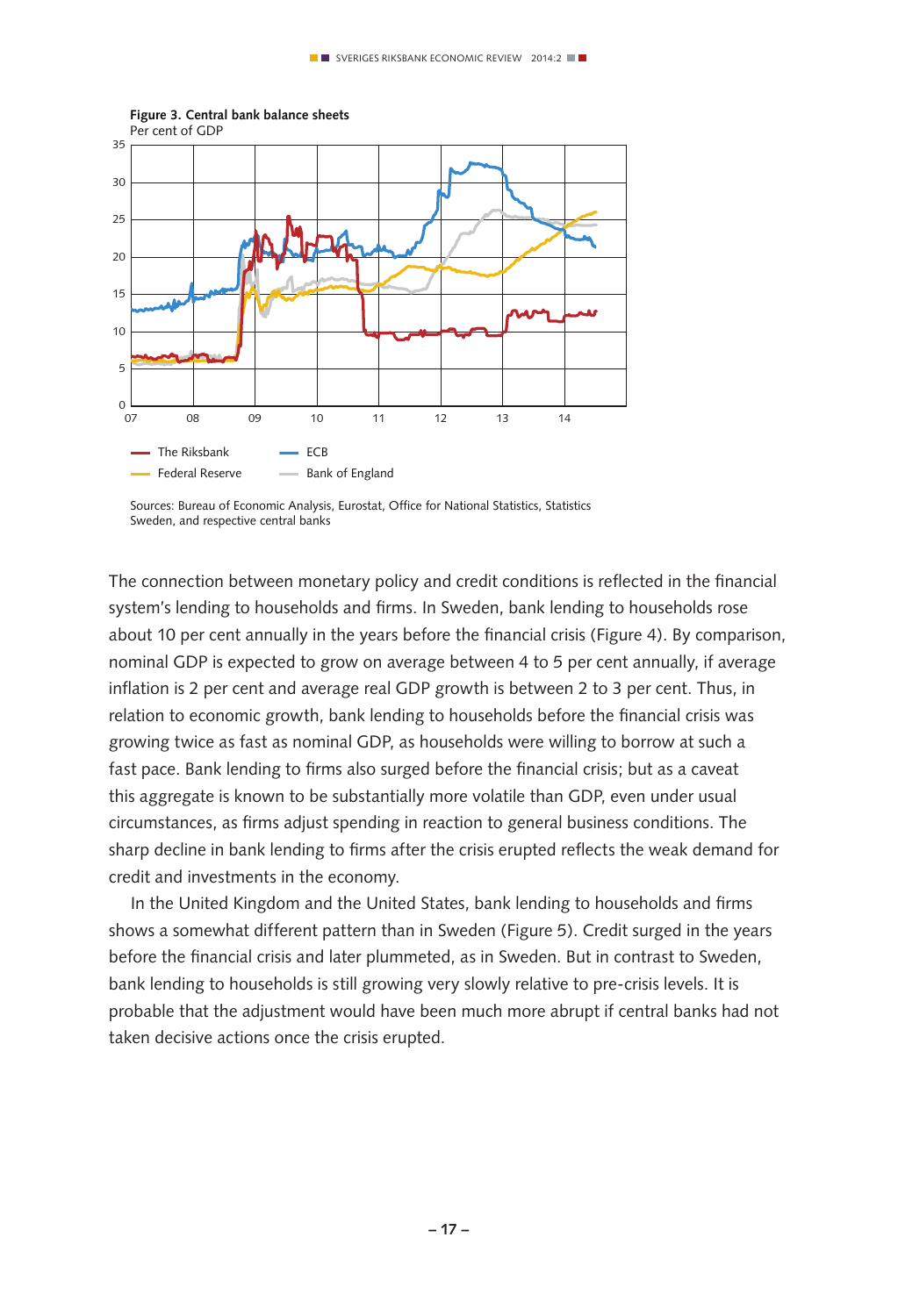



Source: Statistics Sweden



**Figure 5. Bank lending to households and firms, USA and UK**

Sources: Bank of England, Federal Reserve Board and Riksbank calculations

A quick summary of these developments is as follows. Before the financial crisis, risk premiums were generally low, banks had easy access to funding and credit growth was high. Most would agree this was a global phenomenon that had several causes. One notable reason was probably the high level of savings in fast-growing countries and the associated low level of real interest rates. However, the fact that risk premiums on interbank markets were very small (Figure 2) probably also reflected expectations about monetary policies. In such an environment, the banks were thus not worried about their own, or other banks', short-term funding. It seems reasonable that this widespread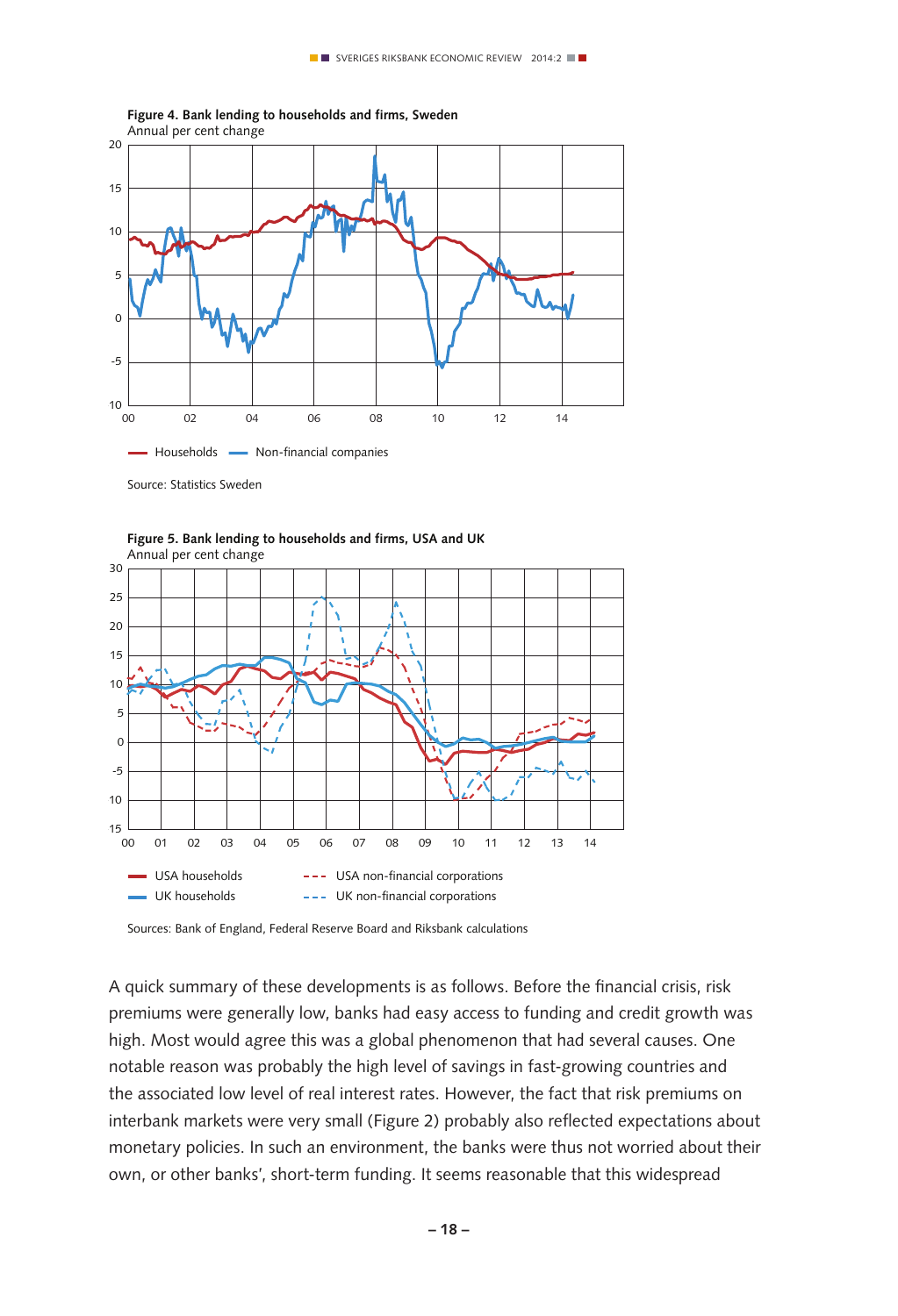feeling of certainty among banks, an expectation of continued solid economic growth, contributed to the low borrowing rates for households and firms and the high growth rates of credit.<sup>27</sup>

During the financial crisis, by contrast, banks faced great uncertainty about short-term funding, risk premiums rose, liquid assets became scarce, and credit growth decelerated. Central banks cut their interest rates, but this action was soon viewed as not enough to counter the negative spiral. They also felt compelled to support credit supply in other respects. Thus, central banks expanded their balance sheets in unprecedented ways.

Most would agree that, during a financial crisis, central banks should take action to stabilise financial markets and the broad economy by encouraging risk-taking in the banking system. A more controversial issue is to what extent central banks' monetary policies contribute to the build-up of financial imbalances that lead to financial crises. Because the channels by which monetary policy affects the economy are partly the same for crisis management and for normal stabilisation policy, it is entirely reasonable to argue that a somewhat less accommodative monetary policy before a financial crisis could lead to better economic performance. In this sense, in our opinion, maintaining financial stability should be an explicit objective of monetary policy, not only in times of financial crisis but also in normal times.

## Concluding remarks

In recent years, central banks in most economies have had to focus on mopping up after global financial crises, while an array of micro and macroprudential policies are being developed and tested. In such an environment, policymakers and researchers are forced to rethink thoroughly the connection between monetary policy and financial stability. Should financial stability considerations be kept separate, as before the financial crisis? $28$  Or should monetary policy decisions take into account the possibility of a financial crisis occurring?

We find that, in light of both economic theory and practical experience, financial stability and monetary policy are so closely linked that it is just not possible to separate them. However, the effects of monetary policy and of micro and macroprudential policies are a quantitative and empirical issue.<sup>29</sup> Macro models in use before the financial crisis could apparently not predict the crisis. These models thus provide insufficient (but still useful) guidance on the quantitative and empirical relationships. Indicators of credit conditions, such as credit volumes, risk premiums and house prices, were not directly taken into account in monetary policy decisions before the crisis. As new policy tools emerge, a

<sup>27</sup> Rajan (2005) presents an overview of the signs of increased risks and their possible causes, including monetary policy. The existence of a "risk-taking channel" of monetary policy is discussed, for example, by Adrian and Shin (2008) and Jiménez and other (2014). See Apel and Claussen (2012) for a literature review.

<sup>28</sup> An example of the separation of monetary policy and financial stability before the crisis is that the Riksbank and many other central banks published separate reports on monetary policy and financial stability. This is still the case, but the ambitions to bring the analytical frameworks closer together have been raised.

<sup>29</sup> See Yellen (2014) for a recent statement, and further references to recent research, about the relative importance of monetary policy, macroprudential policy and other regulations.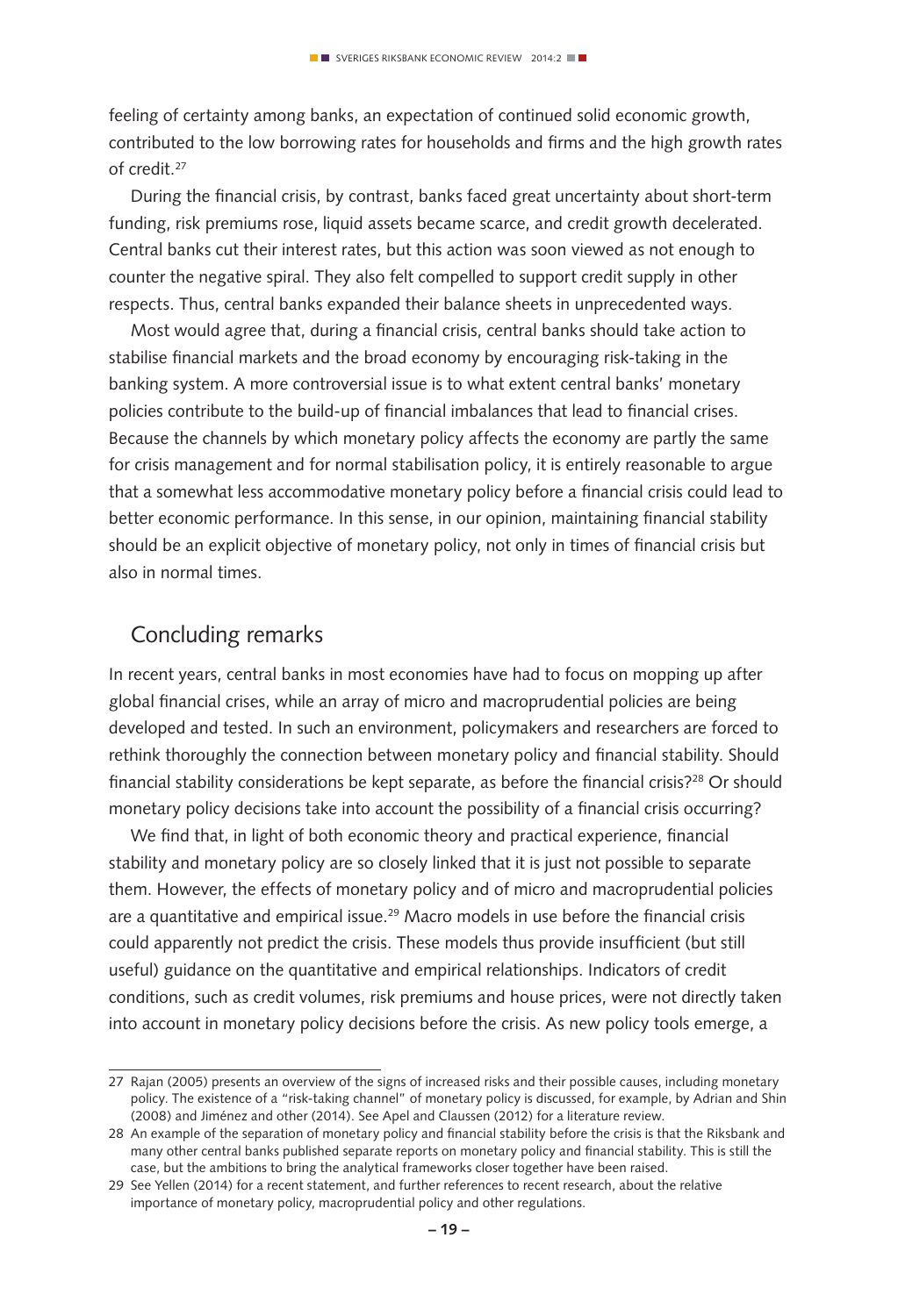new analytical framework has to be developed, to help policymakers make good decisions and communicate those decisions clearly to the general public. To make progress, we argue that less time should be spent debating whether monetary policy and financial stability are connected. Instead, more resources should be devoted to improving our understanding of the connections.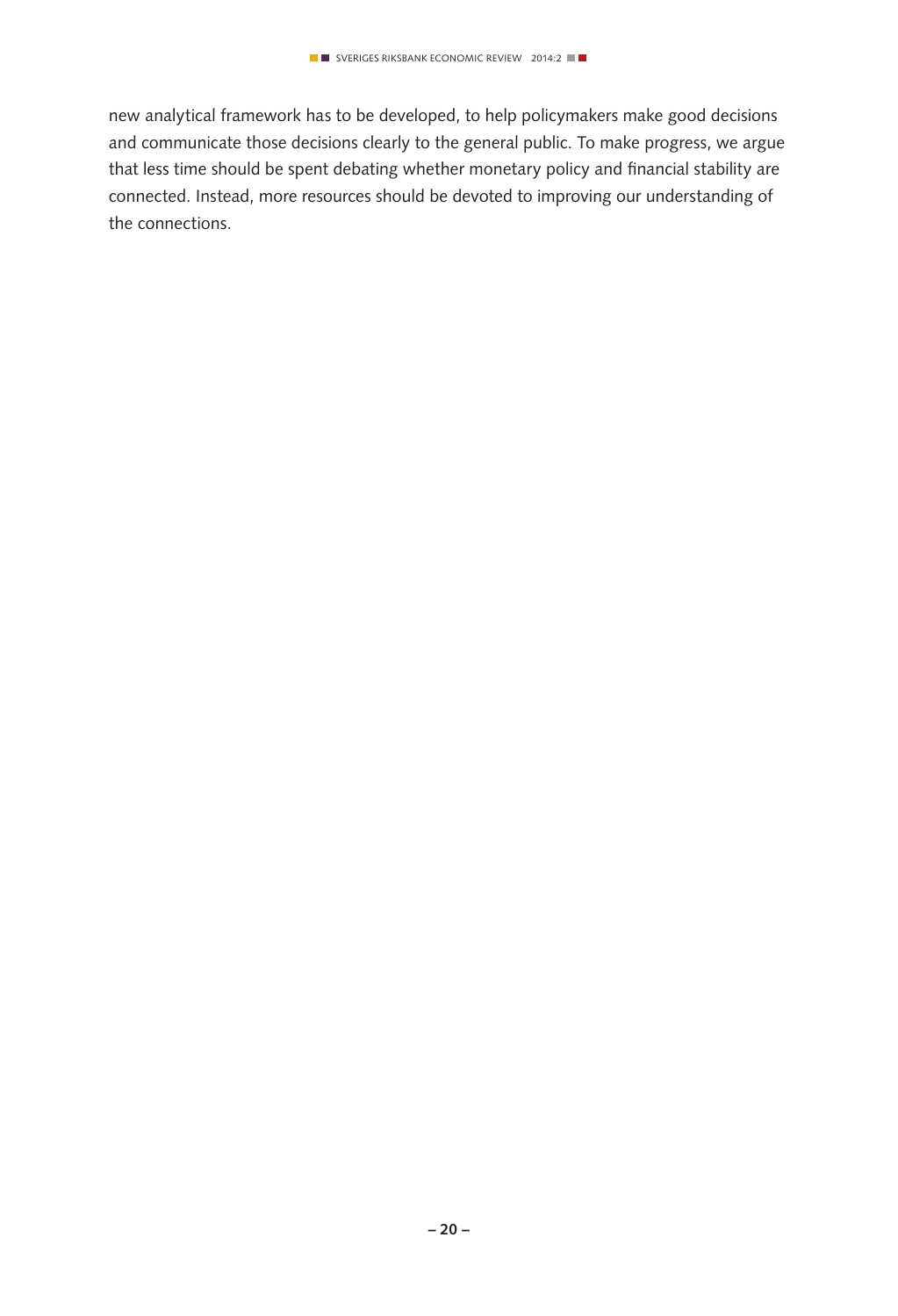### References

Adrian, T. and H.S. Shin (2008), "Liquidity, Monetary Policy, and Financial Cycles," Federal Reserve Bank of New York, *Current Issues in Economics and Finance*, vol. 14, no. 1, pp 1-7.

Apel, M. and C.A. Claussen (2012), "Monetary policy, interest rates and risk-taking," Sveriges Riksbank *Economic Review*, 2012:2, pp 68-83.

Borio, C. (2014), "Monetary policy and financial stability: what role in prevention and recovery?" *BIS Working Papers* no 440.

Bryant, R.C., D.W. Henderson and T. Becker (2012), *Maintaining Financial Stability in an Open Economy: Sweden in the Global Crisis and Beyond*, SNS Förlag.

Capie, F., C. Goodhart and N. Schnadt (1994), "The development of central banking," in Capie, F., C. Goodhart, S. Fischer and N. Schnadt (eds.), *The future of central banking: the tercentenary symposium of the Bank of England*, Cambridge University Press, pp 1-261.

Cecchetti, S.G. and M. Kohler (2012), "When capital adequacy and interest rate policy are substitutes (and when they are not)," *BIS Working Papers* no 379.

Dudley, W.C. (2013), "Why Financial Stability is a Necessary Prerequisite for an Effective Monetary Policy," Remarks at the Andrew Crockett Memorial Lecture, Bank for International Settlements 2013 Annual General Meeting, Basel, Switzerland.

Elmér, H., G. Guibourg, D. Kjellberg and M. Nessén (2012), "The Riksbank's monetary policy measures during the financial crisis – evaluation and lessons learnt," Sveriges Riksbank *Economic Review*, 2012:3, pp 1-24.

Gelain, P., K.J. Lansing and C. Mendicino (2013), "House Prices, Credit Growth, and Excess Volatility: Implications for Monetary and Macroprudential Policy," *International Journal of Central Banking*, vol. 9, no. 2, pp. 219-276.

Goodfriend, M. (2011a), "Money Markets," *Annual Review of Financial Economics*, vol. 3, no. 1, pp 119-137.

Goodfriend, M. (2011b), "Central banking in the credit turmoil: An assessment of Federal Reserve practice," *Journal of Monetary Economics*, vol. 58, pp 1-12.

Goodfriend, M. (2012), "The Elusive Promise of Independent Central Banking," Bank of Japan, *Monetary and Economic Studies*, vol. 30, pp 39-54.

Ingves, S. (2014), "Monetary policy and financial stability in a globalised world," Speech at the Swedish Economic Association, Stockholm School of Economics, Stockholm.

Jiménez, J., S. Ongena, J.L. Peydró and J. Saurina (2014), "Hazardous Times for Monetary Policy: What Do Twenty-Three Million Bank Loans Say About the Effects of Monetary Policy on Credit Risk-Taking?," *Econometrica*, vol. 82, no.2 pp 463-505.

Jonsson, M. and K. Moran (2014), "The linkages between monetary and macroprudential policies," Sveriges Riksbank *Economic Review*, 2014:1, pp 6-26.

King, M. (2013), "Monetary policy: many targets, many instruments. Where do we stand?" Remarks at the IMF Conference on "Rethinking macro policy II: first steps and early lessons," Washington, D.C.

Rajan, R.G. (2005), "Has Financial Development Made the World Riskier?" in *The Greenspan Era: Lessons for the Future*, A symposium sponsored by the Federal Reserve Bank of Kansas City, Jackson Hole, Wyoming.

Schinasi, G.J. (2004), "Defining Financial Stability," IMF Working Paper no. 187.

Sellin, P. and P. Åsberg Sommar (2012), "Review of the Riksbank's operational framework for the implementation of monetary policy," Sveriges Riksbank *Economic Review*, 2012:2, pp 44-67.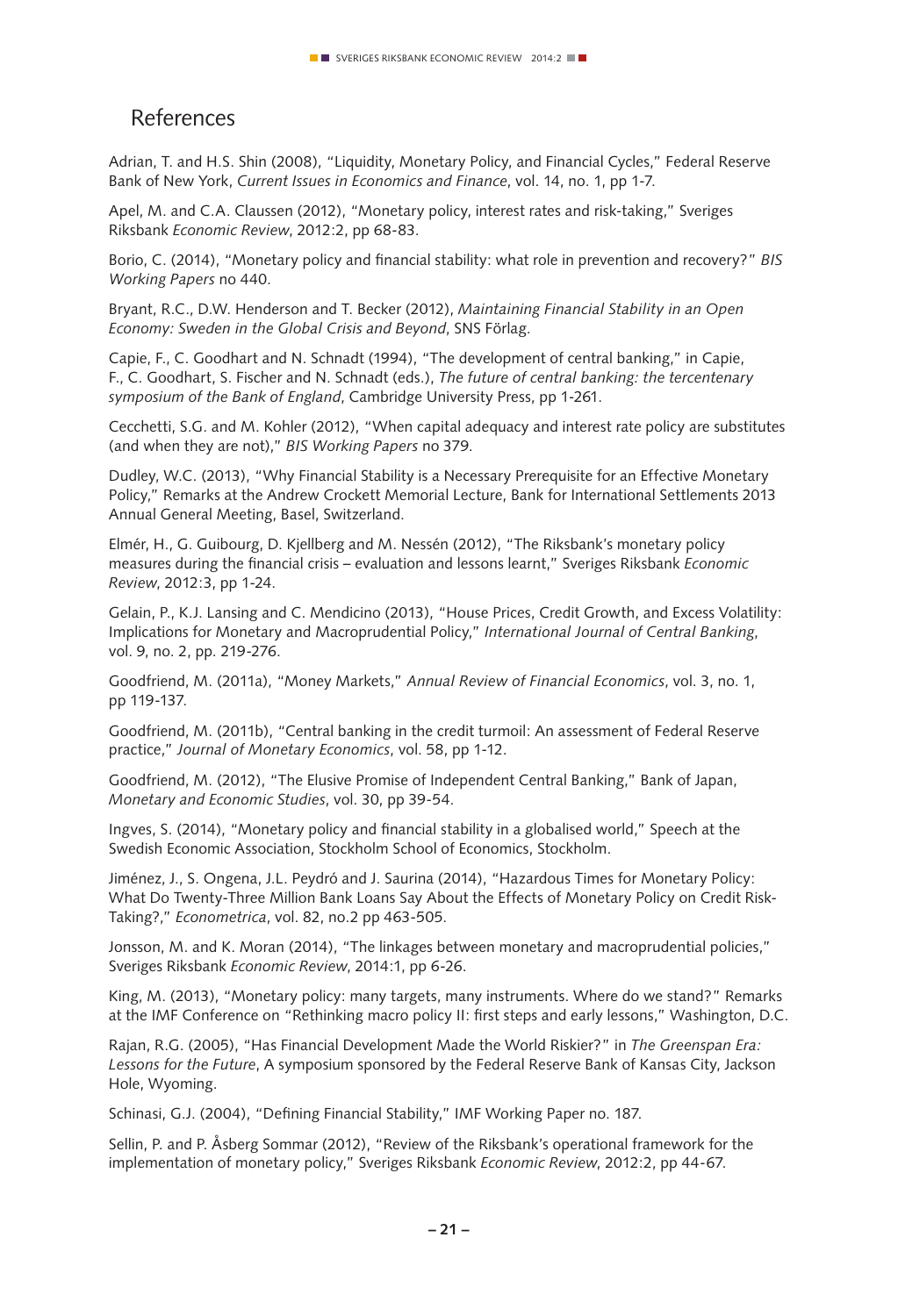Smets, F. (2013), "Financial Stability and Monetary Policy: How Closely Interlinked?" Sveriges Riksbank *Economic Review*, 2013:3, pp 121-160.

Stein, J. C. (2014), "Incorporating Financial Stability Considerations into a Monetary Policy Framework," Remarks at International Research Forum on Monetary Policy, Washington, D.C.

Svensson, L.E.O. (2012), "Comment on Michael Woodford: Inflation Targeting and Financial Stability," Sveriges Riksbank *Economic Review*, 2012:1, p. 33-40.

Sveriges Riksbank (2013a), *The Riksbank and Financial Stability*, February 2013.

Sveriges Riksbank (2013b), *Monetary Policy Report*, July 2013.

Woodford, M. (2010), "Financial Intermediation and Macroeconomic Analysis," *Journal of Economic Perspectives*, vol. 24, no.4, pp 21-44.

Woodford, M. (2012), "Inflation Targeting and Financial Stability," Sveriges Riksbank *Economic Review*, 2012:1, pp 7-32.

Yellen, J. L. (2014), "Monetary Policy and Financial Stability," Remarks at 2014 Michel Camdessus Central Banking Lecture, International Monetary Fund, Washington, D.C.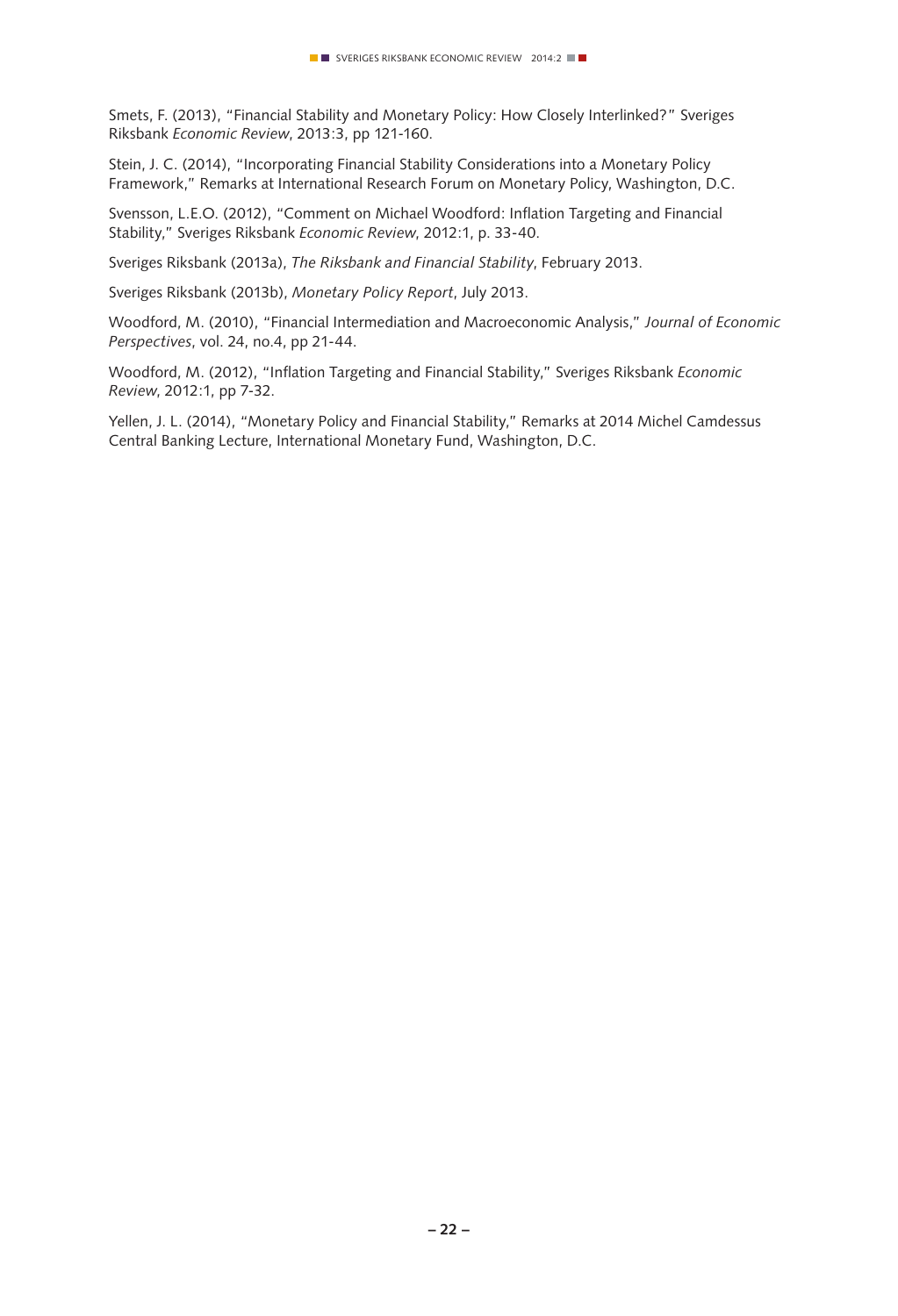## The bail-in tool from a Swedish perspective

### Elin Eliasson, Emil Jansson and Thomas Jansson\*

The authors are or have been employed at the Financial Stability Department or the Monetary Policy Department, Sveriges Riksbank.

*In the spring of 2014, the European Parliament and the European Council1 adopted the Bank Recovery and Resolution Directive (BRRD)2. It contains provisions on plans and tools*  to enable authorities in EU member states to intervene when banks<sup>3</sup> encounter various *stages of financial difficulty. Part of the BRRD describes four resolution tools, one of*  which is the so-called bail-in tool. The bail-in tool empowers a resolution authority<sup>4</sup> to, *in combination with other measures, write down a bank's liabilities to cover losses or to recapitalise the bank by converting its liabilities to equity according to a specific order of priority.*

*The bail-in tool and its potential effects have been greatly analysed internationally. However, there has been no in-depth analysis based on Swedish circumstances. This paper therefore aims to analyse the bail-in tool, as it is described in the BRRD, from a Swedish perspective. The analysis focuses on the four major Swedish banks, which are of decisive importance to the workings of the Swedish financial system.5*

*In this paper, we analyse how the introduction of a bail-in tool could affect the cost of funds, liabilities structure and investor base of the major Swedish banks. We have also studied potential contagion effects, both direct and indirect, of actually using the tool on one of the major Swedish banks.6*

<sup>\*</sup> We would like to thank Claes Berg, Tomas Edlund, Susanna Engdahl, Eva Forssell, Reimo Juks, Kristian Jönsson, Erik Kärrlander, Jonas Niemeyer, Hannah Pierrou, Anders Rydén, Olof Sandstedt, Per Sonnerby and Aron Verständig for their valuable input. The opinions expressed in this paper are those of the authors and should not necessarily be considered representative of the Riksbank's view of these matters.

<sup>1</sup> Ultimately adopted by the European Parliament on 15 April 2014 and by the European Council on 6 May 2014.

<sup>2</sup> Directive 2014/59/EU of the European parliament and of the Council of 15 May 2014 establishing a framework for the recovery and resolution of credit institutions and investment firms and amending Council Directive 82/891/EEC, and Directives 2001/24/EC, 2002/47/EC, 2004/25/EC, 2005/56/EC, 2007/36/EC, 2011/35/EU, 2012/30/EU and 2013/36/EU, and Regulations (EU) No 1093/2010 and (EU) No 648/2012, of the European Parliament and of the Council.

<sup>3</sup> "Banks" in this paper refers to credit institutions and investment firms, as well as undertakings included in the same group as such firms. It is such firms for which the BRRD constitutes a framework.

<sup>4</sup> Each country is to appoint such a resolution authority, or several such resolution authorities, with responsibility for planning for financial crises and management thereof.

<sup>5</sup> Combined, they account for around 80 per cent of lending and receive 75 per cent of deposits in Sweden. Financial Stability Report 2014:1, Sveriges Riksbank.

<sup>6</sup> Direct contagion effects arise because participants in financial systems borrow from each other. If such loans are impaired, losses arise for the creditor, and problems spread in the financial system. Indirect contagion effects can arise through two main channels. First, markets can assume that there are direct contagion effects, even if this is not the case. Second, if a bank experiences financial difficulty, markets might anticipate that other banks in the same system will be affected by the same problems, which can in turn lead to investors wishing to exit their investments. Indirect contagion effects are thus problems that spread in financial systems, but that are not due to direct exposures.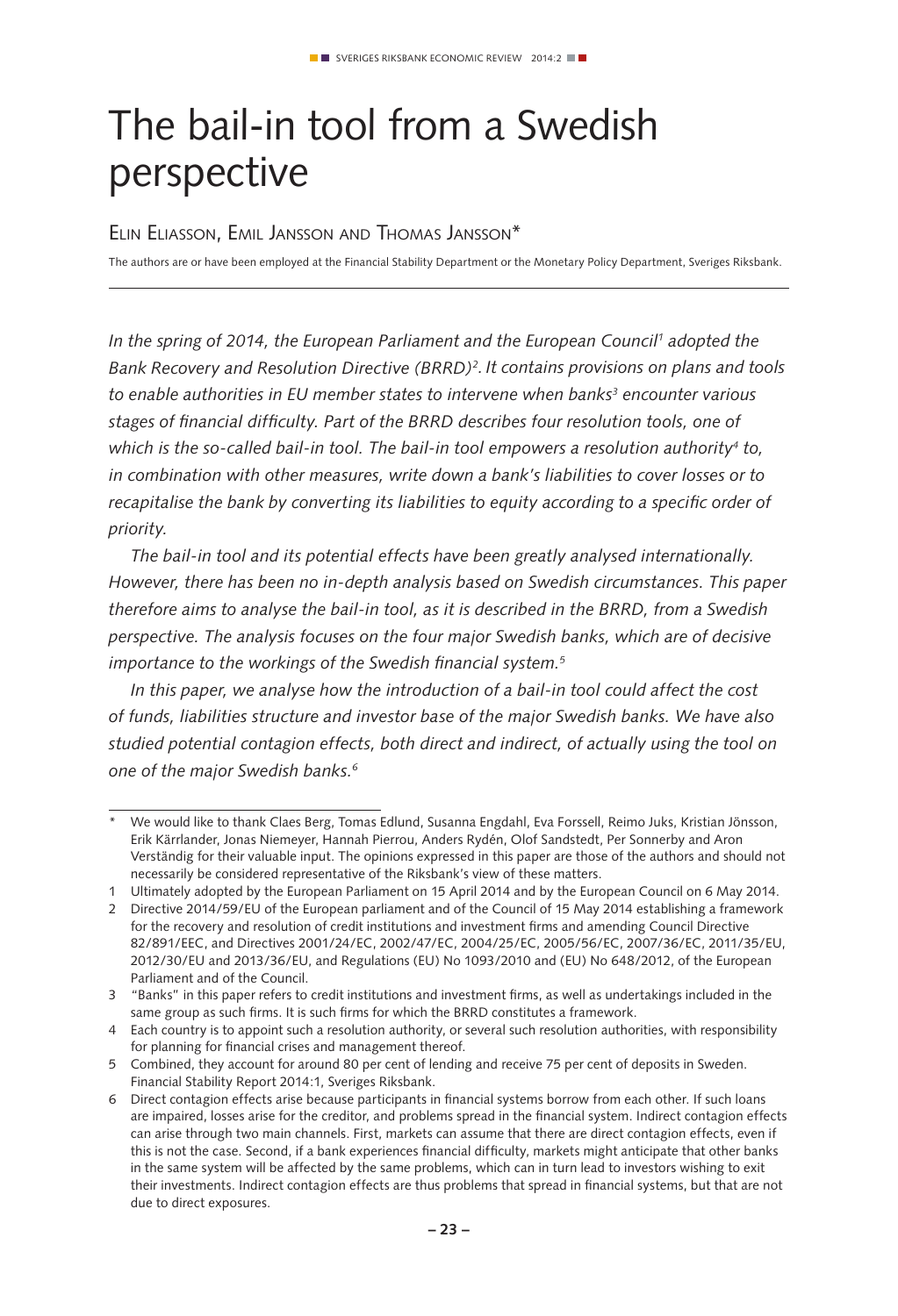## A new method for managing distressed banks

The bail-in tool is a key tool in the EU's new regulatory framework governing how member states are to manage distressed banks – the Bank Recovery and Resolution Directive (BRRD). The Directive is one of several regulations established in the wake of the financial crisis.

The Directive provides authorities with tools for the recovery or resolution of failing banks in a way that should prevent serious disturbances in the financial system and minimises the cost to taxpayers. The bail-in tool empowers a resolution authority<sup>7</sup> in combination with other measures<sup>8</sup>, to write down a bank's liabilities to absorb losses or to convert liabilities to equity to recapitalise the bank, according to a specific order of priority.

In order to implement the BRRD, member states are to adopt and publish the requisite laws by no later than 31 December 2014. They shall apply as of 1 January 2015. However, application of the bail-in tool is not required before 1 January 2016, although there is nothing that prevents member states from deciding to apply it earlier.

At the same time as the BRRD is now adopted by the EU, the Financial Stability Board (FSB) is developing proposals on how to ensure that global systemically important banks have sufficient loss-absorbing capacity once authorities have decided to place such a bank under resolution. It is a case of the ability of the bank's liabilities side to cope with incurred losses and recapitalisation needs without needing to use public funds. The BRRD contains a calculation method for a minimum requirement with the same objective (see the section *Calculation of minimum requirement* for more details). In the FSB discussions, the concept is called Gone-Concern Loss-Absorbing capacity (GLAC).

The questions that have come under most discussion for GLAC are what criteria that must be met for an instrument to be counted as GLAC, how much GLAC should global systemically important banks hold, and where in the organisational structures of such banks should GLAC be kept?<sup>9</sup>

FSB intend to submit its proposal at the G20 meeting in Brisbane in November 2014 and it will be then be circulated for consultation. The plan is to also perform a comprehensive impact analysis. The prospect of the EU potentially needing to revise its rules regarding the minimum requirement (at least for global systemically important banks), if the FSB's final proposal proves too dissimilar to the BRRD, cannot be ruled out. This article is however based on BRRD in its current form.

<sup>7</sup> Each member state is to appoint one or more resolution authority(ies), which will be empowered to apply the resolution tools. The resolution authority will be responsible for preparing for a financial crisis and management thereof. The resolution authority may be a separate authority, but the assignment can also be bestowed on a ministry, central bank or supervisory authority.

<sup>8</sup> The bail-in tool can either be used on a stand-alone basis for the recovery of the bank under resolution, or in combination with one of the other resolution tools (the sale of business tool, the bridge institution tool or the asset separation tool).

<sup>9</sup> See Mark Carney's letter to the finance ministers and central bank governors of the G20 countries (April 2014).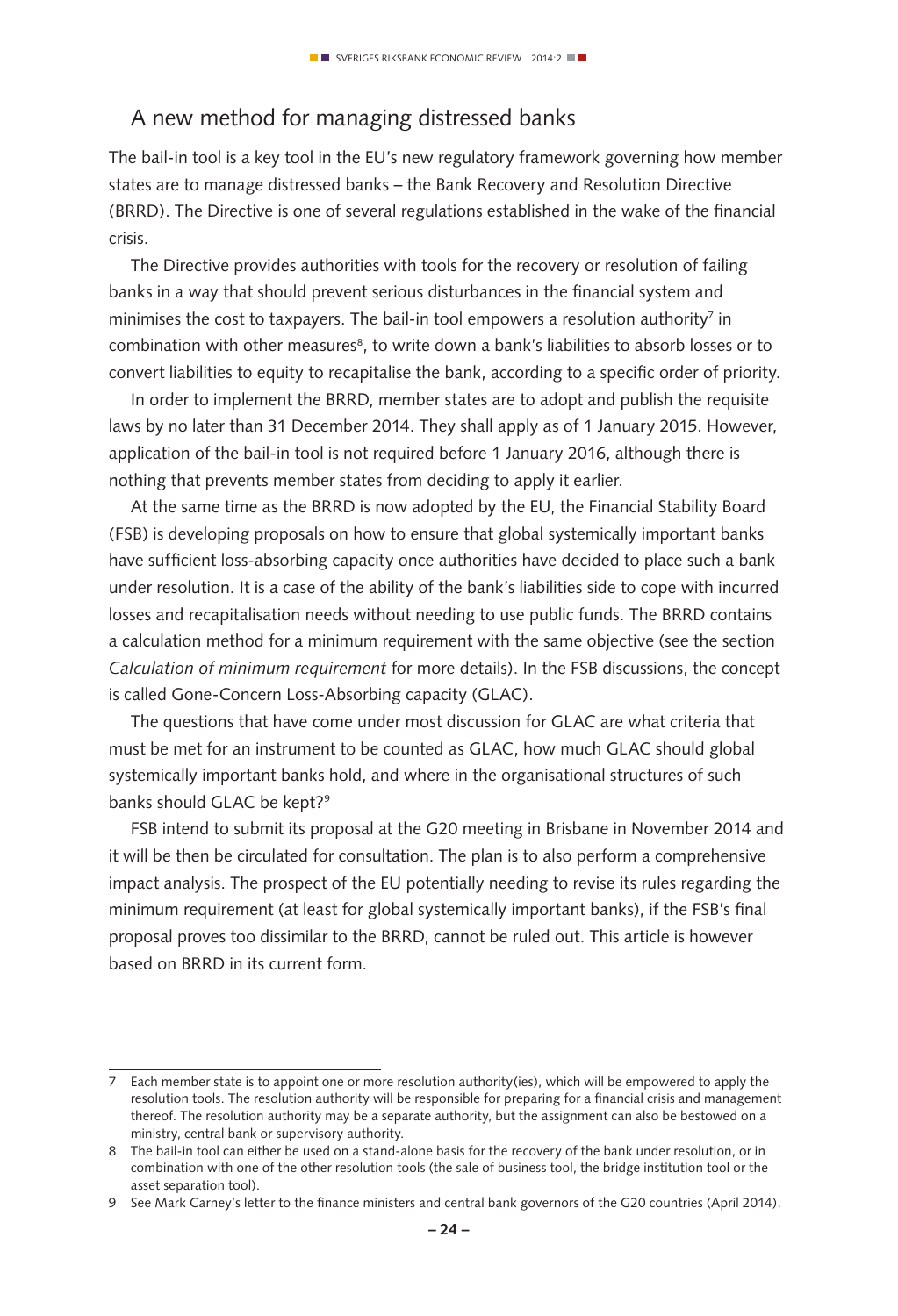### The concept of bail-in

A bail-in tool empowers a resolution authority to, in combination with other measures, write down a bank's liabilities to absorb losses. In a scenario of a bank being placed into resolution, equity may not suffice to absorb the losses. In such a situation, the use of a bail-in tool creates additional loss-absorbing capacity in the bank. The intention is that the write-down of debt instruments should cover all incurred and expected losses. The authority is also empowered to convert debt instruments to equity to recapitalise the bank so that it may continue to function. Such conversion may take place either in combination with a write-down or as a stand-alone measure.<sup>10</sup>

The use of the banks' own liability side to absorb losses and recapitalise the bank means that the need to use public funds for that purpose can be postponed, reduced or completely avoided.

The purpose of the bail-in tool

The bail-in tool has several, interlinked, purposes.

- Banks' creditors, rather than the taxpayers, should carry the cost of failing banks in the future.
- A reduction in implicit government guarantees. If the new rules are implemented, authorities will no longer need to choose between letting the bank fail and bailing it out using public funds. Reduced government guarantees could lead to creditors gaining more incentive to control the bank's risk-taking (see the section *Total cost of funds* for more details).
- It should be possible to recapitalise the bank swiftly while systemically important parts of the bank may continue to function at the same time. The bail-in tool theoretically enables authorities to manage a failing bank while limiting the effects on the financial system by avoiding a closure of the bank and hence liquidation of its assets. However, potential contagion effects cannot be entirely eliminated, which are further discussed in section *Potential contagion effects from application of the bail-in tool*.

An authority rescuing a bank using public funds is known as a bail-out. There are three primary reasons for authorities to perform a bail-out:

• Banks maintain critical functions of the financial system, and a failure would lead to the functions performed by the bank in question being suspended.

<sup>10</sup> It is easiest to envisage the write-down and conversion occurring in two stages. First, share capital is reduced and liabilities are written down until all losses are absorbed, and liabilities are subsequently converted to equities. In such a case, remuneration would be payable for the conversion by means of the creditor receiving the same value in the form of equities as he pays for in liabilities. Hence, the conversion does not bring about any transfer of value. In practice, however, the bail-in can be accommodated in the conversion by means of the conversion rate established by the resolution authority also taking account of the loss absorption.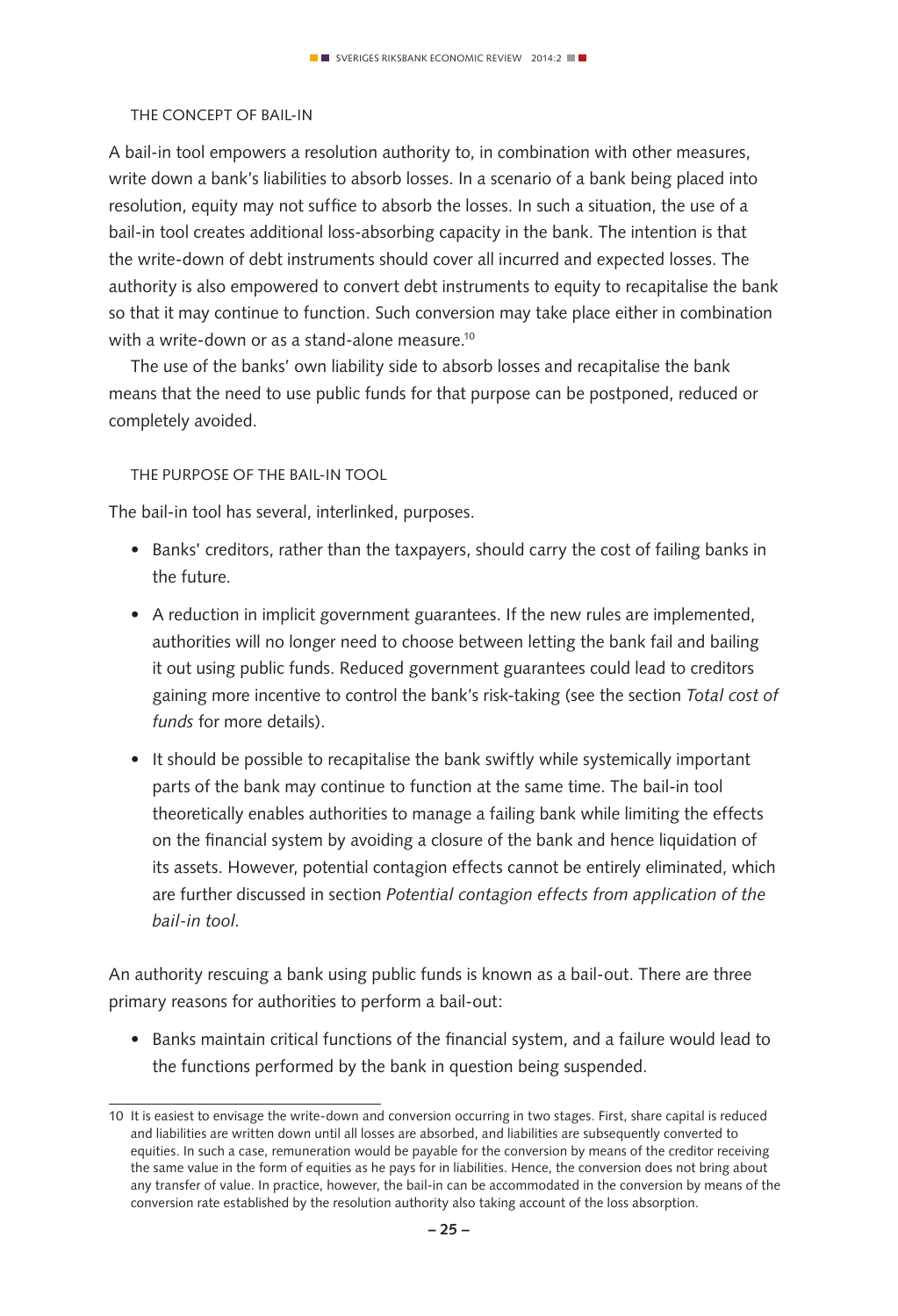- Banks often have substantial exposures to each other, so if one bank fails, others could follow.
- A failing bank could give indirect contagion effects, such as loss of market confidence.

So, the failure of one bank could result in considerable financial instability.

Historically, authorities have had to choose between two alternatives – letting the bank fail or bailing it out using public funds. The BRRD changes this. The intention of resolution is that there should be a way of resolving systemically important banks that does not risk triggering a financial crisis and which, at the same time, lets the bank's owners and creditors carry the cost, rather than taxpayers.

### APPLICATION OF THE BAIL-IN TOOL

Figure 1 gives a simplified example of application of the bail-in tool on a distressed bank's balance sheet. Initially we can see the bank under normal circumstances ("business as usual" at the far left). On the liability side, the bank has equity, liabilities eligible for bail-in (such as unsecured bonds) and liabilities that are exempted from bail-in (such as covered bonds). Which debt instruments are potentially at stake is further discussed in the section *Liabilities exempted from bail-in*.

In the next step, losses occur ("distressed bank", in the middle of the diagram). The assets decrease by the losses (the stripy blue box) and all the equity is wiped out. However, it does not suffice to cover all losses.



Figure 1. Simplified description of application of the bail-in tool on the balance sheet of a distressed bank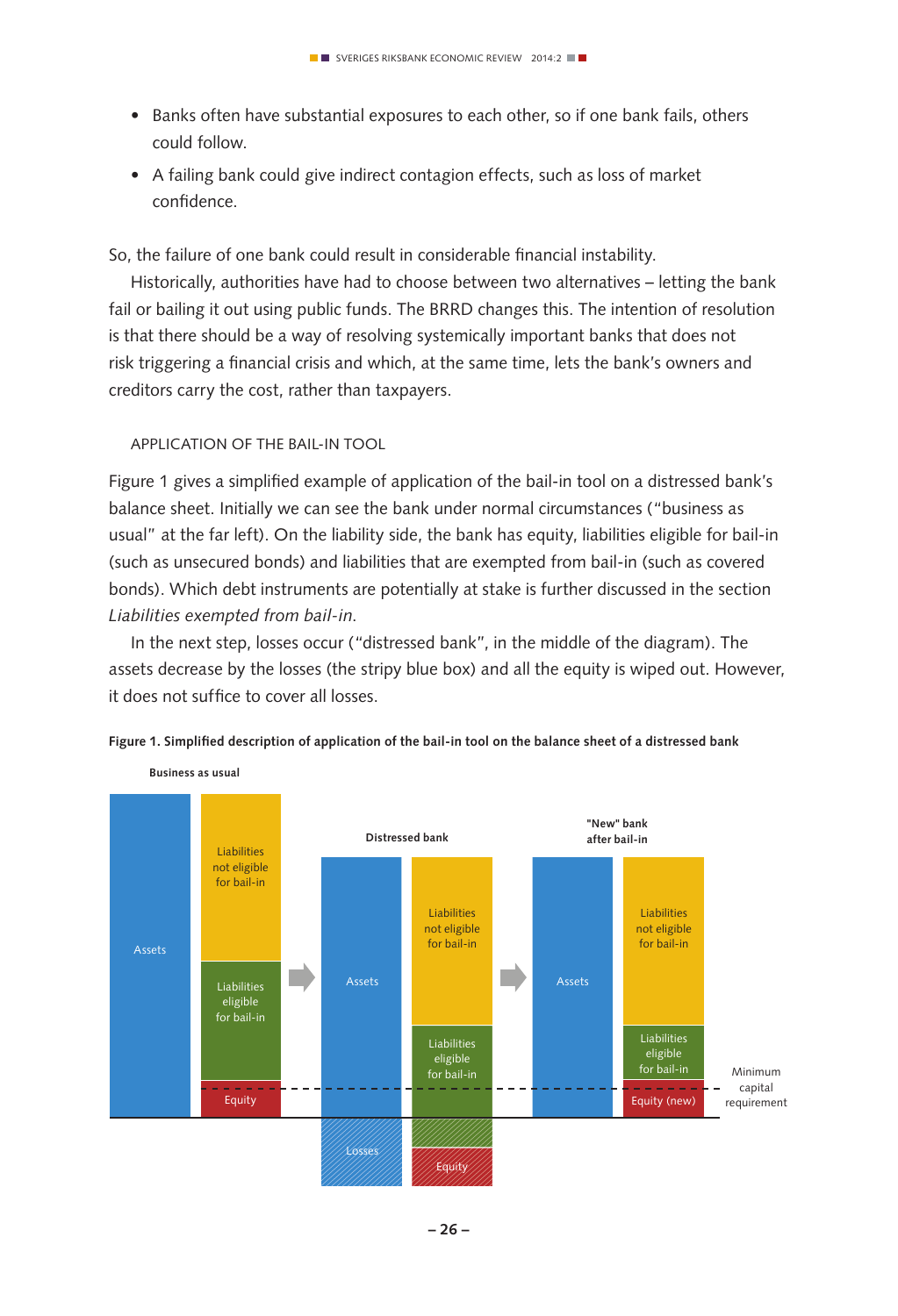Subsequently, the resolution authority applies the bail-in tool. The liabilities eligible for bail-in are written down by an amount equal to the stripy green box in the middle balance sheet. Then, around half of the remaining liabilities eligible for bail-in are converted to equity (the red box in the balance sheet to the far right). The bank has now been recapitalised ("New" bank after bail-in, far right).

It is important to bear in mind that, as part of this process, a valuation of the bank will be needed. The resolution authority will, based on a valuation performed by an independent valuer, have to evaluate the extent of incurred and expected losses in order to write down and convert the right amount of outstanding liabilities. The write-down and conversion must also be sufficient for the bank to regain market confidence so that it may continue to conduct operations for at least a year. Such a valuation might have to be done under time pressure and with limited information – history has shown that distressed banks must be resolved swiftly to avoid bank runs and other funding problems. However, it is important for the valuation to be as accurate as possible. If the extent of losses is underestimated, a second round of bail-in might be required, and if it is overestimated, creditors (which have then been written down "unnecessarily") gain a fresh claim on the bank equal to the amount by which the losses were overestimated. Misjudgements on both fronts can lead to uncertainty in the process.

### Alternatives to bail-in – bankruptcy and bail-out

In a bankruptcy, a bank's assets are sold and the proceeds distributed to the creditors of the bankruptcy estate. Such a procedure is generally associated with low recovery rates because the operations are divided up, assets have to be sold at low prices (compulsory sale) and costs are often incurred as a result of legal proceedings. Such costs are generally known as direct bankruptcy costs.

Application of the bail-in tool has two main advantages over bankruptcy, if the process works as intended.

- From the point of view of the bank's creditors, direct bankruptcy costs are avoided. Hence, both shareholders and creditors would likely suffer lower losses than in a bankruptcy.
- From the point of view of society, risks associated with shutting down the bank are avoided, since the idea is for the bank, or at least the parts of the bank that provide systemically important functions, to continue to operate.

However, bail-in of a distressed bank may still be problematic due to the risk of undermined market confidence, especially in a systemic crisis; that is, when the financial system as a whole sustains severe shocks. This is discussed more thoroughly in the section *Indirect contagion effects and systemic risk.* 

As mentioned earlier, countries tend to bail-out banks using public funds because of the role banks play in the financial system. There are generally two types of bail-outs. The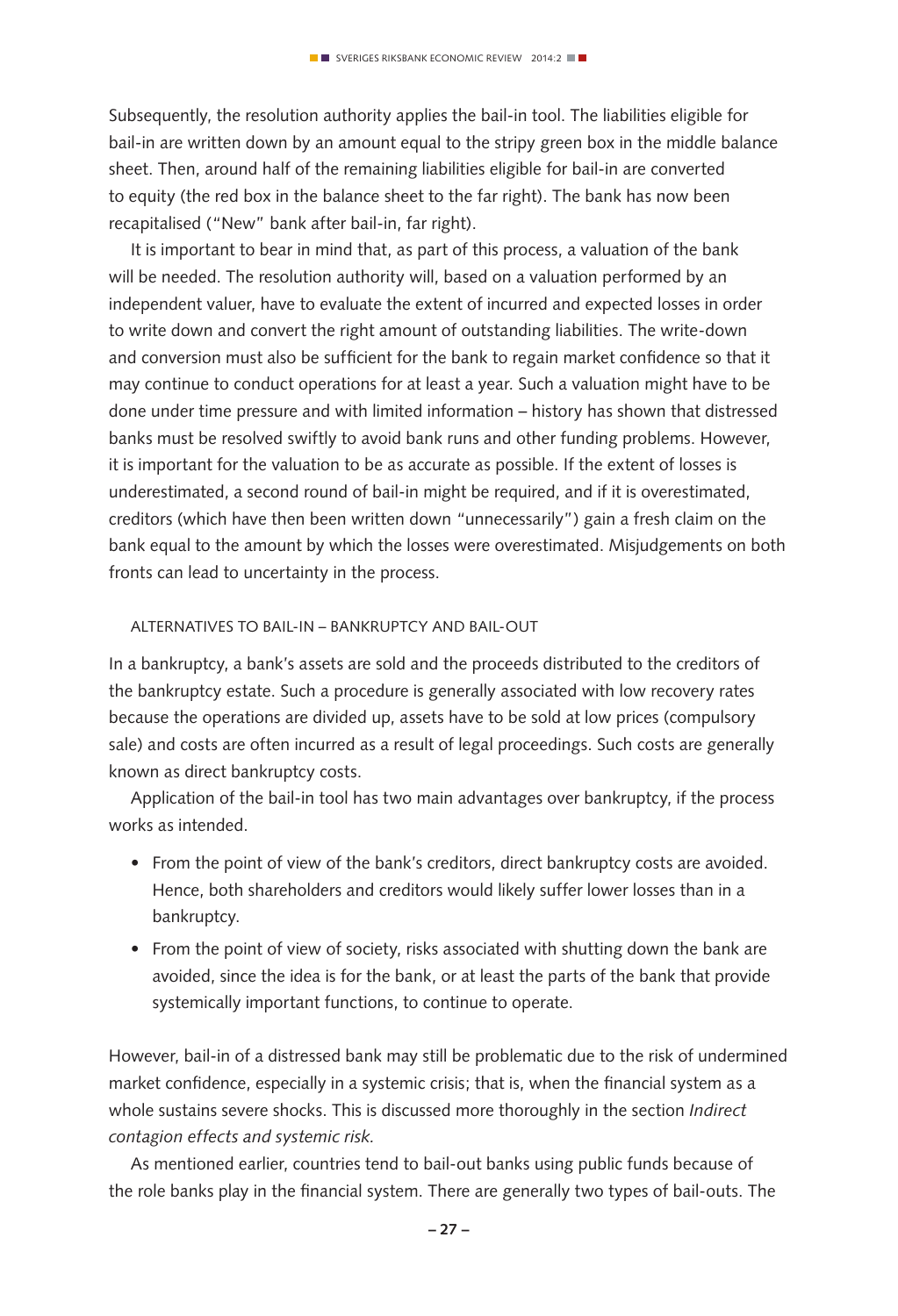first protects both shareholders and creditors, while the other only protects the creditors, not the shareholders. When Swedish authorities handled the banking crisis at the outset of the 1990s, parliament decided that shareholders of failing banks should not be protected against losses, but that creditors should.11 The government guaranteed all liabilities and took over ownership of the banks which were later sold. This second type of bail-out reduces the moral hazard<sup>12</sup> risk compared to the first one, since shareholders then have incentives to control risk-taking in the bank (because they have to carry the losses, even in a bail-out). However, there remains a moral hazard for creditors, who have no incentives to control the bank's risk-taking if they know if they will be protected given default.

Today, state aid – including bail-outs – is regulated by the FEU treaty.<sup>13</sup> According to the state aid rules, owners of capital instruments in banks (such as shareholders) may not be protected against losses in the event of a bail-out. Bail-outs thus work today as the second type. When we use the term "bail-out" going forward in this paper, we will therefore refer to this type, which protects creditors but not shareholders.<sup>14</sup>

Compared with bail-out, it will (as intended) be more costly for a bank's creditors to use the bail-in tool. However, it will be more risky to apply the bail-in tool in terms of contagion effects. These can be both direct and indirect:

- Direct because the owners of debt instruments that may be subject to write-down can suffer losses equalling the required bail-in.
- Indirect due to e.g. reduced market confidence.

However, compared to a bankruptcy, application of the bail-in tool ought to imply that both types of risk are lower.

Both in a bail-out and in application of the bail-in tool, direct bankruptcy costs in the form of the compulsory sale of assets are avoided. Legal expenses and other costs pertaining to the process itself would also probably be lower in a bail-out and in application of the bail-in tool than in a bankruptcy.

Table 1 shows the three different resolution alternatives and compares the costs carried by creditors, direct bankruptcy costs and potential contagion effects.

If it is assumed that a bail-out protects creditors but not shareholders (as we have done above), the expected cost for the creditor<sup>15</sup> is zero in a bail-out. When the bail-in tool is applied, it will (as intended) be more costly for the bank's creditors (a>0). However, the expected cost will be lower for the creditors than in a bankruptcy (b>a) because the value destruction (the direct bankruptcy expenses) will probably be lower when the bail-in tool is used (x~0) than in a bankruptcy (y>x). In a bail-out, direct bankruptcy costs are assumed to be zero.

<sup>11</sup> The so-called state bank support guarantee. See Ingves and Lind (1996).

<sup>12</sup> The risk that arises from knowledge about a safety net (such as an insurance policy) affecting actions in a way that leads to an increase in the probability of an unfavourable outcome.

<sup>13</sup> Articles 107 to 109 of the Treaty on the Functioning of the European Union – TFEU.

<sup>14</sup> Applies, according to state aid rules, also to owners of other capital instruments, such as holders of hybrid capital and subordinate loans.

<sup>15</sup> Except for owners of hybrid instruments and subordinated bonds.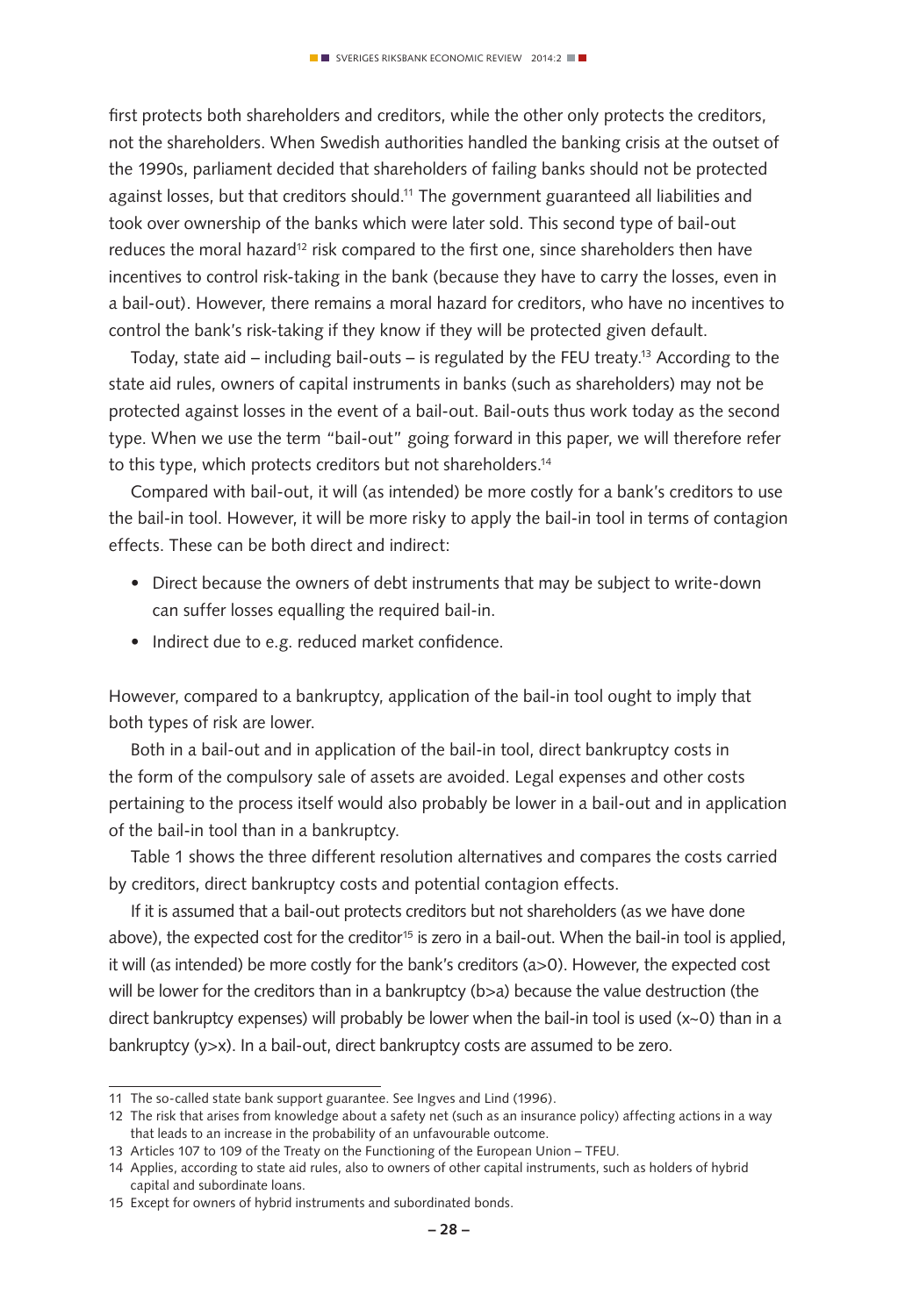### **Table 1. Illustrative comparison of resolution alternatives**

|                                       | <b>APPLICATION OF</b> |                  |                   |
|---------------------------------------|-----------------------|------------------|-------------------|
|                                       | <b>BAIL-OUT</b>       | THE BAIL-IN TOOL | <b>BANKRUPTCY</b> |
| Expected cost for the creditor        |                       | a (a > 0)        | $b$ ( $b > a$ )   |
| Direct bankruptcy costs <sup>16</sup> |                       | $x (x - 0)$      | y (y > x)         |
| Potential contagion effects           | Low                   | Medium           | High              |

### Resolution triggers

According to the BRRD, authorities shall take a resolution action only if they find that all of the following conditions are met:

- The authorities have determined that the bank is failing or likely to fail (for example, if the bank is in breach of its capital requirements or the bank is unable to pay its obligations as they fall due or requires government funding).
- There is no reasonable prospect that any alternative private-sector or supervisory measures would prevent the failure of the bank.
- A resolution action is necessary in the public interest.<sup>17</sup>

### Liabilities exempted from bail-in

The basic idea in bail-in is that all the bank's creditors should be able to contribute to recapitalisation. However, it is not considered appropriate to use the bail-in tool for all types of liabilities, as some of these may be too systemically important or too complex to be written down or converted to equity.

It follows that only a certain part of a bank's liabilities may be subject to write-down and conversion through application of the bail-in tool. These are known as eligible liabilities. The BRRD states that the following liability classes are exempt from bail-in and will thus neither be written down nor converted to equity:

- Secured liabilities (for example covered bonds<sup>18</sup> and repos)
- Interbank deposits with original maturities of less than seven days<sup>19</sup> and
- Certain other minor classes of liability such as obligations to employees and accounts payable.

Furthermore, most of the derivative contracts on the liabilities side of the Swedish banks are exempt, since netting agreements and pledged collateral will be fully taken into

<sup>16</sup> Assume that legal expenses for bail-out are negligible.

<sup>17</sup> The BRRD also defines how this shall be interpreted. A resolution action shall be necessary to meet at least one of the resolution objectives better than what would have been the outcome in the event of a bankruptcy and the intervention itself shall be proportionate.

<sup>18</sup> The BRRD also exempts the derivatives used to hedge the cover pool. The BRRD also specifically protects covered bonds; "Member States shall ensure that all secured assets related to a covered bond cover pool remain unaffected, segregated and with enough funding".

<sup>19</sup> Interbank deposits with original maturities of less than seven days account for a large proportion of interbank deposits. Liabilities with a remaining maturity of less than seven days that have arisen through participation in systems for the transfer of payments and securities are also exempt.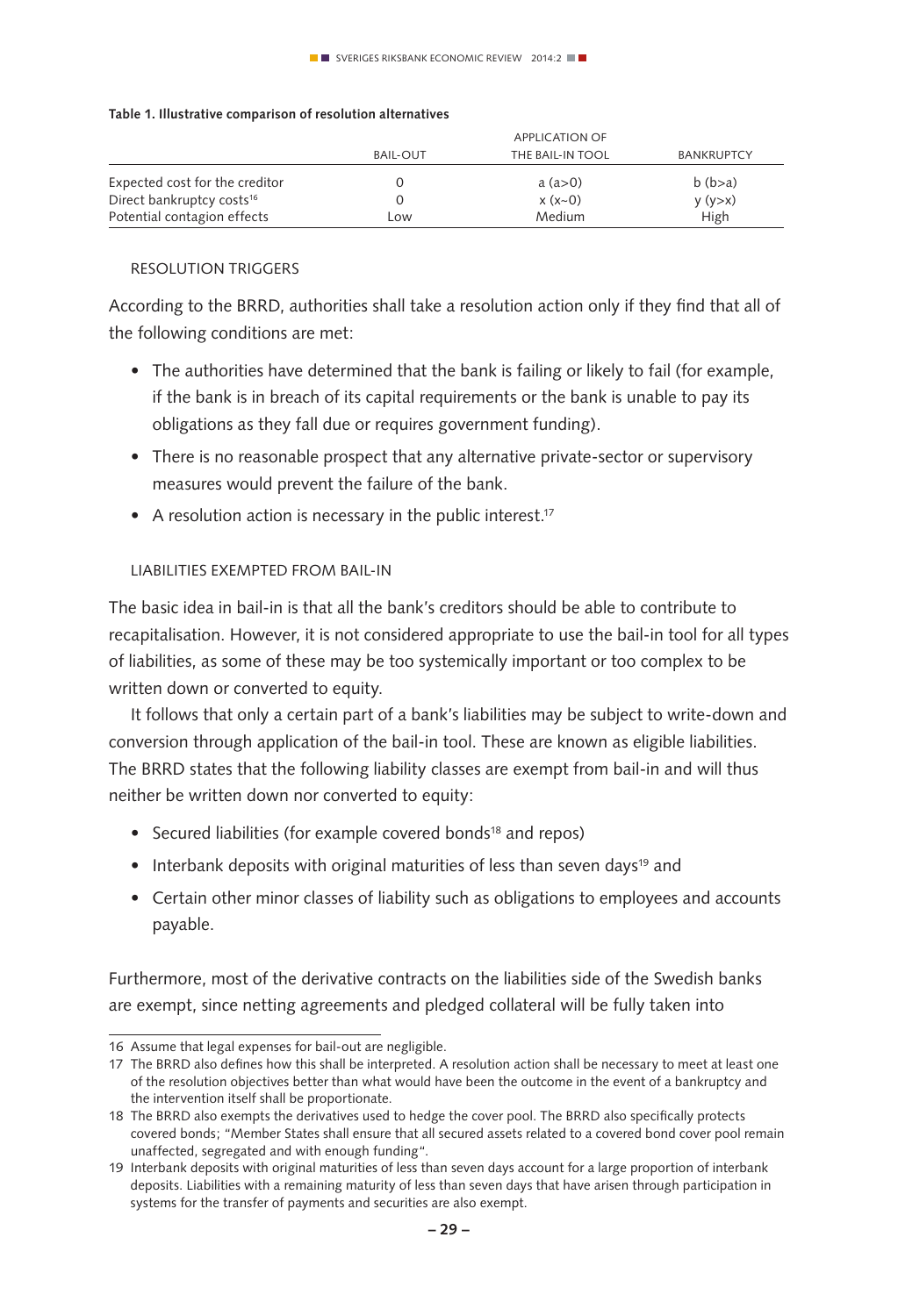account. If there is a netting agreement between two parties in a derivatives transaction (as there usually are) gross liabilities shall be netted against each other and pledged collateral deducted before the bail-in tool can be applied. Hence, the amount of derivatives that can be written down or converted is significantly lower than the amount reported under IFRS, the accounting standard Swedish banks follow.

Covered depositors will continue to be completely protected. However, if all other debt instruments that are eligible for bail-in have been written down or converted to equity, the Deposit Guarantee System (DGS) may be forced to carry losses on behalf of the depositor. The DGS may become liable for the amount which covered depositors would have lost, had they not been protected.

Figure 2 shows liabilities eligible for bail-in at the major Swedish banks. The boxes that are fully or partially red illustrate the exemptions above and the covered deposits can only be written down or converted through the Deposit Guarantee System; depositors who are protected by the DGS shall never incur any losses in connection with resolution.



**Figure 2. Liabilities eligible for bail-in. Aggregate of the four major Swedish banks, percentage of total liabilities and equity, March 2014**

Subordinated 1

Note. The illustration is based on the consolidated level, not institution level.

\* The percentage of covered deposits for all banks except SEB is an assumption based on calculations from Barclays. Sources: The banks' financial statements, Barclays research, the BRRD and the Riksbank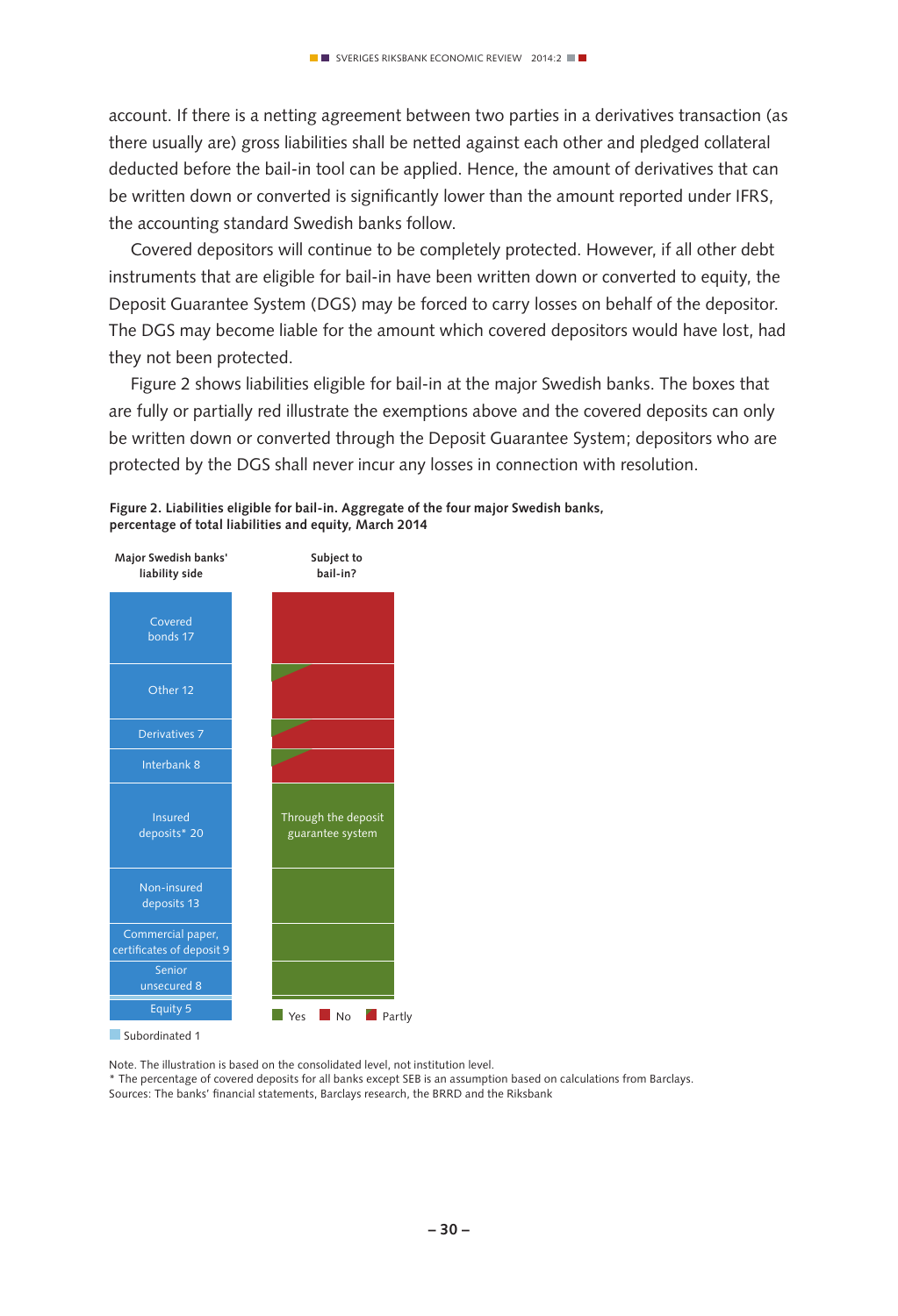The BRRD will introduce a couple of changes compared to current Swedish legislation concerning the priority of claims in bankruptcy. The current priority stipulates, in simplified terms, that the following order shall apply in a bankruptcy:

- First, creditors with a specific right of priority (such as owners of covered bonds) shall be paid,
- then creditors with a general right of priority (such as employees).
- then owners of unsecured exposures (this includes owners of senior unsecured bonds<sup>20</sup> and depositors).
- then owners of subordinated debt and
- finally shareholders.

There is, according to this order, no difference in priority between deposits and other unsecured exposures. However, the BRRD introduces new seniority for deposits whereby in the future, in order to cover losses and recapitalise the bank, primarily equity shall be reduced or diluted $21$ , and secondarily, the bail-in tool shall be used, with due consideration for the exemptions above, in the following order:

- 1. Subordinated debt.
- 2. Unsecured bonds, certificates and large corporate deposits.<sup>22, 23</sup>
- 3. Non-covered deposits from microenterprises, small and medium-sized companies and private individuals.
- 4. Covered deposits (eligible for bail-in through the deposit guarantee system).

According to the BRRD, member states shall ensure that the resolution authorities limit the extent of eligible liabilities held by other institutions. This means that the resolution authorities shall limit the possibility of other banks to invest in eligible debt instruments, with a view to limiting direct contagion effects to other banks.<sup>24</sup>

If another bank has invested in debt instruments written down through the bail-in tool, this will result in a direct loss for that bank. If the debt instrument in which the bank has invested is instead converted into equity, it will however not count as a direct loss.

<sup>20</sup> A bond whose holder does not have a specific right of priority in the event of a bankruptcy. Unsecured bonds normally entail a higher credit risk than covered bonds, which means that the borrowing costs are higher.

<sup>21</sup> Primarily common equity Tier 1 capital. Other capital instruments are then written down or converted before the bail-in tool is used.

<sup>22</sup> This category also includes the other liabilities not exempted, such as interbank deposits with original maturities exceeding seven days.

<sup>23</sup> Deposits from companies that are not defined as microenterprises or small or medium-sized companies according to the definition in Article 2.1 in the appendix to Recommendation 2003/361/EC.

<sup>24</sup> Another regulatory framework that also has the purpose of limiting direct contagion effects is that which governs large exposures of banks, in place in Sweden. Also, this regulatory framework will be strengthened because the newly published regulations from the Basel Committee regarding large exposures enter into force in 2019.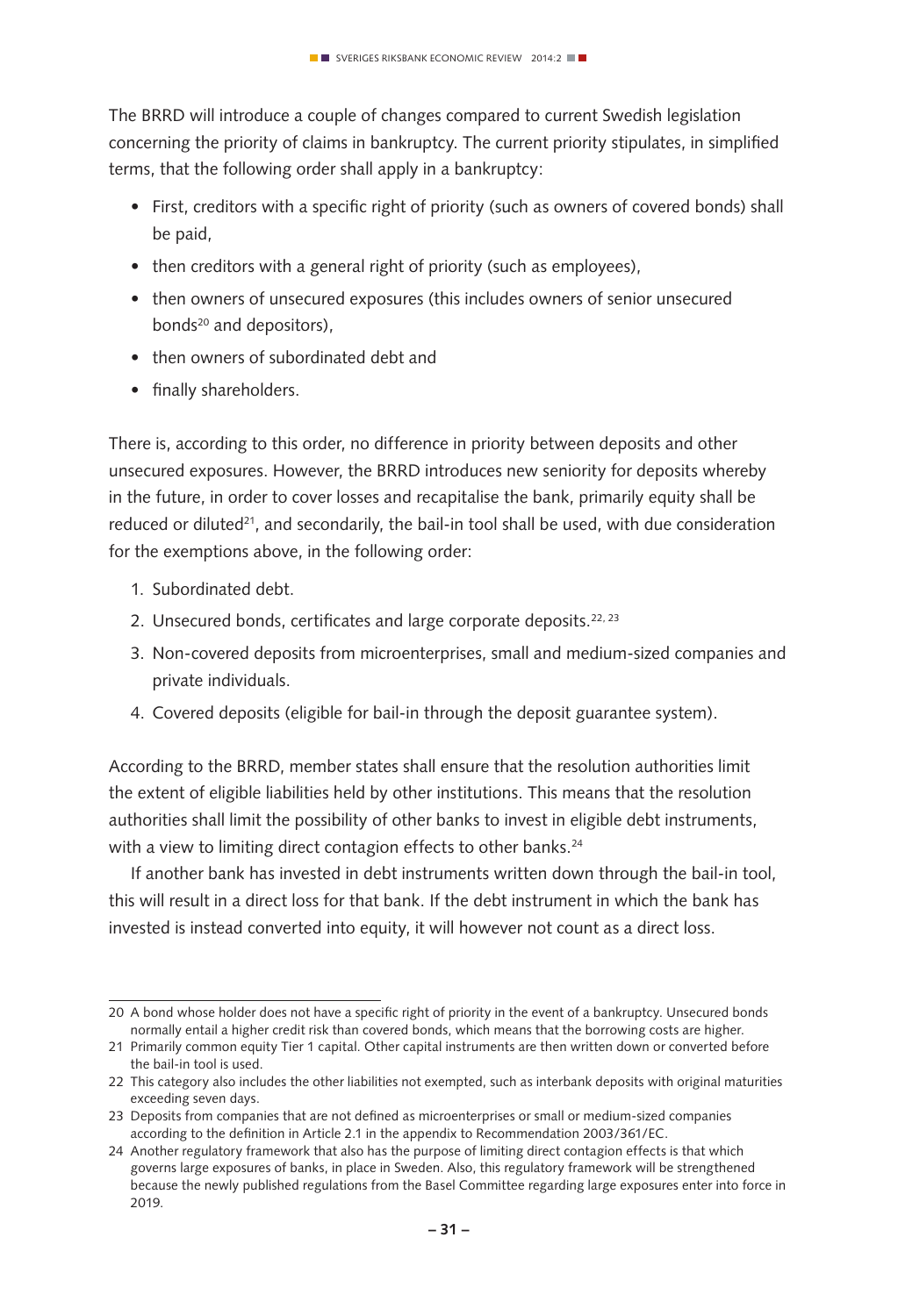However, the investment will change from a "normal" investment to an investment in the share capital of another financial institution. Such investments can be deducted from Common Equity Tier 1 capital.<sup>25</sup> So, although the conversion does not involve a direct loss, it could mean a negative impact on the capital ratios of the investing bank.

#### Calculation of minimum requirement

There is a risk that banks could restructure their liability sides in a way that makes the bailin tool ineffective, for example by only issuing debt instruments that are exempt from bailin or by relying on unstable short-term funding that may disappear in times of stress.

If such a bank then suffers substantial losses, remaining debt instruments would not suffice to be written down or converted to recapitalise the bank.

To counteract this risk and ensure that banks have sufficient capacity to cover losses in the event of failure, each member state is to ensure that its banks always hold sufficient equity and eligible liabilities of long maturity that can be bailed in. This is regulated by means of a minimum requirement in the BRRD, calculated as follows:

$$
\frac{(\alpha+\beta+\gamma)}{(\delta+\alpha)}\geq x
$$

 $\alpha$  = Own funds<sup>26</sup>

 $\beta$  = Unsecured debt instruments with a remaining maturity >1 year<sup>27</sup>

 $\gamma$  = Large corporate deposits<sup>28</sup> with a remaining maturity >1 year

 $\delta$  = Total liabilities<sup>29</sup>

 $x =$  Minimum requirement for own funds and eligible liabilities.

The BRRD does not set out a harmonised level for the minimum requirement at EU level. Instead, the national resolution authority sets the level in consultation with the supervisory authority.<sup>30</sup> If they set the level at 10 per cent for a bank with total liabilities and own funds equalling SEK 100, that bank will need to hold a minimum of SEK 10 in own funds, unsecured liabilities with an outstanding maturity exceeding a year and large corporate deposits with an outstanding maturity exceeding a year. This level shall be set individually for each bank and on a consolidated basis for entire groups. In each individual case, the authorities may, according to the Directive, also decide on the distribution between own funds and different types of liabilities in the numerator.

<sup>25</sup> According to Articles 43-48 of Regulation (EU) No. 575/2013 of the European Parliament and of the Council of 26 June 2013 regarding prudential requirements for credit institutions and investment firms (CRR).

<sup>26</sup> Defined according to Article 72 of the Capital Requirements Directive (CRR). Own funds comprise the sum of common equity Tier 1 capital, Tier 1 capital contributions and Tier 2 capital.

<sup>27</sup> Except for deposits.

<sup>28</sup> Deposits from companies that are not defined as microenterprises or SMEs according to the definition in Article 2.1 in Recommendation 2003/361/EC.

<sup>29</sup> Derivative liabilities shall be included in total liabilities on the basis of full account being taken of netting rights and pledged collateral.

<sup>30</sup> In Sweden, Finansinspektionen is responsible for the supervision of banks.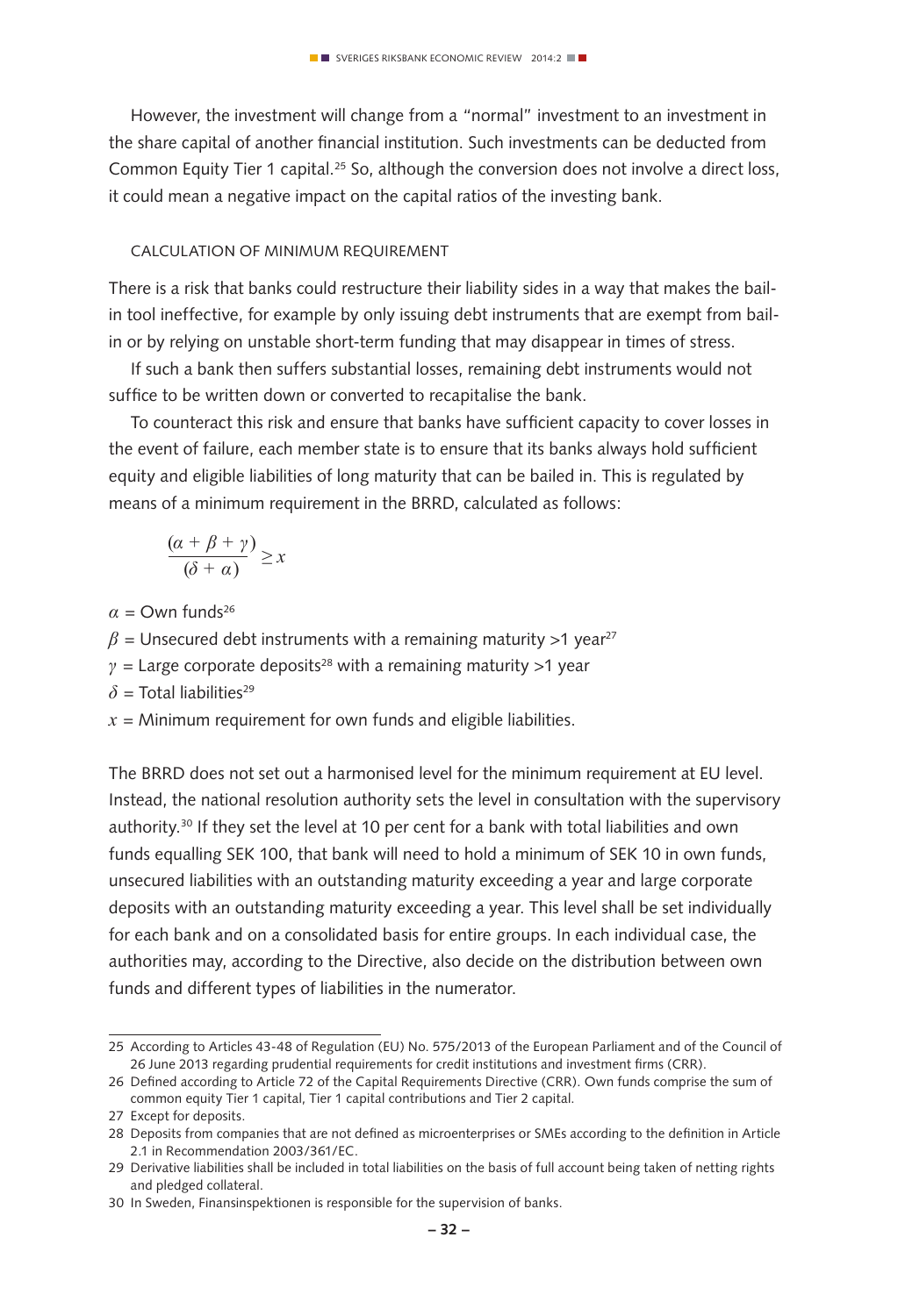So, there is a difference between eligible liabilities and which liabilities are included in the numerator in this requirement. The numerator does not include liabilities with shorter maturities or the deposits which are given priority. However, these can nevertheless be written down or converted (see previous section).

#### Exempting eligible liabilities

Allowing creditors to carry part of the losses can lead to contagion effects (see the section *Potential contagion effects from using the bail-in tool)*. It may be the case that certain liabilities that should normally be subject to write-down and conversion may need to be exempted in an individual case in order to avoid contagion effects and other risks to financial stability. The BRRD therefore includes an exception. This empowers national resolution authorities to exempt certain eligible liability classes from write-down and conversion and to shift the costs that they would have carried to other eligible liability classes, or limit the extent to which certain creditors are to carry losses. However, the exemption only applies in exceptional circumstances and the authority must first have notified the EU Commission. This entails certain creditors potentially having to carry more costs than others, who should actually have had equal or worse priority. Ultimately, the costs that may be carried by an individual liability class are limited by the "no creditor worse off" principle. According to this principle, an individual creditor shall be no worse off than in regular bankruptcy proceedings.

In order for the authority to apply the exception, a number of conditions also have to be met. These relate to the possibility of using the bail-in tool in a timely manner, achieving continuity in the critical functions provided by the bank and avoiding contagion effects and value destruction for other creditors.

Another possibility, linked to the first exception, is that a resolution fund can contribute to<sup>31</sup> absorbing the costs and recapitalize the bank instead of the costs being shifted to other eligible liabilities. However, this requires;

- Approval from the EU Commission, and
- The write down or conversion to equity of equity and liabilities equivalent to at least 8 per cent of the bank's liabilities side or 20 per cent of its risk-weighted assets.

In addition, the second alternative can only be applied if the member state:

- Has a pre-financed resolution fund exceeding 3 per cent of the state's covered deposits,
- does not have access to the European Stability Mechanism (ESM), and
- the bank in question has a consolidated balance sheet equalling less than EUR 900 billion.

<sup>31</sup> By an amount equalling no more than 5 per cent of the bank's liabilities side.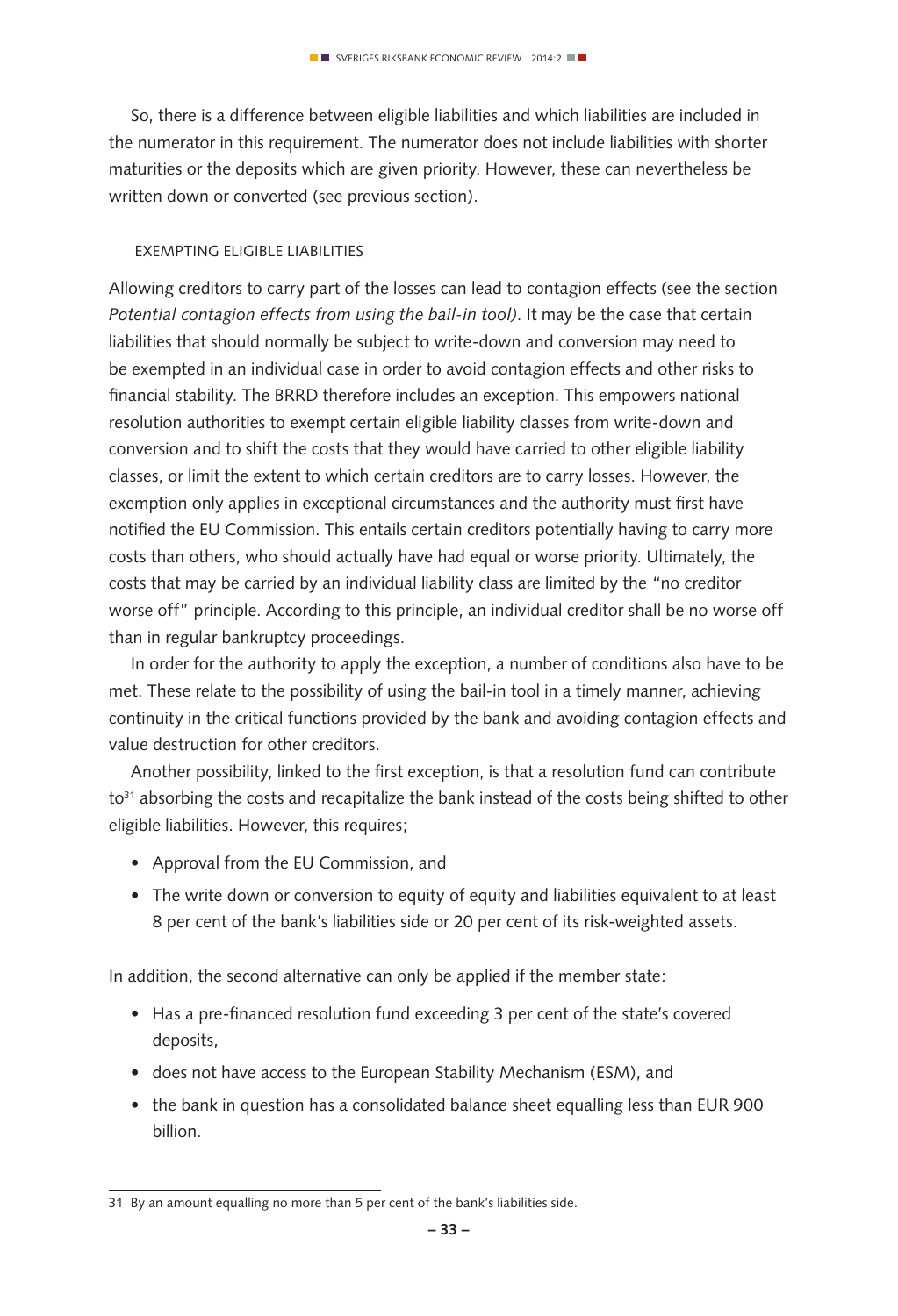Based on how the Financial Crisis Commission has interpreted the BRRD<sup>32</sup>, Sweden does not currently meet the requirement for a pre-financed resolution fund equalling at least 3 per cent of covered deposits. Sweden and other EU member states that do not have access to ESM may however apply this alternative in future once they have built up their resolution funds to that level.

In certain circumstances, the BRRD also enables member states to employ precautionary recapitalisation using public funds for banks that meet their capital requirements but which, based on a stress test, need more capital.

## Analysis of how the introduction of a bail-in tool could affect the major Swedish banks

In this section, we analyse a couple of direct effects on the major Swedish banks and their funding situation from the introduction of a bail-in tool.

#### Total cost of funds

A bankruptcy procedure as described above is generally associated with low recovery rates because the operations are divided up, assets might have to be sold at low prices (compulsory sale) and costs are often incurred as a result of legal proceedings. Such costs are generally known as direct bankruptcy costs. Because of such costs, the value of a bank is generally lower in bankruptcy than as a going concern. Through resolution, division, compulsory sale and at least part of the legal costs are avoided (see Table 1). Hence, a higher recovery rate can be expected in resolution than in bankruptcy. The lower expected bankruptcy costs will, all else equal, *reduce* the bank's cost of funding<sup>33</sup>, because creditors expect higher recovery rates should the bank default.

If the default of a specific bank has major negative externalities, the government could have an incentive to bail it out. In the section *Alternatives to bail-in – bankruptcy and bail-out,* we defined (in simplified terms) government bail-outs in terms of creditors<sup>34</sup> being protected, but not shareholders. Creditors hence do not carry any losses if the bank is bailed out by the government. Hence, the risk a bank chooses to take will not be particularly important to creditors, since they will enjoy full protection if the bank defaults and is bailed out by the government.

One purpose of introducing the bail-in tool is to reduce the probability of a government bail-out and hence reduce the value of the implicit government guarantee. Consequently, the risk of creditors having to carry losses increases. This ought to lead creditors to demand higher compensation which, all else equal, ought to *increase* the bank's cost of funds.

<sup>32</sup> SOU 2014:52. The Financial Crisis Commission was appointed to make a review of the set of rules for handling financial crisis, including the implementation of the BRRD in Sweden.

<sup>33</sup> Defined as total interest expense/interest-bearing liabilities.

<sup>34</sup> Except for owners of hybrid instruments and subordinated bonds.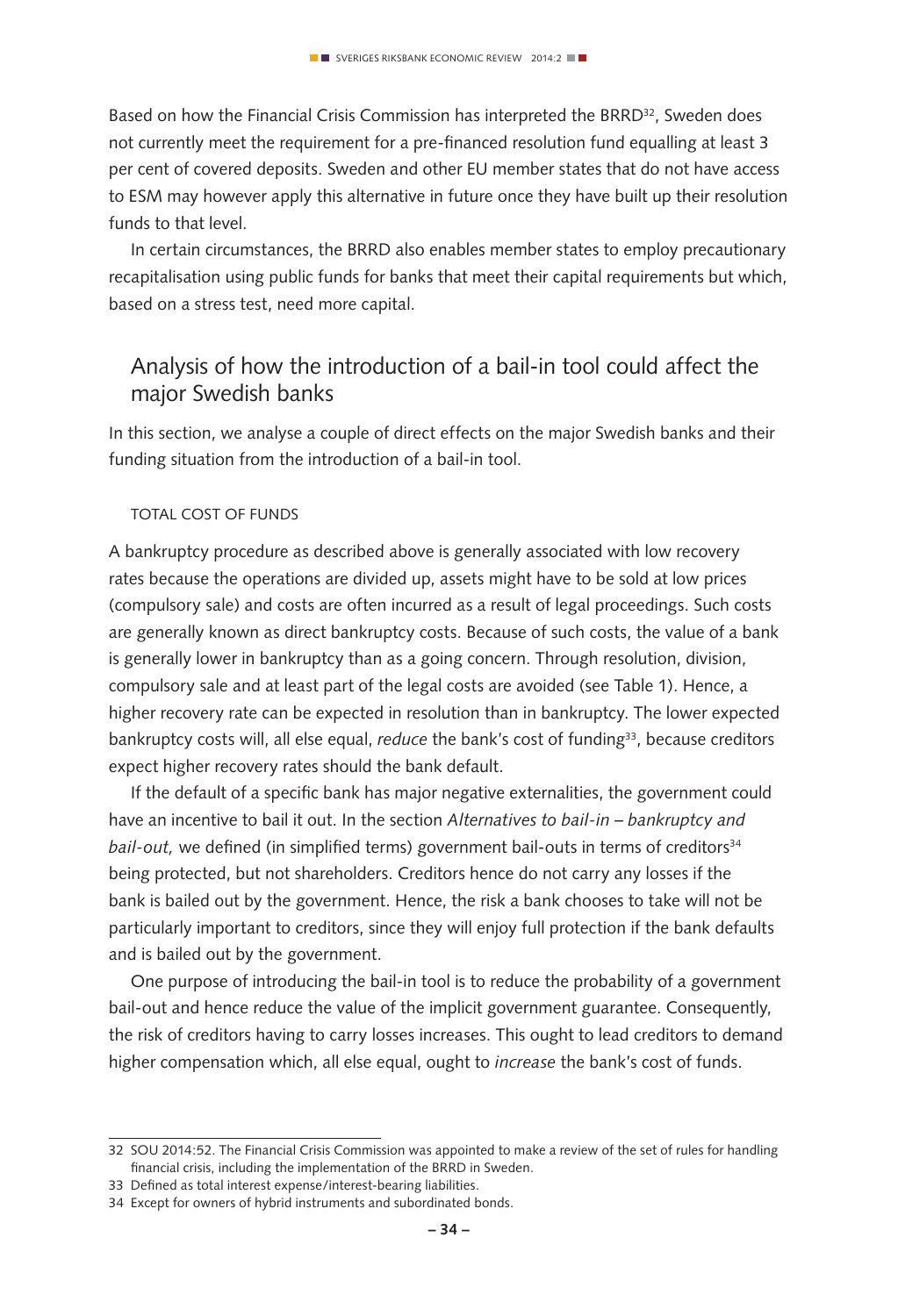In summary, an introduction of the bail-in tool would potentially lead to two opposite effects on the cost of funds of banks. On the one hand, lower expected bankruptcy costs should lead to a lower cost of funds. On the other hand, reduced implicit government guarantees should lead to costs increasing. These two opposite effects are analysed in more detail in Appendix A. Below, we go through these effects and how they could alter the total funding cost of the major Swedish banks, since the latter are of crucial significance to how the Swedish financial system works. Factors that could affect the funding cost are evaluated from a qualitative perspective since it would be too great a challenge to attempt to quantify the individual factors. The analysis does not take account of contagion effects. These are instead discussed in the section *Potential contagion effects from application of the bail-in tool.*

We start with the first effect; that is, an expected recovery rate that is higher than in a bankruptcy. The expected cost for creditors is much lower in the application of the bailin tool than in a bankruptcy (see Table 1) because the direct bankruptcy costs are lower. The Financial Crisis Commission writes in its Swedish Government Official Report<sup>35</sup> that resolution will as a rule probably lead to much lower value destruction than a bankruptcy. This hence indicates a *reduced* cost of funds for the major Swedish banks when the framework is introduced.

If we then study the other effect – that is, a reduced probability of government bailout – we can start by ascertaining that the credit ratings of the four major Swedish banks are currently three notches higher than what they would otherwise have been due to their "very high systemic support" (according to the credit rating agency Moody's<sup>36</sup>). This indicates that the probability of a government bail-out is currently high in Sweden. Swedish authorities have also historically supported banks and in 2008, the Bank Support Act was enacted, authorising the government to support ailing banks with guarantee programmes, capital injections and other appropriate measures. The Swedish government also has relatively low sovereign debt in an international comparison<sup>37</sup>, which can be assumed to underpin the perception that the probability of government bail-out is high.

According to Standard & Poor's, this high probability of government bail-out decreases with the implementation of the BRRD. Standard & Poor's establishes that outlook for the four Swedish systemically important banks is negative because it expects implicit government guarantees to decrease over the next two years.38 Moody's also finds that the BRRD reduces the probability of government bail-out because the probability of bail-in increases and that it is negative for senior unsecured debt in Swedish banks. This applies in particular to the four largest banks because they are most probably the ones that would receive government bail-out currently.36

<sup>35</sup> SOU 2014:52.

<sup>36</sup> Moody's Investor Service, "Sweden's Implementation of EU Bank Bail-In Plan Is Credit Negative," 15 August 2013.

<sup>37</sup> 2013. Public sector gross debt, Total economy, Per cent of GDP, IMF WEO, Forecast.

<sup>38</sup> Standard& Poor's, "Various Rating Actions Taken On Nine Swedish Banks On Stabilizing Economic Risks And Government Support Review," 29 April 2014.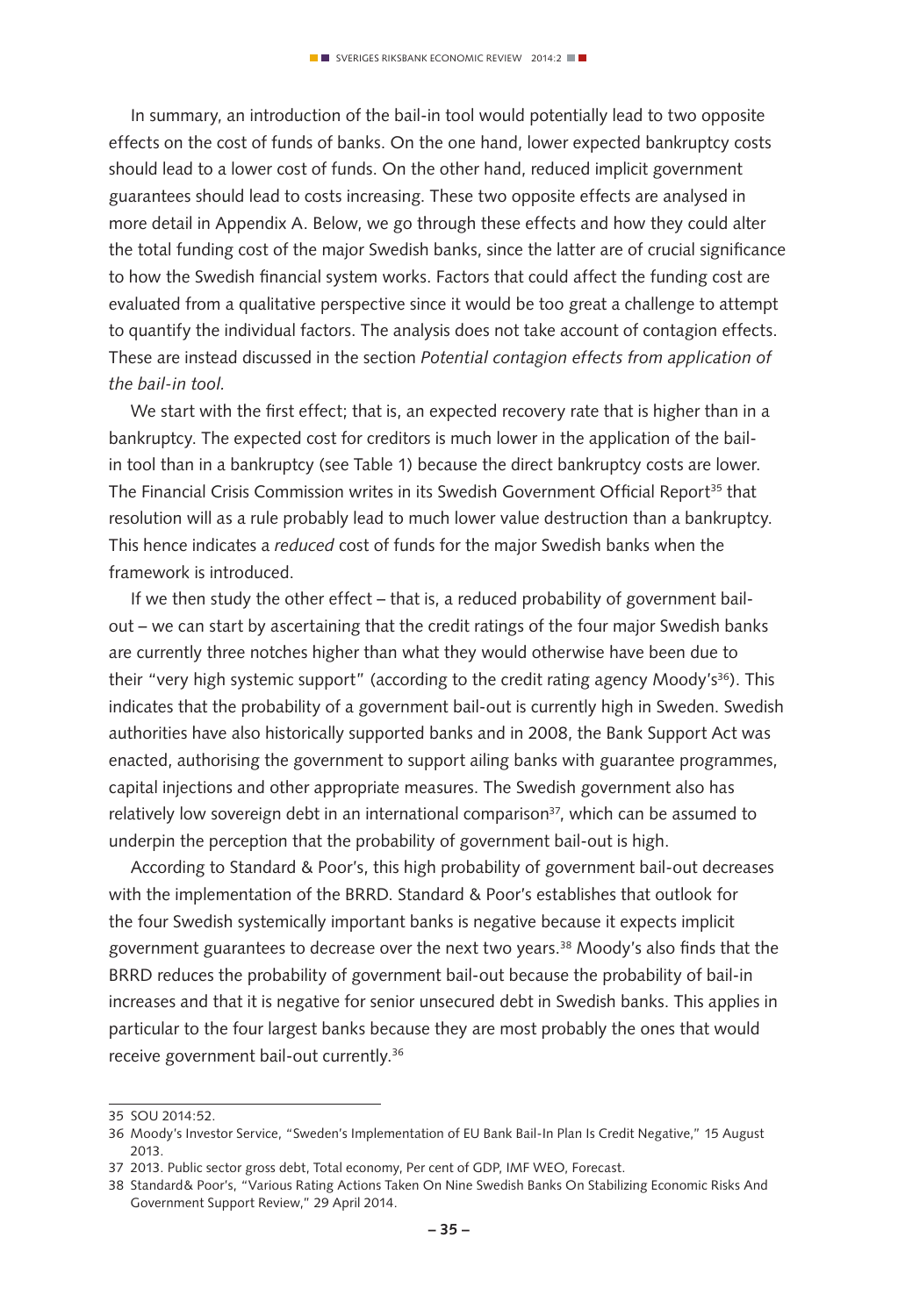If the probability of government bail-out for major Swedish banks decreases, this would indicate an *increased* cost of funds for them.

There are thus, as described above, two opposite effects on the cost of funds of the major banks. Both of these effects affect the loss given default for creditors in the event of a bank defaulting.

A bail-in tool also affects the probability of default. The BRRD provides authorities with extensive possibilities to put a bank into resolution at an early stage, if they find that a default is probable (see more in the section *Resolution triggers*). Application of the bail-in tool (in this case conversion) would then occur ahead of a regular bankruptcy, which on the one hand increases the probability of default.

On the other hand, the risk a bank chooses to take ought to be of greater importance to creditors. They might then opt to attempt to control the bank's risk-taking to a greater extent by demanding higher remuneration for lending money, or refrain from lending money to a bank that is judged too risky. This could, for example, lead to the bank choosing to issue more equity or subordinated debt to protect other creditors, hence reducing the costs of its loan financing. If a bank issues more equity, that reduces the probability of default.

In our opinion, the combined effect of all of these factors can contribute to a slightly higher cost of funds for the major Swedish banks. However, this is by no means a firm conclusion because it is difficult to quantify the individual factors with any great precision.

Besides the factors discussed above, uncertainty surrounding how the bail-in tool will be applied could lead to increased risk premia, because If creditors are uncertain about how they should calculate expected losses, they might perceivably add a safety margin onto their required interest rate.

The resolution decision<sup>39</sup> will be in the hands of Swedish authorities. It is possible that foreign creditors in particular see this as an uncertainty factor. This also applies to the fact that the BRRD also empowers national authorities, in certain circumstances, to exempt certain classes of liability from write-down and conversion and transfer them to costs that would have been carried by such classes to other eligible liabilities. This could also be viewed as an uncertainty factor and lead to increased risk premia.

#### Shifting of interest expense between liability classes

Some classes of liability will be completely exempt from bail-in (such as covered bonds). Others will get seniority when the BRRD is implemented (such as private deposits). Because certain deposits will have higher seniority, other categories will instead become more subordinated than they are today.

This ought to lead to a shift in interest expenses between different liability classes. Riskier liabilities will probably be more expensive, while liabilities with a more secure position will be cheaper.

<sup>39</sup> and hence the trigger for bail-in.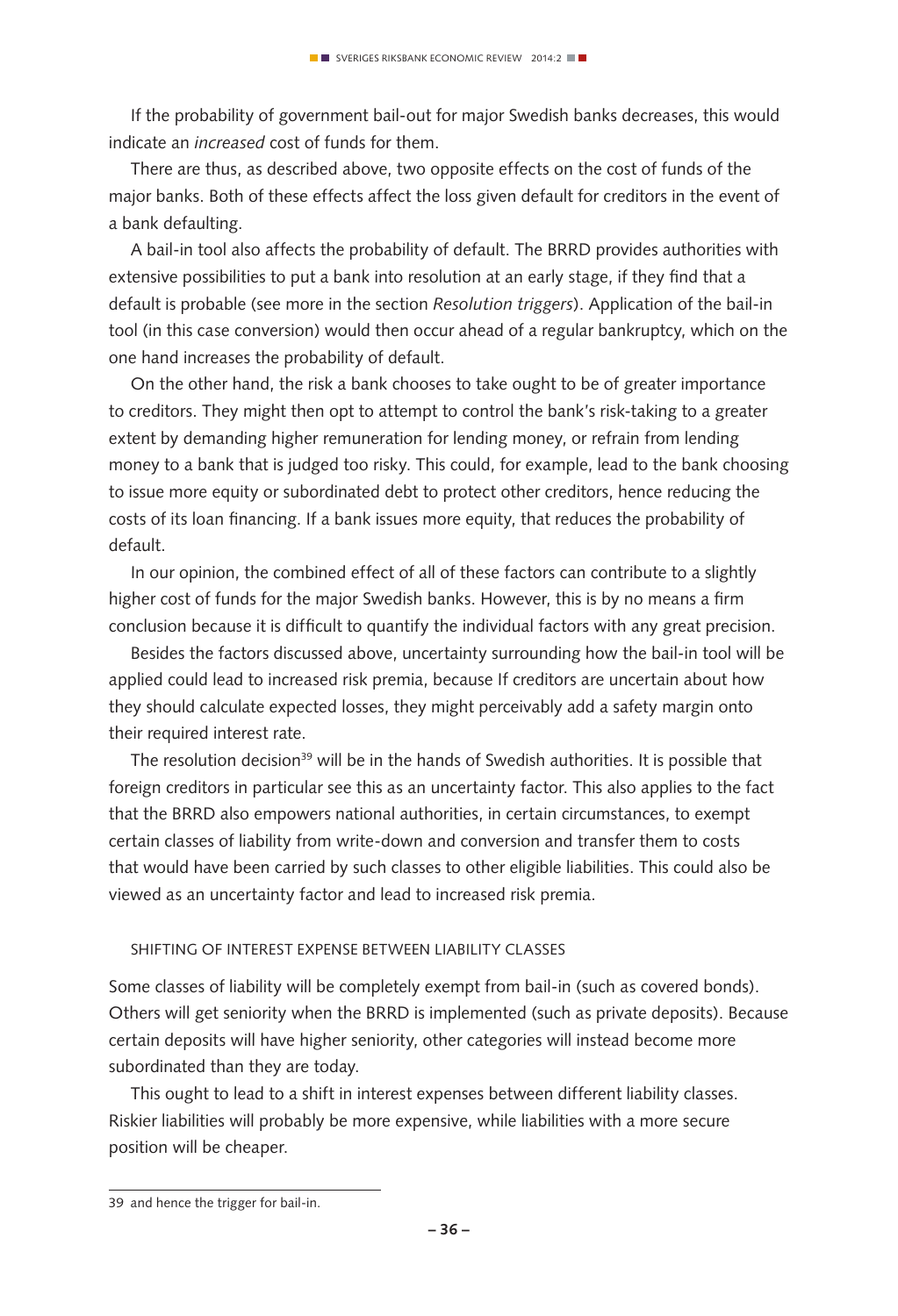Figure 3 shows a comparison between the order of priority for the major Swedish banks before and after the implementation of BRRD. As can be seen, some liability classes will become more subordinated than they are currently, namely unsecured bonds, certificates and non-guaranteed major corporate deposits (the green boxes in the diagram to the right). Hence, losses that would have been equally split before (between all the green boxes in the diagram to the left) will now primarily be carried by these three classes. Only if it does not suffice will losses also be allocated to non- covered deposits from SMEs and private individuals (grey box). In a third instance, they are also allocated to the deposit guarantee system (purple box).

**Figure 3. Order of priority for eligible liabilities of the major Swedish banks before and after implementation of BRRD. Losses are absorbed from the bottom of the diagram.**



Note: For illustrative purposes, aggregate of the four major banks. The diagram does *not* show the liabilities that are partially exempt from bail-in, such as interbank deposits (read more in the section *Liabilities exempted from bail-in*). The share of non- covered deposits is based on a research report from Barclays for the three banks that do not report the share of covered deposits. The share of large corporate deposits is based on assumptions. Pari passu means that an equal degree of losses will be incurred.

Sources: The banks' financial statements, Barclays research and the Riksbank

We estimate that such subordination could lead to a cost increase of between 30 and 60 basis points for senior unsecured debt (see Appendix C for calculations) if creditors fully take their new, lower, priority into account. Figure 4 gives an illustration of how much increases of 30 and 60 basis points, respectively, would affect the Credit Default Swap spreads for the four major Swedish banks, which can be seen as an indicator of how much the cost of senior unsecured debt can increase. However, that increase could be much higher in a stressed scenario, i.e. when a bank or the financial market is encountering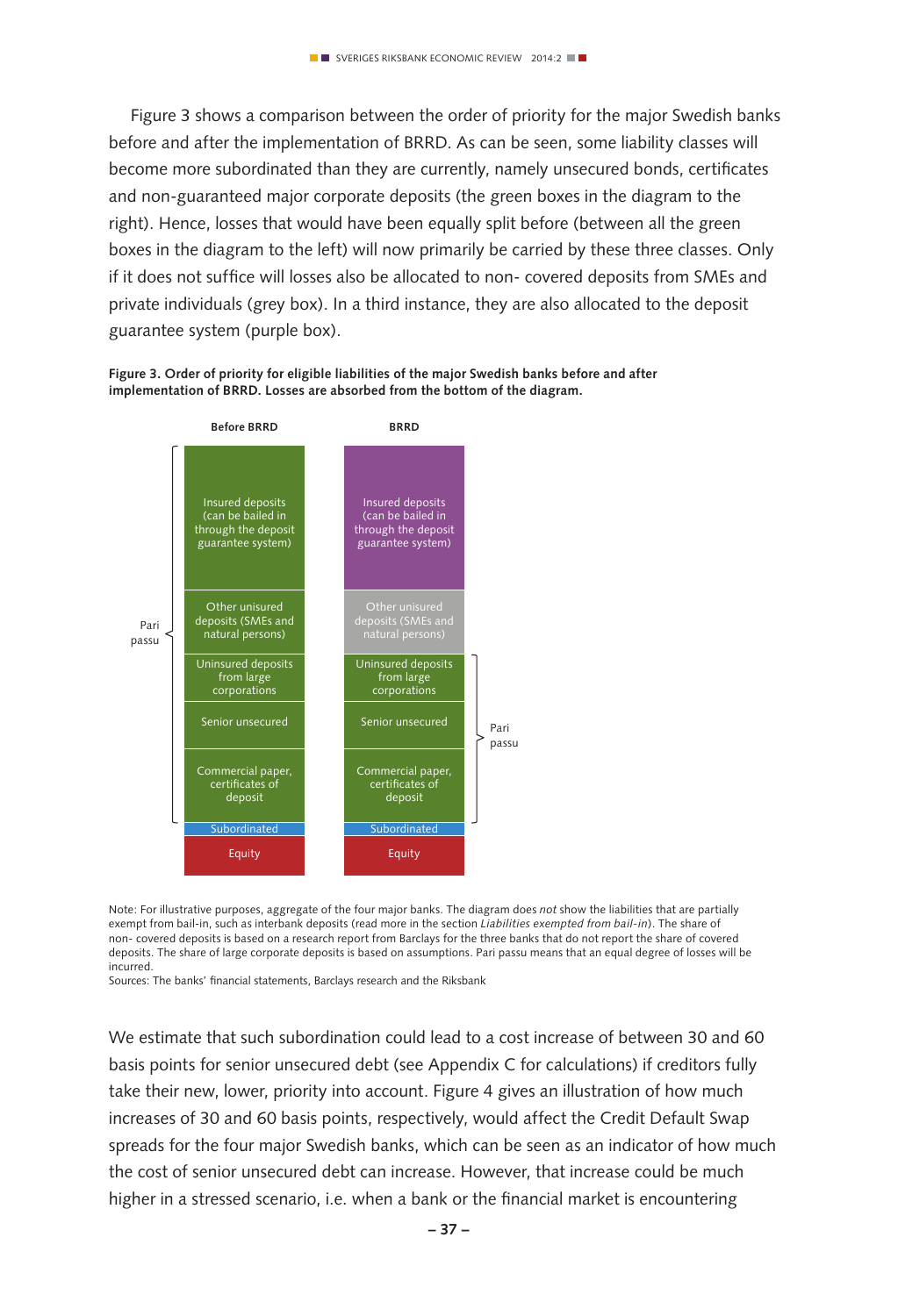difficulty for one reason or another. If the probability of default increases, creditors will demand a higher return, or refrain from investing at all in eligible debt instruments. In terms of interest expense for unsecured debt, in a relative sense the new regulatory framework benefits banks that already have a high volume of equity or subordinated debt, because it provides a "buffer" for the unsecured debt instruments (see Figure 3).

The increased price sensitivity of senior unsecured debt will, on the one hand, emit distress signals earlier on, hence inciting various participants into early action to prevent problems. On the other hand, it could make the bank's creditors more sensitive to stress. The bank could then experience funding problems earlier on. This is discussed in more detail in the section *Indirect contagion effects and systemic risk*.



**Figure 4. Average CDS spreads on 5-year senior unsecured debt for the four major** 

Covered bonds might benefit from the new rules. Moody's states that "the new resolution framework will increase the probability that financial institutions will either remain going concerns or go through an orderly wind-down", and as the draft directive "explicitly exempts covered bonds from the bail-in process, it reduces the likelihood of an issuer ceasing to perform its obligations under the covered bonds following bail-in (default) of the issuer's senior unsecured debt."40

Moody's also states that "in cases where an issuer is subject to bail-in but emerges from resolution as a going concern/with key operating activities intact, we expect the covered bonds to benefit from the improved credit strength of the issuer following the bail-in."41

Fitch also states that covered bonds benefit from the new framework: "A preservation of the issuing bank as a going concern would avoid the source of covered bonds payments switching from the issuer to the cover pool. Even though the senior unsecured debt could

<sup>40</sup> 2014 Outlook – Global Covered Bonds, Moody's investor service.

<sup>41</sup> Moody's Approach to Rating Covered Bonds, 12 March 2014.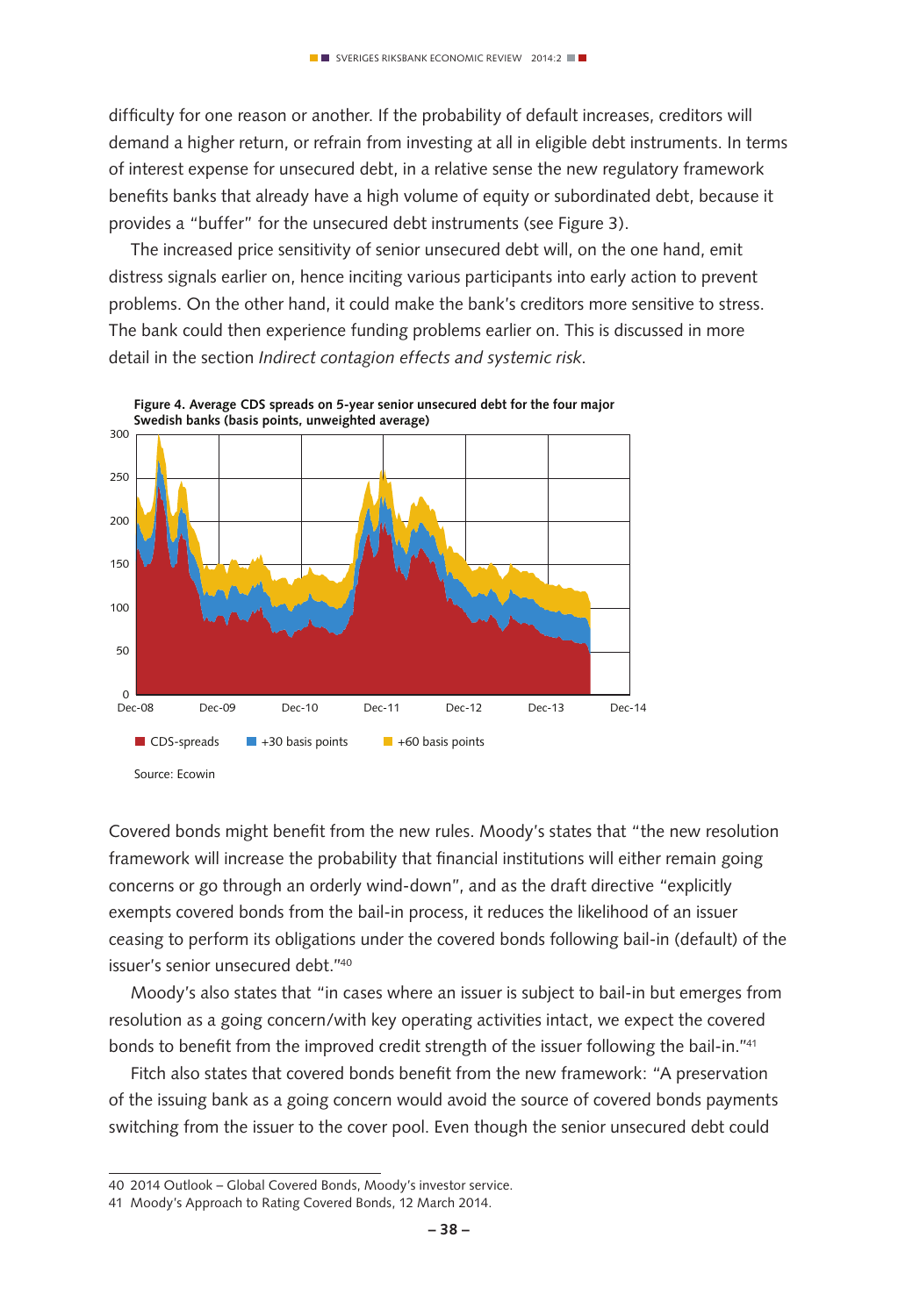suffer a default, covered bonds would continue to be serviced by their issuer."<sup>42</sup> This implies that the cost of covered bonds could decrease.

On the whole, the implementation of a bail-in tool would make unsecured instruments riskier for investors, and hence probably more expensive. At the same time, covered bonds are in a safer position and will therefore probably be cheaper. However, it is possible that account has already been taken of the introduction of the bail-in tool in the calculation of creditors, and that the price change has hence already transpired, at least partially. This shift also implies that the higher the level at which the minimum requirement for own funds and eligible liabilities (see more in the section *Calculation of minimum requirement*) is set, the more the total cost of funding could increase.

The shift in costs between various liability classes could benefit certain asset classes. Assets that are commonly funded through covered bonds, such as mortgages, could benefit from this compared with e.g. corporate loans, which are usually funded through unsecured debt.

#### Effects on liability structure and investor base

Since some classes of liabilities will be exempt from bail-in, banks have incentives to issue such debt instruments in order to minimise the reduction in the value of the implicit government guarantee. This implies that minimum requirements for banks might be necessary to force them to issue unsecured debt, or upper limits on the encumbrance of assets.

As described in the section *Calculation of minimum requirement*, the BRRD introduces a minimum requirement for own funds and eligible liabilities. This should reduce the risk of the Swedish banks changing their liability structures too much in favour of secured debt or short-term debt instruments.43 The minimum requirement obliges banks to hold a minimum amount of unsecured liabilities with an remaining maturity of at least a year on their balance sheets. The extent depends on the limits that the national authorities choose to set for their banks.

The subordination of unsecured debt (see Figure 3) and the potential conversion of that type of debt instrument into equity could potentially affect who is willing to invest in such debt instruments ("the investor base").

In an investor survey conducted by J.P. Morgan in 2012<sup>44</sup>, as many as 89 per cent of respondents considered debt eligible for bail-in as an investible asset class. However, the fact that these instruments are convertible may lead to lesser interest from traditional debt investors who may not have the skill or mandate needed to manage a potential equity exposure in the future. There is also uncertainty surrounding how such instruments will be treated in new and existing regulatory frameworks. However, both mandates and regulatory frameworks should be adapted in the slightly longer term.

<sup>42</sup> Fitch Ratings "Covered Bonds Rating Criteria," 10 March 2014.

<sup>43</sup> There are other new regulations that also work to extend the maturity of banks' liabilities, such as the Net Stable Funding Ratio (NSFR).

<sup>44</sup> J.P. Morgan, "European bank bail-in survey result," 9 July, 2012.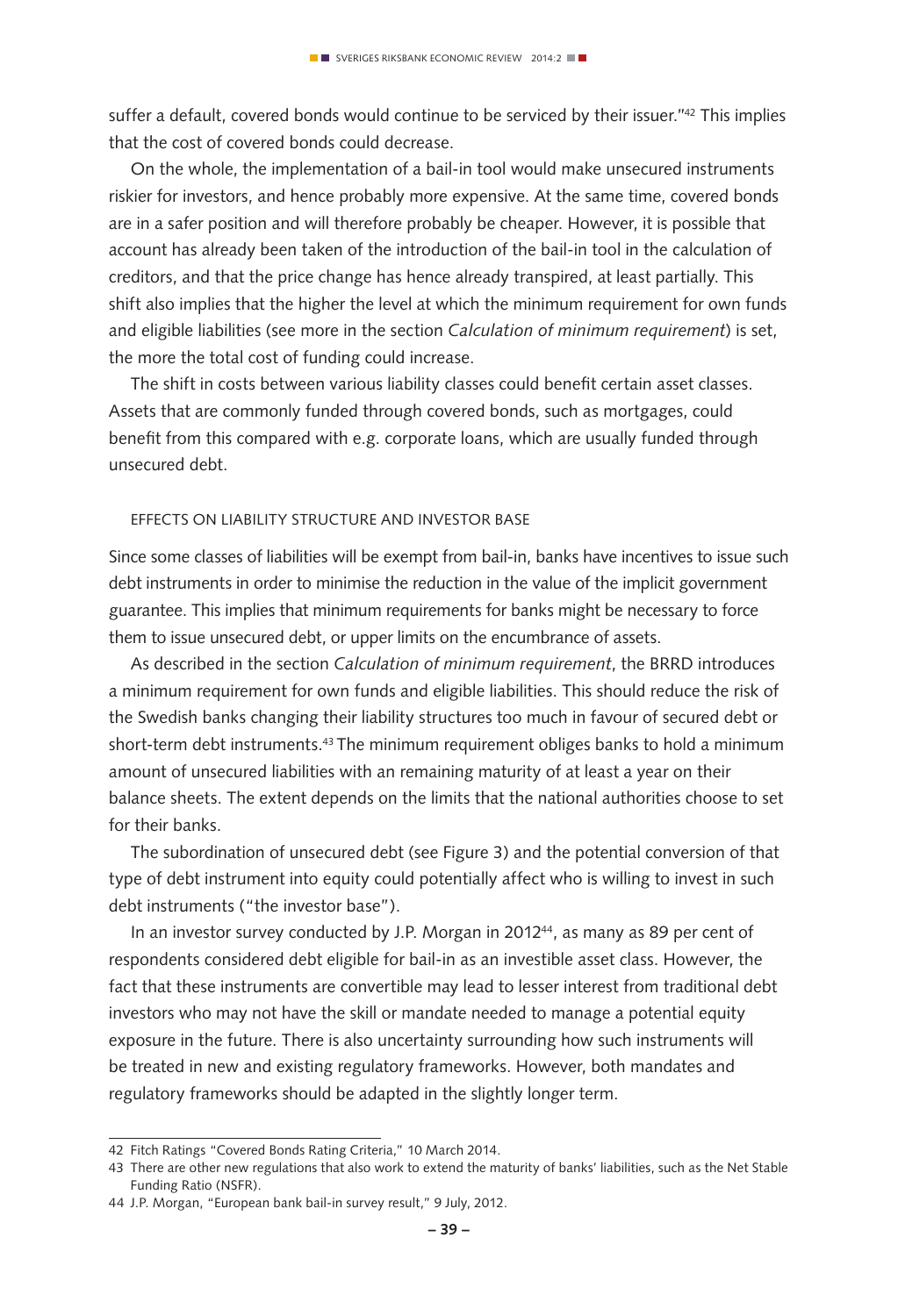The J.P. Morgan investor survey concluded that the greatest issue for investors would be if the new debt eligible for bail-in were rated non-investment grade. That would, according to the investors, render such debt instruments an asset class in which they would be unable or unwilling to invest. The risk of this affecting the major Swedish banks is low, however. Even if the credit ratings for unsecured liabilities were downgraded three notches (equivalent to completely removing implicit government guarantees), the credit ratings of the major banks would still be investment grade. In light of this, in our view this ought not to pose any major difficulty in the funding possibilities of the major Swedish banks when the bail-in tool is introduced.

On the other hand, it could be a problem for banks which are considered weaker, because their eligible liabilities could be downgraded to credit ratings equalling noninvestment grade through the introduction of a bail-in tool, which would make it more difficult for them to issue unsecured debt. One way the banks could resolve that problem could be to issue equity, convertibles or other subordinated debt instead. That would protect other creditors from losses, in turn reducing the effects of subordination for the unsecured debt classes and would hence probably lead to better credit ratings for them.

## Potential contagion effects from using the bail-in tool

#### Direct contagion effects

Maes and Schoutens (2010) have pointed out that debt instruments that may become subject to write-down and conversion (and other convertibles) can increase the risk in the financial system as a whole. The idea is that if bail-in is implemented at one bank, it can lead to losses for other financial institutions that have invested in such instruments. This can create "a potential domino effect of institutions in distress". The risk of contagion effects if any party in the financial system encounters difficulty is thus a source of systemic risk. Moreover, they point out that if insurance companies hold significant amounts of bail-in debt, there is a risk of contagion from the banking sector to the insurance sector. Only a small proportion of the outstanding unsecured debt is currently owned by Swedish insurance companies.<sup>45</sup> However, this does not prevent the holding accounting for a substantial part of a specific insurance company's portfolio, and they can thus nevertheless be affected by a bail-in process.

Zhou et al. (2012) propose that contagion risks should be mitigated by limiting financial institutions' cross-holdings of eligible debt instruments (and other convertibles). For banks, there are regulations limiting the extent of their exposures to an individual counterparty.<sup>46</sup>

<sup>45</sup> Around 9 per cent of outstanding unsecured bonds issued by all Swedish banks are owned by Swedish insurance companies according to Statistics Sweden. It should be noted that this data includes SEB's covered bonds and therefore it cannot be ruled out that it is the covered bonds the insurance companies actually own.

<sup>46</sup> Such a regulatory framework is already in place in Sweden. Also, this regulatory framework will be strengthened because the newly published regulations from the Basel Committee regarding large exposures enter into force in 2019.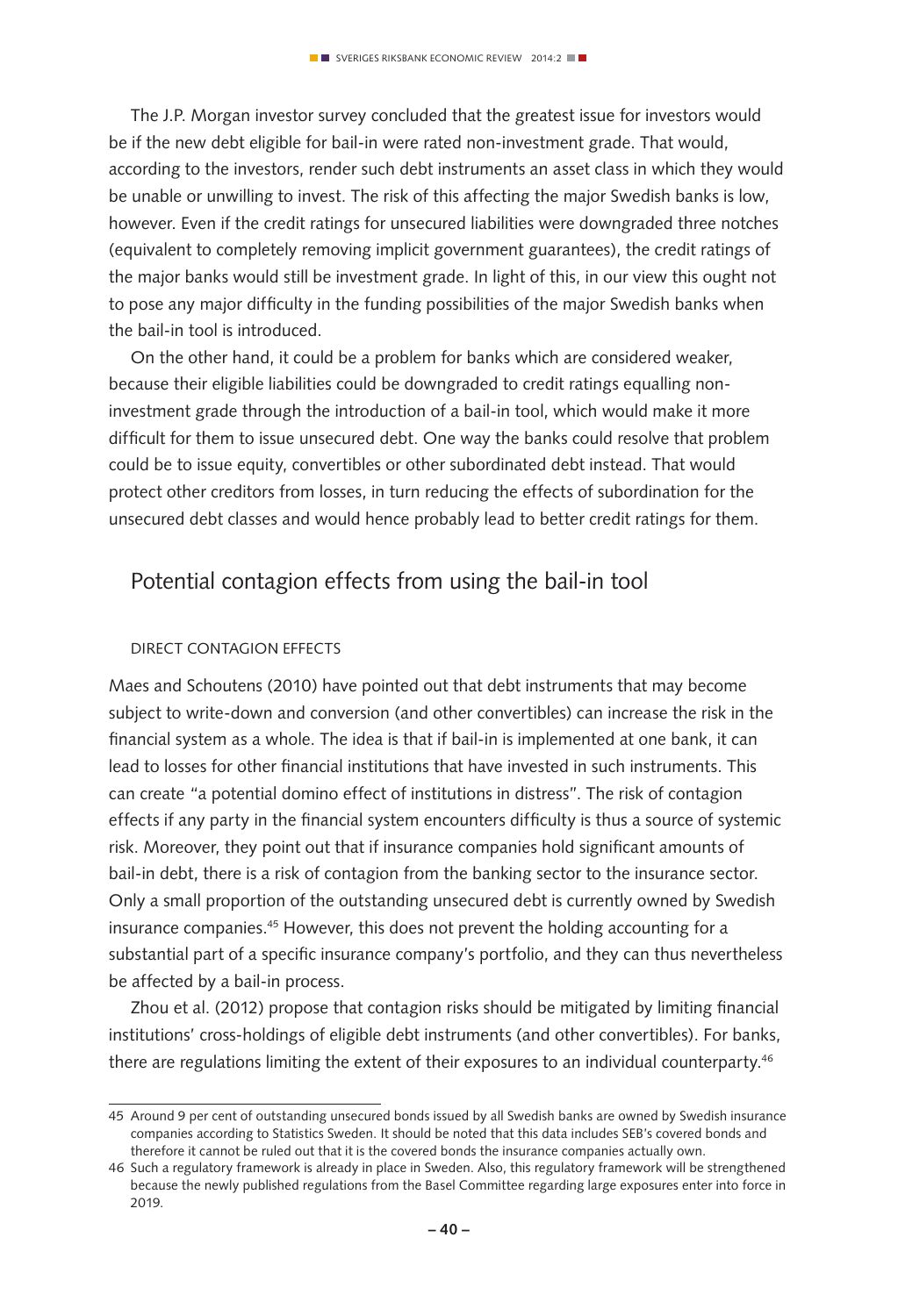The BRRD also states that member states shall limit the possibility of other banks to invest in eligible debt instruments, for the very purpose of limiting direct contagion effects and ensuring that the bail-in tool can be applied.

Since the deposit guarantee system is not exempt from bail-in, the Swedish government could suffer direct losses through that. However, since the deposit guarantee system assumes the priority of depositors (which tops the order of priority for the eligible debt instruments), the risk is probably limited.

Large corporate deposits are not given priority, however (see Figure 3). Applying the bail-in tool could hence bring about contagion effects to large companies. Interbank deposits with a maturity of seven days or more also fall into this category. In a stressed situation, fear among large companies and banks of deposits being written down could trigger a run on the deposits of these two categories. The same can be said about uninsured deposits from microenterprises, SMEs and private individuals, but to a lesser extent because both of these categories enjoy priority.

Another potential issue is that investors in Swedish equity-linked bonds could be exposed to losses in a bail-in procedure. Investors in such instruments do not usually possess sufficient knowledge to assess the risk either. Equity-linked bonds have been marketed as very safe investments, but they are based on an unsecured bond that can subject to conversion or write-down through the bail-in tool.<sup>47</sup>

#### Indirect contagion effects and systemic risk

Indirect contagion effects could potentially be extensive in the application of the bailin tool or threat thereof. Application of the bail-in tool on one Swedish bank could for example lead to a sharp decline in confidence in the other Swedish banks too, even if they have limited investments in eligible debt instruments. This would be particularly poignant in a systemic crisis scenario; that is, when the financial system as a whole sustains severe shocks.

Goodhart (2011) argues that bail-in is suitable in a situation in which failure is random and idiosyncratic – i.e. in which banks fail independently of each other – but less so in a world where failures occur in connection with systemic crises. He argues that there is a risk that when a bail-in trigger is pulled for the first bank, the market of funding for other banks will be closed as well. Hence, there is a risk that banks will be forced to sell assets, thereby exacerbating the downward spiral in asset prices during a systemic crisis.

The main investors in Swedish senior unsecured debt, both long-term and short-term, are foreign.<sup>48</sup> A large proportion of short-term funding is obtained through US money market funds.<sup>49</sup> In terms of owners of long-term unsecured bonds, available information<sup>50</sup>

48 Includes certificates.

<sup>47</sup> In 2008, 4,000 Swedish customers invested in Acta Asset Management's equity-linked fund which was originally issued by Lehman Brothers. When Lehman Brothers went bankrupt the customers lost their money.

<sup>49</sup> For more information about money market funds and how they are linked to the Swedish banking sector, see "Shadow banking and the Swedish financial system" Financial Stability Report 2014:1.

<sup>50</sup> Through Statistics Sweden. The information is deficient, however, and the data includes SEB's covered bonds.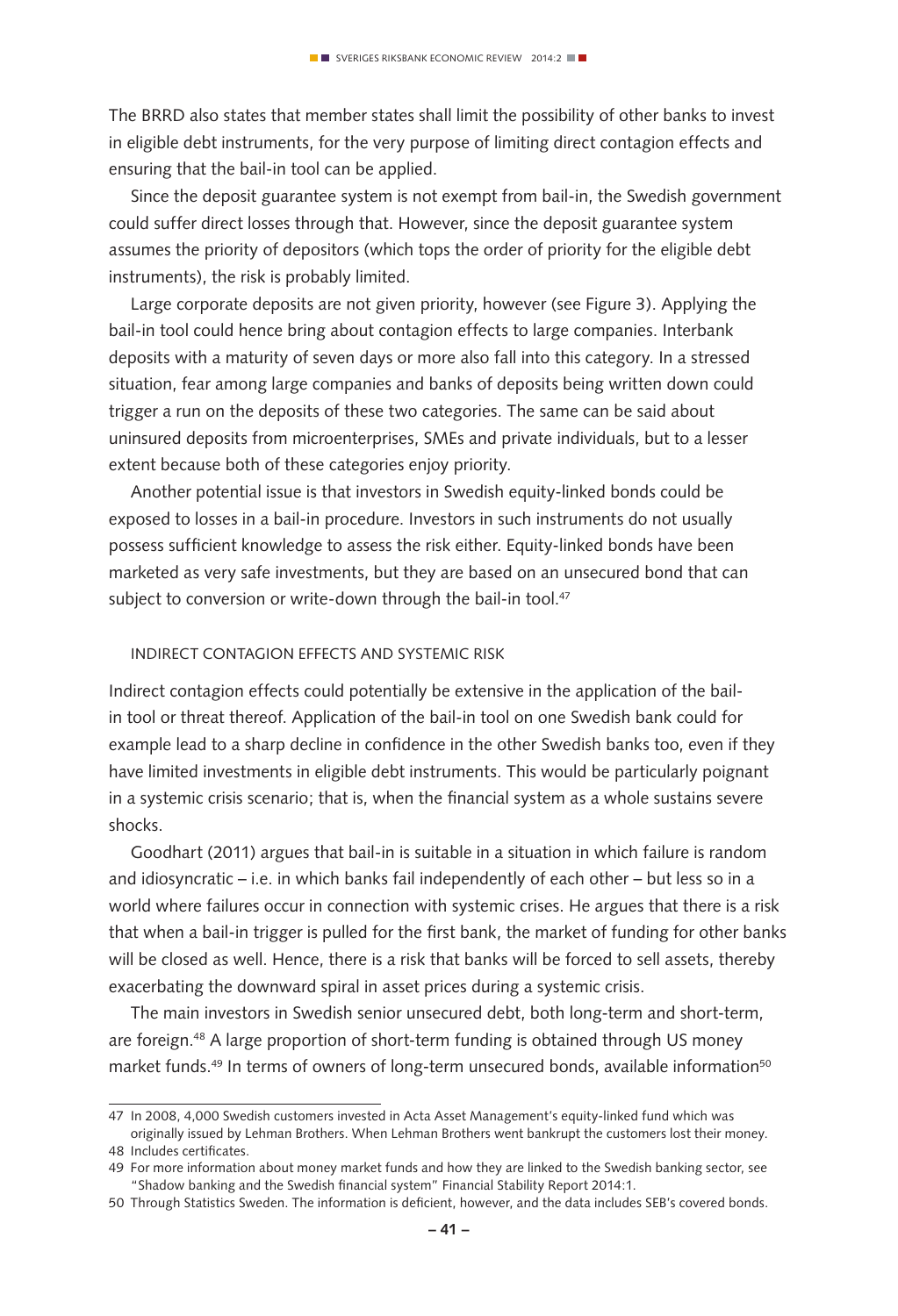indicates that around 80 per cent of long-term unsecured covered bonds are owned by foreign investors. Swedish banks and mortgage institutions own around 4 per cent and the government around 3 per cent.51 Foreign investors are mainly funds and asset managers, pension companies, insurance companies and other banks.52 They know that the Swedish banking system is concentrated and closely interlinked<sup>53</sup>, which increases the risk of market confidence in all the Swedish banks diminishing when the bail-in tool is applied on a Swedish bank. A fall in market confidence would also affect Swedish banks more than those in other countries because of their major reliance on market funding.

To sum up, in our view the indirect effects of applying the bail-in tool might be greater in Sweden than in most other countries because the Swedish banks are closely interlinked with each other and highly dependent on market funding.

## Concluding comments

In this paper, we have analysed how the introduction of a framework containing a bailin tool could affect the cost of funds, liabilities structure and investor base of the major Swedish banks. We have also studied potential contagion effects, both direct and indirect, of actual application of the tool on one of the major Swedish banks. We have ascertained that when a framework containing a bail-in tool is introduced, it could lead to a somewhat higher total cost of funds for Swedish banks. One reason for this is that the previously strong implicit government guarantee should decrease and risk premia potentially increase due to uncertainty about national authorities' discretion to set trigger levels. This could also lead to a shift in the cost of funding between different classes of liability. If some unsecured debts are given a lower degree of subordination than under current law, this ought to lead to a higher borrowing cost for such liabilities.

Covered bonds may on the other hand benefit from the new regulatory framework, as it increases the probability of a bank either continuing as a going concern or undergoing an orderly wind-down. As covered bonds are exempt from bail-in, they may benefit from the improved capitalisation and credit rating of the issuer once the bail-in tool has been applied. The risk of them having to obtain payments directly out of the cover pool instead of from the issuer also decreases. Thus, covered bonds can, to a greater extent than before, remain unaffected by the failure of a bank, which ought to lead to a lower borrowing cost for such liabilities.

This could in turn lead to assets usually funded by covered bonds – such as mortgages – benefiting from the introduction of a bail-in tool, unlike corporate loans, which are usually funded by unsecured debt. This ought also to affect the end customer's cost of funding.

<sup>51</sup> Through municipalities and social insurance systems.

<sup>52</sup> Discussions with market participants.

<sup>53</sup> Links between banks can be direct or indirect. Direct links arise when, for instance, a bank funds another bank's lending or acts as counterparty in a financial transaction. Indirect links can arise when banks have similar exposures and are hence exposed to similar risks, or market participants choose not to differentiate between banks, but instead base their assessments of individual banks on the situation of the banking sector as a whole.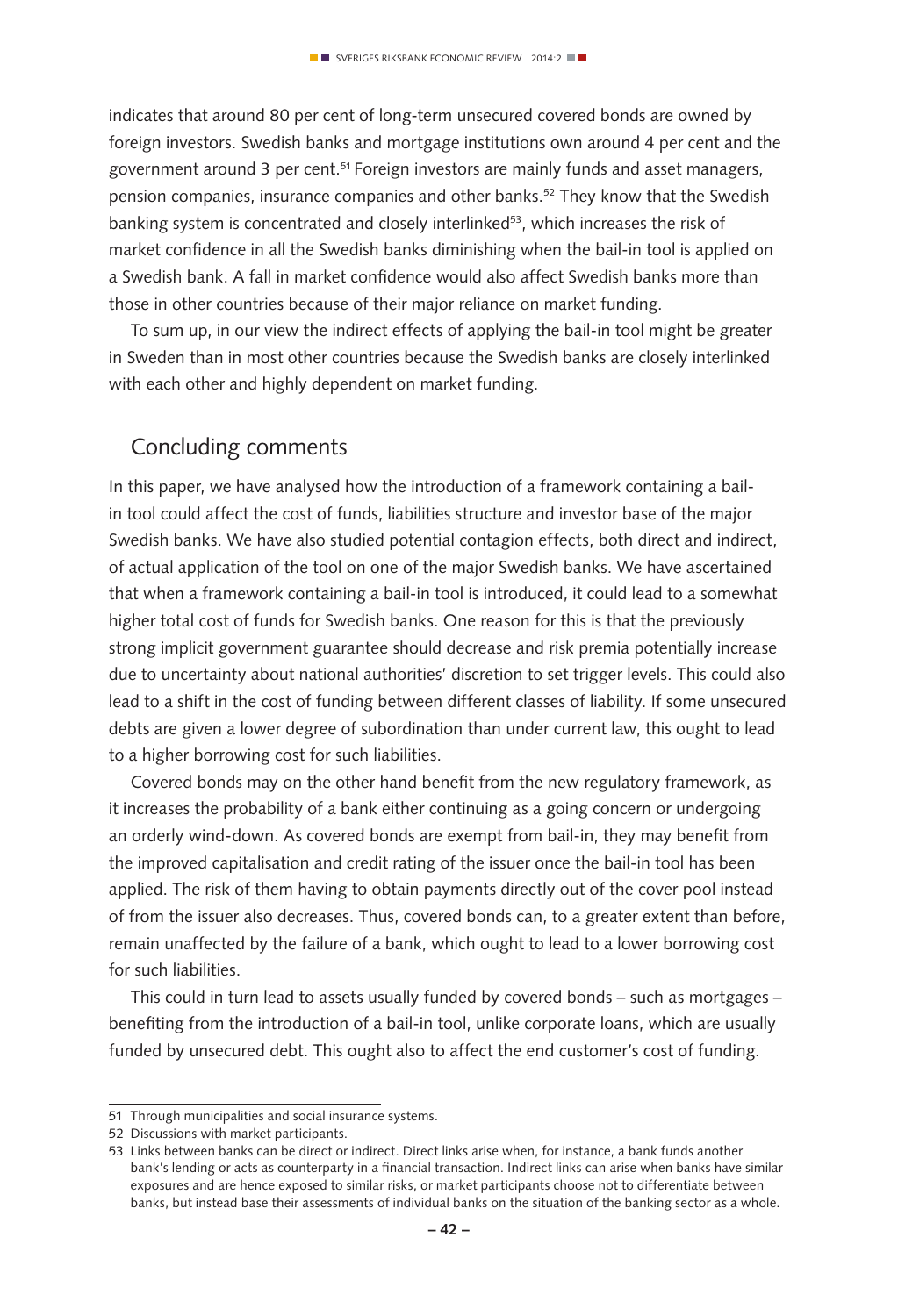Because certain classes of liability are exempt from bail-in, there may be a risk of banks only issuing such liabilities, and in that case there would not be anything to write down in a resolution procedure. To counteract this, BRRD contains rules setting out that national resolution authorities shall set a minimum requirement governing how much capital and eligible debt instruments banks must hold on their balance sheets. This reduces the risk of Swedish banks changing their liability structures too much in favour of liabilities that are exempt from bail-in.

In our view, when the new rules are introduced, there should only be a limited risk of investors being unable or unwilling to invest in eligible debt instruments issued by the major Swedish banks. This is based on the fact that polled investors<sup>54</sup> have expressed that they do not view the introduction of the new regulations as a problem if it does not lead to debt instruments being downgraded to non-investment grade. The prospect of that occurring at present is not very plausible for the debt instruments issued by major Swedish banks. However, the introduction of new rules could in the short term lead to uncertainty in terms of mandates and regulations.

It is also ascertained in the paper that eligible debt instruments will probably be more sensitive to financial stress through the introduction of a bail-in tool. In a stressed situation, the cost of such liabilities ought to increase more and the bank should find it more difficult to obtain funding. Furthermore, we also believe that banks that are considered weaker could experience problems in issuing eligible liabilities.

Direct contagion effects<sup>55</sup> to other banks from actual application of the bail-in tool should be limited. This is thanks to existing regulations governing the large exposures of bank56, and because BRRD sets out that member states shall ensure that the resolution authorities limit the extent of eligible debt instruments held by the banks. Other creditors may be affected, however.

Indirect contagion effects<sup>57</sup> (such as a sharp decline in market confidence) from application of the bail-in tool could be particularly severe in Sweden due to the closely interlinked<sup>58</sup> banking system and reliance on market funding of the major Swedish banks.

<sup>54</sup> J.P. Morgan, "European bank bail-in survey result," 9 July 2012.

<sup>55</sup> Direct contagion effects arise because participants in financial systems borrow from each other. If such loans are impaired, losses arise for the lender, and problems spread in the financial system. This is called a direct contagion effect.

<sup>56</sup> Such a regulatory framework is already in place in Sweden. Also, this regulatory framework will be strengthened because the newly published regulations from the Basel Committee regarding large exposures enter into force in 2019.

<sup>57</sup> Indirect contagion effects can arise through two main channels. First, markets can assume that there are direct contagion effects, even if this is not the case. Second, if a bank experiences financial difficulty, markets might anticipate that other banks in the same system will be affected by the same problems, which can in turn lead to investors wishing to exit their investments. Indirect contagion effects are thus problems that spread in financial systems, but that are not due to direct exposures.

<sup>58</sup> Links between banks can be direct or indirect. Direct links arise when, for instance, a bank funds another bank's lending or acts as counterparty in a financial transaction. Indirect links can arise when banks have similar exposures and are hence exposed to similar risks, or market participants choose not to differentiate between banks, but instead base their assessments of individual banks on the situation of the banking sector as a whole.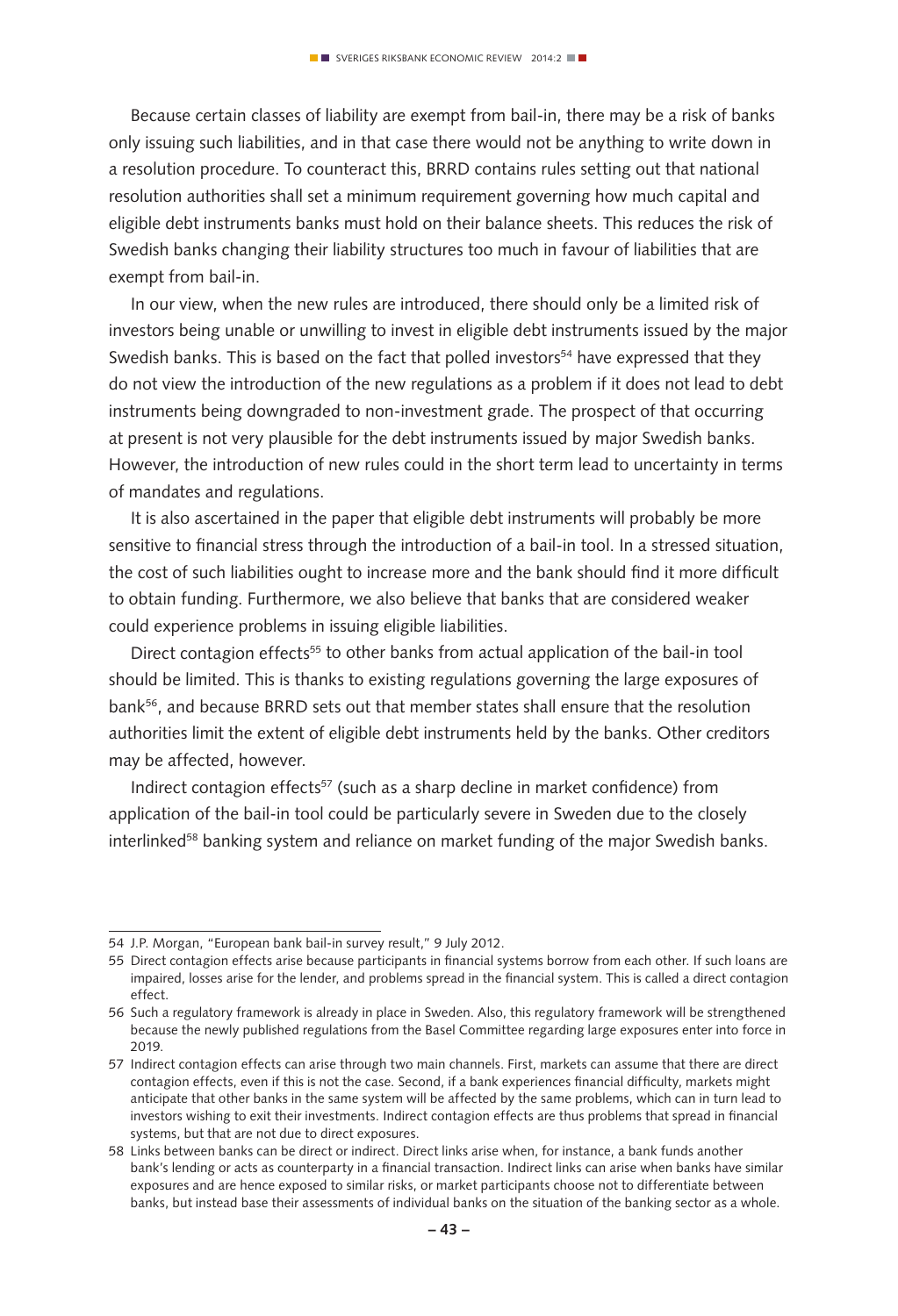In order to avoid using the bail-in tool at all, it is therefore important that the banks' resilience is strengthened through bolstered capital levels and reduced liquidity risks. The Riksbank has, in its Financial Stability Report, published a number of recommendations to this end<sup>59</sup>.

<sup>59</sup> See Financial Stability Report 2014:1.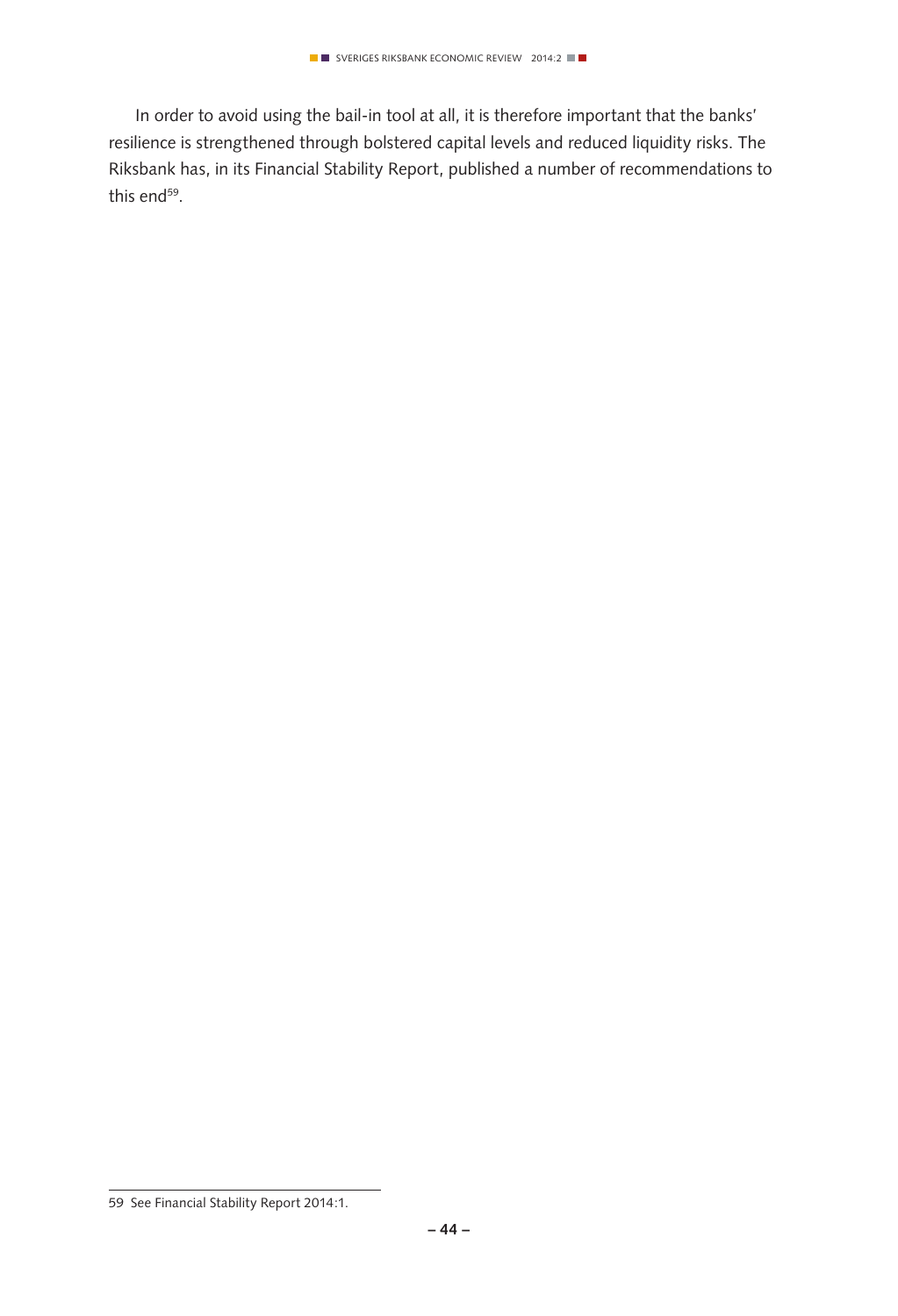# References

Bank for International Settlements, (2014), "Final standard for measuring and controlling large exposures published by the Basel Committee".

Carney, Mark (2014), "To G20 Finance Ministers and Central Bank Governors Financial Reforms – Update on Progress," letter 4 April 2014.

Chen, Nan, Paul Glasserman, Behzad Nouri and Markus Pelger (2013), "CoCos, Bail-In, and Tail Risk," Working paper #0004, Office of Financial Research, U.S. Department of Treasury.

Coffee, John C. Jr. (2010), "Bail-ins versus Bail-outs: Using Contingent Capital to Mitigate Systemic Risk," unpublished paper.

EU Commission (2012), "Impact assessment accompanying the document proposal for a directive of the European parliament and of the council establishing a framework for the recovery and resolution of credit institutions and investment firms and amending Council Directives 77/91/EEC and 82/891/ EC, Directives 2001/24/EC, 2002/47/EC, 2004/25/EC, 2005/56/EC, 2007/36/EC and 2011/35/EC and Regulation (EU) No 1093/2010," Commission staff working document.

Directive 2014/59/EU of the European Parliament and of the Council of 15 May 2014 establishing a framework for the recovery and resolution of credit institutions and investment firms and amending Council Directive 82/891/EEC, and Directives 2001/24/EC, 2002/47/EC, 2004/25/EC, 2005/56/EC, 2007/36/EC, 2011/35/EU, 2012/30/EU and 2013/36/EU, and Regulations (EU) No 1093/2010 and (EU) No 648/2012, of the European Parliament and of the Council.

Financial Stability Board (2013), "Progress and Next Steps Towards Ending "Too-Big-To-Fail" (TBTF)," Report of the Financial Stability Board to the G-20.

The Financial Crisis Commission (2014), "Resolution – A new method for dealing with distressed banks," Swedish Government Official Reports 2014:52.

Goodhart, Charles (2011), "Europe: After the Crisis," *DSF Policy Paper,* No. 18, Duisenberg School of Finance.

Hull, John C. (2009), *Options, futures and other derivatives,* 7th edition*,* Pearson Prentice Hall.

Ingves, Stefan and Göran Lind (1996), "The management of the bank crisis – in retrospect," *Quarterly Review,* 1, Sveriges Riksbank, p. 5-18.

Jonung, Lars (2009), "The Swedish model for resolving the banking crisis of 1991-93. Seven reasons why it was successful," *European Economy - Economic Papers*, No. 360, European Commission.

Maes Stan, and Wim Schoutens (2010), "Contingent capital: an in-depth discussion," unpublished paper.

Sveriges Riksbank (2014), *Financial stability report 2014:1.*

Zhou, Jianping, Virginia Rutledge, Wouter Bossu, Marc Dobler, Nadege Jassaud and Michael Moore (2012), "From Bail-out to Bail-in: Mandatory Debt Restructuring of Systemic Financial Institutions," *IMF Staff Discussion Note*, International Monetary Fund.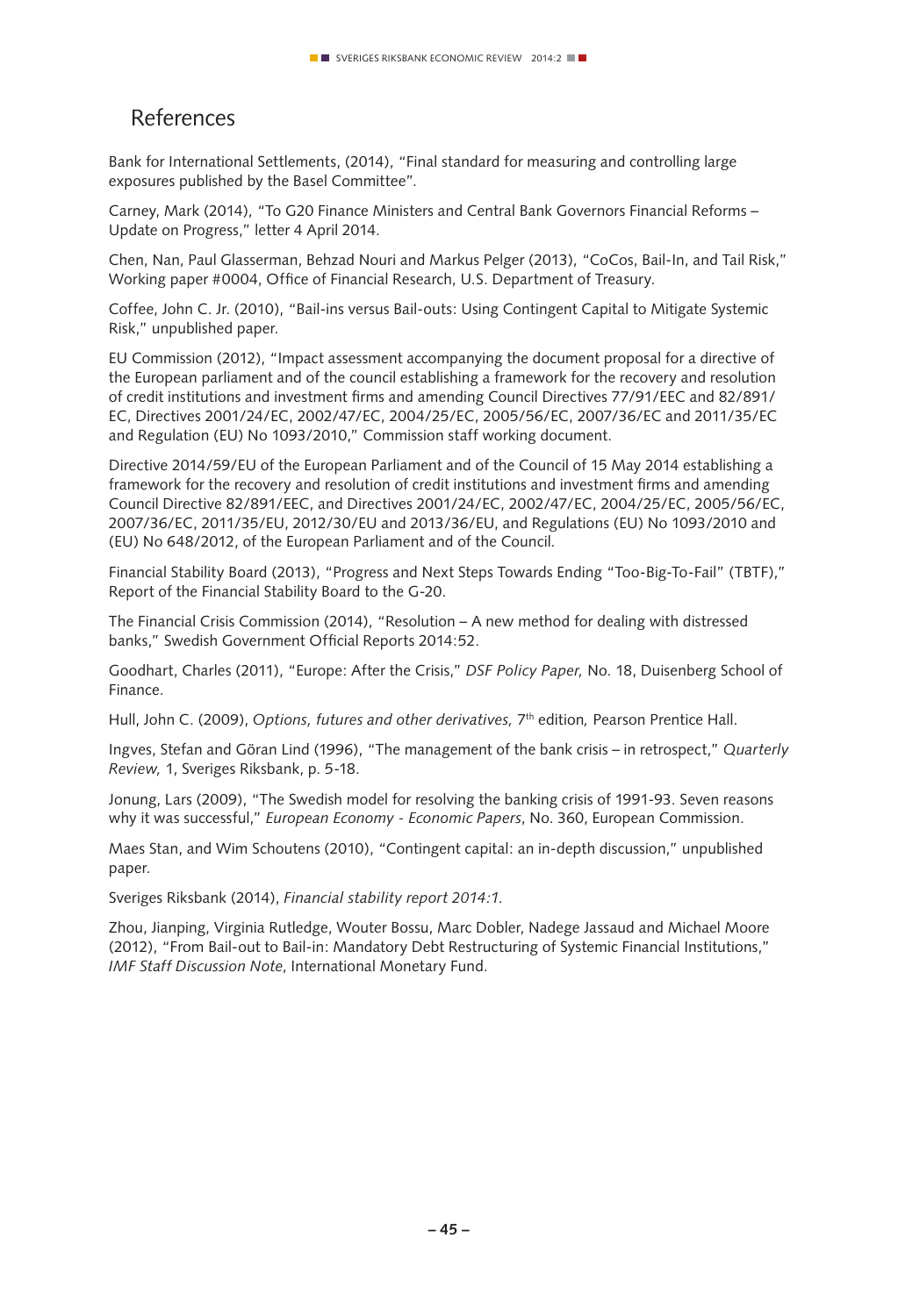# Appendix A. Theoretical foundation

In this appendix, we describe the theoretical framework underlying the analysis in the section *Total cost of funds*. Based on academic literature, we discuss possible theoretical consequences of the introduction of a bail-in tool on the cost of funds of banks. First, we analyse the effects of lower bankruptcy costs, and we then study the consequences of reduced government guarantees.

#### The effect of lower bankruptcy costs

Expected losses on holdings of bank bonds are usually determined by two factors. The first factor is the probability of default, *p(D)* and the second is the loss given default, *LGD*. Multiplying *p(D)* by *LGD* gives a measure of expected losses.

(1)  $E(logs) = E(p(D) \times LGD)$ 

If expected losses decrease due to a lower *p(D)* and/or a lower *LGD*, investors will demand a lower interest rate, all else equal, and the funding cost for the bank will hence decrease.<sup>60</sup>

If bankruptcy costs are lower in bail-in than in liquidation, then loss given default should also be lower, all else equal:

#### (2) (*LGD|bail-in*) < (*LGD|liquidation*)

It hence follows from equation (1) that expected losses for investors will be lower in bail-in than in liquidation. Hence, investors ought to accept a lower interest rate, which reduces the bank's cost of funds, all else equal.<sup>61</sup>

The introduction of a bail-in tool might however change the probability of default. Also, uncertainty and hence risk premiums might rise if the circumstances for using a bail-in tool are unclear. An explicit objective of the implementation of a bail-in tool is also to reduce the value of the current implicit government guarantees. *To summarise, it is impossible to determine with any certainty whether the introduction of a bail-in tool will actually reduce the cost of funds for banks.*

There are few papers in academic literature which, in a structured manner, study the introduction of different types of liabilities eligible for conversion or write-down on a

Value of bond = 
$$
\frac{Normal\ amount\ (l-E(\text{loss}))}{(l+r_f+risk\ premium)} = \frac{Nominal\ amount}{(l+R)}
$$

<sup>60</sup> The value of a bond is determined by the expected value of future cash flows. If there are no coupon payments and the nominal amount is repaid in one period, the value of the bond is the discounted value of the bond's nominal amount:

where *rf* is the risk-free rate, *E*(*loss*) is expected loss as a share of the bond's nominal amount, and *R* is the bond's promised return (yield).

<sup>61</sup> This conclusion is based on the regular rollover of debt; otherwise the lower loss given default will only benefit existing investors.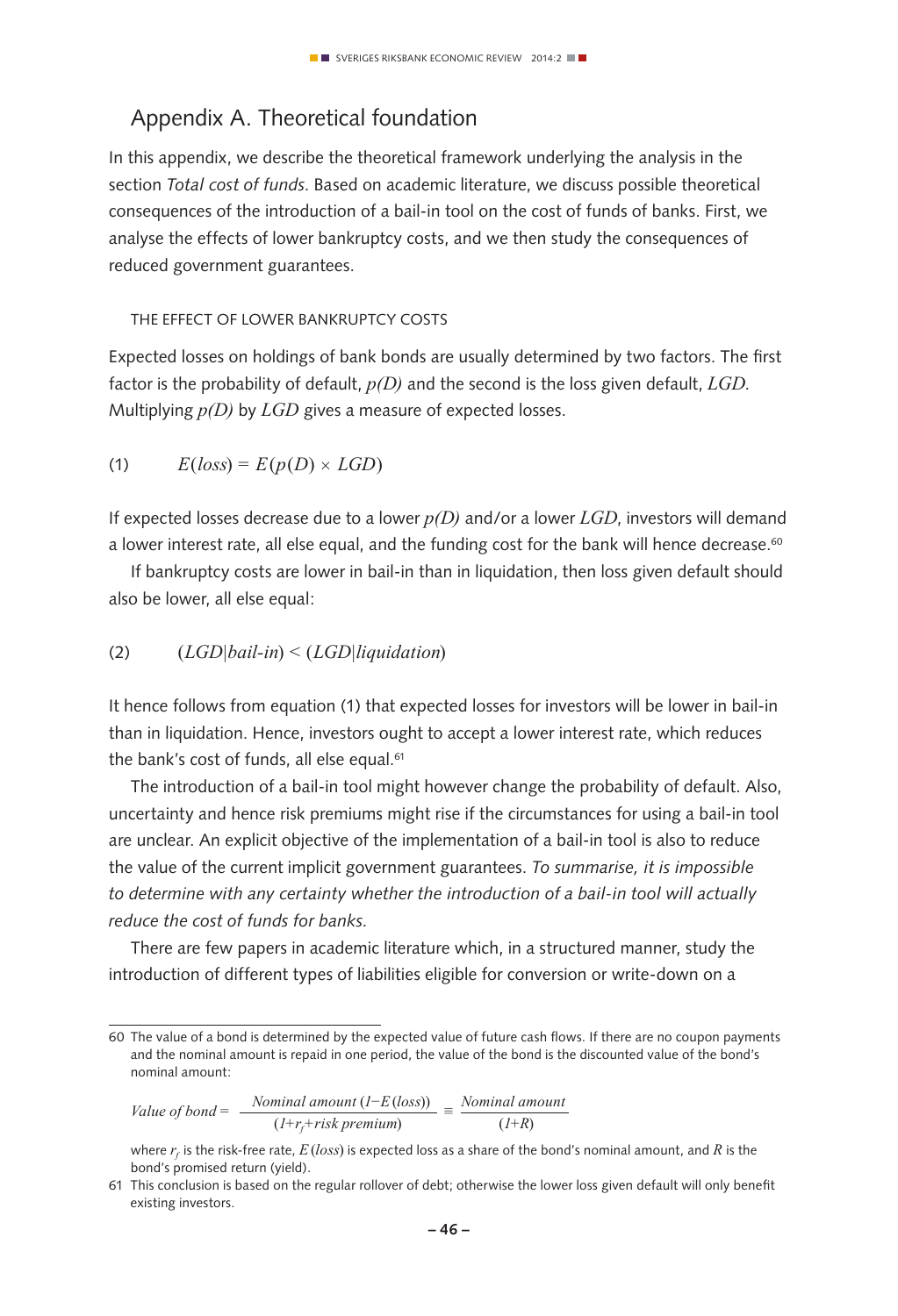bank's balance sheet. In a recent paper, Chen et al. (2013) develop a theoretical model with liabilities eligible for bail-in beside covered deposits and senior and subordinated debt. One purpose of their study is to gain deeper insight into how the incentives of a bank's shareholders and the value of equity are changed by the introduction of a bail-in tool.

They show that, under a number of strict assumptions, a bank's cost of funds is reduced through the introduction of a bail-in tool. Chen et al. hence conclude that existing shareholders may benefit from replacing conventional debt with debt eligible for bail-in.

First and foremost, they assume that all bankruptcy costs are avoided in bail-in (or at least that the loss given default in bail-in is lower than that in ordinary liquidation). Furthermore, they make the following assumptions:

- 1. There are no implicit or explicit government guarantees
- 2 A certain percentage of liabilities is renegotiated each period (i.e. debt rollover)<sup>62</sup>
- 3 There is no regulatory uncertainty, i.e. bail-in only occurs when the original shareholders declare bankruptcy<sup>63</sup>
- 4 The size of the investor base for debt eligible for bail-in is sufficiently large<sup>64</sup>

If not all of the above assumptions are met, there is a risk that the reduction in the bank's funding cost will be small, or that costs will actually increase. An essential aspect in the introduction of a bail-in tool is, for example, that the resolution authority, not the shareholders, decides when liabilities are to be written down or converted to equity. Another important issue is the presence of government guarantees. Next, we analyse how a reduction in these guarantees affects a bank's cost of funds.

#### The effect of reduced government guarantees

As mentioned earlier, the government has strong incentives to rescue a bank from bankruptcy if its failure would come at a major economic cost. Chen et al. (2013) assume, however, that there are no implicit or explicit government guarantees. This makes it difficult to draw any firm conclusions about the impact on a bank's cost of funds from the introduction of a bail-in tool when significant guarantees of this kind are present.

In the absence of a more structured model that includes government guarantees, we can however analyse the effects of introducing a bail-in tool in a simple static model. We know that investors will demand a lower interest rate if expected losses for them are reduced as a consequence of a lower probability of default and/or of a lower loss given default from

<sup>62</sup> Debt rollover each period reduces shareholders' incentives to increase the bank's debt ratio and risk level because in that case the new investors will demand a higher return in exchange for the heightened risk.

<sup>63</sup> If bail-in is triggered prior to the point in time at which shareholders should have declared bankruptcy, this involves a loss for shareholders because keeping the bank going would potentially imply an increase in the value of equity from a value of zero (or close to zero).

<sup>64</sup> Chen et al. take into account however that if debt instruments are converted to equity, some investors may be forced to sell their new shares at a discount following conversion. That is their way of modelling that some investors are not legally or contractually permitted to hold equities, as pointed out by Coffee (2010) and others.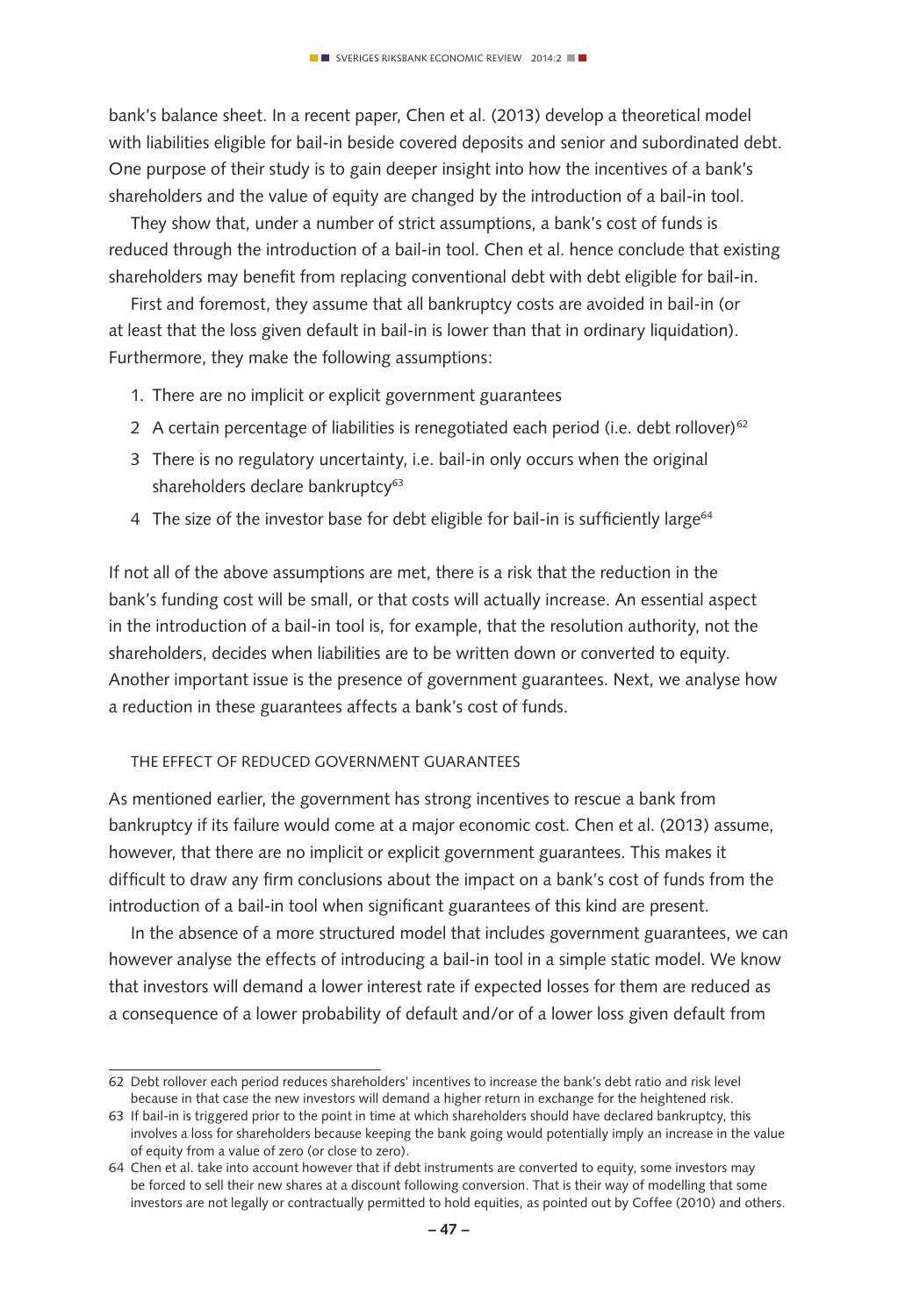the introduction of a bail-in tool. The cost of funds for the bank will thus decrease, all else equal.

If we denote the change in loss given default when a bail-in tool is implemented by *ΔLGD*, it can be expressed as follows (for derivation, see Appendix B):

 $\triangle$ (3)  $\triangle$ *LGD* =  $(I-p(bail-out)_{gg} \times ((LGD|bai1-in) - (LGD| liquidation)) +$  *Δp*(*bail-out*) ((*LGD|bail-out*) *−* (*LGD|bail-in*)),

where *p*(*bail-out*) is the probability of a government bail-out given default before the bail-in tool is introduced, (*LGD|bail-in*) is loss given default in a bail-in, (*LGD|liquidation*) is loss given default at failure when the bank is not rescued by the government, (*LGD|bail-out*) is the loss given default in a government bail-out and  $(\Delta p(bail-out) \equiv (p(bail-out)_{bail-in,og} - p(bail-out)_{og})$  denotes the changed probability of bail-out.

The intuition underlying equation (3) is straightforward. On the one hand, due to lower bankruptcy costs, loss given default should be lower in a bail-in than in liquidation. This fact is captured by the fact that the term ((*LGD|bail-in*) *−* (*LGD|liquidation*)) ought to be negative. However, the reduced loss given default is only relevant if the bank is not bailed out by the government. The reduction in loss given default must therefore be multiplied by (*1−p*(*bail-out*)*gg*). The first part of equation (3) should thus be negative, implying that loss given default at failure for investors should *decrease*, all else equal.

On the other hand, the probability of bail-out would probably decrease when the bail-in tool has been introduced, i.e. *Δp*(*bail-out*) *<* 0. In addition, the loss given default in bailout ought to be lower than that in bail-in, i.e. the term ((*LGD|bail-out*) *−* (*LGD|bail-in*) ought to be negative. The second part of equation (3) should thus be positive, implying that loss given default at failure for investors should *increase*, all else equal.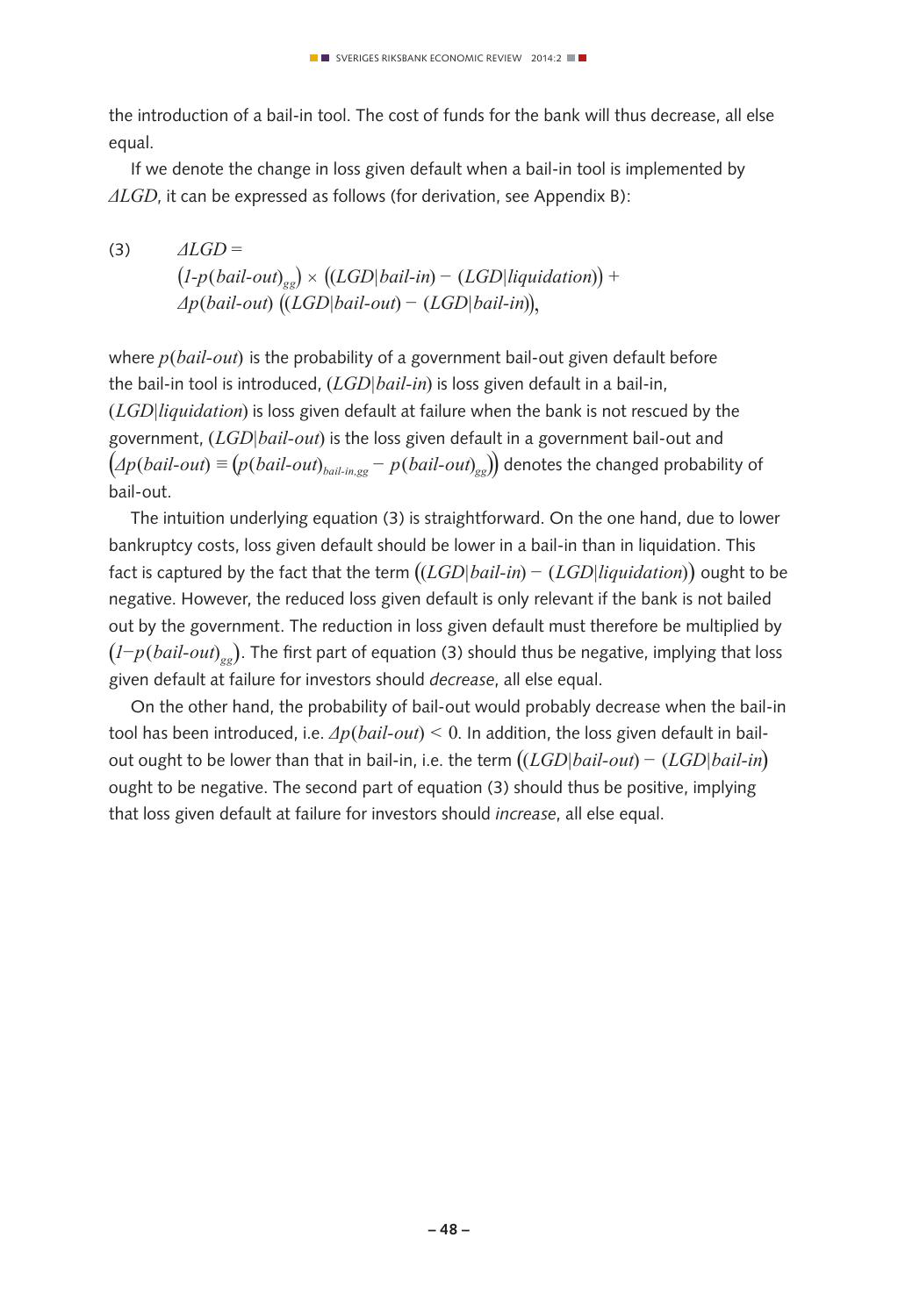# Appendix B. A technical note

Expected losses for investors in the presence of government guarantees but no bail-in tool,  $E(\text{loss})_{\text{gg}}$  is a function of the probability of default and loss given default:

$$
(4) \tE(logs)_{gg} = E\left(p(D)_{gg} \times LGD_{gg}\right),
$$

where subscript *gg* denotes *"in presence of government guarantees"*. In this case, loss given default can be expressed as:

(5) 
$$
LGD_{gg} = (1-p(bail-out)_{gg}) \times (LGD| liquidation) + p(bail-out)_{gg} \times (LGD|bail-out) = (LGD|liquidation) - p(bail-out)_{gg} \times ((LGD| liquidation) - (LGD|bail-out)),
$$

where  $p(bail-out)_{g}$  is the probability of a government bail-out given default, (*LGD|liquidation*) is loss given default for investors at failure when the bank is not bailed out (i.e liquidation), and (*LGD|bail-out*) is loss given default for investors in a government bail-out.

Expected losses for investors in presence of both government guarantees and a bail-in tool, *E*(*loss*)*bail-in,gg*, is a function of the probability of default and loss given default:

(6) 
$$
E(\text{loss})_{\text{ball-in,gg}} = E\big(p(D)_{\text{ball-in,gg}} \times LGD_{\text{ball-in,gg}}\big),
$$

where subscript *bail-in, gg* denotes *"in presence of government guarantees and a bail-in tool"*. In this case, loss given default can be expressed as:

(7) 
$$
LGD_{\text{ball-in,gg}} = (1-p(\text{ball-out})_{\text{ball-in,gg}}) \times (LGD|\text{ball-in}) + p(\text{ball-out})_{\text{ball-in,gg}} \times (LGD|\text{ball-out}) = (LGD|\text{ball-in}) - p(\text{ball-out})_{\text{ball-in,gg}} \times ((LGD|\text{ball-in}) - (LGD|\text{ball-out})),
$$

where *p*(*bail-out*)*bail-in,gg* denotes the probability of a government bail-out given default when a bail-in tool is available.

The change in loss given default after a bail-in tool is introduced, *∆LGD*, is hence expressed as follows:

(8) 
$$
\Delta LGD = LGD_{ball-in,gg} - LGD_{gg} =
$$

$$
((LGD|bai1-in) - p(bail-out)_{ball-in,gg} \times
$$

$$
((LGD|bai1-in) - (LGD|bai1-out))) - ((LGD| liquidation) - p(bail-out)_{gg} \times ((LGD| liquidation) - (LGD|bai1-out)))
$$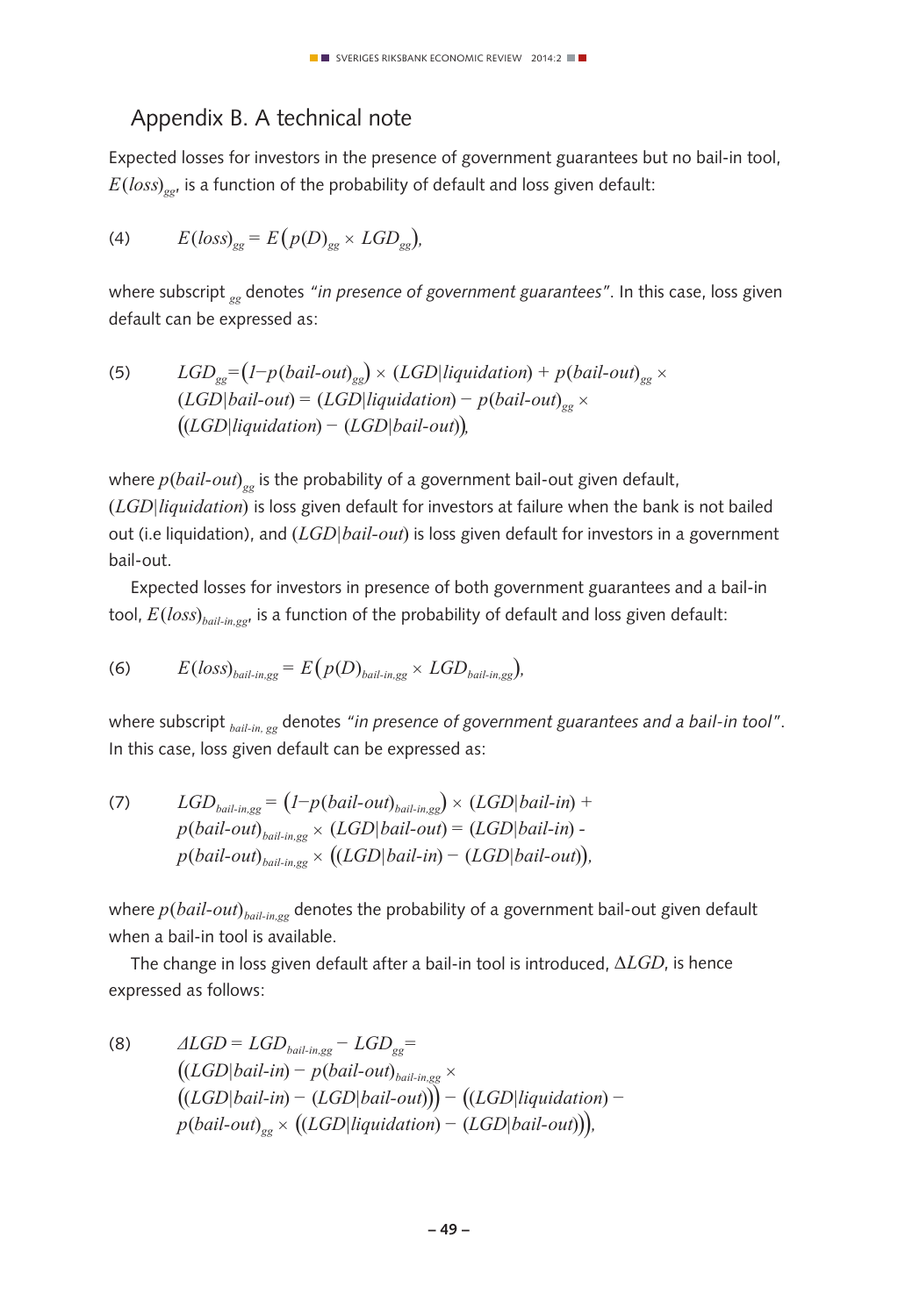This expression can be simplified as:

(9) 
$$
\triangle LGD =
$$
  
\n $(l-p(bail-out)_{gg}) \times ((LGD|bail-in) - (LGD|liquidation)) +$   
\n $\triangle p(bail-out) ((LGD|bail-out) - (LGD|bail-in)).$ 

## Appendix C. Greater subordination for certain liability classes

Given the large volumes of deposits that will be given priority with the implementation of the BRRD, unsecured debt (primarily unsecured bonds and certificates) will have to carry much heavier losses given default (see Figure 3). This is because the losses that would previously have been borne by the deposit guarantee system, private individuals and SMEs, will now be applied to senior unsecured bonds, certificates and large corporate deposits.

Below follows an analysis of how much interest expense for unsecured debt would potentially rise if *LGD* increased to 100 per cent; that is, if investors in unsecured debt fully priced in the shift in risk.

To derive the impact on unsecured senior debt, we take a look at the components of the premium to the risk-free rate<sup>65</sup>. From Hull's approximation<sup>66</sup> it follows that:

(10) *Premium*<sub>Senior unsecured</sub> = 
$$
p(D) \times LGD_{\text{senior unsecured}}
$$

where  $p(D)$  denotes the probability of default, that is, i.e. the riskiness of the bank, and *LGD* denotes loss given default.

We then assume that loss given default for subordinated debt is 100 per cent (otherwise *LGD* for senior debt would be zero). By using the CDS spread on subordinated debt as a proxy, we can now derive the probability of default, because it will be equal to the spread on subordinated debt.

(11) 
$$
PremiumSubordinated = p(D) \times 100\% = p(D)
$$

Equation (12), which also follows from Hull's approximation, then gives us the *LGD* for senior unsecured debt.

(12) 
$$
LGD_{\text{Senior unsecured}} = \frac{Premium_{\text{Senior unsecured}}}{p(D)}
$$

It follows from equations (10) to (12) that if *LGDSenior unsecured* increases to 100 per cent, the spread on senior unsecured debt would be equal to the spread on subordinated debt.

 $(13)$  *Premium*<sub>subordinated</sub> = *Premium*<sub>Senior</sub> unsecured, when LGD=100%

<sup>65</sup> CDS spreads are used as proxies for the spread to the risk-free rate.

<sup>66</sup> *Options, futures and other derivatives* by John C. Hull.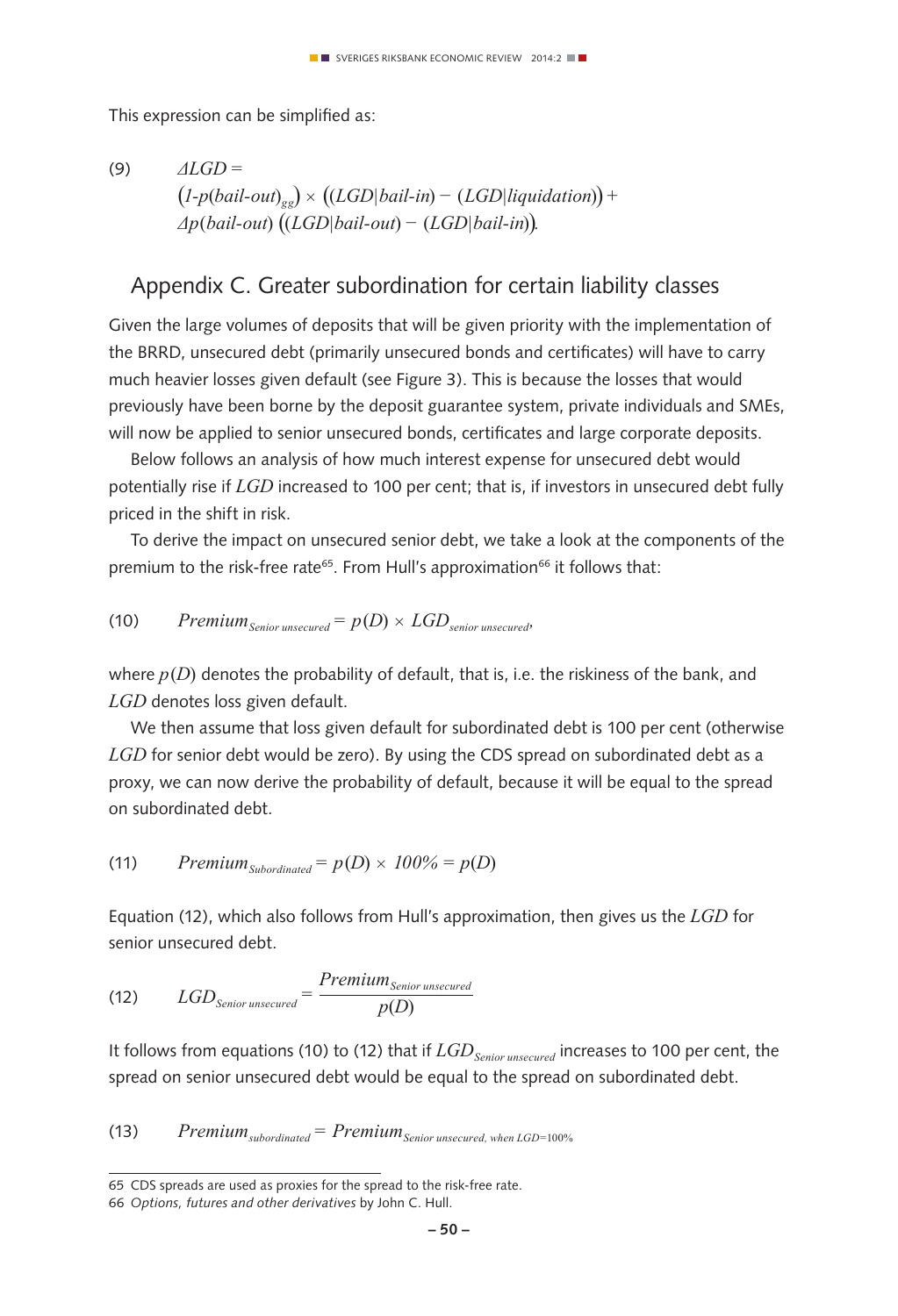The spread between senior and subordinated CDS spreads for the major Swedish banks is between 30 and 60 basis points. Hence, the spread between senior debt and the risk-free rate would be expected to increase by 30-60 points if investors in this debt category fully discount their new, lower seniority.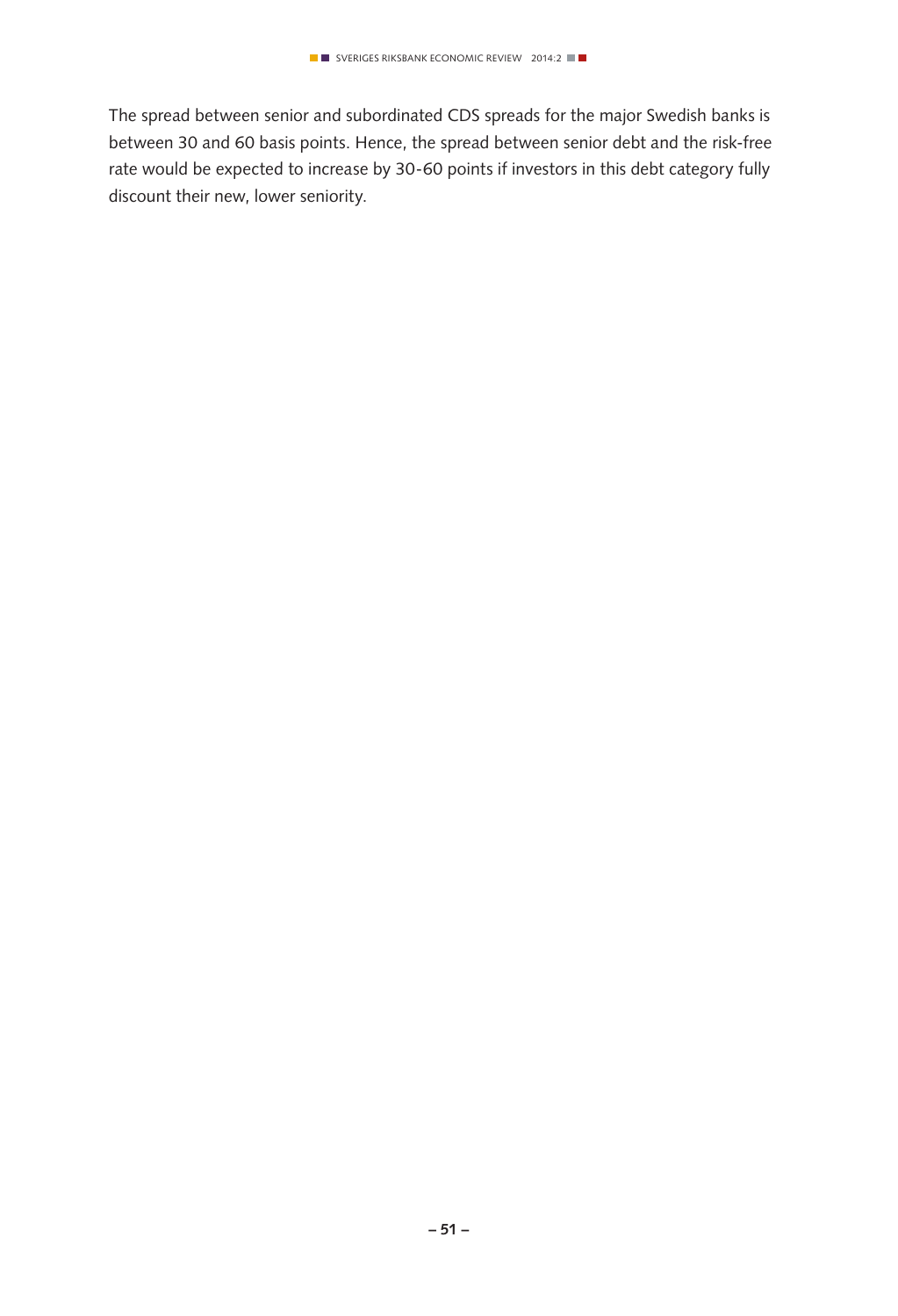# A divided labour market – on matching on the Swedish labour market after the economic crisis

Christina Håkanson\*

Christina Håkanson has a PhD in economics and works at the Monetary Policy Department, Sveriges Riksbank.

*In the wake of the financial crisis, many countries noted that matching between employees and employers seemed to have deteriorated. In previous analyses, the Riksbank has shown the existence of signs that matching on the Swedish labour market has also deteriorated following the crisis.1*

*The aim of this article is to follow up the Riksbank's previous analyses of matching and shed light on developments in recent years, and also to contribute a deepened analysis, in which matching is described from several perspectives linked to current research discussing*  factors that may be potential explanations to the development of the labour market after *the crisis.*

*The results of the analysis indicate that problems remain in matching. It also shows that a large part of the impaired matching after the crisis can be explained by changes in the composition of the category unemployed, an increasing proportion of which at present are persons with a weaker attachment to the labour market.* 

*However, the picture varies depending on the data sources used. It is less positive when data from the Swedish Public Employment Agency (Arbetsförmedlingen) is analysed, whereas Statistics Sweden's Labour Force Survey gives a brighter view. Even if that data also reveals signs that matching deteriorated after the crisis, recent development is in line with historical patterns. One explanation for the varying results is that the sources, even if they give a coherent view of the extent of unemployment, to some degree cover different individuals.*

The author would like to thank Claes Berg, Mattias Erlandsson, Kristian Jönsson, Maria Sjödin and Andreas Westermark for their valuable comments and Marianne Sterner for language editing, any remaining errors are my own.

<sup>1</sup> See the article on the functioning of the labour market in the Monetary Policy Report published in October 2012. Similar results for Sweden can also be found in analyses from the National Institute of Economic Research (2011, 2012), the Swedish Fiscal Policy Council 2012, the Organisation for Economic Cooperation and Development (OECD) 2012 and elsewhere.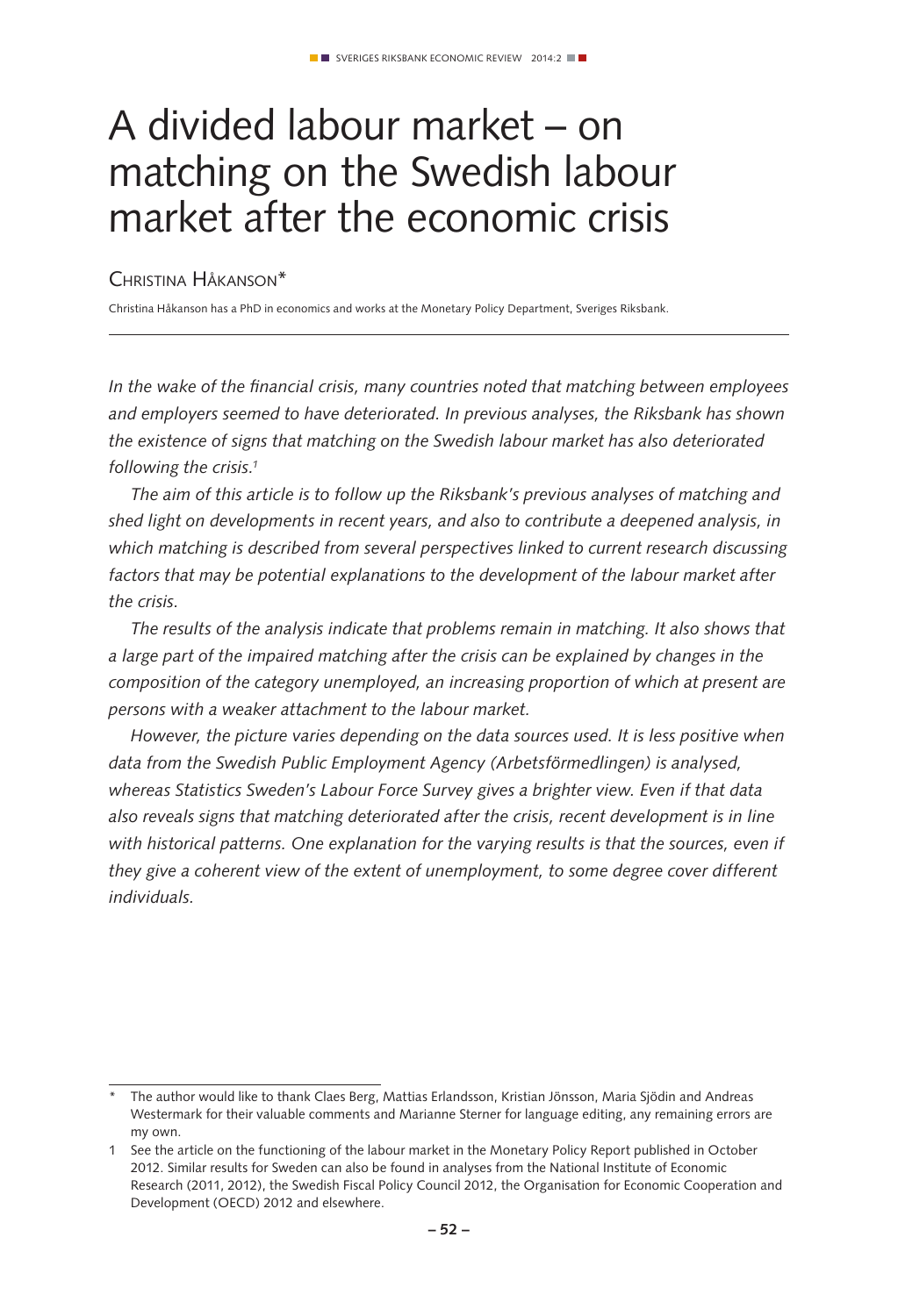## Introduction

The labour market changes constantly. New jobs are created and old ones disappear. Individuals move between employment and unemployment, but also in and out of the labour force. As it takes time for employers and potential employees to come into contact, both unemployment and vacant jobs exist simultaneously. In economic theory this process is commonly called matching. A situation in which it is easier for employers and potential employees to find each other and form a match, i.e. in which matching efficiency is higher, contributes to shorter duration of unemployment, lower levels of unemployment and a higher employment rate. And, in a reversal of the situation, unemployment becomes higher and unemployment duration increases when matching is impaired. The number of matches between jobseekers and employers normally varies with the business cycle. When demand for labour is higher, it is easier for jobseekers to find work, while the opposite is true in downturns.

Both the percentage of long-term unemployed and the average duration of unemployment spells rose in Sweden in conjunction with the prolonged downturn following the financial crisis (see Figure 1). Long-term unemployment has fallen back from the highest levels and is now in line with the historical average, but it is still considerably higher than it was prior to the crisis. At the same time, the average duration of unemployment spells remains at a higher level than it was in the period 2001-2009 (see Figure 1).<sup>2</sup>



Sources: Statistics Sweden and the Riksbank

<sup>2</sup> Long-term unemployment is measured here as the number of individuals who have been unemployed for at more than six months as a percentage of the labour force.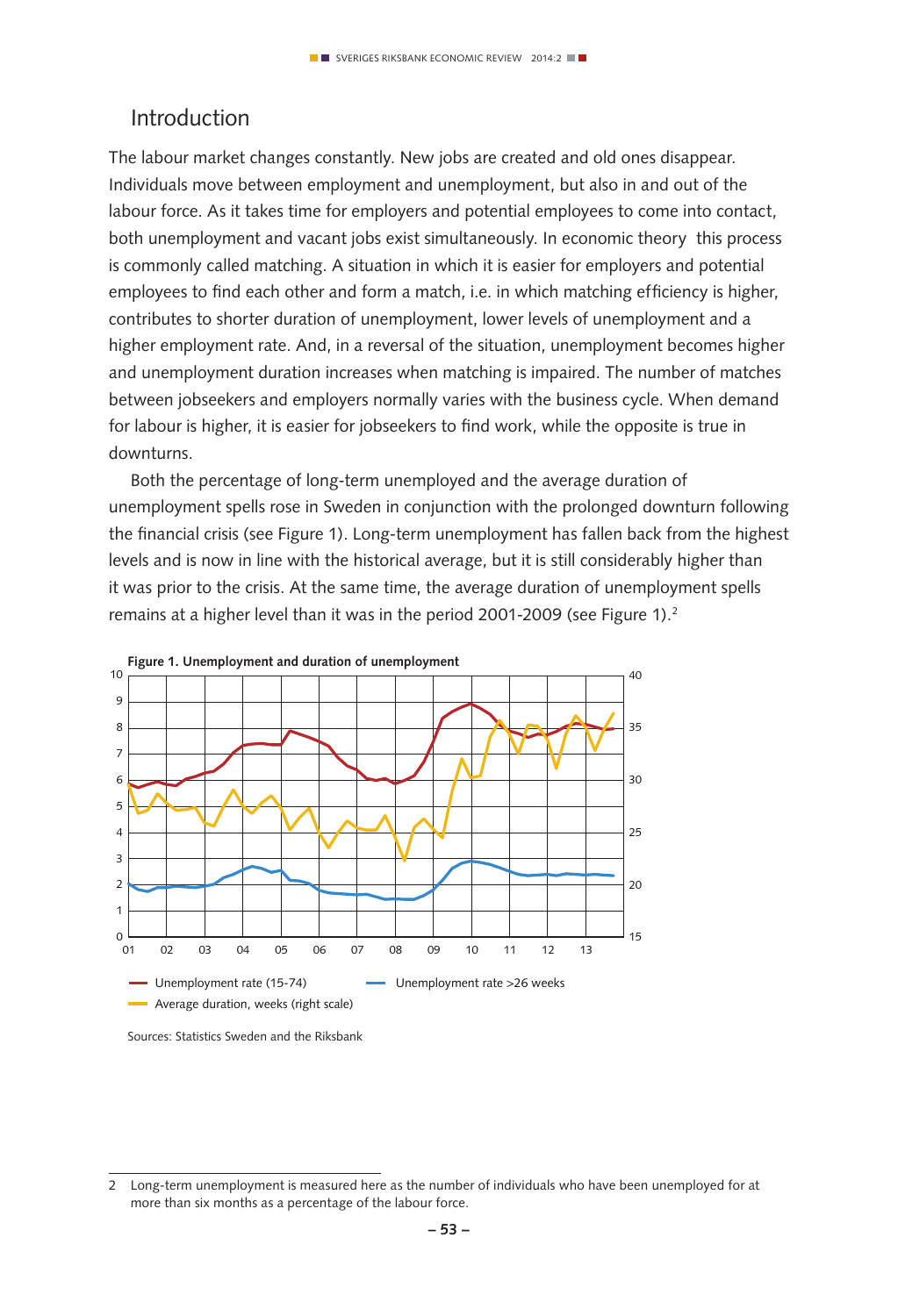#### A long period of unemployment can affect chances of finding work

Longer unemployment spells can affect the functioning of the labour market for several reasons. If being unemployed is interpreted as a signal that an individual has low productivity, longer periods of unemployment will strengthen this signal.<sup>3</sup> This can lead to a vicious circle arising in which the individual becomes trapped in unemployment.<sup>4</sup> This hypothesis is supported, for example, by experiments demonstrating that the probability of being called to an interview declines according to the length of unemployment for unemployed people with otherwise identical qualifications.<sup>5</sup>

Longer duration of unemployment can also affect individuals' behaviour. Empirical results indicate that individuals reduce their search effort as time passes. One reason for this could be that individuals lose motivation and confidence the longer they are unemployed.6 Another aspect is that knowledge and competence can depreciate when an individual is out of work for a longer period of time. All in all, this can contribute to lower matching efficiency and that the job finding rate declines further in certain groups.

The duration of unemployment is related both to demand in the economy and to how well the matching process between employers and jobseekers works. At the same time, the average duration of unemployment and matching efficiency are also affected by the composition of the category unemployed. If groups with a weaker average attachment to the labour market, which are thereby harder to match, increase in size, both the average matching efficiency and duration of unemployment will increase.

The outline of the article is as follows: First, a theoretical framework and its empirical application are presented. This analysis is mainly based on simple matching functions estimated from data provided by the Swedish Public Employment Agency (SPEA) and Statistics Sweden's Labour Force Surveys. The data is described in the following section. Following this, the results of the empirical analysis are presented, together with a discussion of factors that may contribute towards explaining the development of the labour market after the crisis. Figures are presented at relevant points in the text, while tables with regression results are placed at the end of the article.

## Matching – a simple theoretical framework

A common way of describing the functioning of the labour market and the efficiency of matching is to use the Beveridge curve, which relates the unemployment rate to the vacancy rate (see Figure 2). Normally, there is a negative correlation between vacancies and unemployment. In a period of high economic activity, the proportion of vacant jobs increases while unemployment decreases, while the reverse applies in a downturn. A

<sup>3</sup> As it is more likely that individuals with lower productivity will become unemployed, an employer comparing two candidates, one in work and the other not, will quite rationally interpret unemployment as a signal of lower productivity, given that it is not possible to observe productivity perfectly.

<sup>4</sup> See Blanchard and Diamond (1994).

<sup>5</sup> See Kroft, Lange and Notowidigdo (2013).

<sup>6</sup> See Krueger and Mueller (2011).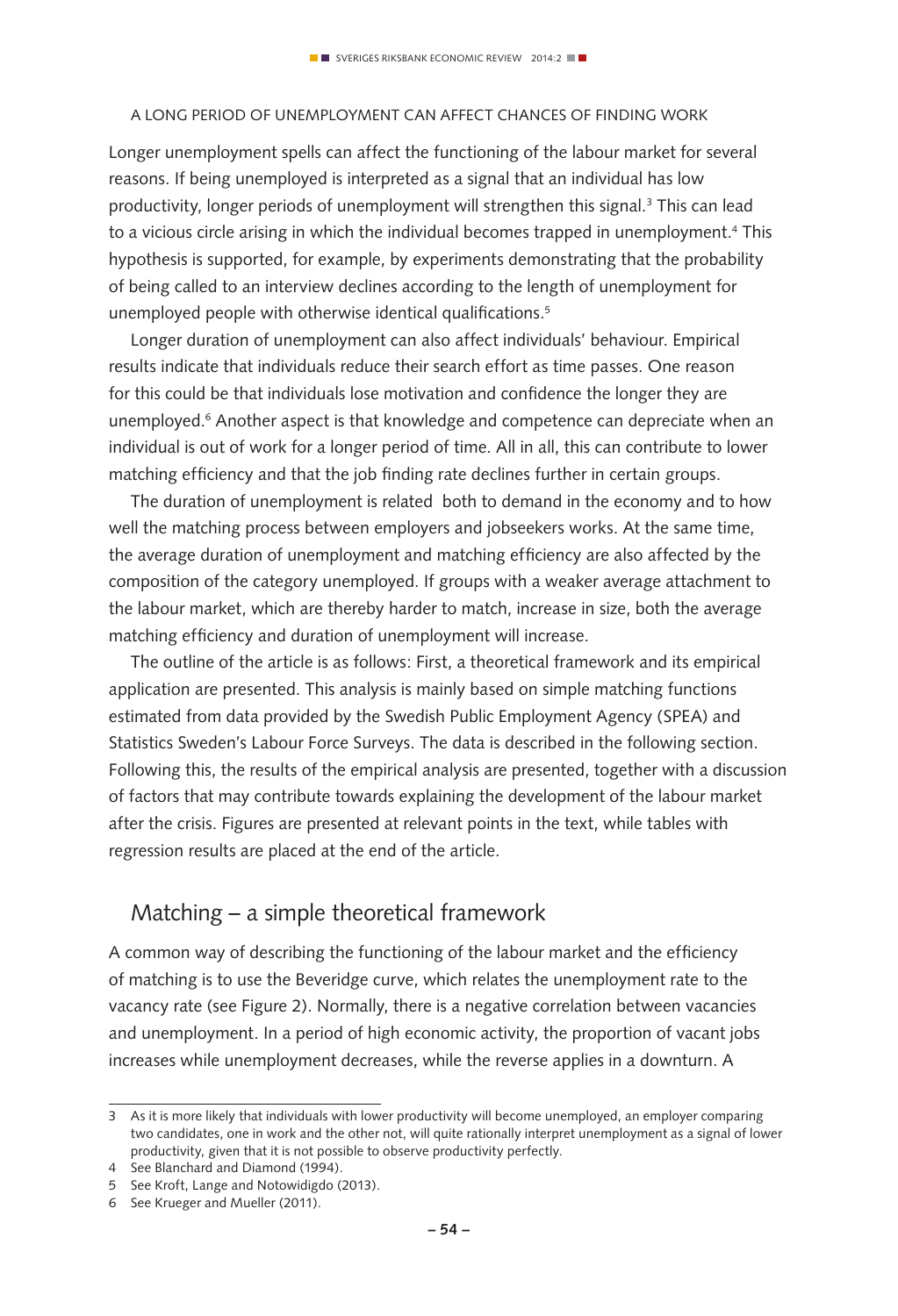movement up or down the same curve is usually interpreted as cyclical variations, while a shift outwards (or inwards) *may* indicate a deterioration (or improvement) of matching efficiency. However, such a shift may also be part of a cyclical development, in which case the Beveridge curve forms a loop and eventually returns to the old relationship.<sup>7</sup> In Sweden, the curve showed a clear outward shift in 2009 (see Figure 2). For each given level of the vacancy rate, unemployment became higher than it had been previously. In 2012 and early 2013, the curve then moved inwards again, but this movement has halted over the last year.



Note. The vacancy rate is defined as the number of vacancies as a proportion of the labour force. Seasonally-adjusted and smoothed data. The markings indicate the first quarter of each year. Sources: Statistics Sweden and the Riksbank

A more direct way of studying matching efficiency is to estimate matching functions. A matching function relates the number of matches, which is to say individuals finding work, to the number of vacancies and jobseekers in the economy. In its simplest form, it assumes that matching between employer and jobseeker occurs randomly. The number of matches (*M*) is determined by the number of jobseekers (*U*) and the number of vacancies (*V*).

$$
M = f(U, V)
$$

Assuming that the matching function is Cobb-Douglas type with constant return to scale, the function can be written so that the aggregate job finding rate, i.e. the number of matches as a percentage of the number of jobseekers, depends on the tightness of the

See also National Institute of Economic Research (2013).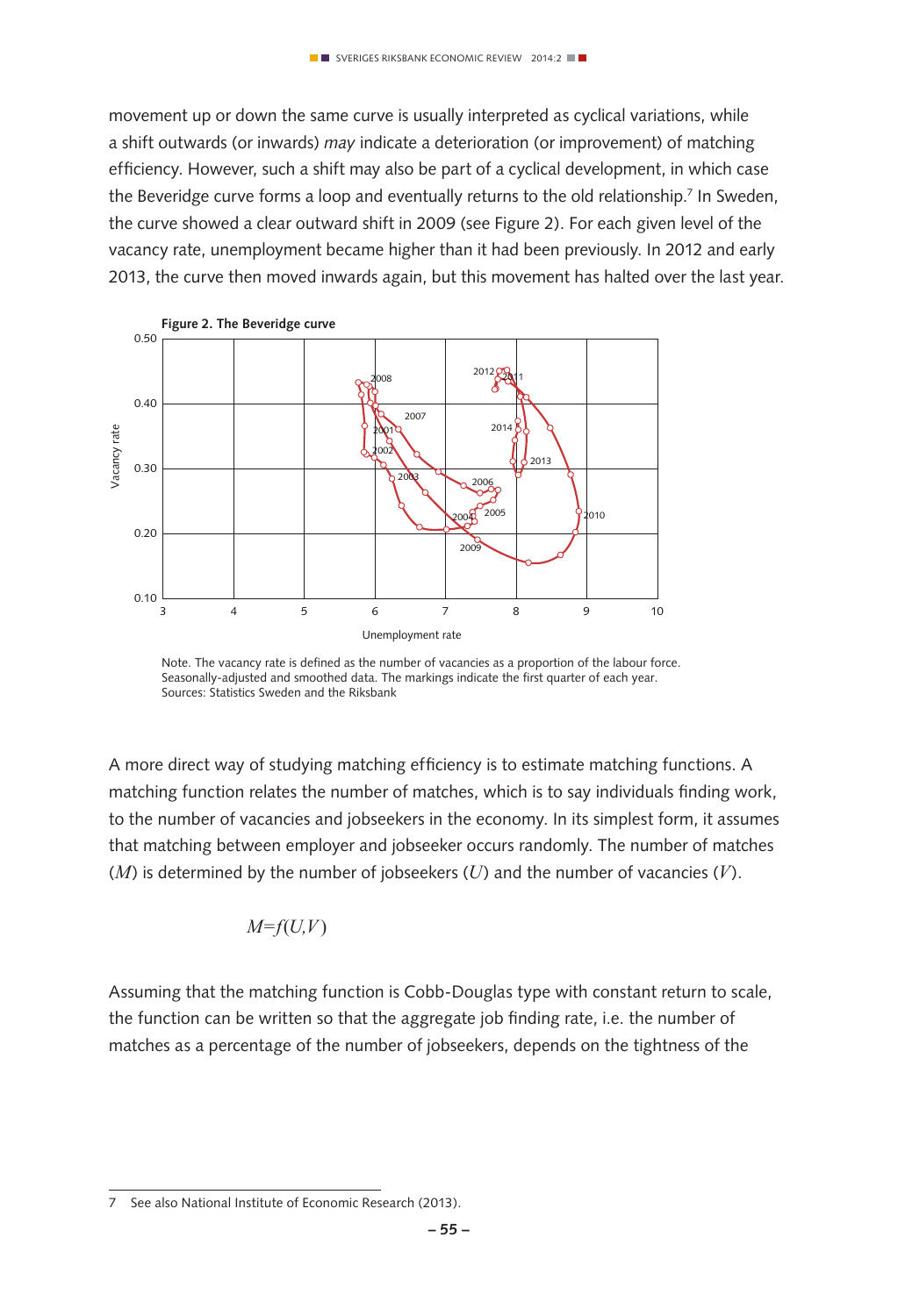labour market, defined as the number of vacancies as a percentage of the number of jobseekers according to 8

(1) 
$$
ln\left(\frac{M_t}{U_{t-1}}\right) = \mu + (1-\sigma) * ln(\frac{V_{t-1}}{U_{t-1}}) + \varepsilon_t.
$$

In equation (1), the matching function is constant, with all variation in the job finding rate being driven by fluctuations in vacancies and unemployment. The matching efficiency on the labour market is then given by the parameter  $\mu$  and  $(I-\sigma)$  is the elasticity with respect to the tightness of the labour market. The Riksbank estimated such a relationship using SPEA monthly data in the article "Has the functioning of the labour market changed?".<sup>9</sup> The results indicated that matching had deteriorated considerably since the crisis. For a given labour market tightness in terms of jobseekers and vacancies, fewer persons found work than the historical relationship would suggest.

However, there are several reasons why the matching function does not have to be constant. For example, Barnicon and Figura (2013) discuss how the composition of the unemployment pool affects matching efficiency. If groups with a weaker average attatchment to the labour market, and which are thereby harder to match, increase in proportion, the average matching efficiency will decrease mechanically. They demonstrate that the simplest matching function, such as in equation (1), works well in normal circumstances, but struggles to capture major fluctuations on the labour market, and that a functional form that takes composition into account could better capture the relationship.

Another possibility is that changes in productivity and companies' recruitment behaviour may affect matching efficiency.10 In downturns, matches that had previously been favourable cease to be so, as a result of lower productivity in the economy. For the unemployed, this is expressed as increased demands on jobseekers, with companies only being willing to employ relatively more productive individuals. With a given number of unemployed and vacancies, this implies a decrease in the number of recruitments and thus matching efficiency varies with economic activity.

Random matching is also a strong simplification of reality. Unemployed persons examine many vacancies before deciding which job to apply for. Once a vacancy has been rejected, there is little chance that the unemployed person will change his or her mind and apply for that particular job as opposed to instead screening new vacancies. Gregg and Petrolongo (2005) capture this notion in a stock-flow matching approach and show that this better describes how matching on the labour market is created.<sup>11</sup> Using such an approach, the inflow of jobseekers will search among all vacancies. Those not finding a job (being

<sup>8</sup> The Cobb-Douglas function is written  $M_i = \mu_\theta U_{i\cdot l}$   $^\sigma V_{i\cdot l}^\gamma$  in which  $\mu_\theta$  is a scale parameter (matching efficiency) and *σ* and  $γ$  are elasticities. With constant return to scale,  $σ + γ = I$ , i.e.  $M = μ_oU^{\sigma}V^{(1-o)}$ . In equation (1), both sides are logarithmised.  $\mu = ln(\mu_{\it 0})$  and  $\varepsilon_{\it t}$  is an error term.

<sup>9</sup> See the Riksbank's Monetary Policy Report, October 2012.

<sup>10</sup> See Sedlacek (2014).

<sup>11</sup> Forslund et al. (2007) test random matching and stock-flow matching according to the same specifications as Gregg and Petrolongo for Sweden using SPEA data and find support for stock-flow matching more correctly describing the Swedish labour market.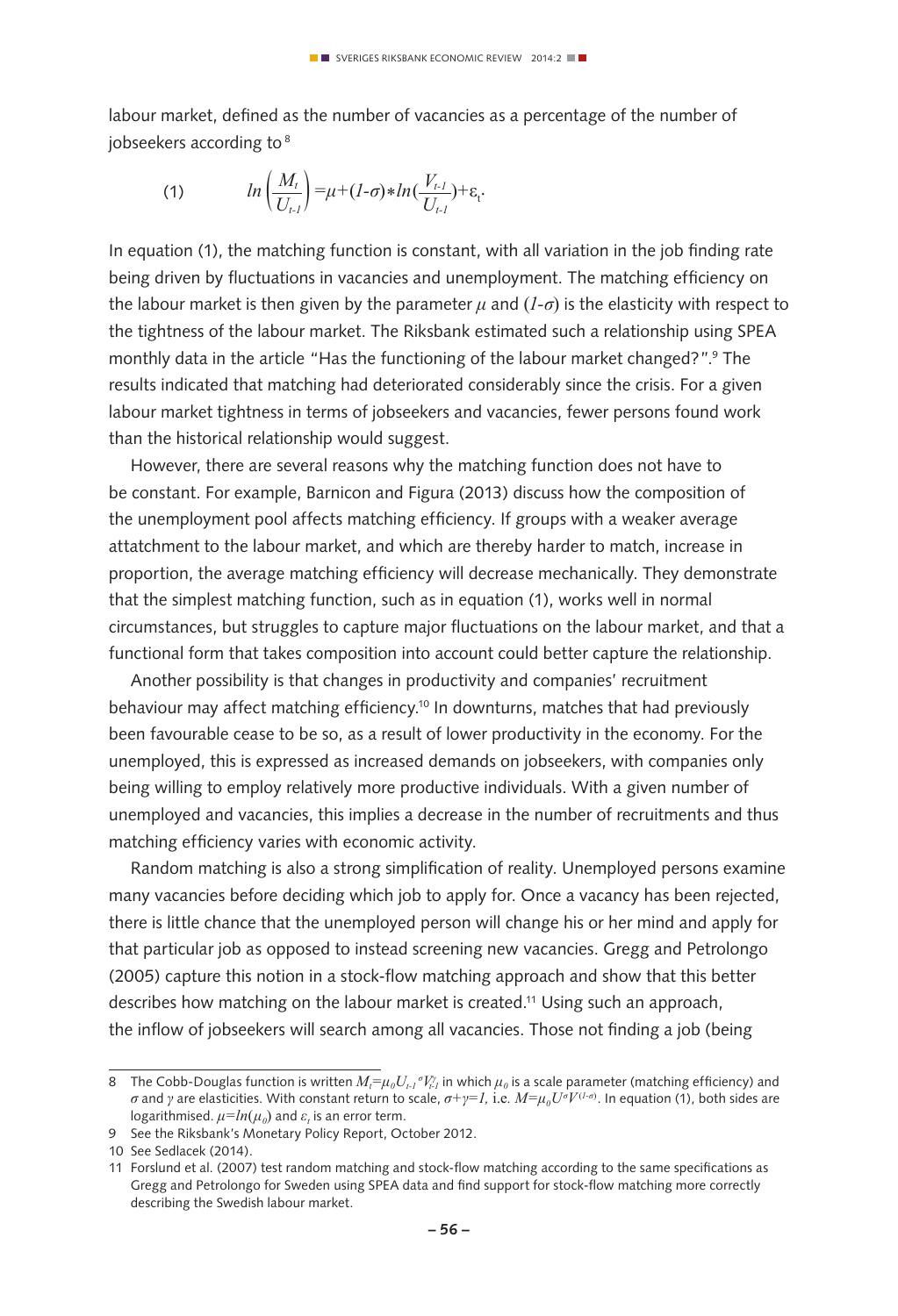matched) in the first period will only look among newly posted vacancies in following periods. This means that the probability of going from unemployment to employment is greater for those who have recently become unemployed and it then decreases when the next inflow of new vacancies must be awaited. Similarly, vacancies not filled straight away will have a lower probability of being filled, as only newly unemployed people will search among them. The analysis in this article is based on the simpler approach, with random matching, but similar results have been achieved using a stock-flow approach.

## Data – many sources shed light on the labour market

The labour market is multi-faceted and there are a number of statistical sources that describe various aspects of it. This article uses data from the SPEA register together with Labour Force Surveys and vacancy statistics from Statistics Sweden.<sup>12</sup> These sources differ in several ways. They have different purposes, different definitions and different structures. This means that a somewhat different picture emerges depending on which statistics are being used. Statistics from the Labour Force Surveys probably provide a fairer view of the labour market as a whole, as the survey is a representative sample of the population of working age, while the basis of SPEA statistics is formed of those people registered as unemployed. However, SPEA statistics are constructed in such a way as to shed light on important groups facing particular difficulties on the labour market. There are thus good reasons to use both sources. The appendix describes the differences between the Labour Force Surveys and SPEA statistics in greater depth.

One advantage of SPEA data is that a relatively long period, from 1992 onward, can be studied and that the frequency is high (monthly data). Statistics Sweden's current flow statistics within the Labour Force Surveys only go back to the third quarter of 2005. However, it is possible extend data to 1997 by linking data from older flow statistics, although the results should be interpreted with caution as the definitions and methods differ between the two vintages.

# Job opportunities vary along with labour market tightness

To shed light on recent years' development, equation (1) is first estimated for the period January 1992-June 2008 (see Table 1 for results).<sup>13</sup> The estimated elasticity with respect to the labour market is 0.41 and is in line with previous empirical results.<sup>14</sup> Figure 3 shows fitted values from the estimated equation together with a projection of how job opportunities should have developed given the historical relationship and the actual

<sup>12</sup> Statistics Sweden's vacancy statistics go back to 2001. For this analysis, vacancies prior to 2001 have been extrapolated with the use of SPEA data for remaining vacant positions.

<sup>13</sup> Corresponding estimates have also been made in which the matching function is instead assumed to follow a stock-flow relationship. The results resemble those obtained from random matches in the sense that matching efficiency shows the same deterioration after the financial crisis.

<sup>14</sup> From a review of literature, Petrolongo and Pissarides (2001) reach a span of 0.3-0.5 for elasticity (1*-σ*). Barnicon and Figura (2013) estimate elasticity at 0.33 and Sedlacek (2014) at 0.35.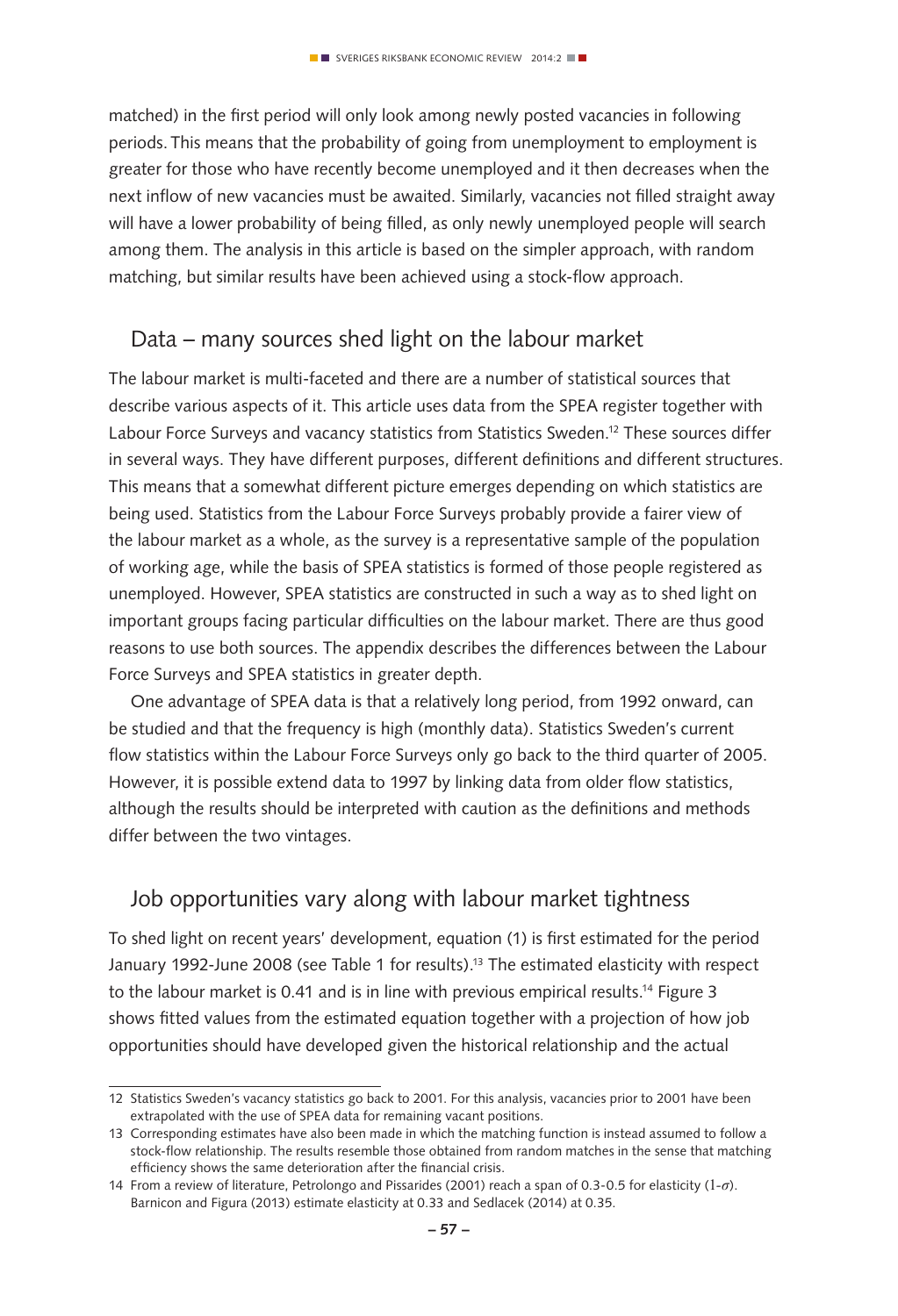development of vacancies and unemployment (the green line in Figure 3).15 As Figure 3 shows, the actual job finding rate (the red line) is significantly lower than suggested by the model projection and is below the 95 per cent forecast interval from 2010 and on.16



**Figure 3. Job finding rate using SPEA data – estimated relationships until June 2008 and subsequent forecast**

If the model is instead estimated for the entire period January 1992 to July 2014, which is to say also including the years after the crisis, the estimate changes considerably (see Table 1, column 2). Elasticity falls to 0.32. The estimate also becomes less precise, with the coefficient of determination decreasing from 0.81 to 0.52. One reason for this may be that the assumption of a constant matching efficiency places too heavy a restriction on the model. For example, changes in the composition of the unemployment pool may affect the aggregate matching efficiency (Barnicon and Figura, 2013). It may also vary cyclically as in Sedlacek (2014). This means that the unemployed find it harder to find work during a downturn for two reasons. Firstly because there are fewer jobs in relation to the number of unemployed people and secondly because matching efficiency declines.

To reflect that matching efficiency may change over time, the model is thus re-estimated with annual time effects (see Table 1, column 3). This does not significantly change elasticity with respect to the tightness of the labour market, but the coefficient of determination rises to 0.91. One way of illustrating this is by studying the residuals, the unexplained part,

Note. The relationship is estimated until the end of June 2008. After this, the equation is projected given the actual development of vacant positions and unemployment according to the Swedish Public Employment Agency. Job finding rate as a percentage. The broken lines indicate a 95 per cent forecast interval. See Table 1, column 1 for the regression results. Sources: Swedish Public Employment Agency and the Riksbank

<sup>15</sup> The same approach is taken in Employment Outlook (OECD, 2012). The matching function is estimated for data predating the crisis and the model is adjusted using the actual development of the labour market situation. The OECD also notes that there are signs that matching deteriorated after the financial crisis in a number of countries, including Sweden.

<sup>16</sup> The choice of cut-off point for how long the model is estimated is arbitrary and chosen to exclude the financial crisis. The results are not affected notably if the date is instead moved forwards or backwards by six months.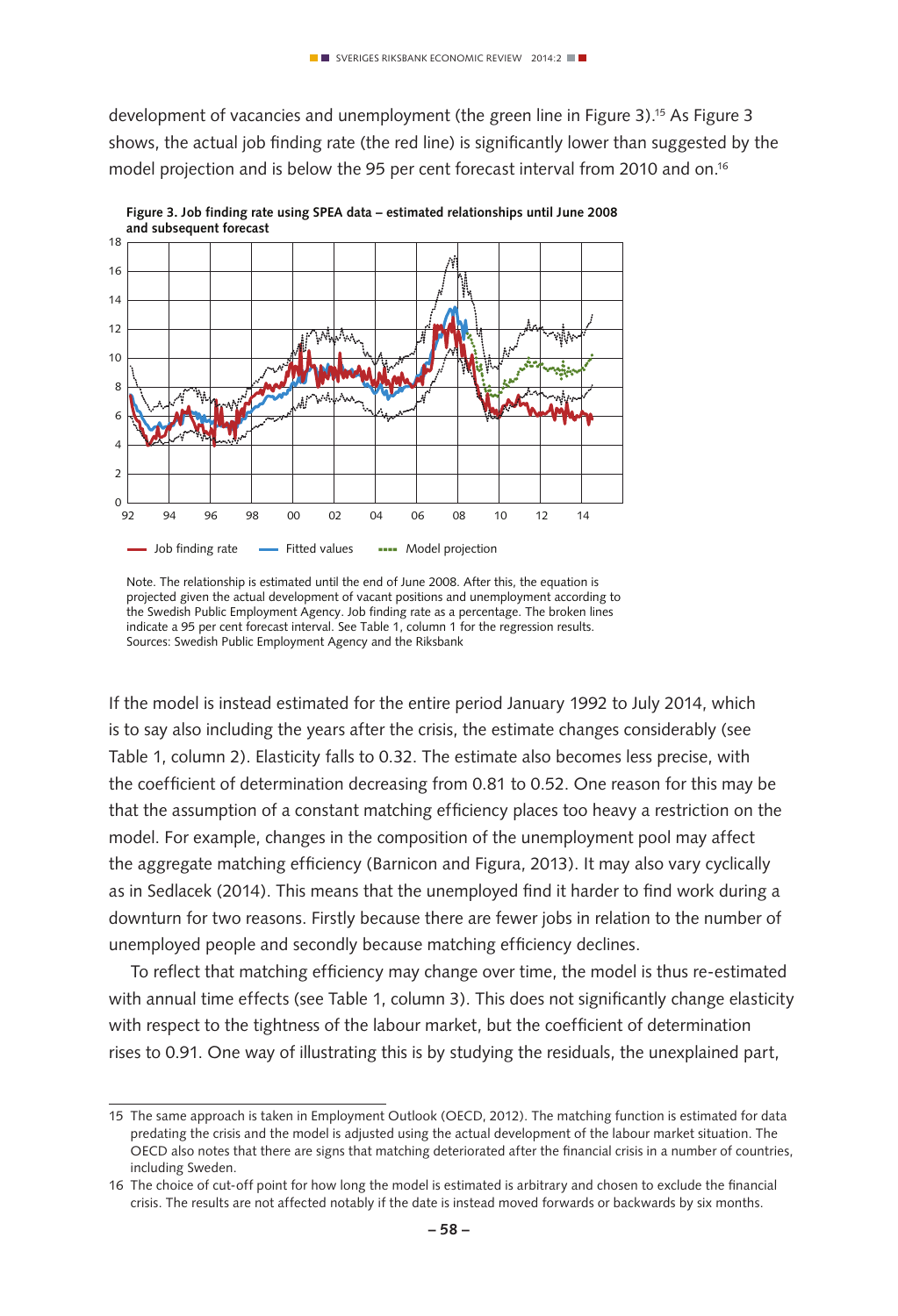from the estimates with both constant and time-varying matching efficiency (see Figure 4). When matching efficiency is forced to be constant, the residuals are positive from the end of the 1990s until the crisis and then become large and negative after the crisis. In contrast, when matching efficiency is instead allowed to vary, there is no clear pattern in the residuals.



regressions January 1992-July 2014. See Table 1, columns 2 and 3 for the regression results. Sources: Swedish Public Employment Agency and the Riksbank

To illustrate how the estimated matching efficiency changes over time, Figure 5 shows how the time dummies deviate from their mean value. From 2010 on, matching efficiency is more than one standard deviation lower than its mean value and shows no sign of recovering.17 From the end of the 1990s until the crisis, the deviations are instead positive, which indicates that matching efficiency was then above average.

<sup>17</sup> The pattern largely follows the development of productivity growth as discussed in Sedlacek (2014). In the period 1993-2008, average productivity growth was 2.6 per cent, while the average for 2009-2013 was significantly lower at 0.5 per cent.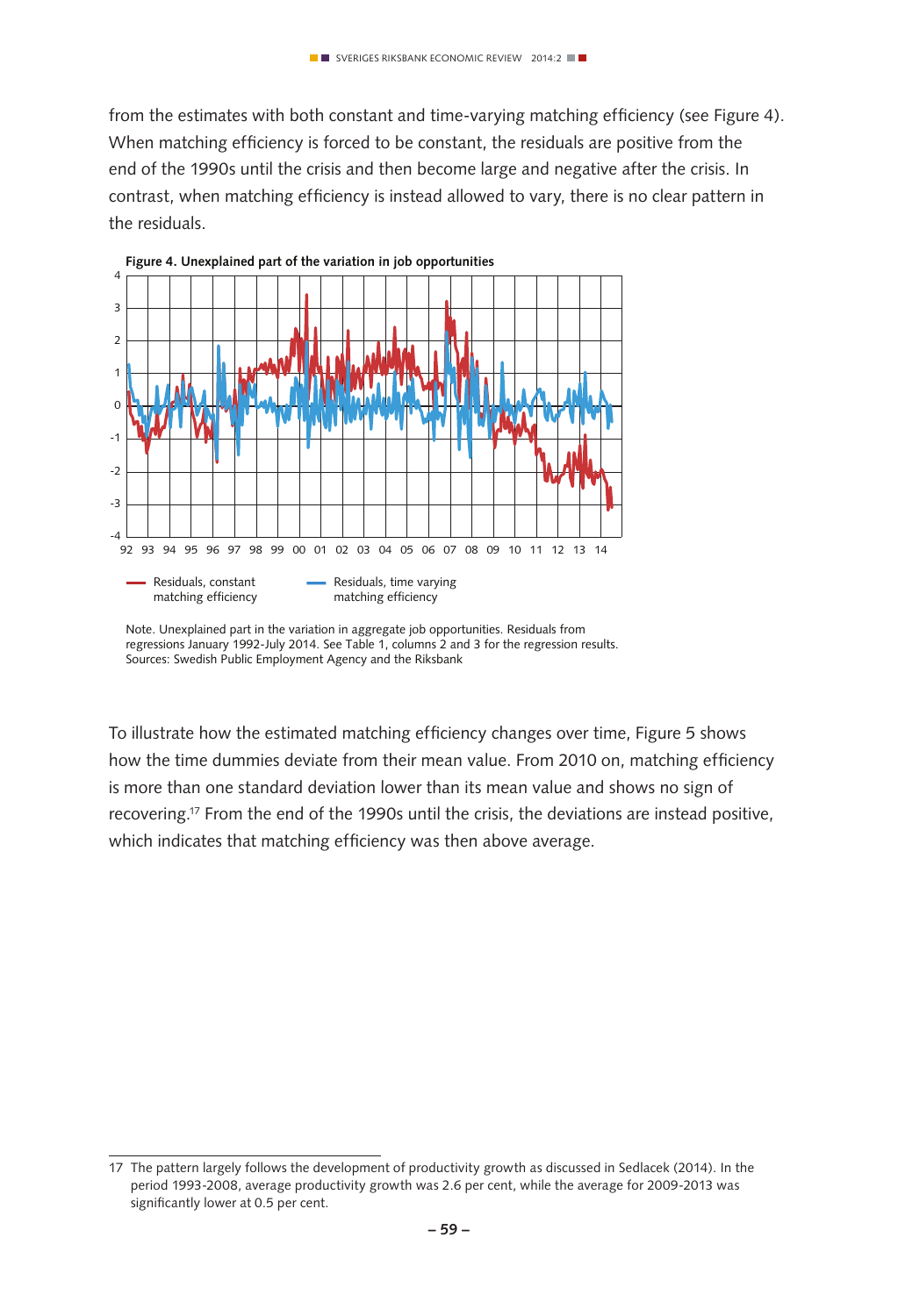

Note. Standardised deviation from mean value. See Table 1, column 3 for the regression results. Sources: Swedish Public Employment Agency and the Riksbank

#### Labour Force Survey statistics give a brighter view

Table 1, columns 4 and 5, present the results of corresponding analyses using flow data from the Labour Force Surveys. Interestingly, these results do not indicate the same deterioration of matching, regardless of whether the relationship is estimated for the entire period or the shorter one. The coefficient of determination is certainly higher when the crisis period and following years are excluded, but the difference is not as clear as in the estimates from SPEA data. It can also be seen in Figure 6, in which the fitted values 1997- 2008:2 are shown together with a projection of the model given the actual development of vacancies and unemployment according to Statistics Sweden. Following the crisis, the actual development of the job finding rate was weaker than indicated by the historical relationship, but the deviation is significantly smaller than in SPEA data and falls within a 95 per cent forecast interval. Unlike the analysis of SPEA data, it also shows that the job finding rate over the recent period again is in line with historical relationships. However, the estimate is subject to significant uncertainty as historical data has been linked.<sup>18</sup>

<sup>18</sup> For more information, see the section describing the data.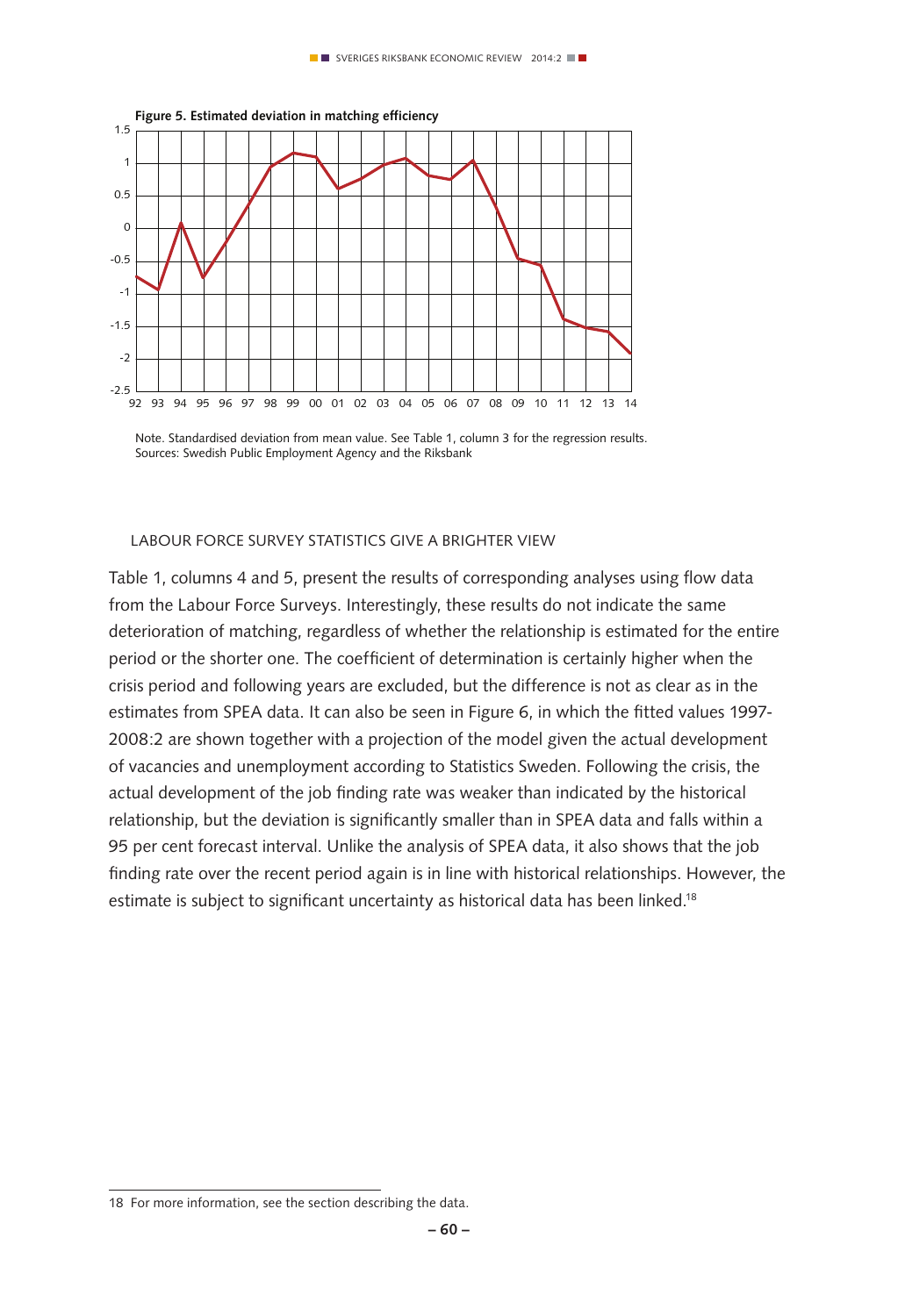

**Figure 6. Job finding rate in the Labour Force Survey – estimated relationships until** 

Note. Linked quarterly data, Labour Force Survey. The relationship is estimated until the end of the second quarter. 2008. After this, the equation is projected given the actual development of vacancies and unemployment according to Statistics Sweden. Job opportunities as a percentage. See Table 1, column 4 for the regression results. The broken black lines indicate a 95 per cent forecast interval around the green line. Sources: Statistics Sweden and the Riksbank

One possible explanation for the difference in results from data from SPEA and the Labour Force Surveys may be that the different sources partly capture different persons.19 For example, the Labour Force Surveys include more full-time students than SPEA data. At the same time, some individuals who are unemployed according to SPEA are outside the labour force according to the Labour Force Surveys, which indicates that they have a weaker connection to the labour market. It is also likely that unemployed persons with high employability, such as individuals with good educations, for example, may be less inclined to register at SPEA, while weaker groups register to a greater extent, which may be reflected in the results.

## What possible explanations are there for the deteriorated matching?

The pattern shown in Figure 3 is not unique to Sweden.<sup>20</sup> Barnichon and Figura (2013) study data for the United States and find support for the view that the common matching function (random matching), that has shown itself to be a fairly good approximation of the labour market in normal times, works significantly less well in times of major fluctuations on the labour market. One reason is that the matching function finds it difficult to capture the effects of the changing composition of the unemployment pool. Another is that different occupations, industries and geographical areas are affected in different ways. If groups with poorer employability (i.e. below average matching efficiency) increase as a share of the unemployed, matching efficiency will decrease mechanically.

<sup>19</sup> See Statistics Sweden 2013 and the appendix.

<sup>20</sup> See, for example, Employment Outlook 2012.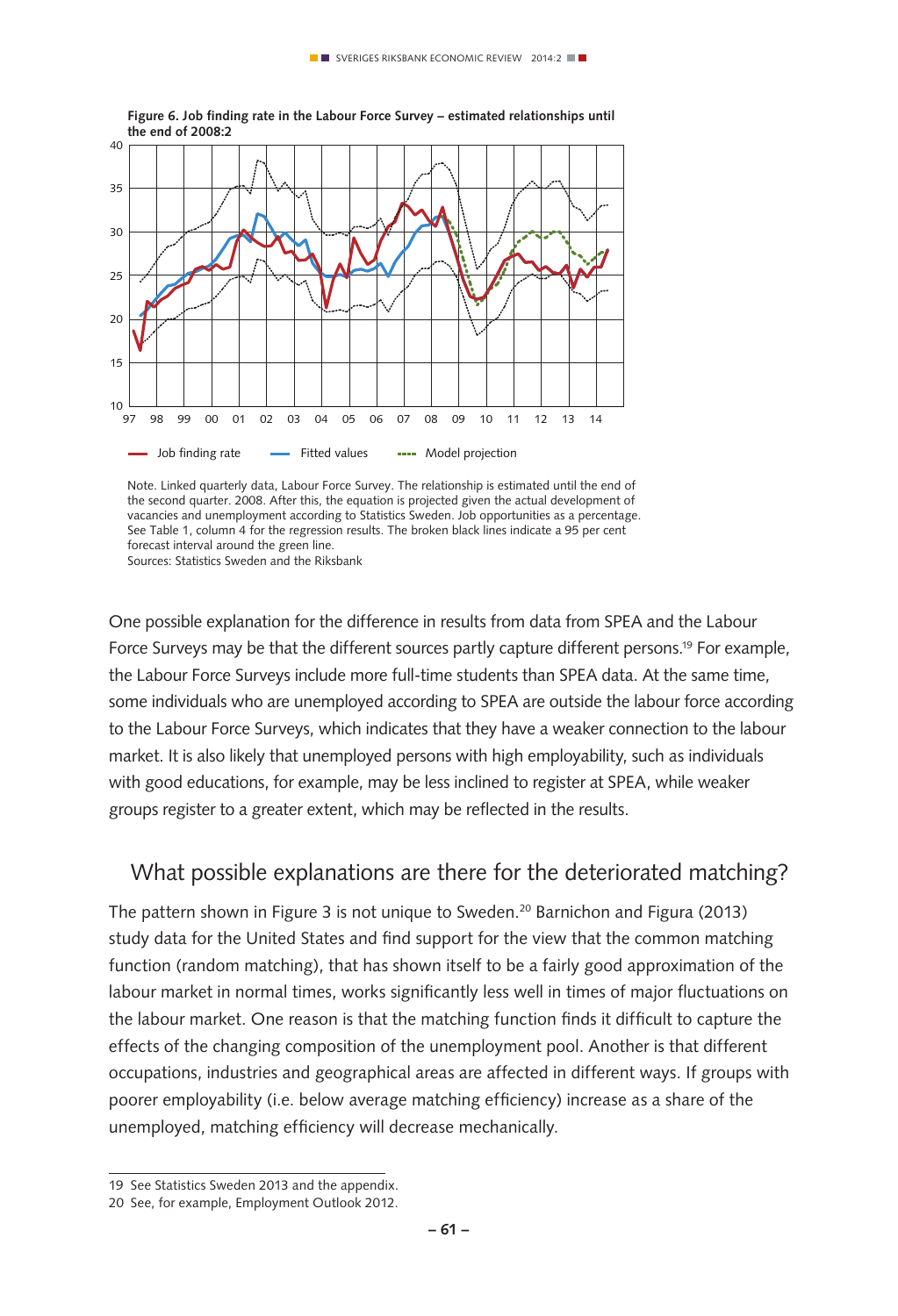#### The changed composition of the labour force has an effect

In recent years, changes have taken place on the Swedish labour market, leading to changes in the composition of the labour force. Firstly, demographic developments have contributed towards groups with a weaker attachment to the labour market increasing as a percentage of the working age population, for example younger people, older people and immigrants. Secondly, a series of economic policy reforms aimed at increasing the labour supply and incentives to work have been carried out, for example the earned income tax credit and changes to unemployment and sickness insurance.<sup>21</sup> As an illustration, these measures have led to over 70,000 people previously on sick leave being transferred from the Swedish Social Insurance Agency to the Public Employment Agency since 2010, thus being included in the labour force. In October 2013, 32,000 of these individuals remained registered with SPEA<sup>22</sup>. In recent years, labour force participation has developed strongly even though demographic developments suggest it should instead have decreased. The labour market reforms implemented over the past decade have probably contributed to this.

In the long term, an increased supply of labour will form the basis for a long-term higher employment rate, but in the short term it may entail major challenges, particularly if there is an imbalance between the qualifications of the labour force and employers' demands. This, in turn, is expressed as impaired matching. An adjustment, which may involve everything from training and education to mobility and changes in production, may take a long time.<sup>23</sup>

The SPEA usually speaks of four groups that are more vulnerable on the labour market. These are people who

- have at most compulsary school,
- were born outside Europe,
- are older (55-64 years), or
- have a disability entailing a reduction of working capacity.

In these groups, job finding rates are generally lower and/or unemployment higher than in other groups.24 Figure 7 shows how the number of people registered by SPEA in vulnerable and non-vulnerable groups has changed over time. While members of vulnerable groups were fewer than those of non-vulnerable groups in the early years of the last decade, over 60 per cent of registered unemployed are now in the vulnerable groups. Moreover, while the size of the non-vulnerable group is now almost back on the same level as before the financial crisis, the vulnerable group has increased by about 100,000 persons.

<sup>21</sup> See also Sveriges Riksbank (2011) and National Institute of Economic Research (2012).

<sup>22</sup> See Arbetsförmedlingen, 2013.

<sup>23</sup> One method of studying how imbalances between job-seeking and vacant positions affect unemployment has been developed by A. Sahin, et al. (2012). The same method has been applied to Swedish data by Marthin (2013). This concludes that mismatches between professions are important as regards total unemployment. In a comparison between 2002 and 2011, he also finds indications that mismatches between professions have increased over time.

<sup>24</sup> It is possible to follow several of these groups in SPEA's register from 1992 onwards. Those without uppersecondary educations are reported separately from November 2000 and those born outside of Europe from November 2003.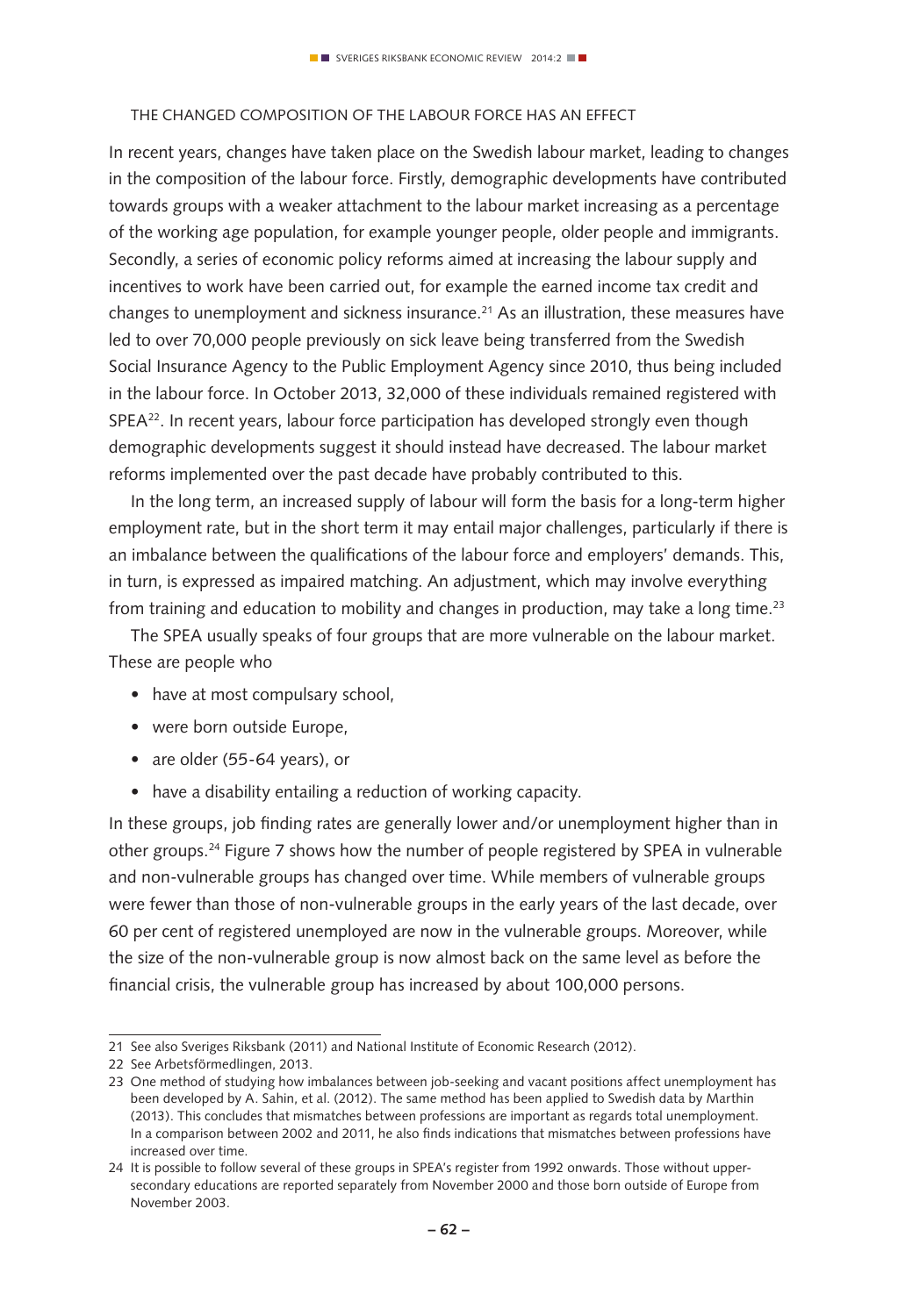

Note. Vulnerable groups means older people between 55 and 64, those without upper-secondary educations, those born outside Europe and persons with disabilities. Number of persons, trend values. Source: Swedish Public Employment Service

#### Job finding rates vary over time and between different groups

Job finding rates, defined here as the percentage of jobseekers finding unsubsidised work, have developed differently for different groups (see Figure 8). The average job finding rate decreased from 10 per cent in 2004 to about 6.5 per cent in 2013 (red line). Part of the decline can be explained by a change in the definition of unsubsidised work.<sup>25</sup> According to SPEA, this change in definition implies a decrease of the average job finding rate by about one percentage point. This means that the reduction in the job finding rate for all jobseekers is less in reality, about 2.5 percentage points.

<sup>25</sup> The statistics from 2007 on exclude jobs lasting for less than six months for jobseekers covered by the job and development guarantee scheme and the job guarantee for young people. The data has been corrected for this in all estimates.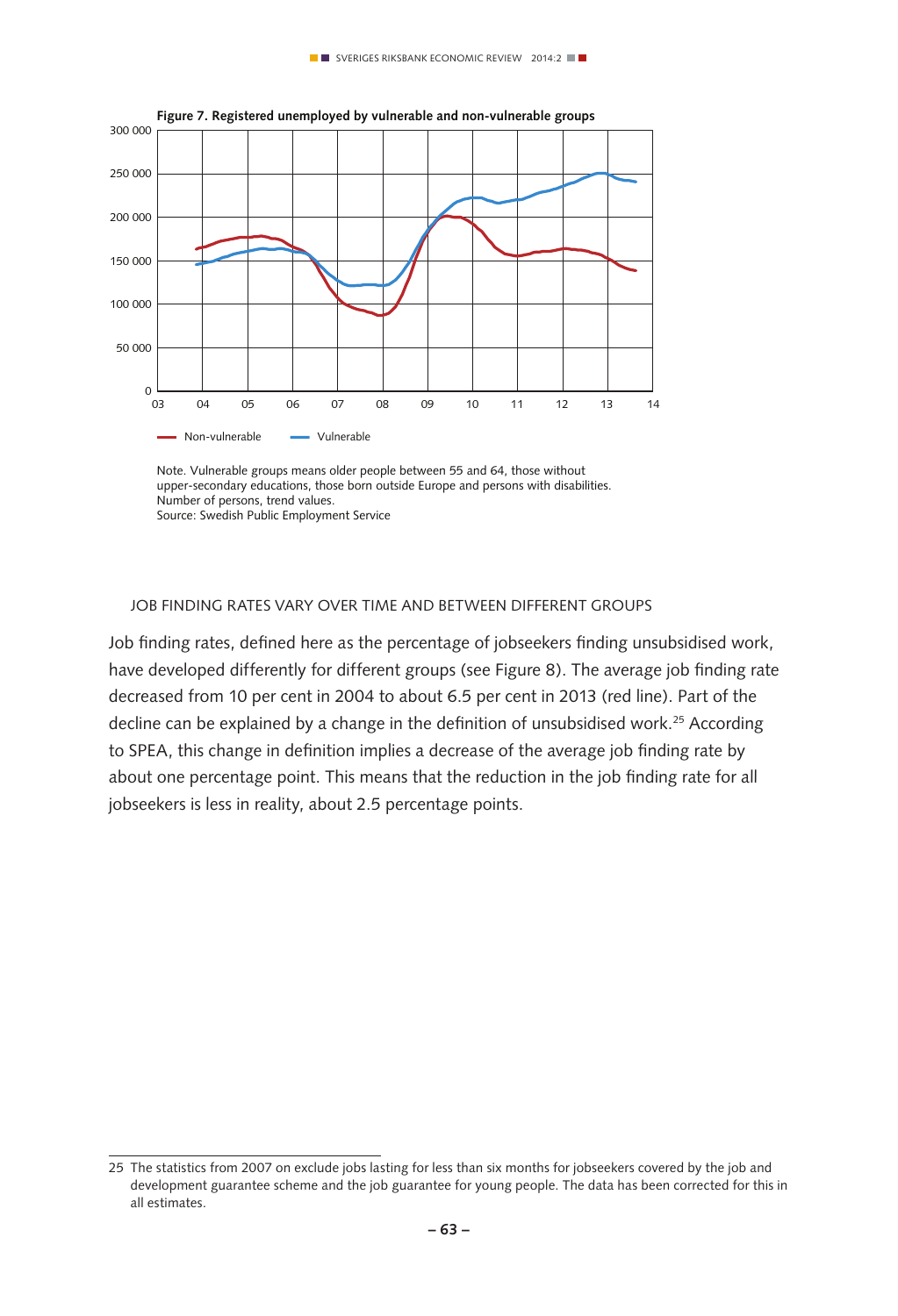

Note. Unemployed persons gaining unsubsidised work in various groups. Per cent. Source: Swedish Public Employment Service

At the same time, major changes have taken place in the composition of unemployed individuals registered with SPEA. Figure 9 shows how the proportion of unemployed people who are young, older, without upper-secondary educations, born outside Europe or disabled has changed over time. Note that these percentages do not add up to 100 per cent as an individual may be included in more than one group.

The percentage of young people has varied widely. From having formed almost 35 per cent of the unemployed at the start of the 1990s, this group decreased to form just below 20 per cent for the greater part of the present century. The great expansion of higher education has probably been a major contributory factor to this. However, the percentage increased again in conjunction with the crisis before declining again over the last year to just over 20 per cent (see Figure 9). Although young people are not included among the vulnerable groups, this group saw a major deterioration of its job finding rate in conjunction with the crisis (see Figure 8). Another major change is that the percentage of older people (55-64 years) increased, particularly in the 1990s, from about 5 per cent to almost 15 per cent at present. The percentage born outside Europe has been reported separately since the end of 2003. At this point, they formed about 10 per cent of the unemployed but have since increased to about 30 per cent. At the same time, this group has a low job finding rate compared to the other groups.

All in all, groups with lower job finding rates have thus increased significantly in size, which affects the development of the overall job finding rate. With regard to the division between vulnerable and non-vulnerable, a simple decomposition shows that about two-thirds of the decline in the total job finding rate can be explained by changes in the composition of the unemployment pool and the remaining part by a reduced job finding rate given that composition.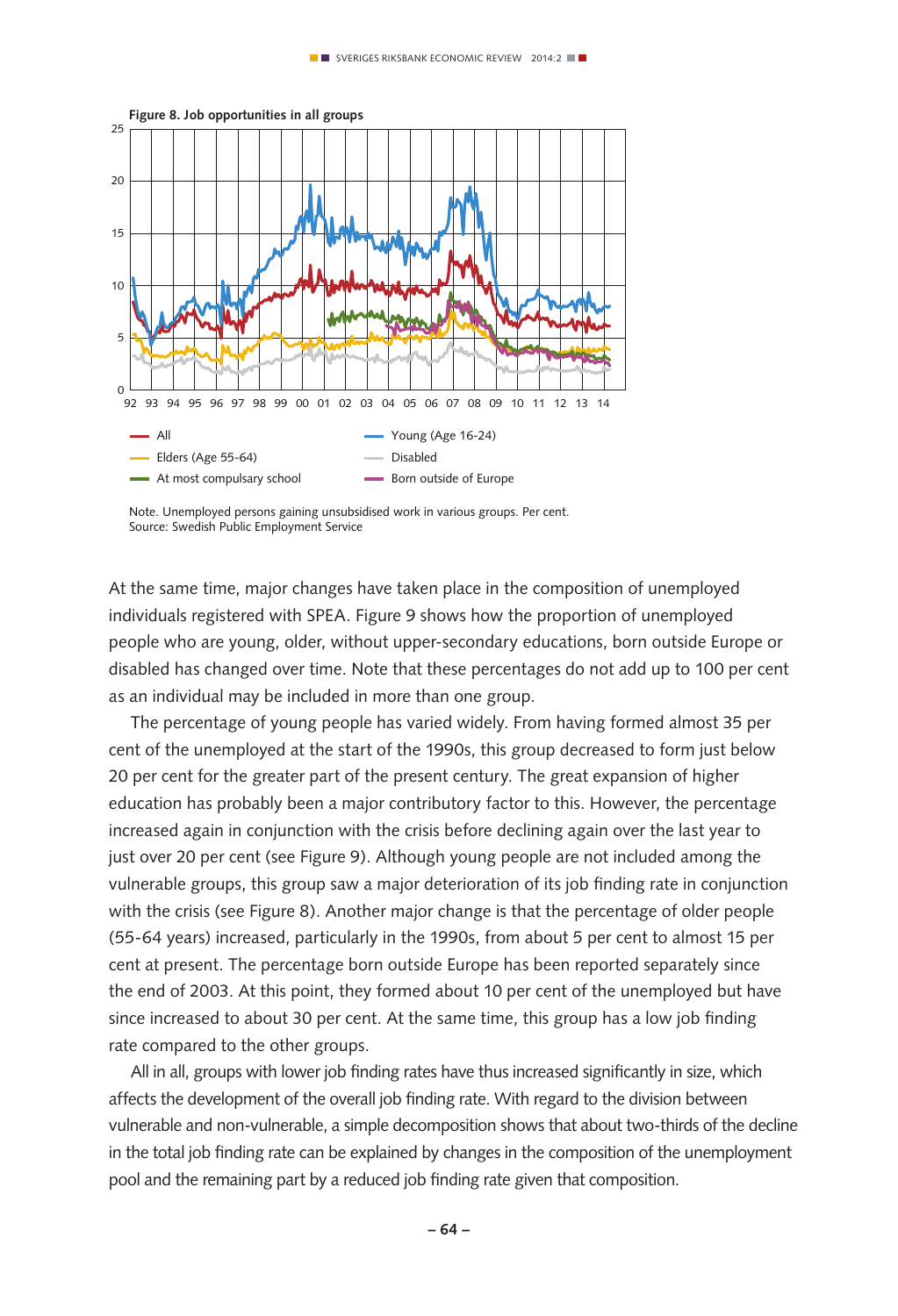

Note. Unemployed in different groups. Per cent. Source: Swedish Public Employment Agency

#### What part does the changed composition play in estimates of the matching function?

Figure 10, panel A shows the fitted values when equation 1 (random matching) is reestimated for the shorter sample from November 2003 to 2013 (yellow line), i.e. from the point in time at which the vulnerable group as a whole can be identified in the data. This fit is poor and the simple function cannot capture the large decline in the job finding rate after the crisis. The model underestimates the job finding rate before 2008 and overestimates it afterwards. The green line shows fitted values where the estimated equation is expanded to include the proportion of unemployed belonging to one of the vulnerable groups. The idea is to thereby take the changed composition of the unemployment pool into consideration. The results indicate that the increase in the share belonging to vulnerable groups can explain a large part of the decline in the job finding rate (see Table 3, column 2 and Figure 10, panel A). Given the composition of unemployment and the tightness of the labour market, the estimated job finding rate is then in line with actual developments.

One weakness is that the estimation period is relatively short as the vulnerable group as a whole cannot be traced back further than to the end of 2003. However, it is possible to study the part played by composition over a longer perspective by controlling for the percentages of young people, older people and disabled people, all of which are reported separately in SPEA data as far back as January 1992 (see also Figure 9). This is done in the lower panel (B) in Figure 10. Here too, simple checks for composition show that the fitted values are more in line with actual developments. The results thus indicate that the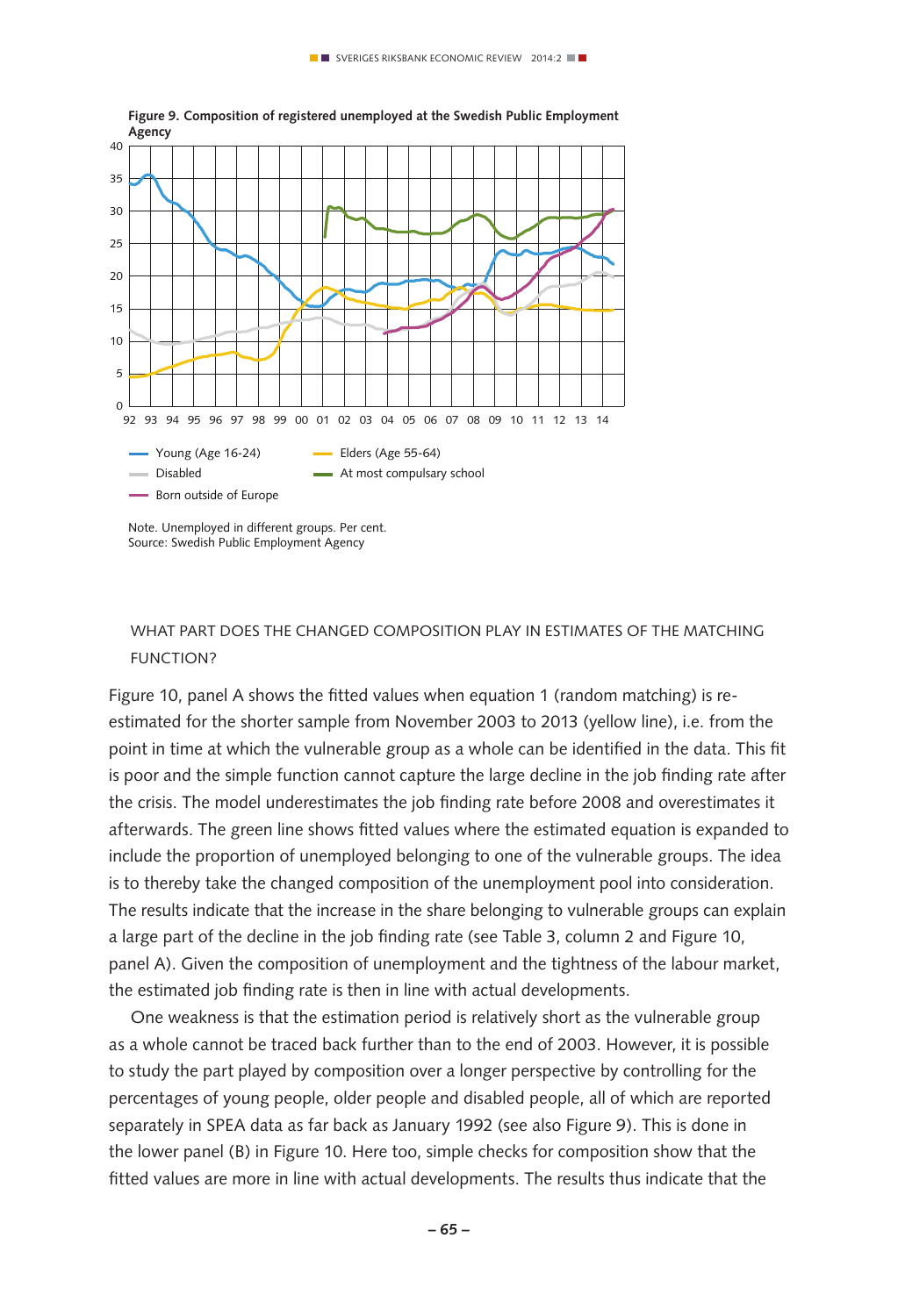composition can also explain a large part of the decrease in job opportunities after 2008 over the longer sample period (see also Table 2, column 2 for the regression results).<sup>26</sup>



**Figure 10. Job finding rate – estimated relationships with controls for the composition of unemployment**

Note. See Table 2 for the regression results. Sources: Swedish Public Employment Agency and the Riksbank

<sup>26</sup> To take consideration of variations in composition and labour market situation on local labour markets, the relationship has also been estimated using data from SPEA by county and over time. The results are in line with those received from aggregated data and are therefore not reported here, although they are available from the author.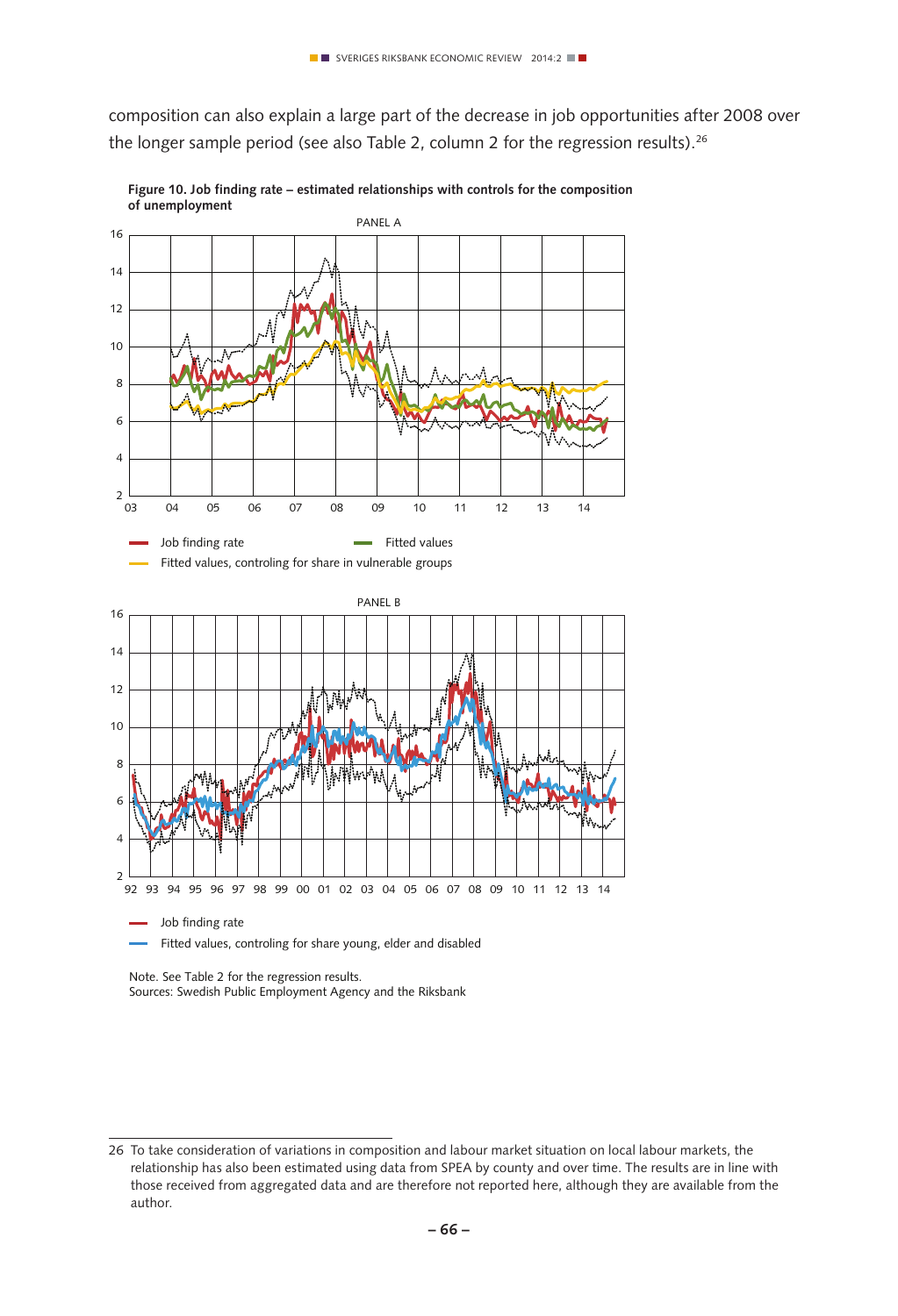## Discussion – a divided labour market?

This analysis describes the factors that have contributed to the development of the Swedish labour market: both the economic downturn connected to the financial crisis and the changes in the composition of the labour force due to both demographic developments and various economic policy measures. Since the end of 2009, the number of vacant jobs in relation to the number of persons unemployed has risen without opportunities for the unemployed to find work having recovered to the same extent. A certain decline in matching efficiency is natural in conjunction with a downturn, but other factors have probably also played a role.

Labour force participation has developed strongly in recent years. The labour market reforms implemented over the past decade have probably contributed to the strong development. But this has also meant that groups closer to the periphery of the labour market are participating to a greater degree. For example, this can be seen in SPEA's statistics, in which the number of unemployed persons belonging to vulnerable groups now forms the majority of the registered unemployed. The analysis shows that it is difficult for a simple random matching function to capture the decrease in job finding rates following the crisis and the results indicate that at least a part of the explanation lies in a change in the composition of the unemployment pool.

At the same time, it is important to point out that the picture varies depending on which data is analysed. SPEA's data gives a less positive view, in which matching efficiency deteriorated significantly and has shown no sign of recovering as yet. If the statistics from the Labour Force Surveys are used instead, the deterioration is not as clear and estimated job finding rates in the recent period are again in line with actual developments. This divergence of results depending on the source is probably due to the inclusion, to a greater extent, of individuals on the periphery of the labour market in SPEA's register. At the same time, the estimates in the Labour Force Surveys are associated with great uncertainty.

When estimates of the matching function using SPEA's data take consideration of the composition of the category unemployed, the results are closer to those received when the years following the crisis are excluded. The estimated values of the job finding rate then fall into line with the actual development given the labour market tightness.

So what are the implications of this changed composition for unemployment in the future? In the long term, the increased supply of labour will form the basis for long-term higher employment, but in the short term it may entail major challenges, particularly if jobseekers' qualifications do not match companies' demands. The large supply of labour could then contribute to keeping unemployment at a high level.

The Riksbank's assessment is that labour force participation will decrease somewhat over the coming years.<sup>27</sup> This is mainly explained by the fact that the population of working age (15-74 years) increasingly consists of groups with lower average workforce participation. An expansionary monetary policy is contributing to the strengthening of

<sup>27</sup> See the Riksbank, Monetary Policy Report, July (2014).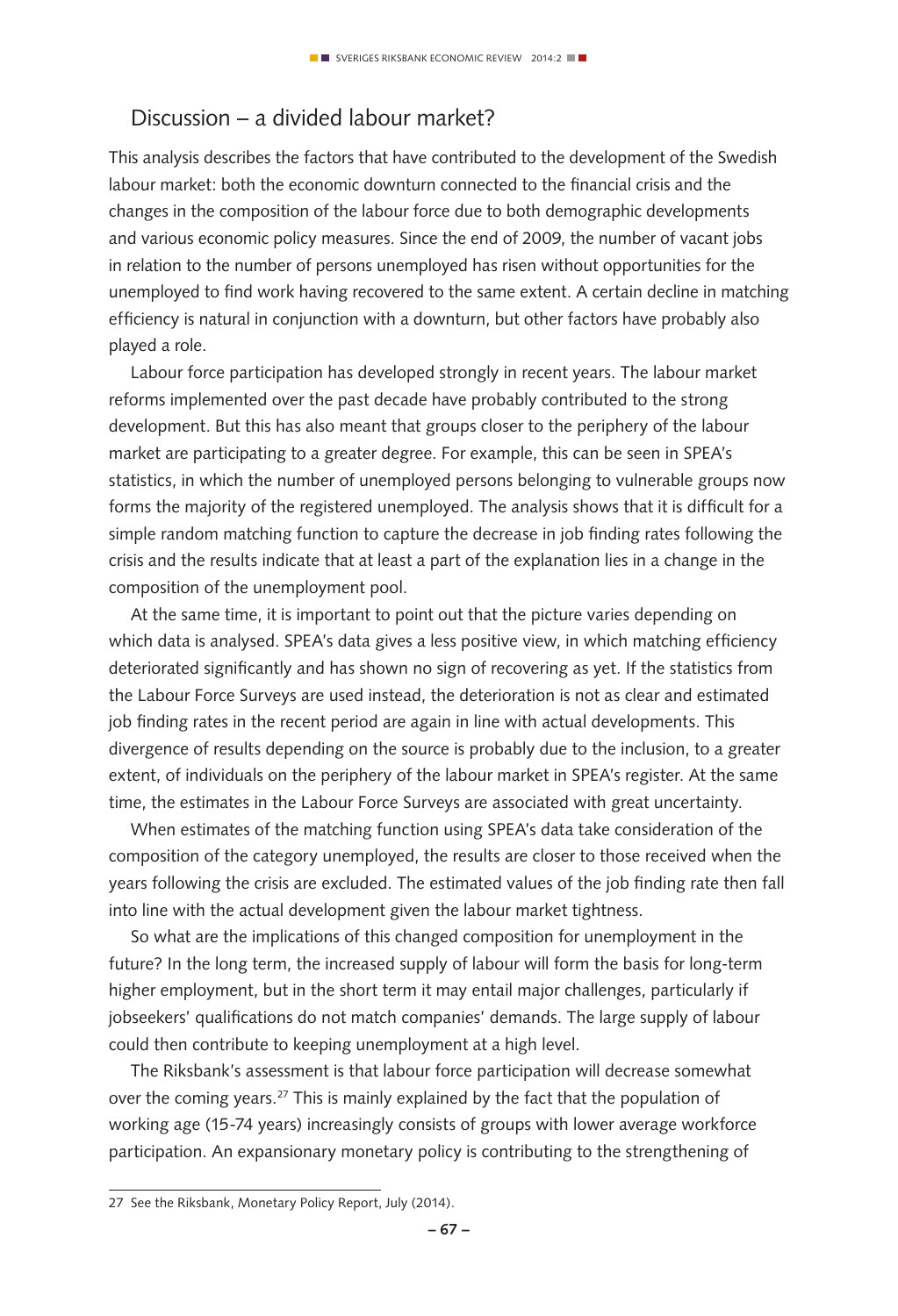economic activity, which is also boosting demand for labour and expectations of continued rising employment. Unemployment will thus successively decrease over the years ahead. However, monetary policy cannot affect structural factors on the labour market such as the composition of the labour market or matching efficiency. Other measures than an expansionary monetary policy are needed to significantly bring unemployment down.

Without measures to improve matching efficiency, for example, there is a risk that the labour market will become more divided. Labour shortages in certain industries and professions may arise at the same time as many people with other skills or the wrong skills remain unemployed. In such a situation, the risk may arise that inflationary pressures rise via wage increases at the same time as there is slack in parts of the labour market.

### Tables

| AF                   | AF                   | AF                  | <b>LFS</b>           | <b>LFS</b>           |
|----------------------|----------------------|---------------------|----------------------|----------------------|
| (1)                  | (2)                  | (3)                 | (4)                  | (5)                  |
| 1992:1-              | 1992:1-              | 1992:1-             | 1997q1-              | 1997q1-              |
| 2008:6               | 2013:12              | 2013:12             | 2008q2               | 2014q2               |
| $0.41***$<br>(0.02)  | $0.32***$<br>(0.03)  | $0.28***$<br>(0.05) | $0.27***$<br>(0.04)  | $0.23***$<br>(0.04)  |
| $-1.58***$<br>(0.06) | $-1.88***$<br>(0.08) |                     | $-2.92***$<br>(0.06) | $-2.95***$<br>(0.05) |
|                      |                      | X                   |                      |                      |
| 197                  | 270                  | 270                 | 45                   | 69                   |
| 0.83                 | 0.52                 | 0.91                | 0.61                 | 0.53                 |
|                      |                      |                     |                      |                      |

#### **Table 1. Estimated job opportunities**

Newey West corrected standard error in parentheses

\*\*\* p<0.01, \*\* p<0.05, \* p<0.10

Note. V represents the number of remaining vacant positions according to Arbetsförmedlingen (columns 1-3) and vacancies according to Statistics Sweden (columns 4-5). U represents the number of jobseekers according to the Swedish Public Employment Agency (columns 1-3) and number of persons unemployed according to Statistics Sweden (columns 4-5)

#### **Table 2. Estimated job opportunities with checks for composition**

|                                 | (1)                  | (2)                  | (3)                  |
|---------------------------------|----------------------|----------------------|----------------------|
|                                 | $2003:11-$           | 2003:11-             | $1992:1-$            |
|                                 | 2013:12              | 2013:12              | 2013:12              |
| In $(V(-1)/U(-1))$              | $0.31**$<br>(0.08)   | $0.56***$<br>(0.03)  | $0.48***$<br>(0.03)  |
| Proportion aged 16-24           |                      |                      | $-2.56***$<br>(0.21) |
| Proportion aged 55-64           |                      |                      | $-1.64**$<br>(0.39)  |
| Proportion disabled             |                      |                      | $-4.66***$<br>(0.40) |
| Proportion in vulnerable groups |                      | $-3.86***$<br>(0.24) |                      |
| Constant                        | $-1.96***$<br>(0.17) | $0.64***$<br>(0.217) | $-0.07$<br>(0.15)    |
| Number of observations          | 129                  | 129                  | 263                  |
| Adj R <sub>2</sub>              | 0.27                 | 0.85                 | 0.86                 |

Newey West corrected standard error in parentheses

\*\*\* p<0.01, \*\* p<0.05, \* p<0.1

Note. V represents the number of remaining vacant positions and U is the number of jobseekers according to the Swedish Public Employment Agency.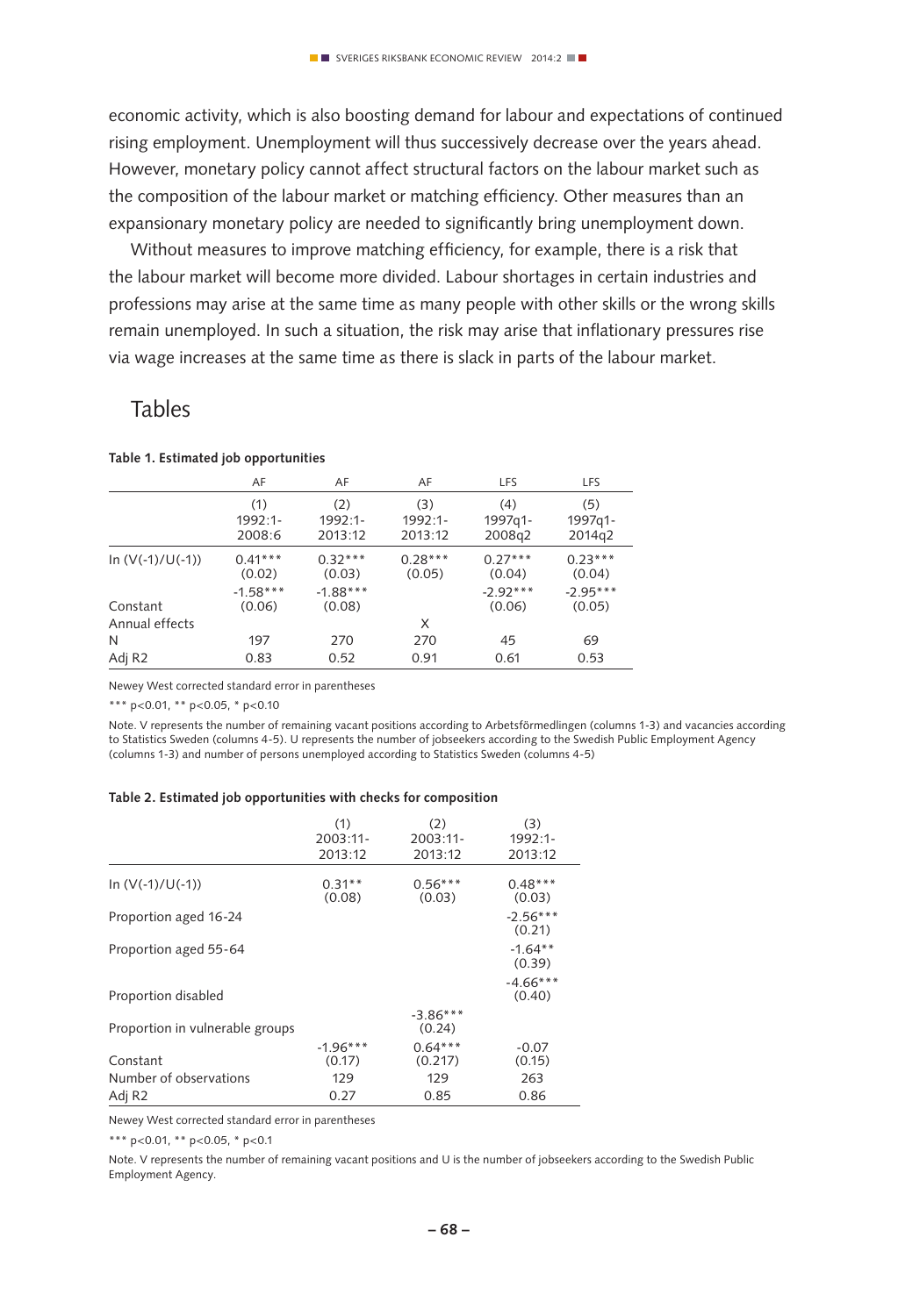# Appendix

#### Description of data from the Labour Force Surveys and SPEA

The Labour Force Survey (LFS) is a sample survey based on about 29,500 individuals every month and providing Sweden's official labour market statistics. The survey describes current labour market conditions and also provides a view of developments. The definition of unemployment and employment complies with the guidelines of the International Labour Organization (ILO). SPEA's statistics are instead based on data concerning those individuals registered at SPEA. A review of the correspondence between the statistics from SPEA and the LFS, produced by Statistics Sweden last year, concluded that there is strong correspondence as regards the number of unemployed persons but that there are large differences in composition. There are individuals registered as unemployed at SPEA who are classed as employed or outside the labour force by the LFS. There are also unemployed individuals in the LFS who are not registered as unemployed at SPEA.28 One reason for these differences is that the LFS and SPEA have different definitions of unemployment.<sup>29</sup> The comparison also revealed large differences in age distribution. The LFS covers young people to a greater degree, for example unemployed full-time students not registered as unemployed by SPEA (Statistics Sweden, 2013). As SPEA's statistics are based on a person actually being registered at SPEA, the willingness to do this also plays a part.

Statistics from both the LFS and SPEA are also used to measure the tightness of the labour market. From Statistics Sweden, economic statistics regarding job vacancies are used. Vacancies refer to unmanned vacant positions in the private sector that can be filled immediately. SPEA instead uses remaining and newly reported vacancies registered at SPEA. SPEA's measure covers all sectors but probably suffers from a number of measurement errors. Firstly, there is a delay in the deregistration of vacancies after they have been filled and, secondly, newly reported vacancies may be duplicated, above all as regards seasonal short-time work (see Arbetsförmedlingen 2012).

<sup>28</sup> In the first quarter of 2011, about 60 per cent of those registered as unemployed at SPEA were classified as unemployed according to the LFS. Twenty per cent were classified as employed and the rest were outside the labour force (Statistics Sweden, 2013).

<sup>29</sup> To be classed as unemployed by the LFS, a person must be without work, be available for work and have actively looked for work or have been offered and accepted work starting within three months. A person is classed as employed if he or she has worked at least one hour during the week of measurement. However, under certain circumstances, a person registered at SPEA can work up to 8 hours per week and still be classed as unemployed.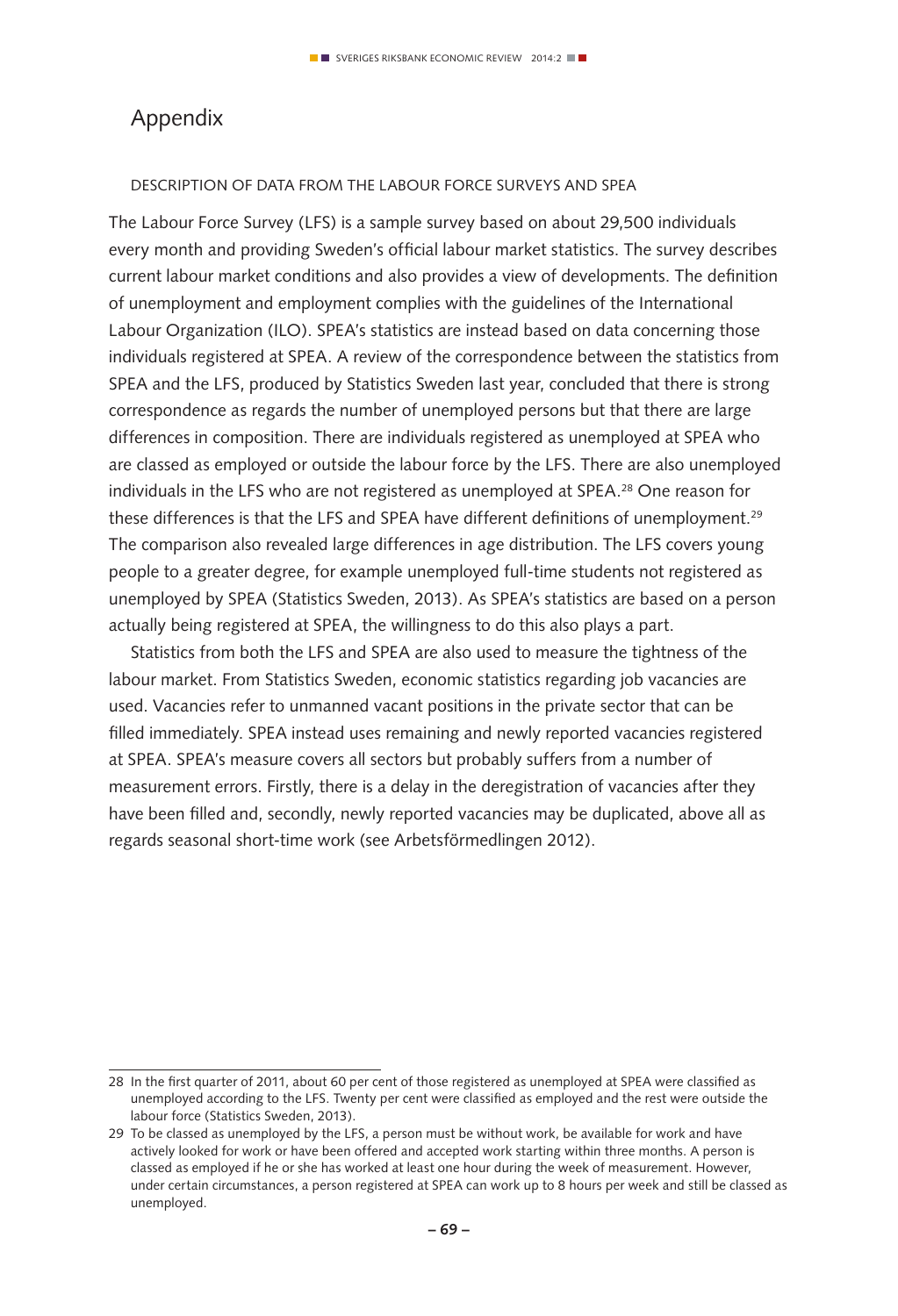## References

Arbetsförmedlingen (2012), "Nyanmälda lediga platser – ett mått på arbetskraftsefterfrågan" in *Arbetsmarknadsutsikterna våren 2012.*

Arbetsförmedlingen (2013), *Arbetsmarknadsutsikterna hösten 2013, prognos för arbetsmarknaden 2013–2015.*

Barnichon, R. and A. Figura (2013),"Labor Market Heterogeneity and the Aggregate Matching Function, Barcelona GSB Working paper, no. 727.

Swedish Fiscal Policy Council (2011), *Swedish Fiscal Policy 2011.*

Forslund, A. and K. Johansson (2007), "Random and stock flow models of labor market matching – Swedish Evidence", IFAU Working Paper, 2007:11.

Gregg, P. and B. Petrolongo (2005), "Stock-flow matching and the performance of the labor market", *European Economic Review vol*. 49, no. 8, pp. 1987-2011.

Petrolongo, B. and C. Pissarides (2001), "Looking into the Black Box: A Survey of the Matching Function", *Journal of Economic Literature*, vol. 39, no. 2, pp. 390-431.

National Institute of Economic Research (2011), "Long-Term Effects of Economic Policy Reforms on the Labour Market" *Swedish Economy*, December.

National Institute of Economic Research (2012), *Wage Formation Report*.

National Institute of Economic Research (2013), *Wage Formation Report.*

Kroft, Kory, Fabian Lange, and Matthew J. Notowidigdo (2013), "Duration Dependence and Labor Market Conditions: Evidence from a Field Experiment", *Quarterly Journal of Economics* , vol. 128, no. 3, pp. 1123-1167.

Krueger, A.B. and A. Mueller (2011), "Job Search, Emotional Well-Being, and Job Finding in a Period of Mass Unemployment: Evidence from High-Frequency Longitudinal Data" *Brookings Papers on Economic Activity.*

Marthin, G. (2012), "Measuring Mismatch in the Swedish Labor Market", *Studier i Finanspolitik*, 2012:3, Swedish Fiscal Policy Council.

OECD (2012), Employment outlook, chapter 1.

Sveriges Riksbank (2012), *Monetary Policy Report*, October.

Sveriges Riksbank (2013), *Monetary Policy Report*, October.

Sveriges Riksbank (2014), *Monetary Policy Report*, July.

Sahin A., Song J., Topa G. and G. Violante, "Mismatch Unemployment" (2012), Federal Reserve Bank of New York Staff Reports no. 566.

Statistics Sweden (2013), "Arbetskraftsundersökningarnas (AKU) och Arbetsförmedlingens (Af) arbetslöshetsstatistik– En jämförande studie", *Arbetsmarknads- och utbildningsstatistik, bakgrundsfakta,* 2013:8.

Sedlacek, P. (2014), "Match Efficiency and Firms' Hiring Standards" *Journal Of Monetary Economics,* vol. 62, pp. 123-133.

Shimer, R. (2005), "The cyclical behavior of equilibrium unemployment and vacancies", *American Economic Review,* vol. 95, no. 1, pp. 25-49.

Petrongolo, B., and C.A. Pissarides, (2001). "Looking into the Black Box: A Survey of the Matching Function." *Journal Of Economic Literature*, vol. 39, no. 2, pp. 390-431.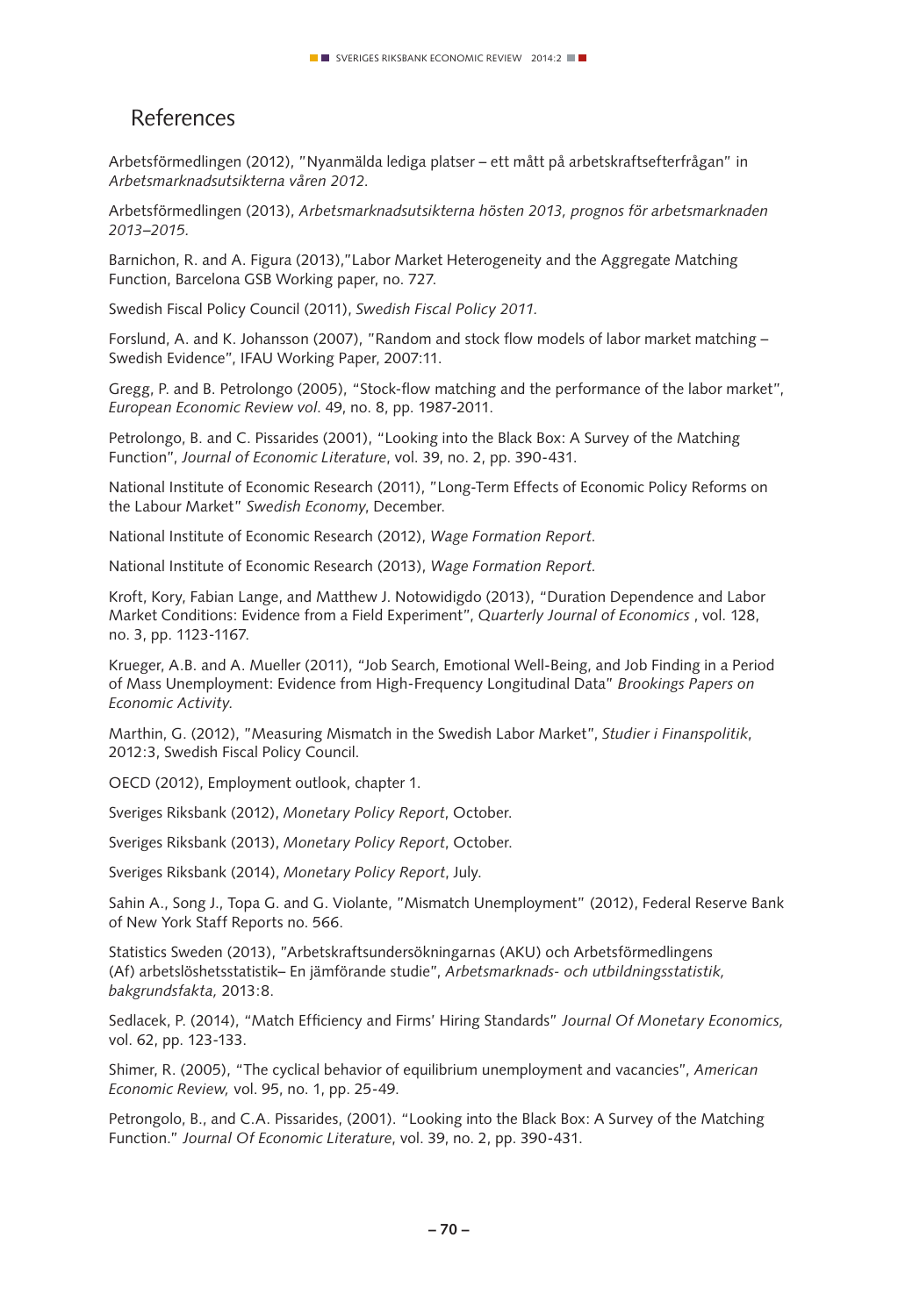# What is Bitcoin?

## Björn Segendorf\*

Björn Segendorf holds a Ph.D. in economics and works at the Riksbank's Financial Stability Department.

*Bitcoin is a so-called virtual currency that has been devised for anonymous payments made entirely independently of governments and banks. In recent years, Bitcoin has generated a great deal of attention on several fronts. Bitcoin payments are based on a new interesting technical solution and function differently to traditional payments. In certain payment situations, Bitcoin can bring advantages in the form of lower costs, rapidity, anonymity, etc. over traditional payment methods. However, usage can also be more risky because Bitcoin is not directly covered by the laws that govern other payment mediation. Weak consumer protection is also a reason for why it may be difficult for Bitcoin to become generally accepted and viable as a means of payment. Use of Bitcoin for payments is low today, and although Bitcoin's future is uncertain, it is an interesting innovation worthy of description. This article explains what a virtual currency is, and how Bitcoin works. Bitcoin use in Sweden – which is very limited – is also described. Finally, the future of Bitcoin and other virtual currencies is discussed.* 

# Responding to new needs?

Many areas have undergone rapid technological progress in recent years. Our needs in terms of making payments are also undergoing transformation. For instance, households are shopping online to a growing extent, and the amount of cross-border payments is on the rise. Payment solutions, especially for person-to-person payments, have however not evolved as quickly. Bitcoin can be seen as a response to the lack of such payment solutions and has often been a topic of discussion in the media, at workplaces and among friends in recent years. Various factors have evoked curiosity about how the currency works, such as the supposed anonymity for users, the fact that banks are not involved in the payments and the ability to make payments worldwide. At the same time, it is difficult to understand what Bitcoin really is, and how it works. I attempt to elucidate this in this article.

I start by explaining what a virtual currency is, the different types of virtual currency that exist, and where Bitcoin fits into that categorisation. I then go on to describe how Bitcoin works and what we know about its use in Sweden. Finally, I discuss Bitcoin's benefits and risks, and the difficulties it may face in future.

<sup>\*</sup> I would like to thank those who have contributed their valuable input. While they are too many to mention, I would like to extend particular thanks to Malin Alpen, Susanna Grufman, Marianne Sterner, Claes Berg and Kristian Jönsson.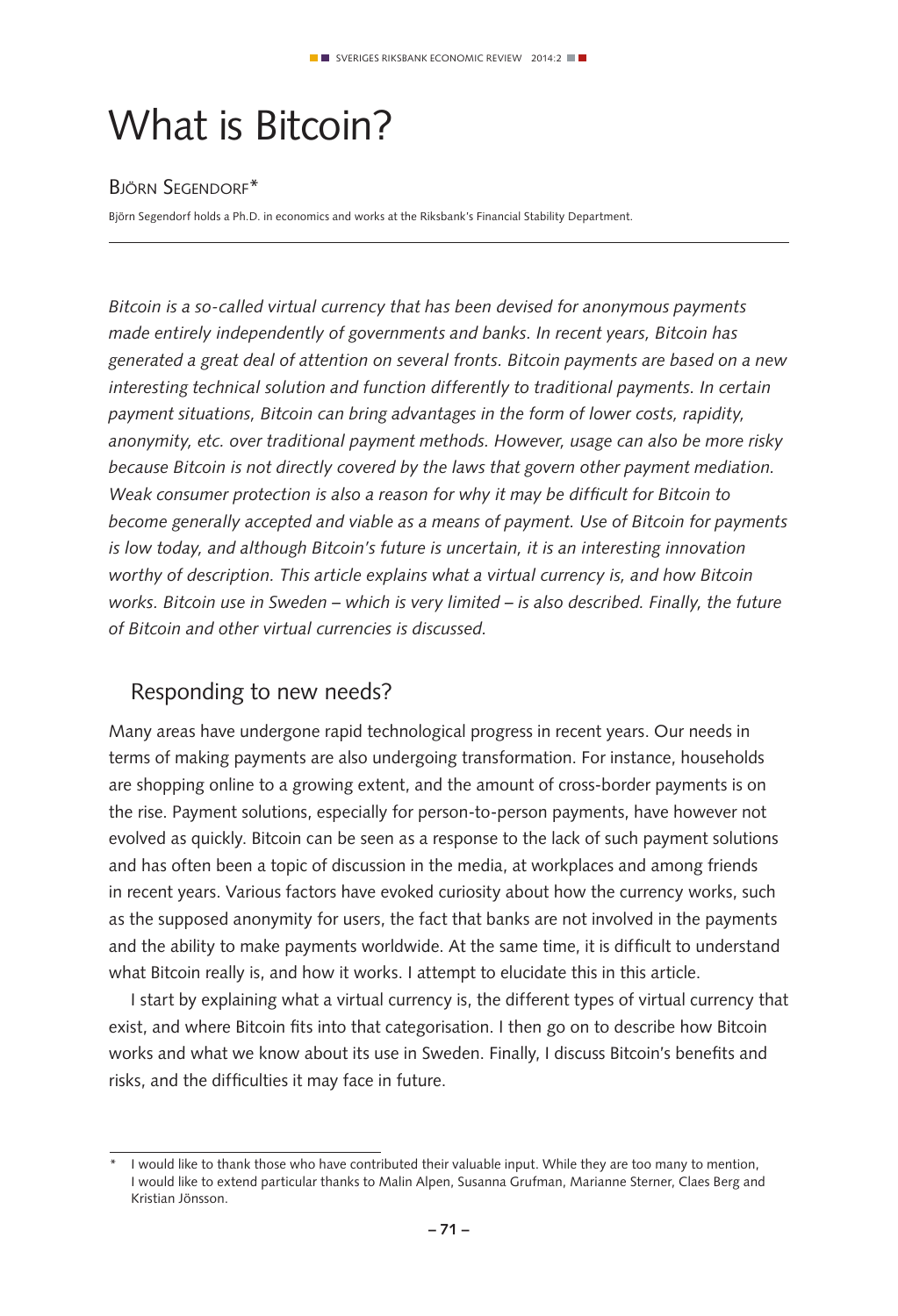## Virtual currency

Bitcoin is what is known as a virtual currency.<sup>1</sup> A virtual currency is a means of payment; that is, units of the virtual currency represent a value. It is intended for use in payments within a specific virtual community, such as a particular website, or in a network of users with special software for managing the virtual currency and making payments. This type of virtual community can thus be said to resemble a voluntary agreement to use a specific item as a means of payment. This is an important difference to national currencies, such as the Swedish krona. For the latter, it has been established in law that the monetary unit in Sweden shall be called the Swedish krona. The virtual currency thus has a different unit of account than national currencies. For Bitcoin, the unit of account is the Bitcoin itself.

The issuer of the virtual currency can be a non-financial company or even a private individual, but such an issuer is not under the supervision of a government authority. The issuance of virtual currency is thus not a government-regulated activity. $^2$  However, each virtual currency has some type of rules of its own governing where and how it may be used, and some form of technical infrastructure in which the payments are carried out. The virtual currency, the own set of rules and the technical infrastructure combined form a small payment system, hereinafter referred to as a virtual currency scheme.

There are a large number of virtual currency schemes that have been built up, and function, in different ways. They can be broken down into different categories depending on the extent to which it is possible to buy and sell the virtual currency. Here, we divide them into virtual currency schemes that are closed, with unidirectional flow and bidirectional flows. In closed virtual currency schemes, the virtual currency can be neither bought nor sold, but only earned and used on certain websites (such as World-of-Warcraft Gold). If the virtual currency can be bought for national currency but not exchanged back, the scheme has a unidirectional flow (such as Amazon coins). When the virtual currency can both be bought and sold and used outside of a certain website, the scheme has bidirectional flows. As explained below, Bitcoin is an example of a scheme with bidirectional flows. However, these categories can overlap.<sup>3</sup>

A further distinction that can be made is whether the virtual currency is centralised or decentralised. As with banknotes and coins, payments with virtual currency units are made by means of them changing ownership. The ownership structure must therefore be registered somewhere, otherwise it might be tempting for a virtual currency unit holder to duplicate it and use it multiple times. A centralised virtual currency scheme has a centralised

<sup>1</sup> The term "virtual currency" is used by the ECB (2012) and we use their terminology. Other terms are sometimes used in other articles, such as digital currency. However, it is doubtful as to whether Bitcoin is a currency in the proper sense, see Yermack (2014).

<sup>2</sup> The issuance of virtual currency must be distinguished from offering different forms of payment service in virtual currency. The providers of financial services, such as exchanges, in virtual currency are subject to anti-money laundering regulation. Regarding payment services, the main regulation in Sweden is the Payment Services Act (2010:751) which sets out the rights and obligations of both mediators of payments and users of payment services. It applies to payment services in Euro or other EES-currencies but could in principle be extended to other currencies, including virtual currencies.

<sup>3</sup> See Segendorf (2014) for a more detailed description of the various categories.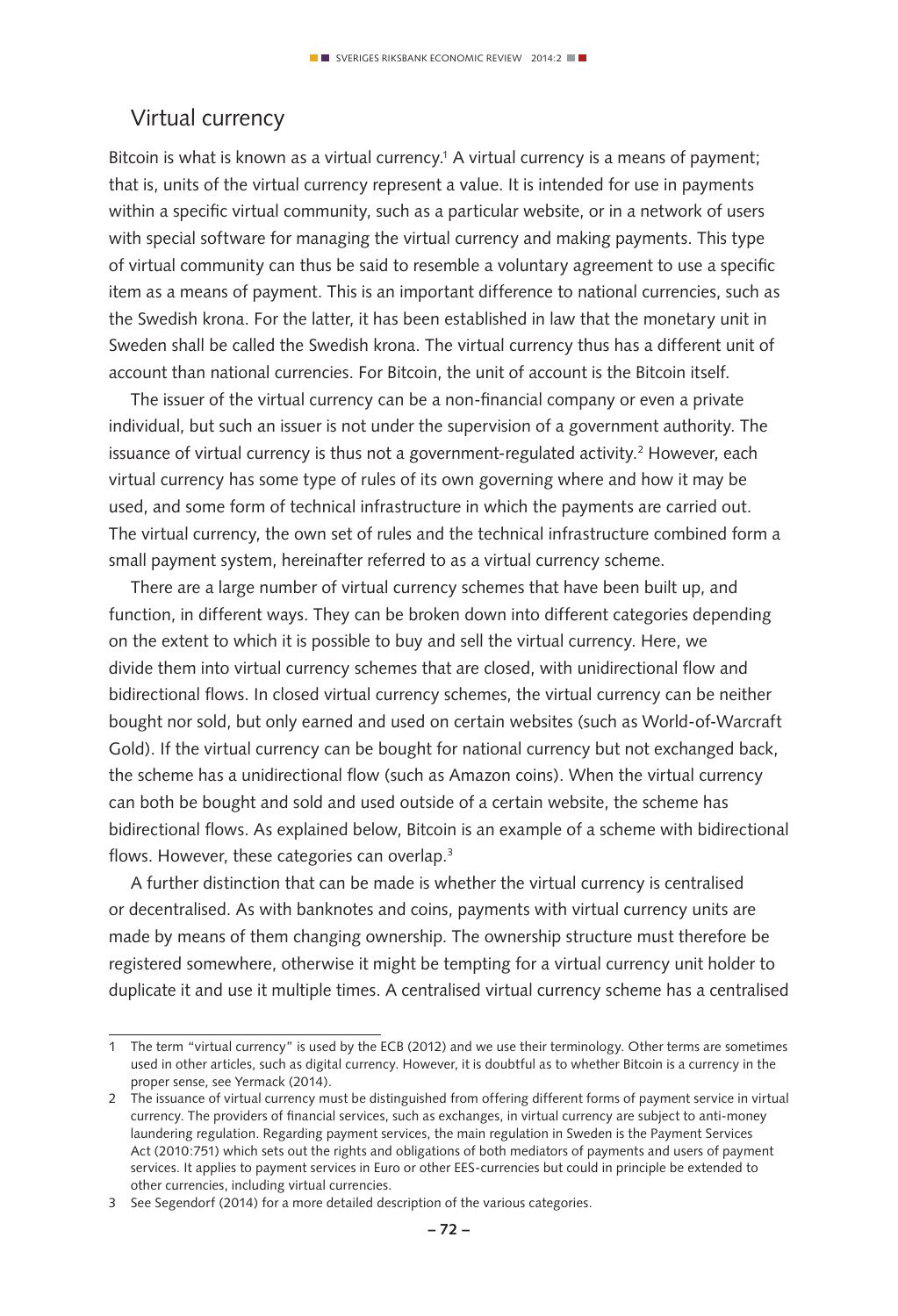system for verifying and executing transactions, often with the issuer. In practice, the latter administrates all of the accounts through which the payments are made. In a decentralised virtual currency scheme, like Bitcoin, the transactions are instead verified and executed via the network of users that carry out some form of activity to this end. The right to register events is thus delegated to the network's participants.4 The decentralised virtual currency schemes are not uncommonly based on an exchange of encrypted messages and are therefore usually called cryptocurrencies. The anonymity and security that this provides are the fundamental concepts on which Bitcoin rests.

## How Bitcoin works

Bitcoin is a decentralised virtual currency scheme with bidirectional flow, and a cryptocurrency.5 It was devised to be independent of governments, banks and other institutions. At an overarching level, Bitcoin works rather like a type of electronic cash. Bitcoins can be purchased on special websites, both abroad and in Sweden, where they are exchanged for national currency.<sup>67</sup> The exchange rate for Bitcoin is determined by the market as a function of supply and demand.

Bitcoin payments can be made between anybody with the requisite software on their computer, smartphone or tablet. This software is called a *wallet.* Yet, Bitcoin should not be considered to be a type of digital cash. The reason is that Bitcoins are not digital units of value stored on e.g. a computer. A Bitcoin is thus not a digital note or coin and should not be compared to regular notes and coins. Rather, Bitcoin should be viewed as funds in an account. When a payment is made, the payer thus does not send digital notes and coins to the recipient; rather, the payment occurs by means of debiting the sender's account and crediting the recipient's account. Payments are made by means of exchanging encrypted messages and are verified within the user network. I describe this process below.

<sup>4</sup> Also, traditional retail payments can be divided up into centralised and decentralised systems. Cash is a decentralised system. It suffices for the paying and receiving parties to agree on the validity of the payment for its acceptance. Other retail payments such as credit transfers, direct debits, cards and cheques are centralised in that they are centrally cleared and the payments are settled at a settlement institution, commonly the central bank. See Sveriges Riksbank (2013) for an account of clearing and settlement of retail payments.

<sup>5</sup> Bitcoin was launched in 2009 by Satoshi Nakamoto, which is possibly a pseudonym. Until 6 March 2014, when Newsweek claimed that it had found the real Satoshi Nakamoto, there was a general conviction that the true founder, or group of founders, was unknown. The identified man has denied that he is the true Satoshi Nakamoto. It is currently uncertain whether or not it was the true Satoshi Nakamoto who was found. Source: http://mag.newsweek.com/2014/03/14/bitcoin-satoshi-nakamoto.html and http://www.coindesk.com/onesimply-find-satoshi-nakamoto/

<sup>6</sup> Different exchange sites offer slightly different services. Some only exchange, while others can offer accounts. There are also websites that match buyers and sellers geographically. In Sweden and most other countries, companies that offer exchange services are regulated and come under supervision.

<sup>7</sup> The largest international exchange site by far has long been Mt.Gox. At the end of February 2014, a major theft/fraud was uncovered, whereupon Mt.Gox became insolvent and was declared bankrupt.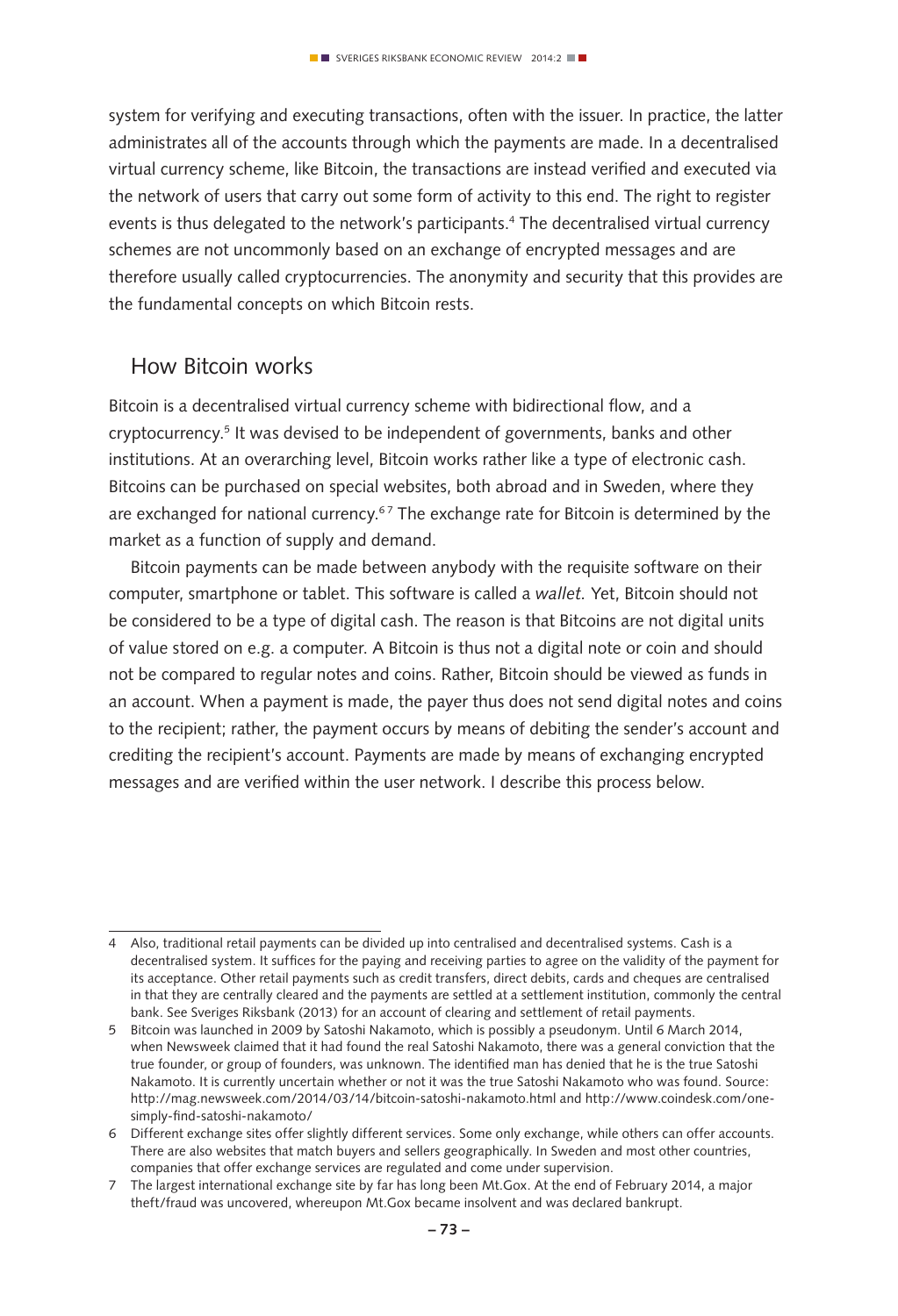## Asymmetrical encryption gives safe payments

I start by explaining the concept "asymmetrical encryption" and how the sender (person A) and the recipient (person B) of encrypted messages can be securely identified. Asymmetrical encryption is based on A and B having two encryption keys each. The encryption keys are unique and nobody can have the same keys as anybody else. One of the keys is public; in other words it is or could be made publicly known. The other is private, or secret in other words. When A wishes to send an encrypted message to B, he uses B's public key to encrypt the message which can then only be de-encrypted using B's private key. So, B is the only person who can read the message.

Asymmetrical encryption can also be used for signing. If A uses his private key to encrypt a message, this can only be de-encrypted using A's public key. The person deencrypting the message can then be sure that it was sent by A – nobody else has access to A's private key. This is comparable with A having signed the message.

Assume that A is to pay 1 Bitcoin (BTC) to B. A and B both have their wallets on their computers, and each such wallet has a private and a public encryption key. A wallet is associated with its public encryption key, which serves as an address or an account number. A and B communicate through their wallets.

#### The transaction is verified by the network

The transaction commences by B sending his public encryption key (account number) to A. A, or more precisely A's wallet, now writes a payment order for 1 BTC to B and signs it with A's private key. The payment order is issued to the network of Bitcoin users. One could say that the transaction between A's and B's wallets is proposed to the network, which now has to confirm/verify the transaction for it to become valid. The method used to send the message to the network is based on technology similar to file sharing (BitTorrent), which is common for spreading/sharing films, music, etc. online.

The verification process is as follows: Every tenth minute, a certain type of participant in the Bitcoin network gathers the transactions proposed in the last ten-minute period. This occurs automatically, and the round of gathered transactions is called a "block" and the special participants are called "miners".<sup>8</sup> They have the task of verifying the transaction by adding the new block (the transactions) to what is known as the blockchain, which is the official list or register of verified Bitcoin transactions. Because the blockchain contains information about sending wallets, receiving wallets and amounts, it can be used to verify how many BTC belong to a specific wallet. It is the same as being able to calculate the balance of a normal bank account if one has access to all the incoming and outgoing transactions of that account. A wallet can therefore be viewed as an account, for which the public key serves as an account number for the wallet. A Bitcoin transaction is not

<sup>8</sup> Anybody can become a miner; it's the choice of the individual. They are called miners because their activity has been likened to gold digging, because they are rewarded with new Bitcoins. It is an ill-fitting comparison, however, because Bitcoin, unlike gold, has no intrinsic value. For gold, this value comes from the ability to use it for jewellery, in industrial processes, etc.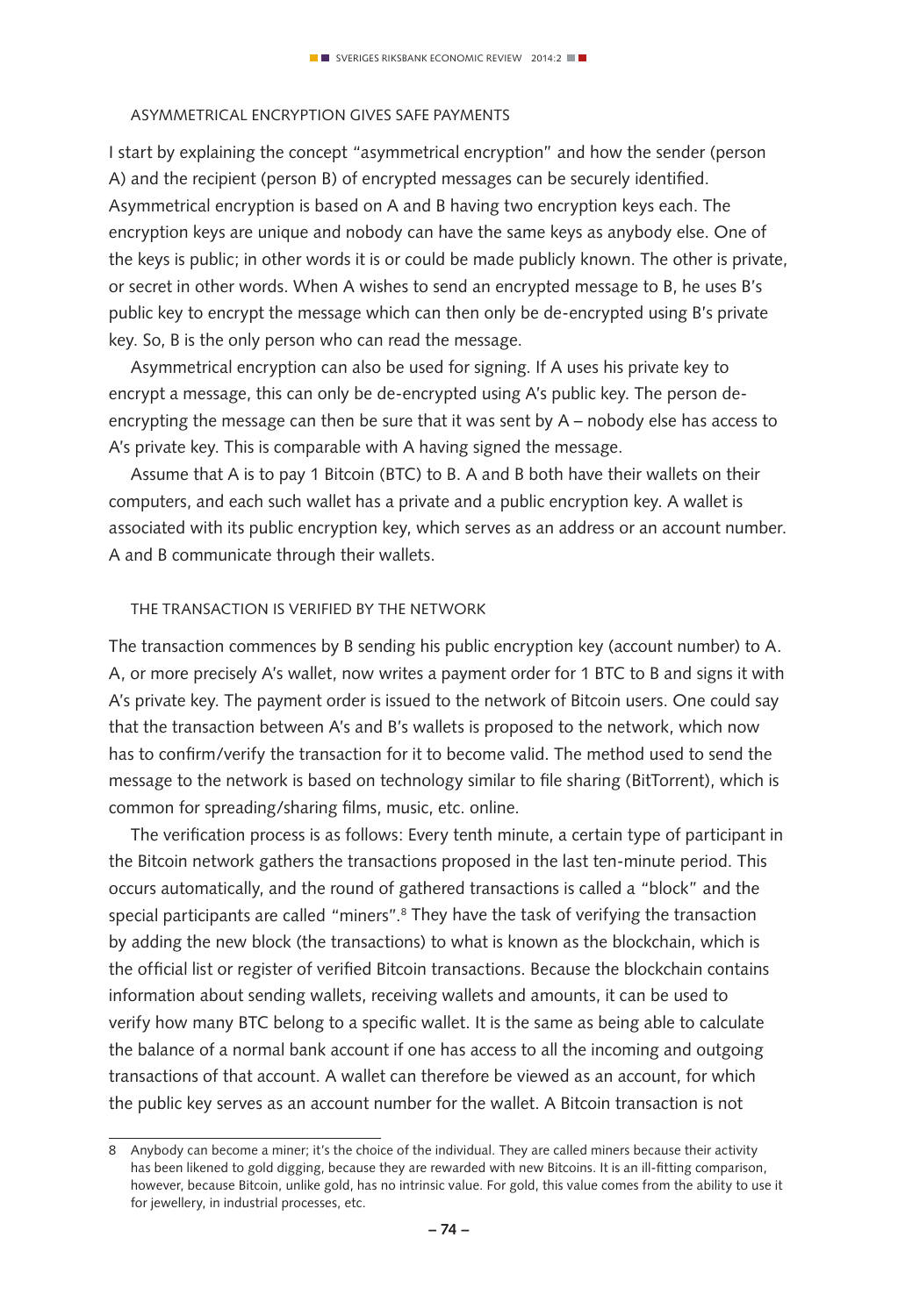completely anonymous. Because it is added to the blockchain, it is registered and readily available online. It is thus fairly simple to identify the wallets between which a transaction has been made. However, it is very difficult to link wallets to individual users, which means that the transaction is in practice anonymous.

The payments are verified by means of miners solving a mathematical problem for which the solution is difficult to calculate, but easy to verify once calculated. In order to better understand the verification, the concept "hash function" must be explained. A hash function is a function that converts an arbitrary-length number or text into a given-length number.<sup>9</sup> For example, the individual figures in a number can be added together and if the sum exceeds a one-digit number, the components of the sum are added together, and so on. The number 678910 is thus  $6+7+8+9+1+0=31$ , and 31 is  $3+1=4$ . Hence, the multi-digit number has been converted into a single-digit number. Let *x* denote the original blockchain, *y* the transactions to be verified and *z* a different number. The mathematical problem to be resolved can be formulated as  $f(x,y,z) \leq v$  where f is a hash function and it is a case of finding a number *z* so that the hash function assumes a lower value than *v* where *v* can in this case be interpreted as the degree of difficulty of the hash function.

Miners compete with each other over who can find a solution fastest. When a miner has found a solution, the proposed solution is sent out in the network, in which other miners can simply verify whether or not the solution is correct. A decision to accept a solution is taken by majority decision, in which the voting strength of a miner depends on the extent of calculation capacity, or computing power, he brings to the network. When a solution is supported by miners who represent a majority of the network's computing power, the solution is considered to be accepted. The proposed transactions are now added to the blockchain, which becomes one block longer. Now that the transaction between A and B has been accepted, B is the owner of the transferred 1 BTC with which his wallet was credited. At the same time, 1 BTC has been debited from A's wallet.

#### Miners get new Bitcoins for their efforts

The incentive for miners to invest computing power in the verification process is that, as compensation, they may create new Bitcoins. The process is as follows: the miner that resolved the hash function quickest, in other words who first computed *z*, as a reward also adds an extra "transaction" to the block to be verified  $(v)$ . This transaction credits the miner's wallet with *N* amount of BTC without anybody else's wallet being debited. In order words, *N* amount of new Bitcoins is created with the winning miner as the owner. Every other week, the set of rules (the protocol)<sup>10</sup> governing Bitcoin adjusts the degree of difficulty *v* of the hash function and the amount of Bitcoins (*N*) created in each verification. The adjustment is to ensure that the network can verify transactions once every ten

<sup>9</sup> The specific hash function used in the Bitcoin protocol is SHA-256. For more information about this function, see http://en.wikipedia.org/wiki/Sha-256.

<sup>10</sup> A protocol is a set of rules that helps the computers concerned to communicate online. Nobody owns a protocol; rather, it is created to be a usable standard.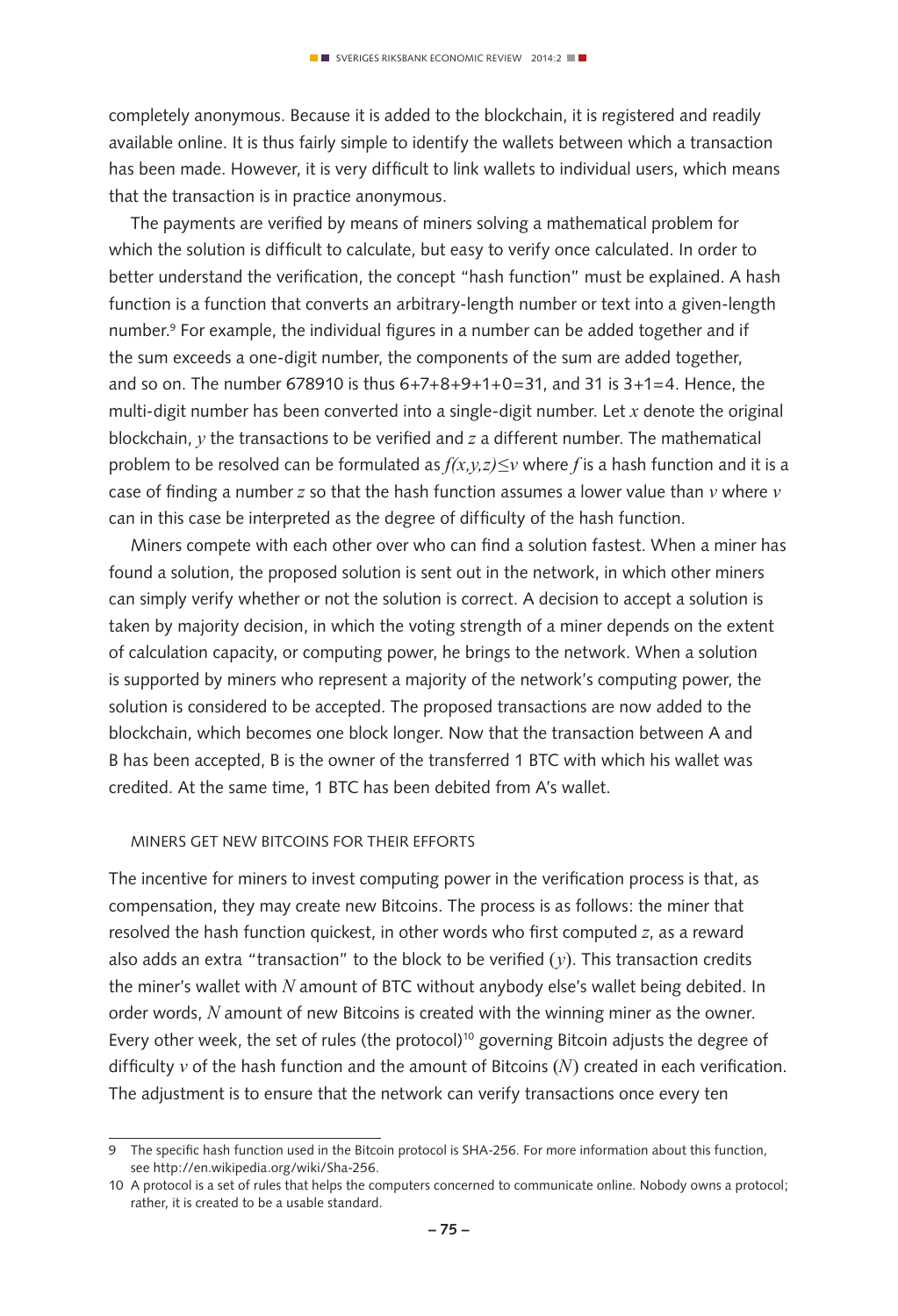minutes. If computing power in the network increases, so will the degree of difficulty, and vice versa. The amount of Bitcoins created decreases over time through *N* being halved after 210,000 blocks, which equates to around 4 years. The initial amount was *N=50* and now it is *N=25*. Because *N* decreases over time, there is an upper limit of 21 million on the number of Bitcoins that can exist. This limit can be seen as a mathematical threshold that is never reached, even if the amount of BTC can get arbitrarily close. At 30 June 2014, there were around 13 million BTC.

Because of this way of creating new Bitcoins, there is, unlike for national currencies issued by central banks, no central Bitcoin issuer – the creation of new Bitcoins being governed by its protocol. Hence, neither is Bitcoin a monetary claim on another party. Swedish notes and coins are formally a claim on the Riksbank and bank balances are a claim on the bank, backed by its balance sheet. The value of a Bitcoin is thus not based on any type of claim or underlying asset. Rather, its market value depends entirely on an expectation that it can be used in future transactions.

#### Payments are not in real time

A Bitcoin payment is not a real-time payment. It can take up to ten minutes for a payment to be verified, and the general rule is that one should wait six verification rounds to be sure that the payment was actually added to the blockchain.<sup>11</sup> Obtaining verification for a Bitcoin payment can thus take up to around an hour. Depending on the situation, this can be perceived as a long or short space of time. It is also worth noting that, due to the file sharing technology and the verification process, there is no central storage location for the blockchain. Each network participant has information about all or parts of the blockchain.

<sup>11</sup> The recommendation comes from Bitcoin.se. The underlying reason for why waiting a couple of verification rounds is recommended is a consequence of the decentralised verification process. Expressed simply, different versions of the blockchain can occur. In such cases, the longest blockchain is considered to be the proper one. The transaction that was just verified is registered in the final block of the blockchain. Should duplicate versions occur, there is hence a risk of the other version of the blockchain being selected as the proper one by the network, and hence of the final block being different. If the transaction is no longer included in the blockchain, it is not verified either. It is therefore wise to wait a couple of verification rounds to eliminate the risk of the blockchain changing.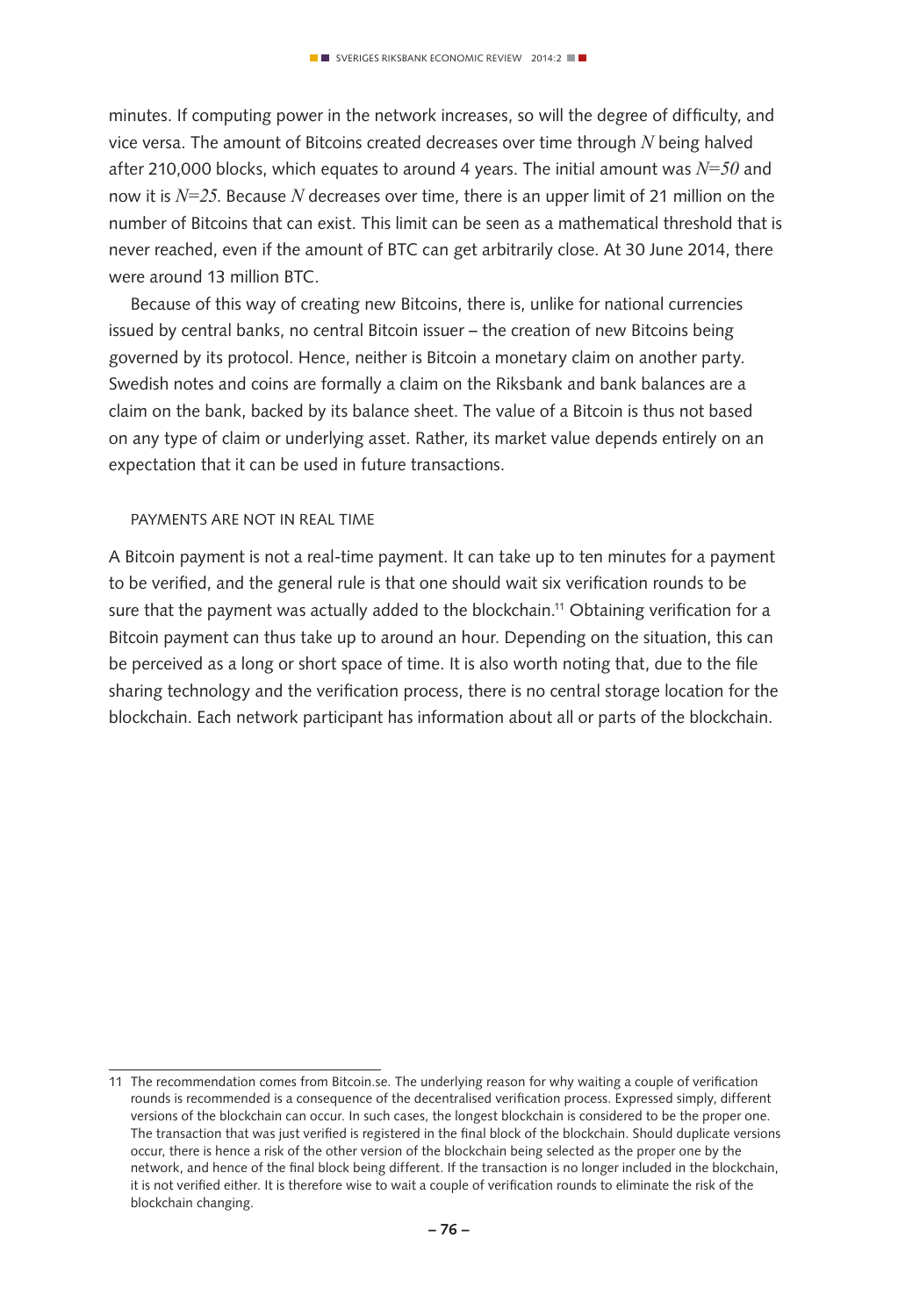# Box 1. Electronic money is not virtual currency

The concept "electronic money" should not be confused with virtual currency. Electronic money is an electronically stored money value that represents a claim on the issuer, has a value that equals no more than the amount for which it was purchased, and which is accepted by parties other than the issuer.<sup>12</sup> By the latter, it is meant that the e-money must be accepted by a sufficiently broad circle of companies. Bitcoins are thus not electronic money, one reason being because they do not represent a claim on the issuer.

In general, a virtual currency can fulfil a couple of the above criteria, but not all. For example, most virtual currencies do not fulfil the requirement of a sufficiently broad circle of recipients. Neither is it always possible to exchange the virtual currency for national currency. Virtual currencies are also specified in other units of account than national ones. This is an important difference to electronic money. Redemption need not take place on a one-to-one basis because the units of value differ. In a potential redemption or exchange for national currency, the value cannot usually be predicted because the exchange rate fluctuates. Control of the regulations governing the virtual currency rests with the issuer. There is no supervision of the currency and the issuer is usually a non-financial company. Payments via virtual currency schemes are hence not covered by the Electronic Money Act (2011:755) or the Payment Services Act (2010:751). In addition, the issuer is not usually located in Sweden.

#### THE EXTENT OF BITCOIN USAGE

There are statistics about all transactions made using Bitcoin from 2009 onwards. These statistics come from the blockchain and are basically available to everybody. Some analyses are available online and provide an overview of global Bitcoin usage. However, it is not possible to see the extent of usage in a certain country because the wallet holders between which transactions were made can typically not be identified.

#### *Bitcoin usage is low globally*

In the past year, almost 60,000 Bitcoin transactions per day have been made. At the lowest, there were 28,000 per day, and just over 100,000 at most. This equates to around 0.1 per thousand of the number of card payments. The total value, measured in USD million, has also varied sharply – partly due to major fluctuations in the exchange rate. On average, the total value was no more than around USD 64 million per day. Diagram 1 shows the number of transactions per day and the total mediated value.

<sup>12</sup> See Sveriges Riksbank (2013) for a description of the law.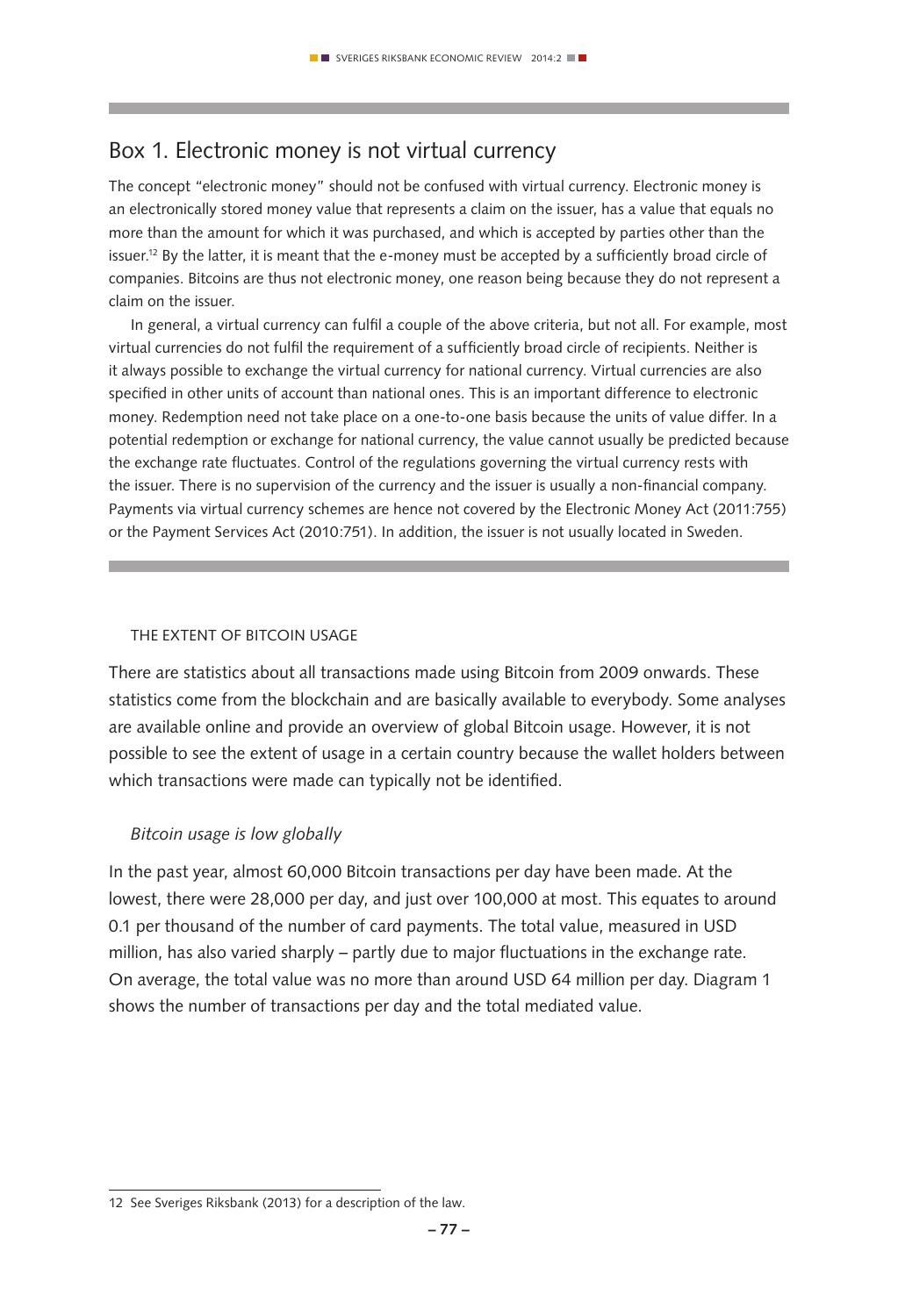

Source: blockchain.info. Revision by the Riksbank.

The average transaction value, measured in BTC, has dropped somewhat over time, probably because the exchange rate appreciated sharply in the autumn of 2013. Diagram 2 shows the exchange rate and the number of Bitcoins per transaction. The increase in the mediated value in the autumn of 2013 is often explained by increased demand for Bitcoin from China.



**Diagram 2. Exchange rate USD/BTC and the average number of BTC per transaction** 

Source: Blockchain.info. Revision by the Riksbank.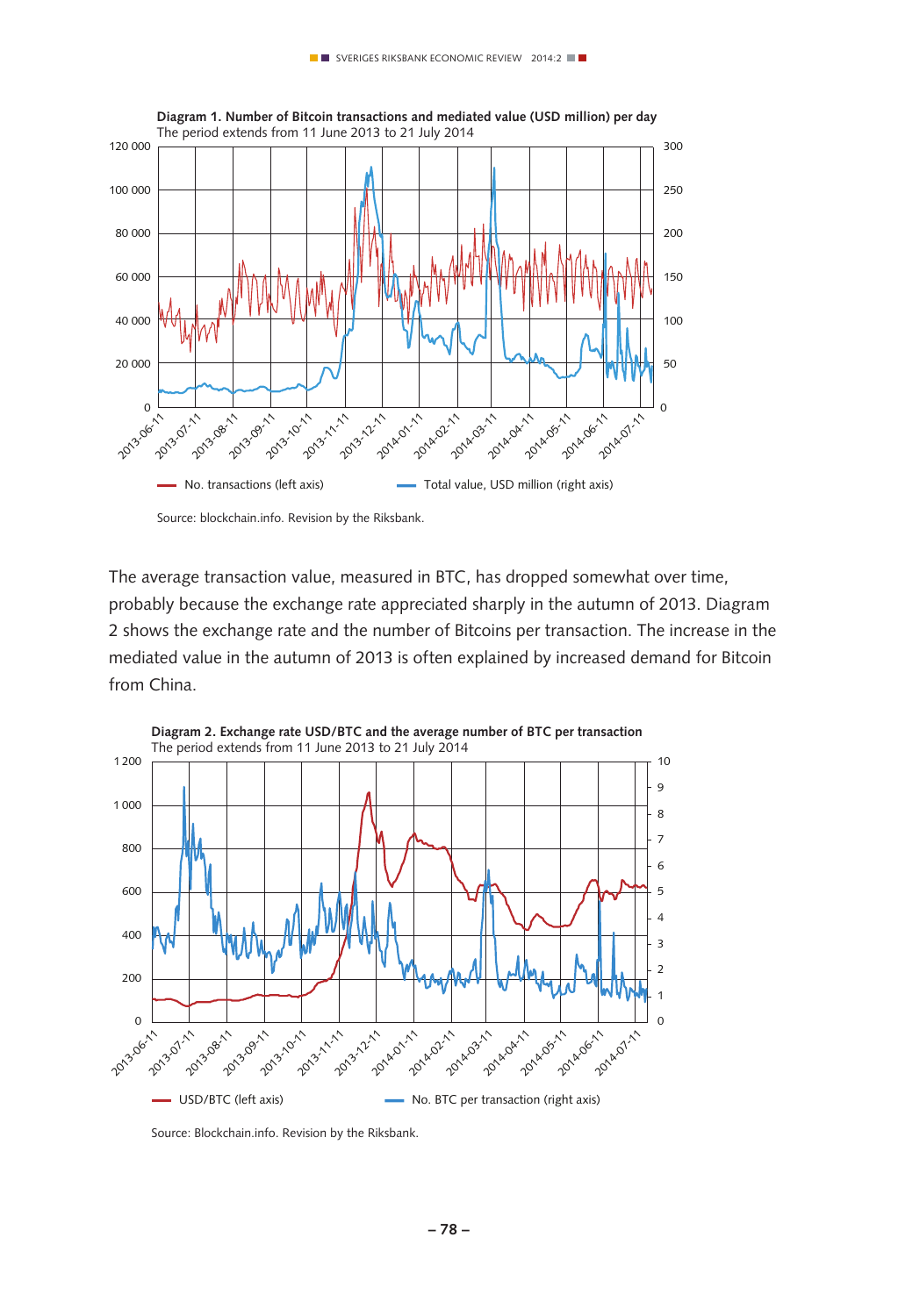Only 4 per cent of all Bitcoins are traded within a week by their holders. If the time interval is extended to three months, a further 24 per cent is traded. Only after six months have more than half been traded. Around 38 per cent are kept for over a year.13 Bitcoin holders thus do not apparently trade them particularly often. It should also be mentioned in this context that many miners, especially major participants or those that cooperate in pools, often exchange their earned Bitcoins into national currency immediately to cover their overheads. The fact that only a small proportion of all Bitcoins seems to be used for transactions suggests that most of them are held for more long-term purposes, such as currency exchange speculation or saving.

#### Bitcoin usage in Sweden is even lower

A rough estimate indicates that, in mid-August 2014, there were around thirty companies/ websites accepting Bitcoin in Sweden.14 It is mainly a matter of small companies and Bitcoin does not seem to have any broad acceptance as a commercial means of payment. It is therefore probable that a large proportion of the Bitcoin transactions in which the sender or recipient is located in Sweden takes place between private individuals or to payees abroad.

Bitcoin transactions are anonymous and it is not possible to obtain statistics for payments in which one of the parties is in Sweden. However, there is some data on the amount and value of exchange transactions between BTC and SEK.15 The table below shows aggregate information regarding exchange traffic for the period 15 December 2012 to 31 May 2014. An average of SEK 266,000 was exchanged daily. The high volatility in the exchange transactions is illustrated in Diagram 3. The total value of the exchange transactions between BTC and SEK appears to amount to a couple of per cent of the corresponding value for exchange between BTC and EUR and less than 1 per cent of the exchange value between BTC and USD. The SEK is thus a minor currency in a Bitcoin context. It is also apparent that exchanging between BTC and SEK is a minor market when comparing it with the SEK 25 billion exchanged on average on the spot market to and from USD.16

|          | <b>VOLUME (BC)</b> | EX. RATE (SEK) | <b>TURNOVER (SEK)</b> |
|----------|--------------------|----------------|-----------------------|
| Mean     | 212                | 1995           | 265 501               |
| Min      |                    | 89             | 2 536                 |
| Max      | 1065               | 7720           | 2 574 066             |
| Std. dev | 184                | 1916           | 312 520               |

#### **Table 1. Daily values for exchanging between Bitcoin and SEK**

Sources: http://bitcoincharts.com, Safello and BTCX. Revision: The Riksbank.

<sup>13</sup> Source: Swanson (2014).

<sup>14</sup> Source: bitcoin.se

<sup>15</sup> These statistics do not capture exchange by private individuals and companies in Sweden to e.g. USD. The extent of exchange by Swedish participants into other currencies is unknown. For example, according to Dagens Industri (2014), KNC Miner earns SEK 3 million per day by mining Bitcoin. But, they always exchange it to USD.

<sup>16</sup> Refers to the average for June 2014. Source: http://www.riksbank.se/Documents/Statistik/Turnover/2014/ stat\_omsFX\_1406\_sve.xls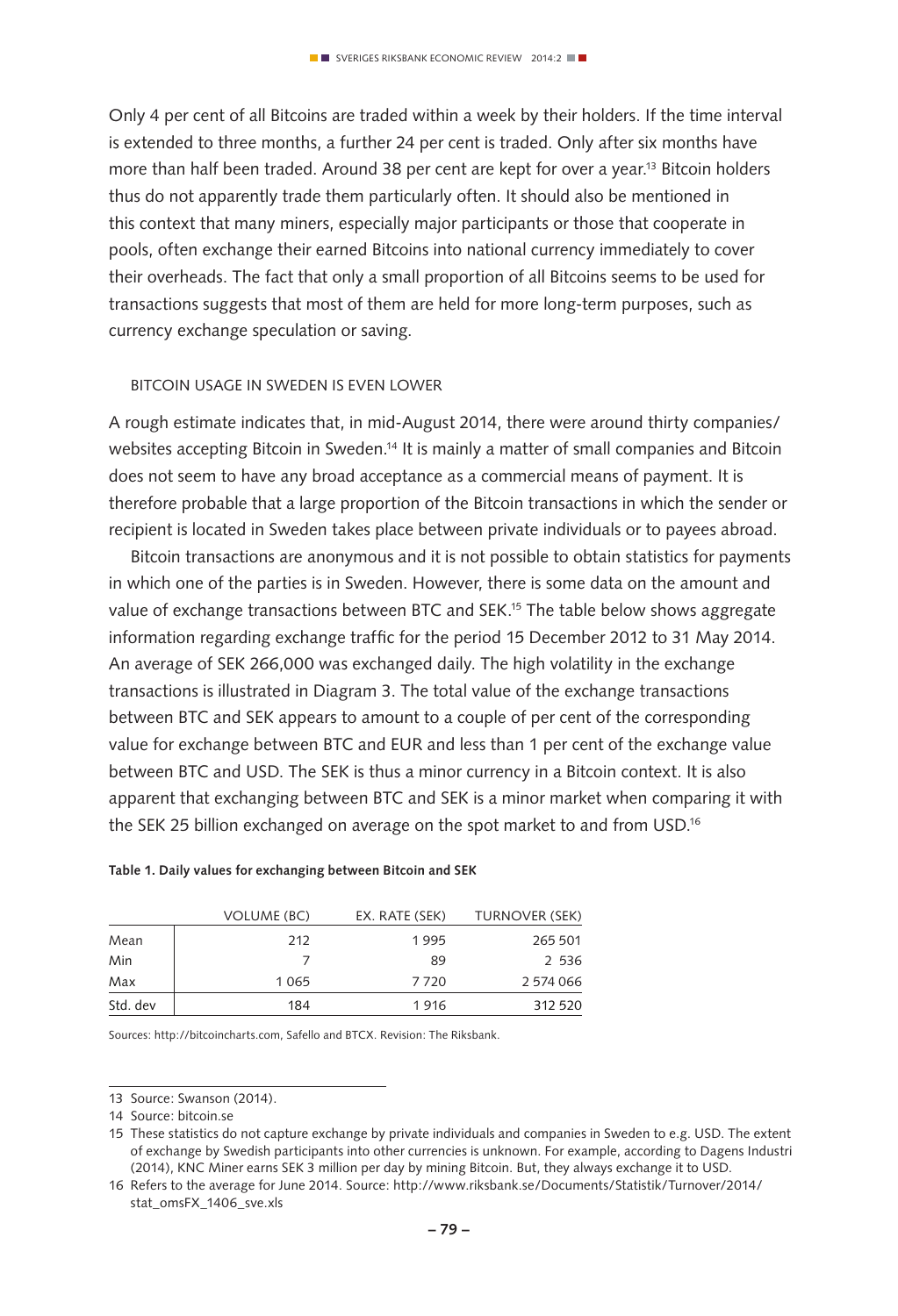

Sources: http://bitcoincharts.com, Safello and BTCX. Revision: The Riksbank.

It is uncertain how well the exchange transactions reflect Bitcoin payment traffic. If Bitcoin is reused for payment without it being converted into SEK in the process, Bitcoin use for payment purposes is underestimated. However, if Bitcoin is bought and held for the purpose of speculation, it is overestimated. If the usage of Swedish holders resembles global use, the lion's share of the holding should be for saving or speculation, and the exchange transactions ought then to overestimate the volume of pure Bitcoin payments. Whichever the case, values are low in relation to the Swedish payment system. In total, household payments amount to around half of GDP for one year. This amounts on average to over SEK 4.5 billion daily. With cards and cash alone, households make more than 8 million payments to a value of over SEK 3 billion per day. Even if use of Bitcoin in Sweden were much greater than the exchanged value, the values are comparatively low.

#### Does Bitcoin work as a currency?

A currency has three functions. First, it serves as a means of payment, in the form of notes and coins. Second, it serves as a unit of account used to express prices, saving, mortgages, etc. in terms of e.g. kronor and öre. Third, it serves to preserve value in savings; in other words, I can refrain from consumption today, stuff my money in my mattress and use it for consumption tomorrow.

In theory, it can be said that Bitcoin fulfils the three roles of a currency, but in practice it doesn't. The role of a means of payment presumes that there is broad acceptance for the currency in society, otherwise it is hard to use it to make payments. In Sweden, there is no such broad acceptance and the possibilities of using Bitcoin as a means of payment are therefore very limited in practice. Similarly, it is uncommon for prices to be expressed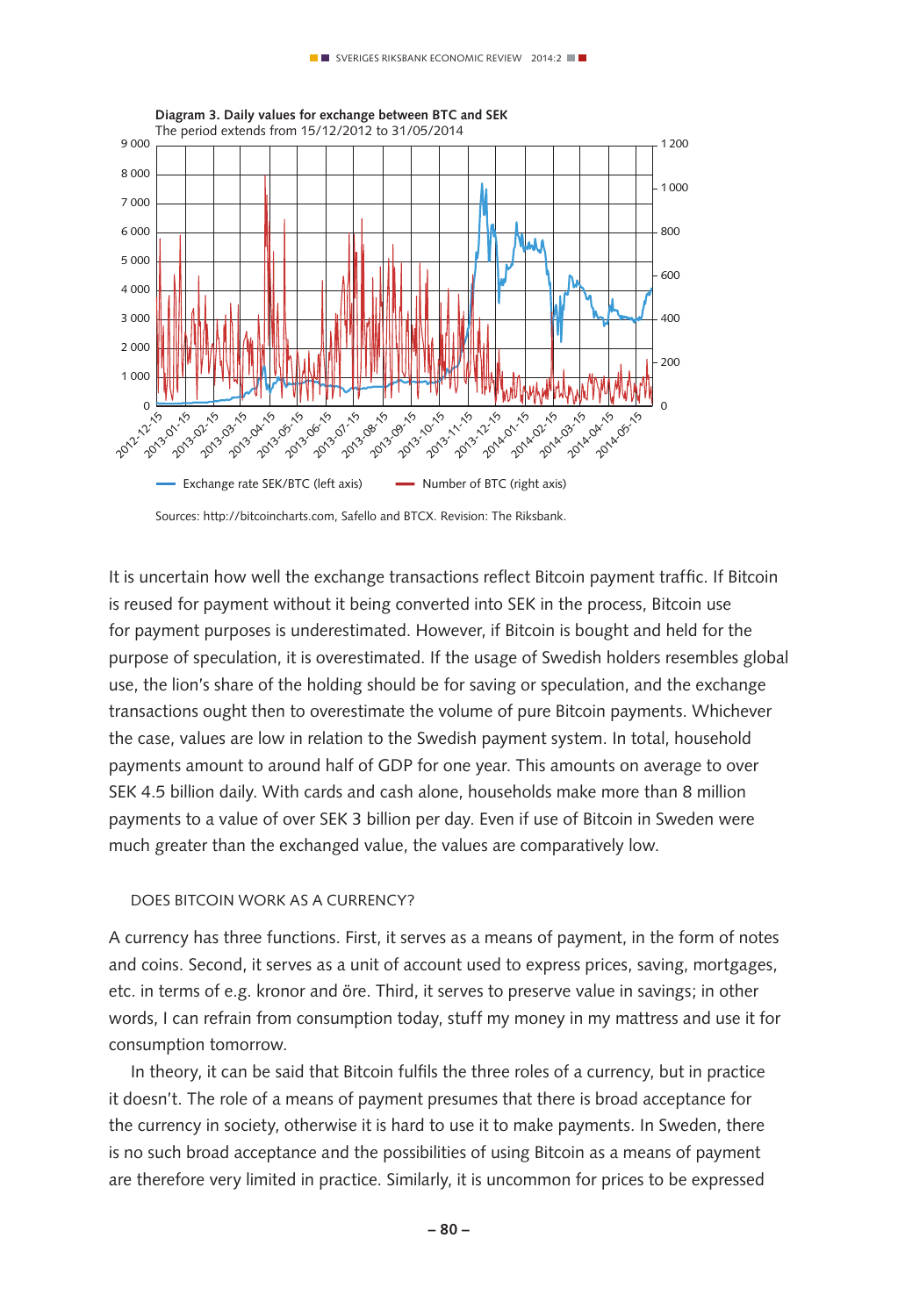in Bitcoin, although this does occur. It therefore cannot be said that Bitcoin serves as a generally accepted unit of account. Finally, the high volatility in Bitcoin's exchange rate makes it unsuitable for preserving value, because its purchasing power can very quickly diminish and a large part of the value is then lost.

A further difference between Bitcoin and traditional national currencies, such as the SEK, is that the latter enjoy special legal status in their country of issue. In Sweden, the Sveriges Riksbank Act establishes that the monetary unit in Sweden is called the krona, that it is divided into one hundred öre, that only the Riksbank may issue notes and coins and that these are legal tender, i.e. that the recipient of a payment has an obligation to accept cash.<sup>17</sup>

## The benefits and risks of Bitcoin for users

For individual users, there are both benefits and drawbacks in Bitcoin, depending on the payment situation. The benefits mainly relate to anonymity/integrity, convenience, rapidity and costs. The drawbacks mainly relate to the lack of any kind of protection for users. In certain situations the benefits can outweigh the drawbacks, and vice versa in other situations. Normally, the benefits should weigh heavier in situations in which there are no simple, cost-efficient traditional payment services.

## Bitcoin protects user identity

The stated purpose of Bitcoin is to enable anonymous payments online and make them independent of governments, banks and other institutions. So, for users, the benefit of Bitcoin is that the network in which payments are mediated is global, and that certain payments that were not previously made for integrity reasons can now be made, both locally and globally. If a payment on a website is reduced to the push of a button instead of requiring entering a volume of payment information such as card numbers, etc. the time(cost) of the paying party for a payment is reduced. The risk of fraud can also be perceived as lower unless card numbers or account numbers need to be disclosed to the recipient. Personal integrity can then also be perceived as higher. A virtual currency can also allow users to make payments to new groups of recipients that are otherwise hard to reach, especially for payments for which the sender and recipient are in different countries. For some cross-border payments of this kind, Bitcoin can also prove a much cheaper and/or convenient alternative to more traditional payment services.

#### Bitcoin is not regulated by any national legislation

There is no central Bitcoin issuer because the value units are created automatically in the network. Bitcoin thus does not come under any national legislation, neither is there a body to which any claims can be directed. The payments are also anonymous and as a rule it is not possible to show that a payment was made to a certain recipient. The exception is if the

<sup>17</sup> The Sveriges Riksbank Act (1988:1385).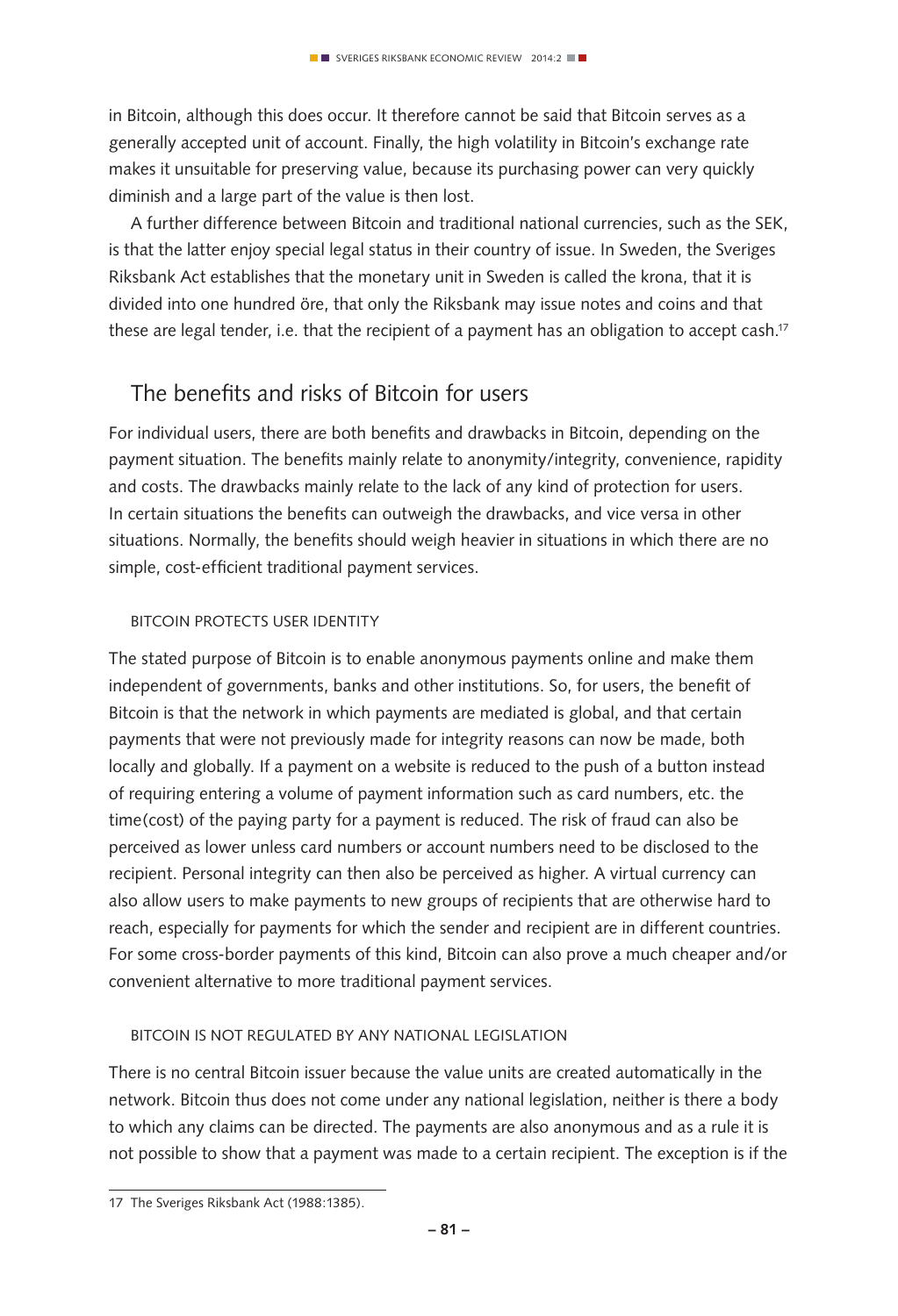parties involved know each other's identities and it is possible to demonstrate who owns a certain wallet. Individual users thus only have a narrow possibility of asserting their rights in the event of a payment going wrong.

A Bitcoin payment differs from a payment in Swedish kronor from a consumer protection perspective due to this very factor – i.e. that the Bitcoin payment is mediated via a global, decentralised network outside of the financial sector. The regulations governing normal payment mediation, such as the Payment Services Act, are not applicable, so neither do consumers have the same protection as in e.g. credit transfers or card payments. In other words, it might be more risky for the paying party to make payments using Bitcoin than using traditional payment services.

#### SHARP FLUCTUATIONS IN THE BITCOIN EXCHANGE RATE

Bitcoin does not represent a claim on another party; rather, its value consists entirely of an expectation that it can be used in future transactions. The value is thus highly sensitive to changes in such expectations. Diagrams 2 and 3 clearly show the major volatility in the Bitcoin exchange rate. Depending on the point in time at which somebody buys or receives Bitcoin, major exchange rate gains or losses can be made. Whether this is bad or not depends on the purpose of holding Bitcoins. If it is purely for transaction purposes, the exchange rate risk is considered to be negative because it makes the payment more risky; that is, the sender and recipient of the payment find it more difficult to set prices in BTC. This is perceived as an increased transaction cost.

For the Bitcoin holder, there is also a risk of losing value, either by fraud or accident. This is because the wallet and encryption keys are stored in some type of medium, such as on a hard drive. Should the hard drive be destroyed for some reason, the information would also be lost and hence so too access to the Bitcoin registered in the wallet. Through hacking, an external party can also access the value by initiating a payment to another wallet he controls. Fraud has occurred, the primary example being that which happened to exchange company Mt Gox, in which several hundred thousand Bitcoins were lost.<sup>18</sup> In this way, Bitcoins are more like cash than funds in bank accounts. If one loses or inadvertently destroys cash, its monetary value is lost. It can also be stolen. Funds in banks accounts are more protected. If the bank acts negligibly, it is liable to pay compensation. If the customer acts negligibly there is a statutory limit to his liability to pay compensation, and if the bank

<sup>18</sup> Mt Gox was the world's largest exchange company for virtual currency. It was located in Japan and offered its services globally. Mt Gox itself has not been very forthcoming about what happened, but it is thought the following occurred: one/several hacker(s) is/are thought to have manipulated the blockchain so that it appeared as though the outgoing Bitcoin payment did not go through to the buyer. Mt Gox then automatically made a new outgoing payment and in so doing was slowly drained of Bitcoin over a long period of time. Mt Gox started to experience difficulties in making outgoing payments at the end of 2013 and suspended them at the beginning of February 2014. It is thought that a total of around 850,000 Bitcoins disappeared. If so, the market value ought to amount to SEK 2-3 billion. In Canada, Bitcoins equalling USD 600,000 were stolen from Flexcoin, a Bitcoin bank/exchange site. Source: http://www.businessweek.com/articles/2014-02-26/where-did-thebitcoins-go-the-mt-dot-gox-shutdown-explained#r=read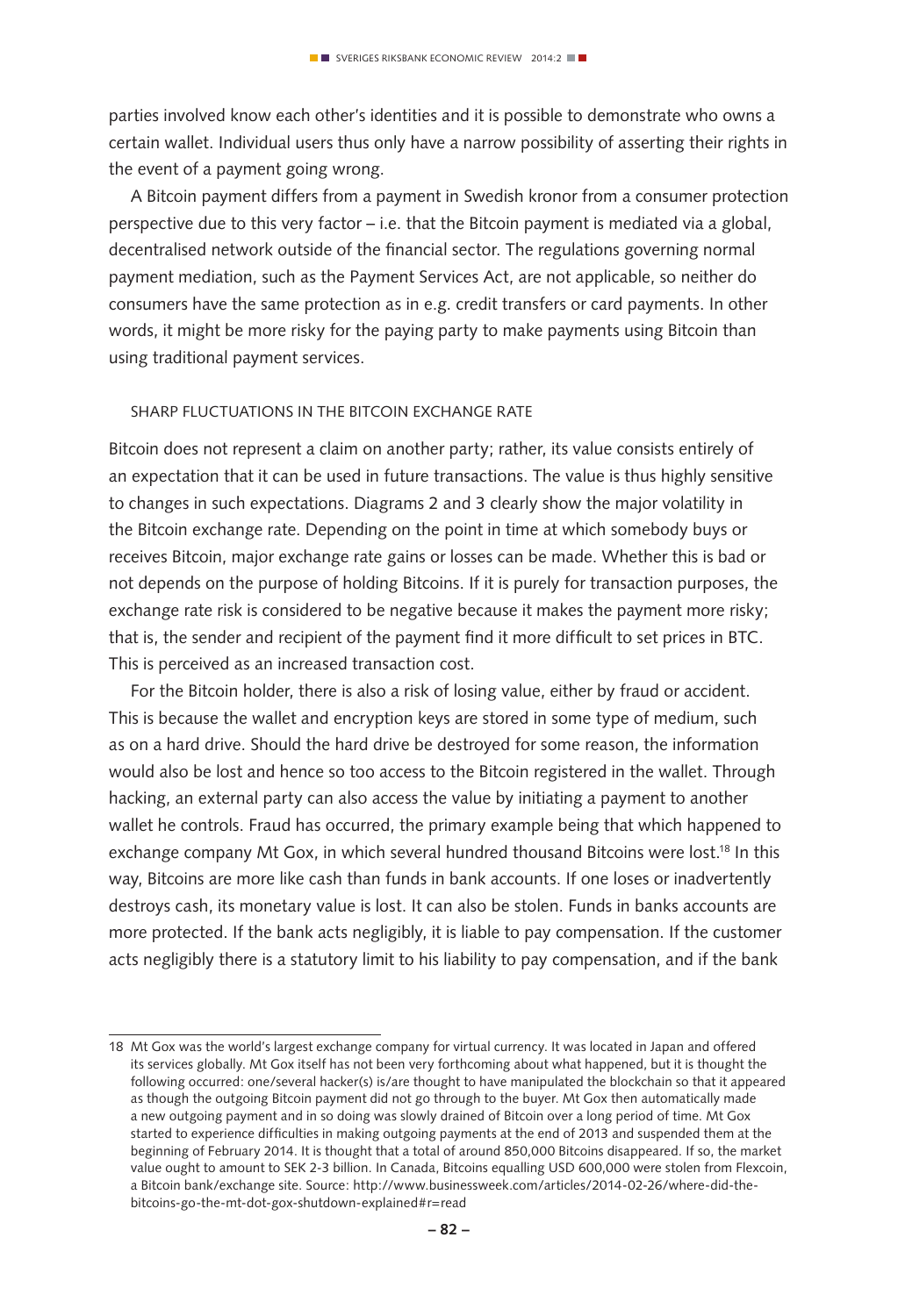goes bankrupt there is a state deposit guarantee scheme that protects funds in accounts up to a value equalling EUR 100,000.

## Benefits and risks for society

There are three main types of benefit that a virtual currency like Bitcoin brings to society. First, payments in Bitcoin can be more cost-efficient than traditional payments in certain situations. Bitcoin can thus, in some cases, involve savings and hence a more efficient payment system.

Second, a virtual currency like Bitcoin can contribute over time to a more robust payment system by not all payments passing through the traditional financial infrastructure that constitutes hubs around which the payment flow is concentrated.<sup>19</sup> If the functioning of such a hub were disrupted for some reason, the related payment traffic also comes to a halt. The mere fact of there being alternative routes for certain types of payment is positive from a contingency point of view.20

Third, there is a potential benefit in the form of innovation of new payment services and financial services that can be built around Bitcoin. Another important aspect is that the Bitcoin protocol is publicly available online, and that it can be modified if a majority of the network's computing power supports such a modification.

There are essentially two types of risk that Bitcoin could pose to the payment system. First, there is a risk that potential distrust of Bitcoin could spread and lead to more extensive distrust of other participants in the retail payment market too. This could lead to consumers and companies also rejecting safe payment services and participants in favour of perhaps more costly and slower payment services. The market would then not function as well.

Second, if key participants in the retail payment market, such as banks and financial infrastructure, were to have major Bitcoin holdings, this could expose them to substantial financial risks. It is they who provide payment services to households and companies, and if a few such participants were to fail at the same time, this could lead to a deterioration in the functioning of the market, at least temporarily. At the same time, risks to financial stability could theoretically arise if important financial institutions are directly exposed to the virtual currency, or if credit losses are sustained because the institution's customers are heavily exposed.

<sup>19</sup> See Sveriges Riksbank (2013). Chapter 1 explains how the Swedish payment system works, and Chapter 6 discusses future risks.

<sup>20</sup> The Riksbank and the infrastructure concerned are therefore working actively to prevent risks in the core financial infrastructure, see Sveriges Riksbank (2012). In the Riksbank's opinion, the Swedish financial infrastructure is secure and of a high international standard, see Sveriges Riksbank (2014).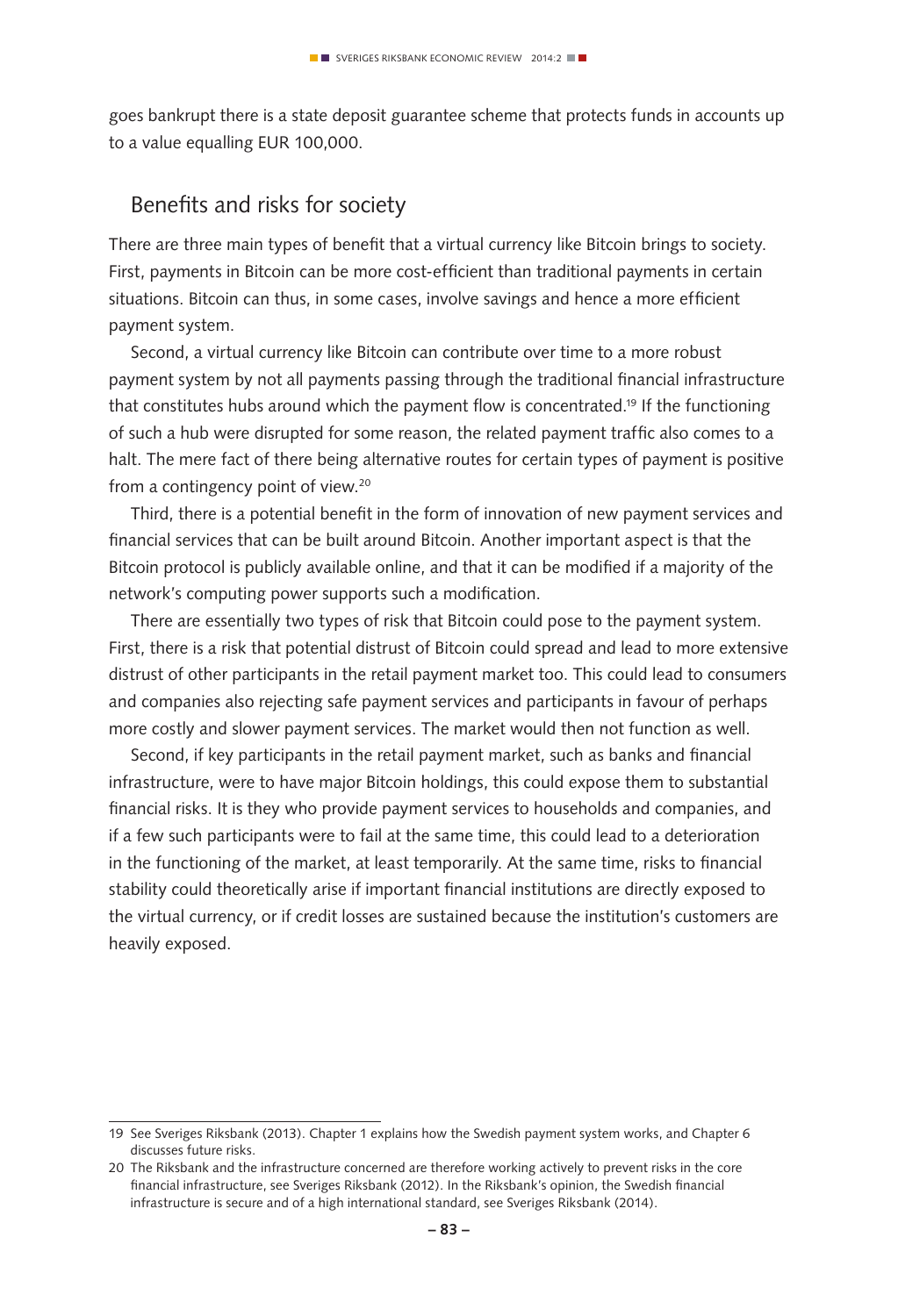## Low usage involves little benefit and low risks

Very small amounts are currently traded in Bitcoin on the Swedish market, and there is nothing to suggest that key participants have Bitcoin holdings. This renders both the potential welfare gain and systemic risks very low, and the conclusion is therefore that, to date, Bitcoin has not had any measurable impact on the Swedish retail payment market or financial stability.

Another type of problem in terms of society is however that certain virtual currency schemes, such as Bitcoin, which enable anonymous payments can be used for money laundering and other criminal ends.<sup>21</sup> While nobody knows the extent of criminal usage of Bitcoin, anecdotal examples (see footnote 21) suggest potentially substantial sums.

## Future outlook for Bitcoin and other virtual currencies

It is believed that Bitcoin is only used to a minor extent for payments. Instead, the currency is held for speculation or saving purposes. If Bitcoin is to take market share from traditional payment services, it must thus be used for payments to a much greater extent than currently. What could prevent such a course of events? What could be the role of other virtual currencies in future?

#### No consumer protection or supervision

The main factor that will probably make it difficult for Bitcoin to grow as a means of payment is the absence of consumer protection and supervision by public authorities. The reason for this is simple. Broad usage of Bitcoin for payments would also require a high proportion of consumers to be prepared to have Bitcoin holdings. If Bitcoin is perceived as risky, it is not very probable that the general public would be prepared to do this. I have called attention above to this lack of consumer protection in Bitcoin payments. Bitcoin holdings are also more risky than funds held in accounts. It is thus probable that Bitcoin must, in some way, be placed under the same or equivalent regulations that apply for other payment services or funds in accounts in order to gain broad acceptance – for anything other than very small payments.

At the same time, however, rendering the use of Bitcoin more reminiscent of traditional payments would overturn the fundamental concept underlying Bitcoin; that is, of it being independent of governments and the financial sector. Creating the requisite regulations could also prove difficult for the government. For example, how could something that is decentralised and does not have an issuer be regulated?

<sup>21</sup> The website Silk Road, on which drugs and criminal services were offered in exchange for Bitcoin, is the most notorious example. It was closed down by the FBI in October 2013. A new website, Silk Road 2.0 was however soon opened under different management to the original website. However, the new website was shut down in mid-February 2014 because Bitcoins worth around USD 2.5 million were missing – probably through embezzlement. Money laundering is another concern. The website Liberty Reserve, which was used for extensive money laundering, was closed down in May 2013. Fraudsters had appropriated regular currency for themselves, exchanged it to Bitcoin then sent it off untraceably.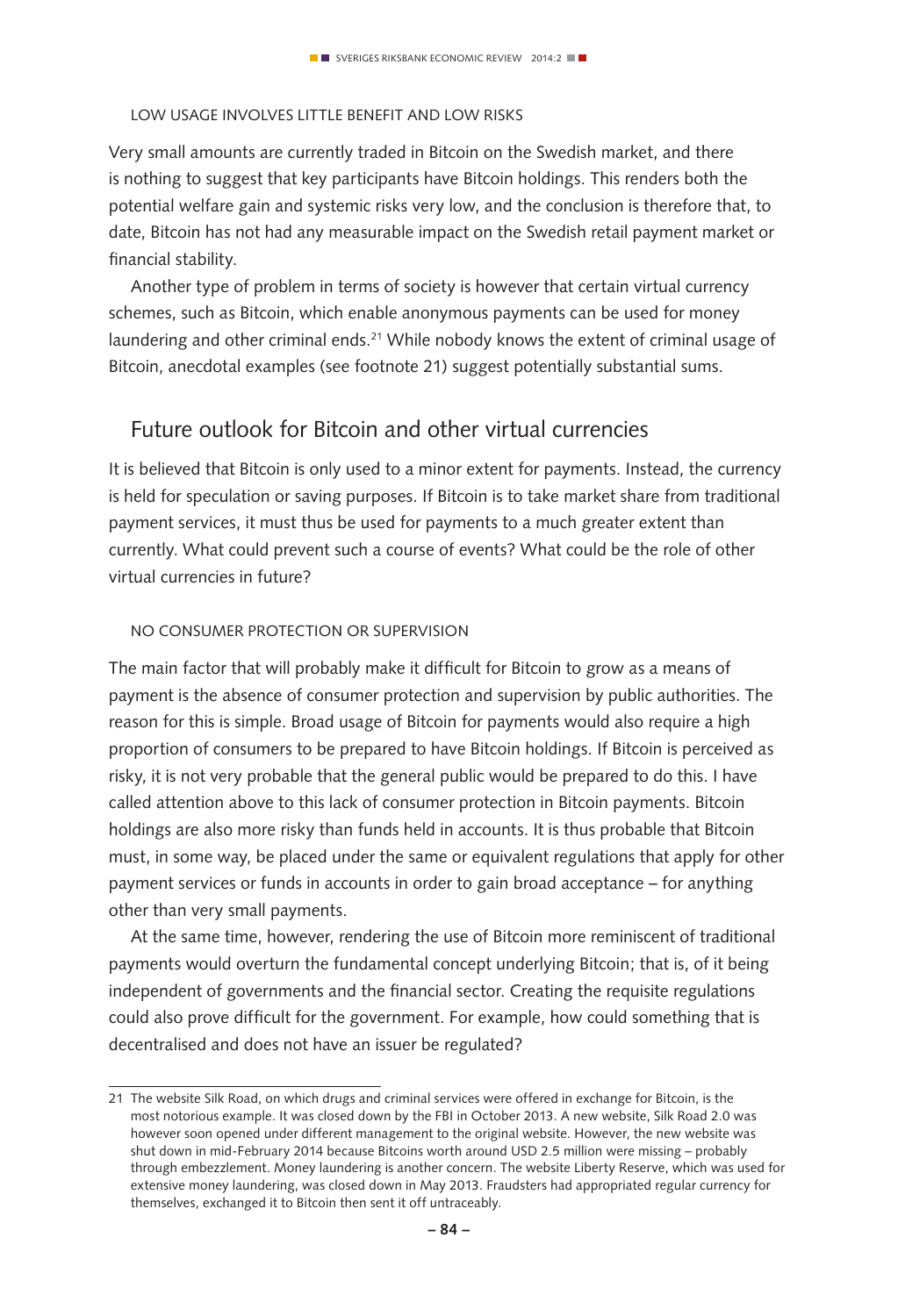#### Doesn't work for all types of payment

Another obstacle is that Bitcoin is not suitable for all payment types, Bitcoin payments not occurring in real time. While payments are verified every ten minutes, it is also recommended that users wait for a couple of more verification rounds to be completed to be sure that the transaction has actually been added to the blockchain. Hence, it can take up to an hour for a user to be sure that the payment really has gone through. This makes Bitcoin unsuitable for many types of common payments, such as at the checkout of a convenience store. In card payments, which do not occur in real time either because the account of the recipient is credited with the funds one or several days later, this problem is resolved by reserving funds in the account of the payer and guaranteeing the payment to the payee. Bitcoin, which does not have a central issuer or verification process, cannot do this. However, individual payment service providers can guarantee Bitcoin payments to their customers. But, finding a guarantee that supports the decentralised usage of Bitcoin, without central participants, is difficult.

#### Credibility issues of a technical nature are also a barrier

Bitcoin's functioning is based on miners verifying transactions. Incentives for them to do so mainly consist of new Bitcoins being allotted to miners. However, this incentive could be undermined, which could erode confidence in the virtual currency.

One reason is that the creation of new Bitcoins declines over time.<sup>22</sup> This risks reducing the incentive for miners to continue with their activity. Another is the upper limit to how many Bitcoins there can be (21 million). The fundamental problem is that virtual currency can easily be newly created. If 21 million Bitcoins can suddenly turn into 42 million, each individual Bitcoin would also be worth less. Keeping an upper limit of 21 million Bitcoins is therefore important to preserving credibility in Bitcoin's future value. That credibility is affected by the perceived stability of the protocol governing Bitcoin. In connection with problems or a crisis, the protocol might quickly need modifying. Yet, if it is considered far too easy to modify the protocol, there is also a risk of confidence in the cap on the number of Bitcoins being undermined.

Another reason for why incentives for miners could be undermined is that the exchange rate could decline, which would reduce the value of the reward. On top of that, computing power and electricity might become too expensive. As the hash function becomes more complex, increasing computing power and bespoke computers are needed.

Another potential problem is that the length of the blockchain is constantly increasing. It is currently at over 14 gigabytes. The Bitcoin network presupposes that there is a great number of nodes with the entire blockchain stored on their machines. This makes the network robust. The incentive for managing such a "full" node has diminished, and such

<sup>22</sup> As described above in the section on how Bitcoin transactions work, the reward (*N*) for miners is halved around once every four years.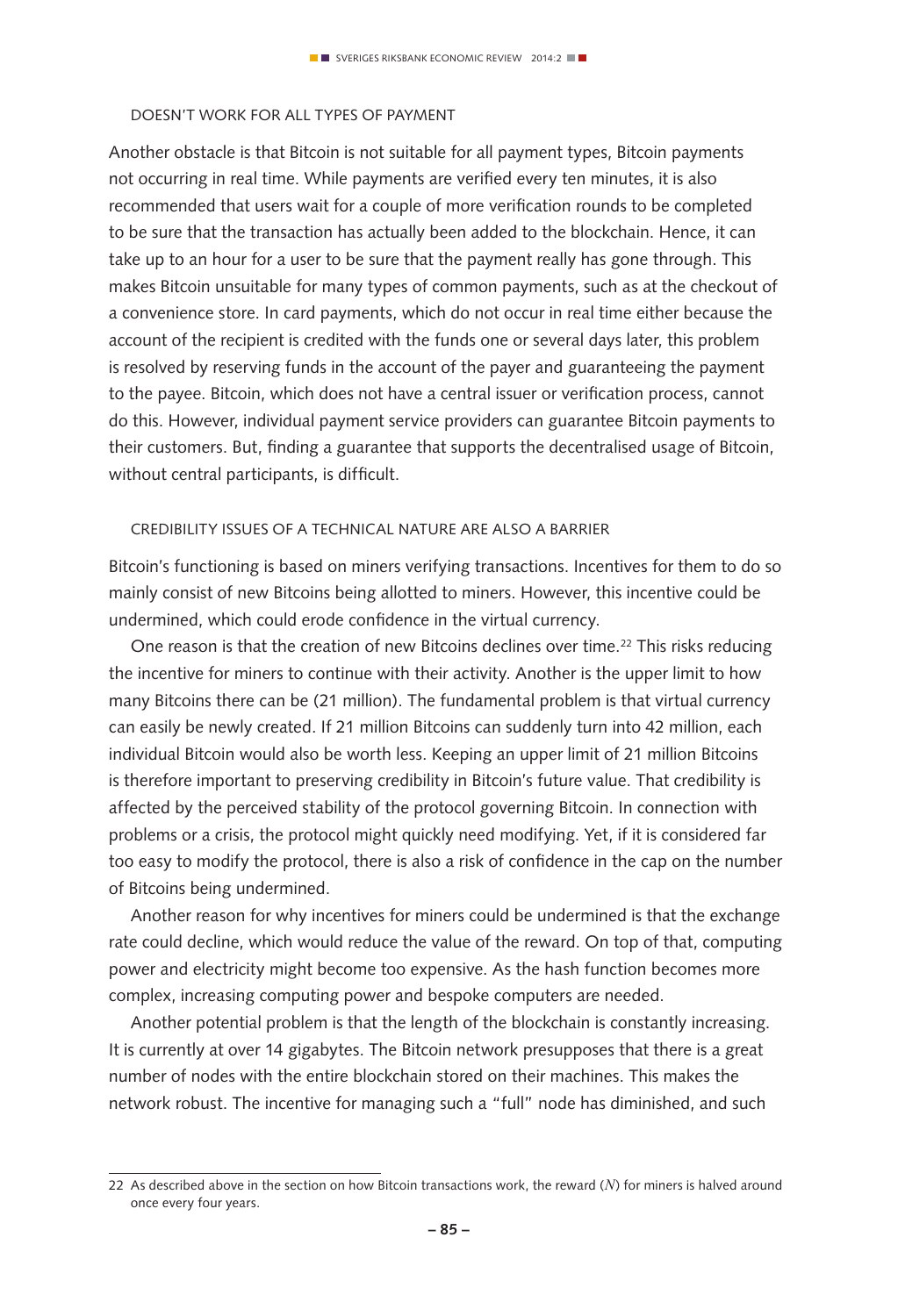nodes are apparently decreasing in number.23 It appears, in other words, as though Bitcoin is becoming increasingly centralised and thus less robust.

If incentives for miners disappear, the decentralised verification of transactions will cease and it will not be possible to use Bitcoin.

#### Other virtual currencies could replace Bitcoin

There are thus several potential obstacles to Bitcoin's ability to grow as a means of payment. However, it is also important to bear in mind that Bitcoin was the first virtual currency. Although the Bitcoin protocol can be modified and is publicly available, which stimulates further innovation surrounding Bitcoin, it is not certain that Bitcoin will mark the end of the evolution of virtual currencies – better solutions could emerge, putting it out of business. There are currently over 450 other cryptocurrencies and they are constantly on the rise.24 Some of them have taken Bitcoin's structure as their basis, but enhanced or modified it. Others have seemingly emerged as part of a business model to capitalise on the attention generated by Bitcoin.

The success and future of Bitcoin are thus not clear cut. All we know is that the future will not be as it is today, and how we make payments in 25 or 50 years' time is an openended question.

<sup>23</sup> See Cawrey, D. (2014a) and (2014b).

<sup>24</sup> According to http://coinmarketcap.com/ there were around 460 different cryptocurrencies in mid-August 2014. At the beginning of 2014 there were fewer than half that amount. The five largest in terms of issued value are Bitcoin, Ripples, Litecoin, Peercoin and Mastercoin. More about other virtual currencies can be found in Segendorf (2014).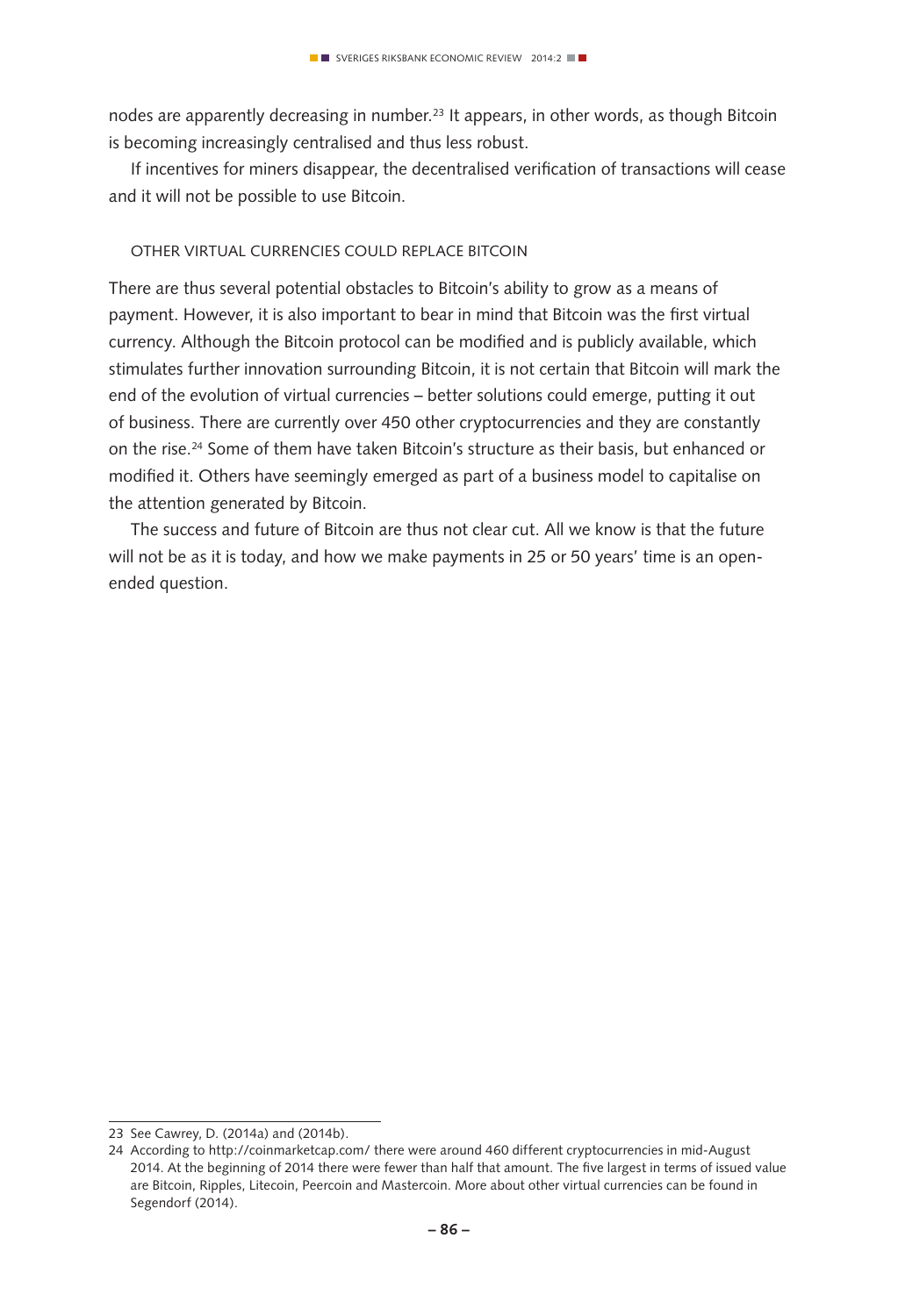# References

Cawrey, Daniel (2014a), "What Are Bitcoin Nodes and Why Do We Need Them?", www.coindesk.com, 9 May 2014.

Cawrey, Daniel (2014b), "The Five Biggest Threats Facing Bitcoin", www.coindesk.com, 26 May, 2014.

Dagens Industri (2014), Drar in en halv miljard på bitcoin, article, March 24, 2014.

ECB (2012), *Virtual Currency Schemes*, October 2012.

Velde, François R. (2013), "Bitcoin – a primer", *Chicago Fed Letter*, no. 317, December 2013.

Segendorf, Björn (2014), "Have virtual currencies affected the retail payments market?", *Economic Commentaries*, no. 2, Sveriges Riksbank, 2014.

Sveriges Riksbank (2012), *The Riksbank's oversight of the financial infrastructure.*

Sveriges Riksbank (2013), "The Swedish retail payment market", *Riksbank Studies*, Sveriges Riksbank.

Sveriges Riksbank (2014), *Financial Infrastructure Report*.

Swanson, Tim (2014), "What Block Chain Analysis Tells Us About Bitcoin", www.coindesk.com, 17 May 2014.

The Economist (2013), "Bitcoin under pressure", 30 November.

Yermack, David (2014), "Is bitcoin a real currency – An economic appraisal", Working paper, New York University Stern School of Business and National Bureau of Economic Research.